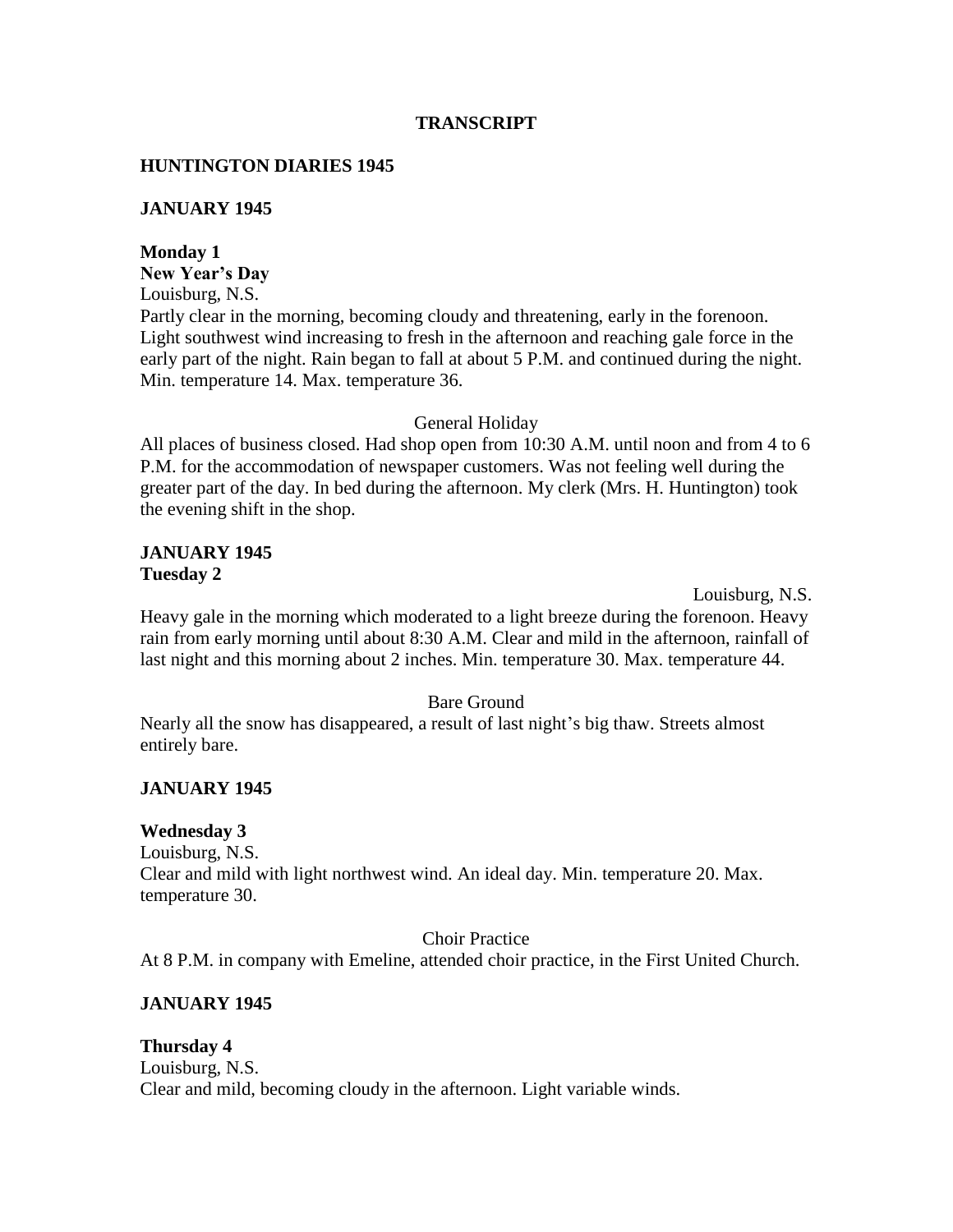# **JANUARY 1945**

#### **Friday 5**

Louisburg, N.S.

Cloudy and mild with light southwest wind which already increased until it reached moderate gale force during the afternoon. Heavy wind during the night. Rain squalls beginning at about 1 P.M. continued throughout the afternoon and night.

#### Rehabilitation Committee

The scheduled meeting of the Louisburg Rehabilitation Committee failed to materialize owing to the small attendance and the non-arrival of W.O. MacKinlay, Veteran Welfare Officer. Those who met in the Town Office for the meeting as follows: Councilor, Chas. Bagnall, Geo. Lewis, D.F. Nicholson, W. Covey, Rev. D.H. Doyle and M.S. Huntington.

# **JANUARY 1945**

# **Saturday 6**

Louisburg, N.S. Clear and cold with a few light snow squalls and fresh northwest wind. Min. temperature 6. Max. temperature 32.

# Congregational Meeting

At 8 P.M. attended the annual congregational at the First United Church which was held in the church with Rev. Elmer E. Ashley B.A. B.D. presiding. I acted as secretary of the meeting.

# **JANUARY 1945**

**Sunday 7** Louisburg, N.S. Clear and cold with light northwest wind. Min. temperature 4. Max. temperature 14.

# Church Services

At 11 A.M. and 7 P.M. in company with Emeline, attended services in the First United Church where Rev. Elmer E. Ashley B.A., B.D., was the preacher.

[Blank pages from Jan. 8<sup>th</sup>-Jan. 14<sup>th</sup>]

# **JANUARY 1945**

# **Monday 15**

Louisburg, N.S.

Cloudy and mild with light southeast wind shifting to southwest. Rain began to fall at about 1 P.M. and continued all the afternoon.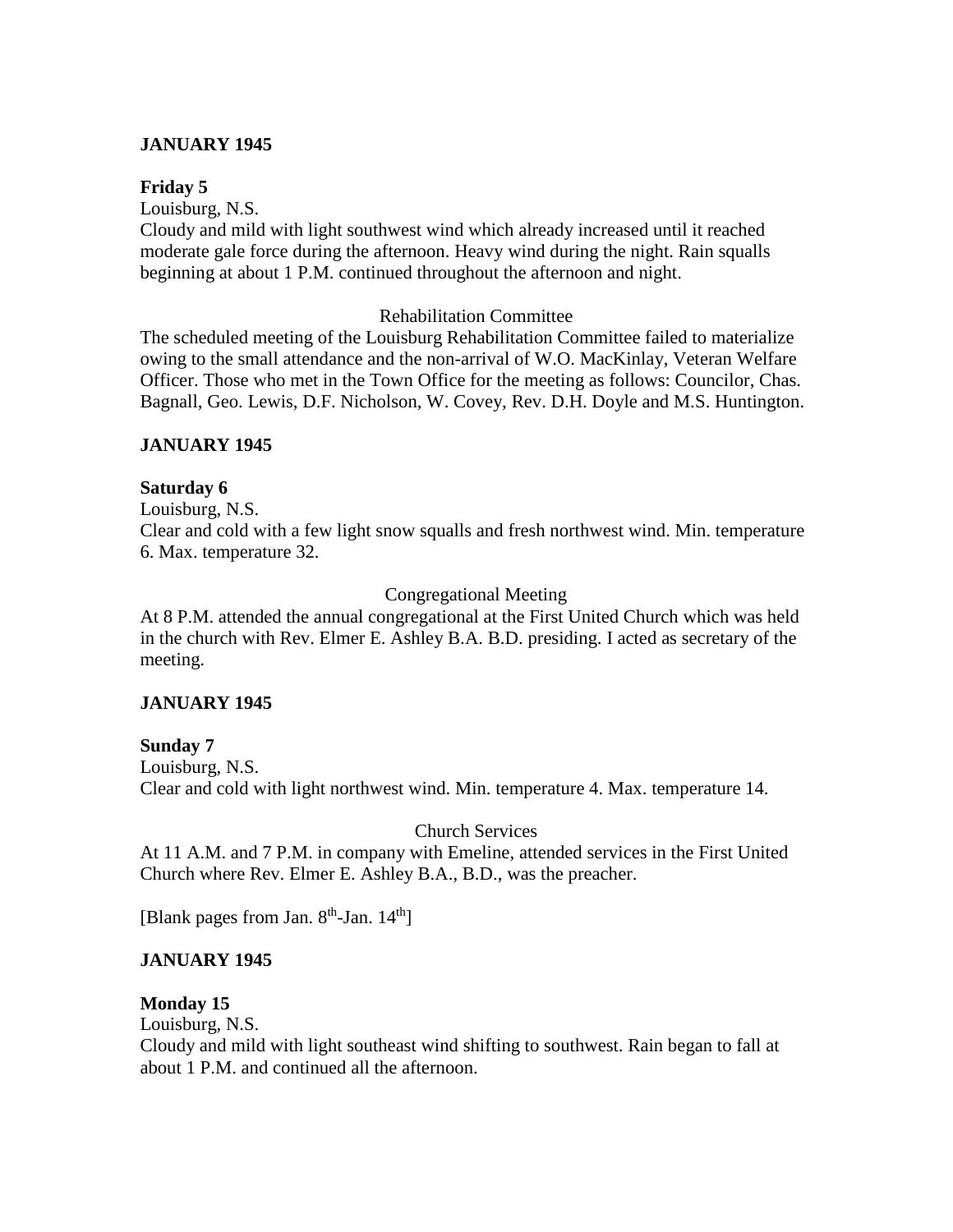#### Motored to Sydney

Left here at 12:50 P.M. and motored to Sydney, with Councilor Earl Lewis for the purpose of attending a meeting of representatives of the municipality of the County of Cape Breton, City of Sydney and the various unincorporated towns of Cape Breton County, called for the purpose of preparing a brief to be presented to the Dominion wide coal commission, headed by Supreme Court Judge William F. Carroll. Other passengers in the care were: Mrs. Earl Lewis, Alistor MacDonald and Errie Ingraham. Meeting was held in the council chamber at the city hall, at 2:30 P.M., with mayor D.J. MacLean, presiding. Among those present were: Mayor James MacDonald, Dominion, Mayor A.L. Thompson, North Sydney, Deputy Mayor Anderson, Sydney Mines, Mayor William Hinchey, New Waterford, Mayor D.W. Morrison, Glace Bay, Gus. MacGillivray, Barrister, Glace Bay, Rev. J.O'R Boyle, Sydney, Finlay MacDonald, city solicitor, Sydney, John MacKay, town clerk, Sydney Mines, Donald Finlayson, County solicitor, Sydney, Councilor: Earl Lewis, Louisburg. Mayor M.S. Huntington, Louisburg, county warden: Wilfred Carmichael, Sydney. Councilor [blank] O'Neill, Glace Bay. Brief as prepared by Rev. Dr. J. O'R Boyle was read, and commented on by those present and approved of by the meeting. Meeting adjourned at 5 P.M. Secured a room at the Vidal Hotel where I stopped for the night. Had supper at "Diana

Sweets".

#### **JANUARY 1945**

#### **Tuesday 16**

Louisburg, N.S.

Cloudy and chilly with light northwest wind which shifted to northeast in the afternoon. Light drizzle of hail and snow began to fall at about 9 P.M.

#### Cape Breton Joint Expenditure Board

At about 10 A.M. attended the opening session of the Cape Breton County Joint Expenditure Board, held in the council chamber of the court house, with county warden Wilfred Carmichael presiding. The following delegates were present: Municipality of Cape Breton County: warden Wilfred Carmichael, Councilor Ted Sullivan and Councilor Alex Ferguson. City of Sydney: Mayor: D.J. MacLean, and alderman: Angus MacDonald, Thomas Wylde, Norman MacDonald, Seymour Hines. Town of Glace Bay: Mayor D.W. Morrison and Councilors J.J. MacPherson, Michael Morrison. Town of North Sydney: Mayor A.G. Thompson, and Councilor A.V. Forbes. Town of Sydney Mines: Councilors John MacDonald and J.J. Jessome, Town of New Waterford: Mayor William Hinchey and Deputy Mayor J.P. MacNeil, Town of Dominion: Councilor: Gerald MacKinnon. Town of Louisburg: Mayor M.S Huntington.

Visited the home of Mr. and Mrs. Hedley Hopkins, 101 Rockdale Avenue, in the evening. Stopped at the Vidal Hotel at night. Took meals at Isle Royal hotel.

#### **JANUARY 1945**

#### **Wednesday 17**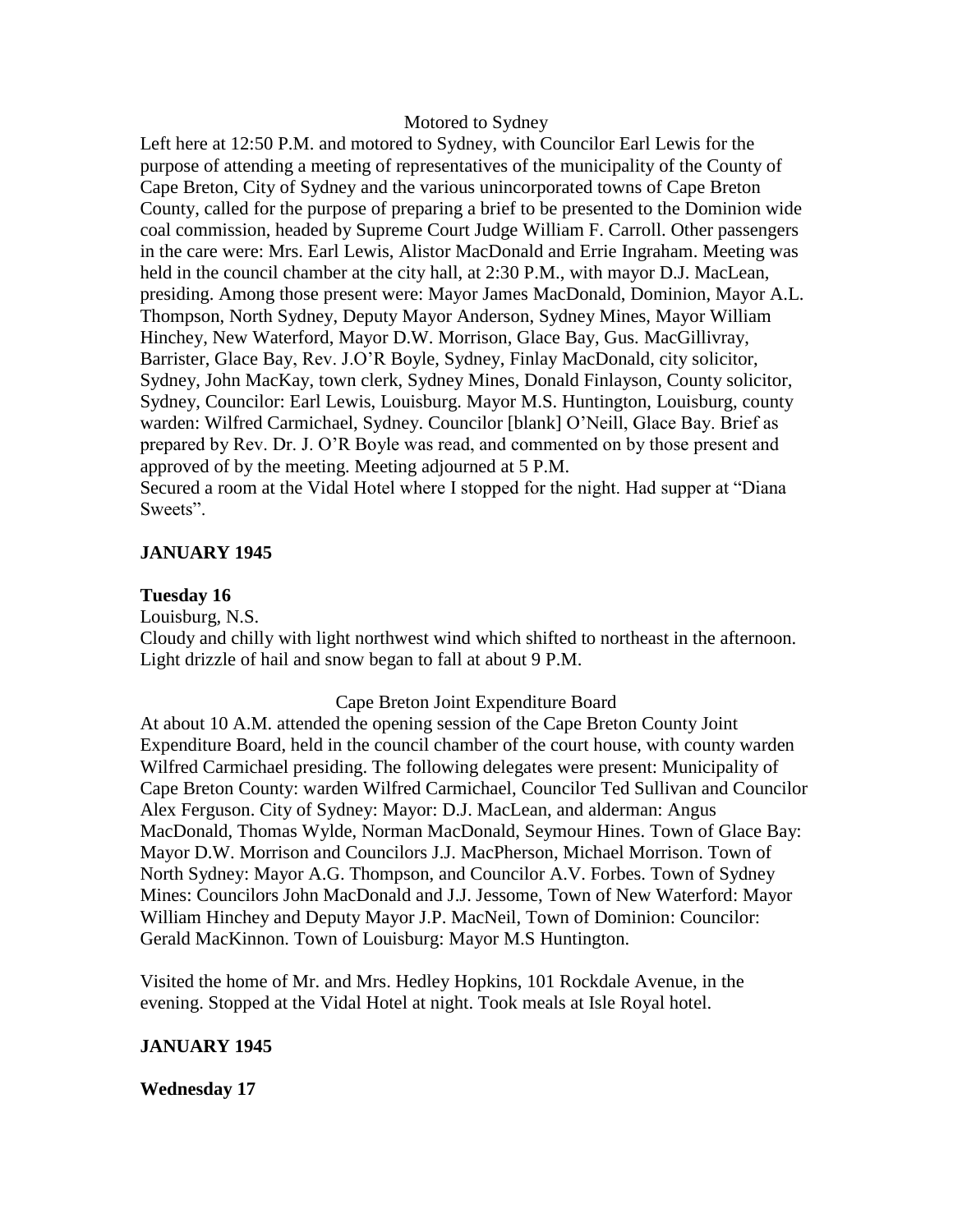Louisburg, N.S. Rained from early morning until late at night. Moderate to fresh south to southwest winds. Rainfall about 2 inches.

Cape Breton County Joint Expenditure Board At 10 A.M. and 2 P.M. attended regular sessions of the Cape Breton County Joint Expenditure Board in the council chamber at the court house with county warden, Wilfred Carmichael, presiding.

Stopped at the Vidal Hotel and had my meals at the "Isle Royal" hotel.

# **JANUARY 1945**

# **Thursday 18**

Louisburg, N.S.

Cloudy and mild, clearing at night. Springlike with bright sunshine in the afternoon. Southwest to west winds.

#### Cape Breton County Joint Expenditure Board

At 10 A.M. and 2 P.M. attended regular sessions of the Cape Breton County Joint Expenditure Board in the council chamber at the court house with county warden, Wilfred Carmichael, presiding. Board adjourned shortly after 2 P.M. for the purpose of visiting the county jail. I did not accompany the members of the Board on the jail visit.

# County Board of Health

At 1:15 P.M. attended a meeting of the Cape Breton County Board, held in the office of the county clerk, R.A. MacKinnon, who presided at the meeting. Those present were: R.A. MacKinnon, chairman, Glace Bay, Deputy Mayor: J.P. MacNeil, New Waterford, Councilors A.L. MacInnis, North Sydney, Dr. [blank] MacDonald, and mayor: M.S. Huntington, Louisburg.

Stopped at Vidal Hotel and had meals at "Isle Royal" hotel.

# Death of Edward King

Edward King, aged 33 years passed away at his home on Lorway Street, Louisburg, at about noon today after a long illness. He is survived by his parents Mr. and Mrs. William King and a number of brothers and sisters, all of whom reside at Louisburg.

# **JANUARY 1945**

# **Friday 19**

Louisburg, N.S.

Cloudy and cool with moderate to fresh northwest wind. A few light flurries of snow in the evening.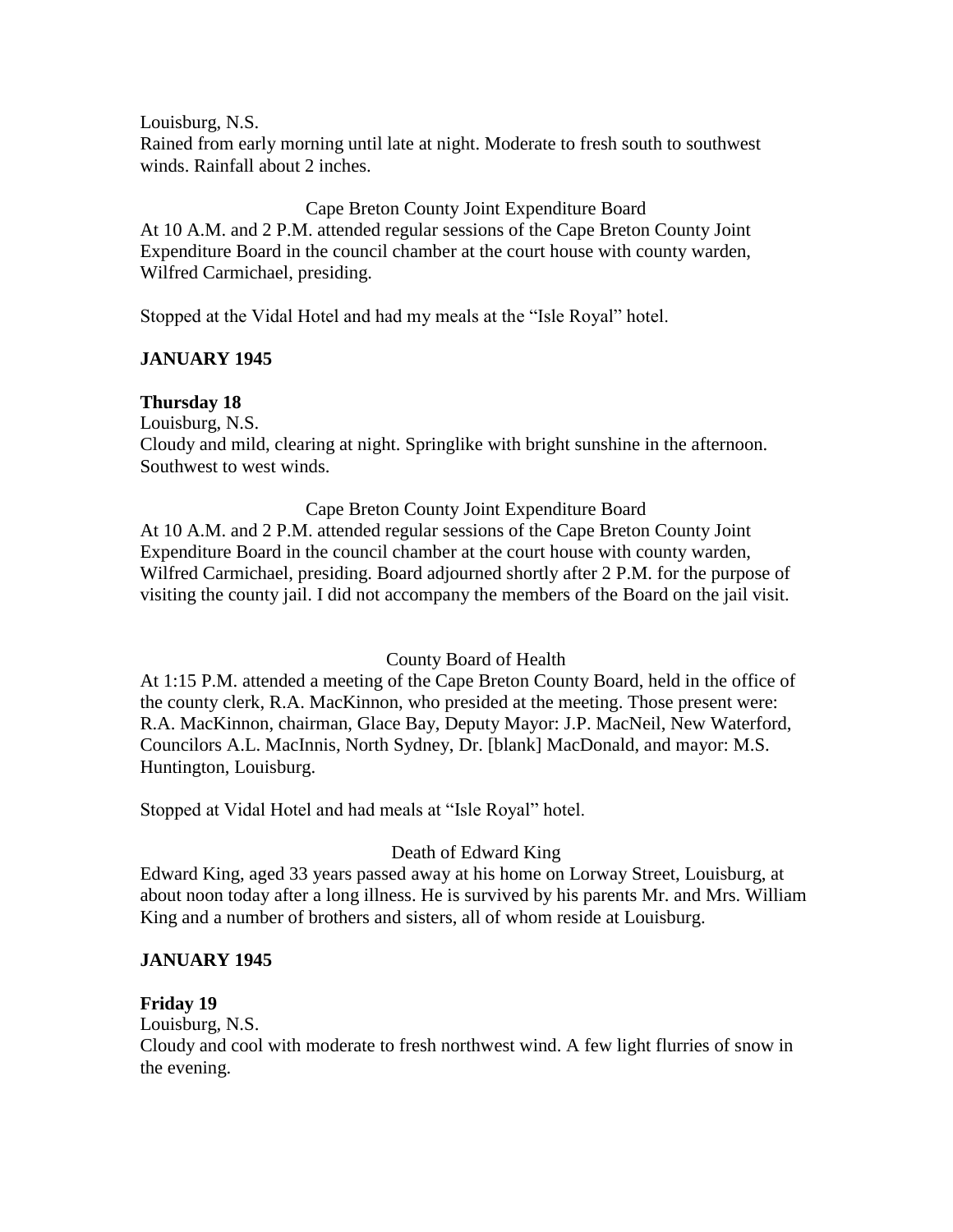# **JANUARY 1945**

#### **Saturday 20**

Louisburg, N.S. Cool and mostly clear with moderate to fresh northwest wind. Min. temperature 18. Max. temperature 26.

#### Funeral

At 2:30 P.M. attended the funeral of the late Edward King which took place from his home on Lorway Street. Services at the house, First United Church, and grave, were conducted by Rev. Elmer E. Ashley B.A., B.D. Internment in United Church cemetery on Clarke's Road. Funeral in charge of D.M. Johnston, Louisburg undertaker.

#### **JANUARY 1945**

#### **Sunday 21**

Louisburg, N.S. Cool and mostly cloudy with light northwest wind. Min. temperature 13. Max. temperature 23.

#### Church Services

At 11 A.M. and 7 P.M. in company with Emeline, attended services in the First United Church, where Rev. Elmer E. Ashley B.A. B.D. was the preacher. At 11 A.M. navy men from the local Naval Barracks and from the Corvette H.M.C.S. "LA MALBAIE" paraded to church in a body: about 22 in number. Large congregation at the evening service. 22 persons in the choir. Sang solo entitled "He Knows" at the evening service.

#### **JANUARY 1945**

#### **Monday 22**

Louisburg, N.S. Cool and clear with light northwest and west winds. An ideal winter day. Min. temperature 12. Max. temperature 34.

#### **JANUARY 1945**

#### **Tuesday 23**

Louisburg, N.S.

Snow began to fall at about 7 A.M. and was followed by rain at about 2:30 at Louisburg and at about 4 P.M. at Sydney. Rained moderately during the evening. Snowfall about 5 inches. Moderate southeast wind shifting to southwest, in the late afternoon. Min. temperature 29. Max. temperature 36.

#### Motored to Sydney

Left Louisburg at about 10:45 A.M. and by motor car with Earl Lewis, enroute to Sydney, for the purpose of conferring with J.L. Dubinsky, Barrister, in regard to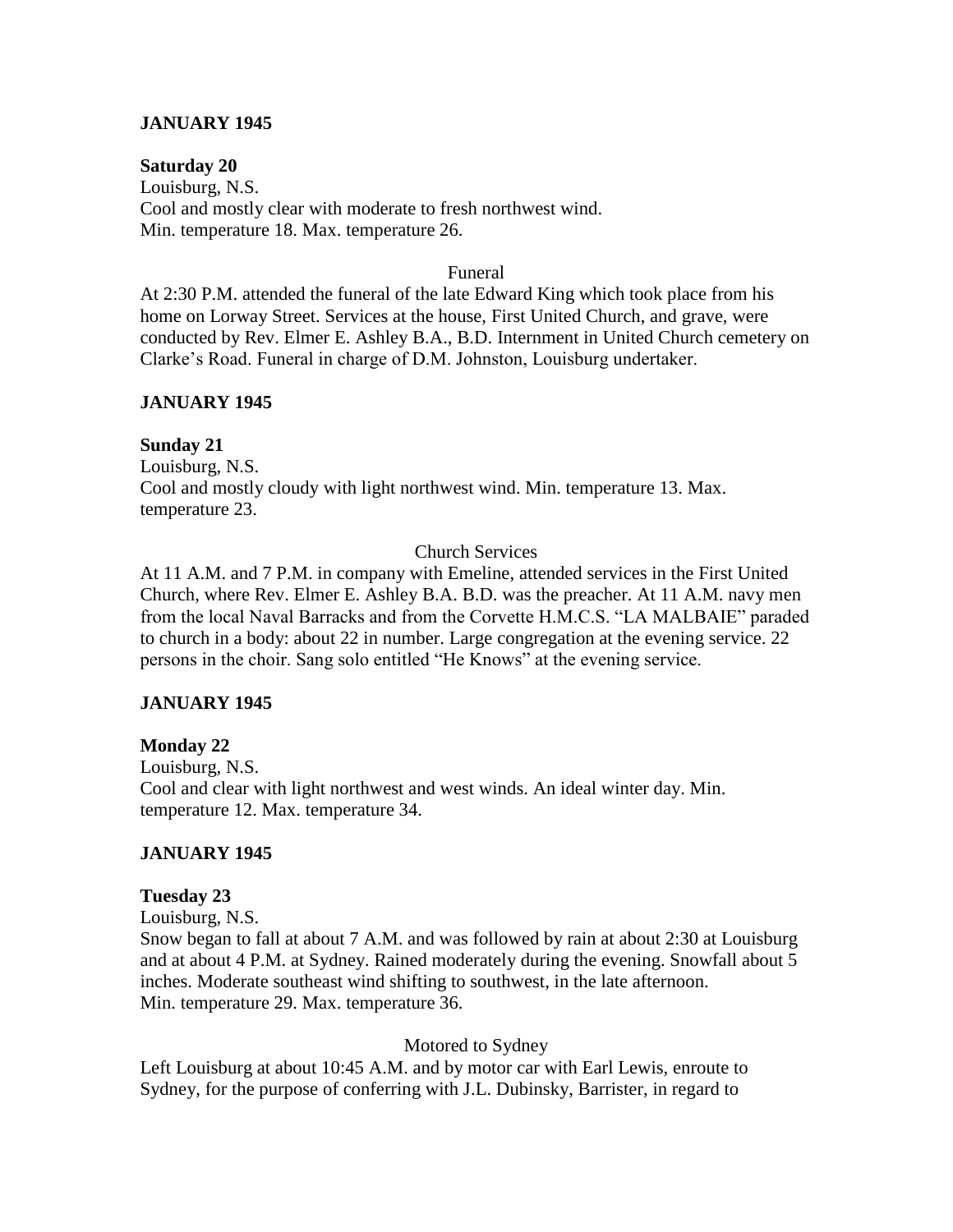Louisburg's Brief which is to be presented to the coal commission, which is now sitting at Sydney. Arrived at Sydney at 11:45 P.M. Called at the Supreme Court chamber and listened to the coal commission until it adjourned for lunch at 12:15 P.M. Met Mr. Dubinsky immediately and for about 40 minutes discussed the Louisburg Brief with him. Earl Lewis and I had lunch at the Isle Royal hotel.

# **JANUARY 1945**

#### **Wednesday 24**

Louisburg, N.S. Partly clear with light westerly winds. Min. temperature 23. Max. temperature 33.

Prayer Meeting Choir Practice At 7:30 P.M. in company with Emeline, attended prayer meeting and choir practice in Calvin Hall. Meeting was held in Calvin Hall, owing to the furnace in the United Church undergoing repairs.

# **JANUARY 1945**

# **Thursday 25**

Louisburg, N.S.

Partly clear and moderately cold with moderate to fresh northwest wind and light snow squalls during the afternoon.

Meeting of Brotherhood

At 7:30 P.M. in company with Emeline, attended social evening in Calvin Hall, sponsored by the Brotherhood of the First United Church. About 60 persons present including the ladies.

# **JANUARY 1945**

# **Friday 26**

Louisburg, N.S.

Cloudy and cold with fresh to strong northwest wind. Snow squalls during the greater part of the day. Snowfall about 2 inches. Min. temperature 6. Max. temperature 25.

# Motored To Sydney

In company with Emeline, motored to Sydney with Earl Lewis, leaving here at 8:30 A.M. D.M. Johnston, Chief of Police, was also a passenger to the city.

# Presented Brief

At about 11 A.M. in the Supreme Court Chamber in the court house, appeared before the Dominion Wide Coal Commission, Judge W.F. Carroll presiding. Was presented a brief on behalf of the Town of Louisburg, regarding the shipping of coal, as it affects our Town.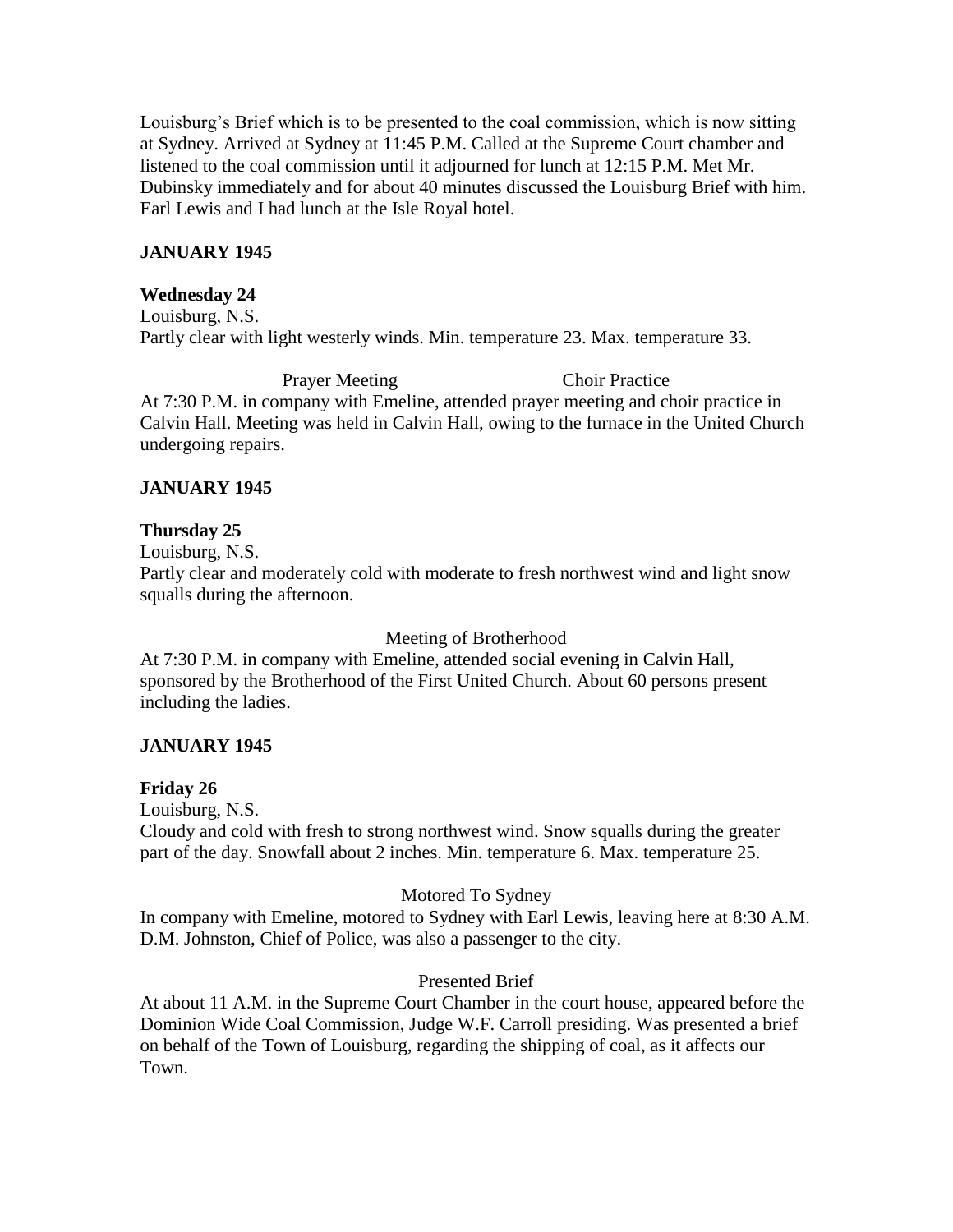# **JANUARY 1945**

# **Saturday 27**

Louisburg, N.S. Mostly cloudy with fresh to strong northwest wind which shifted to north in the afternoon. Snow squalls in the early morning and during the afternoon and evening. Rainfall about 2 inches. Min. temperature about 18. Max. temperature about 23.

#### Council Meeting

At 7:30 P.M. attended, and presided at, a regular meeting of the Town Council. Those present were: Councilors: James F.D. Townsend, Earl Lewis, Lauchlin MacIntyre, Edward Levy, and Charles Bagnall. Mayor: M.S. Huntington, town clerk: D.F. Nicholson, Chief of Police: D.M. Johnston.

#### S.S. LADY LAURIER

Canadian Government Steamer "Lady Laurier" arrived in the afternoon.

# **JANUARY 1945**

# **Sunday 28**

Louisburg, N.S.

Mild and mostly cloudy with light variable winds, mostly northwest. Min. temperature 26. Max. temperature 38.

Church Services

At 11 A.M. and 7 P.M. in company with Emeline, attended services in the First United Church, where Rev. Elmer E. Ashley, B.A. B.D. was the preacher.

# **JANUARY 1945**

# **Monday 29**

Louisburg, N.S.

Cloudy and mild with light southwest wind which shifted to south during the early part of the night. Min. temperature 28. Max. temperature 36.

# **JANUARY 1945**

#### **Tuesday 30**

Louisburg, N.S.

Snow storm in the early morning followed by a few showers of rain from 7 to 8 A.M. Snowfall about 4 inches. Cloudy during the day with southwest wind. Min. temperature 24. Max. temperature 33.

# Attended "At Home"

At 7:30 P.M. in company with Emeline, attended an "At Home" at the Rectory where Rev. and Mrs. Joseph Abbott were the host and hostess.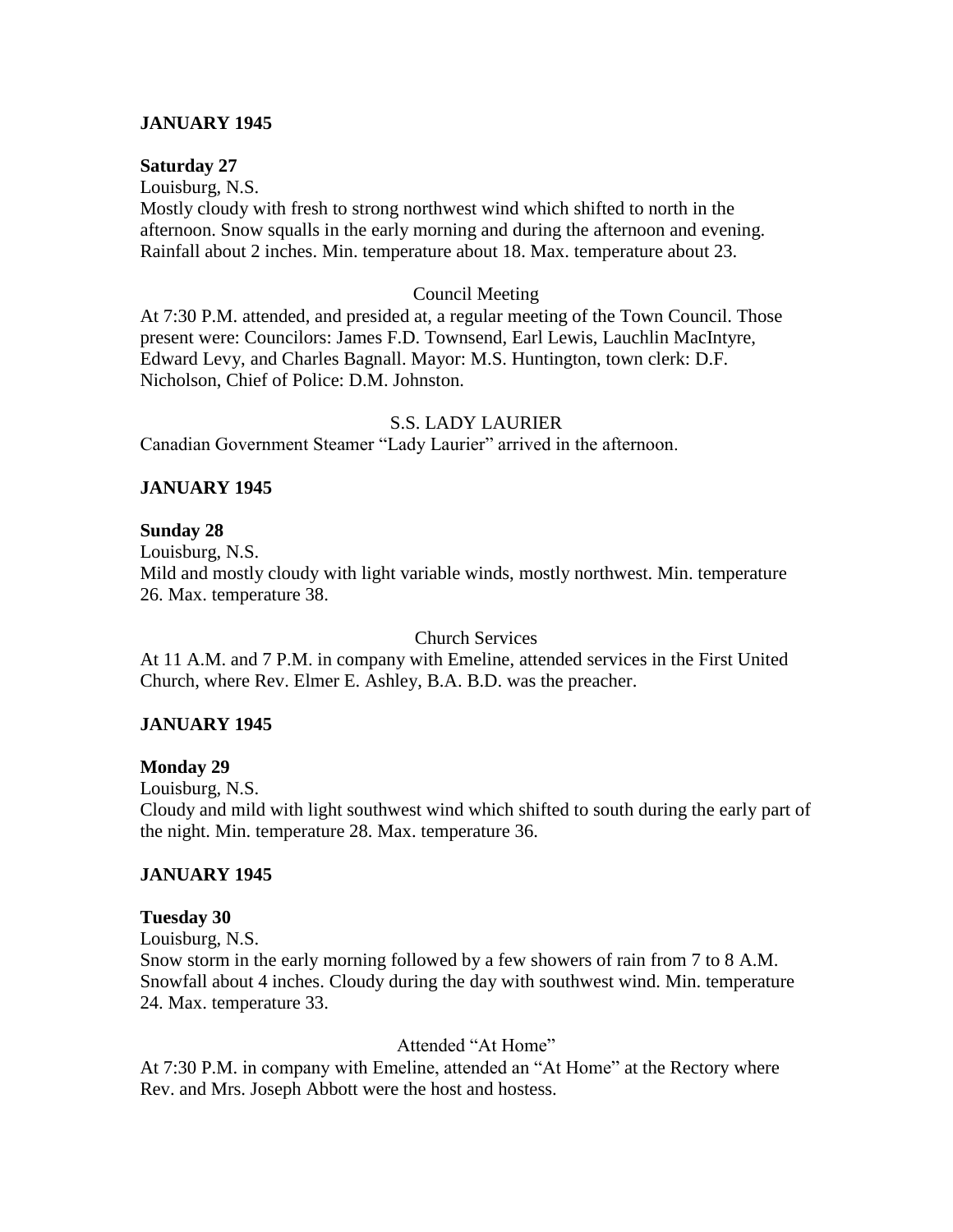# Annual Meeting of Navy League

At 8: 30, in company with Emeline, attended the Annual Meeting of the Louisburg branch of the Navy League of Canada. Meeting held upstairs in the Navy League hut, with Wilfred Covey, president of the branch, in the chair. Officers reelected as follows: Honorary President: M.S. Huntington, President: Wilford Covey, D.F. Nicholson, secretary, Honorary Treasurer: William Stewart.

# Nomination Day

Nomination Day throughout the province of Nova Scotia, for Town Councilors. At Louisburg papers were filed as follows: Lauchlin MacIntyre, Charles Bagnall, and Alistor MacDonald. James F.D. Townsend who has served as councilor for many years did not reoffer. Alistor MacDonald is a new man in the field. As there are only three candidates to fill three vacancies there will be no contest in this town this year.

# **JANUARY 1945**

# **Wednesday 31**

Louisburg, N.S. Clear with bright sunshine and light to moderate northwest wind. Min. temperature 16. Max. temperature 28.

Prayer Meeting Choir Practice At 7:30 P.M. in company with Emeline, attended prayer meeting, and at 8:30 P.M., choir practice, in the First United Church.

# **FEBRUARY 1945**

# **Thursday 1**

Louisburg, N.S. Mostly cloudy with light northwest wind and some light snow squalls. Snowfall about  $\frac{1}{2}$ inch. Min. temperature 12. Max. temperature 26.

# **FEBRUARY 1945**

# **Friday 2** Louisburg, N.S. Partly clear with moderate to fresh northwest wind, which shifted to north in the late afternoon. Min. temperature 14. Max. temperature 32.

Presentation

[blank section]

# **FEBRUARY 1945**

**Saturday 3**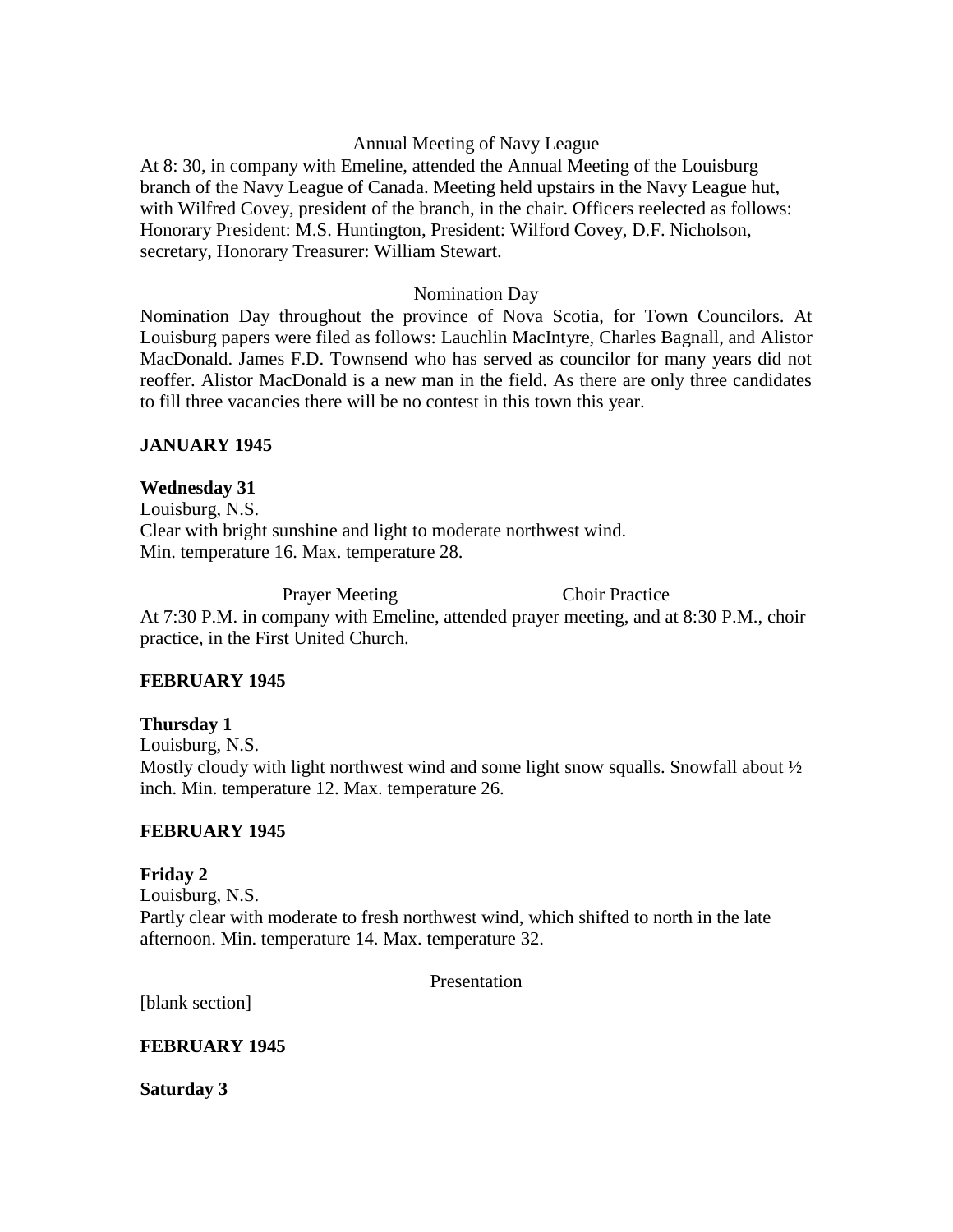Louisburg, N.S. Mostly clear with moderate northwest wind. Min. temperature 14. Max. temperature 30.

# **FEBRUARY 1945**

# **Sunday 4**

Louisburg, N.S. Partly clear with light northerly winds. Min. temperature 15. Max. temperature 27.

# Church Services

At 11 A.M. and 7 P.M. attended services in the First United Church where Elmer E. Ashley B.A. B.D. was the preacher. A junior choir consisting of about 16 young ladies and 1 young man led the service of praise at the evening service.

H.M.C.S. CORVETT LA MALBAIE Canadian Corvette H.M.C.S. "La Malbaie" sailed at about 10 A.M.

# **FEBRUARY 1945**

# **Monday 5**

Louisburg, N.S.

Cloudy and moderately cold with light variable winds. Easterly at night. Light fall of snow in the evening, beginning at about 7 O'Clock. Min. temperature 13. Max. temperature 28.

# **FEBRUARY 1945**

# **Tuesday 6**

Louisburg, N.S. Moderately cold and remarkably clear with light northwest wind. A perfect winter day. Min. temperature 10. Max. temperature 26.

# Town Elections

Election Day, for Town Civic officials throughout the province of Nova Scotia. At Louisburg, the following persons were elected by acclamation as councilors: Lauchlin MacIntyre, and Charles Bagnall, both re-elected. Alistor MacDonald. This will be the first term on the Council Board for Alistor MacDonald.

# **FEBRUARY 1945**

# **Wednesday 7**

Louisburg, N.S.

Clear and moderately cold with light northwest wind. Ideal winter day. Min. temperature 9. Max. temperature 32.

Prayer Meeting Choir Practice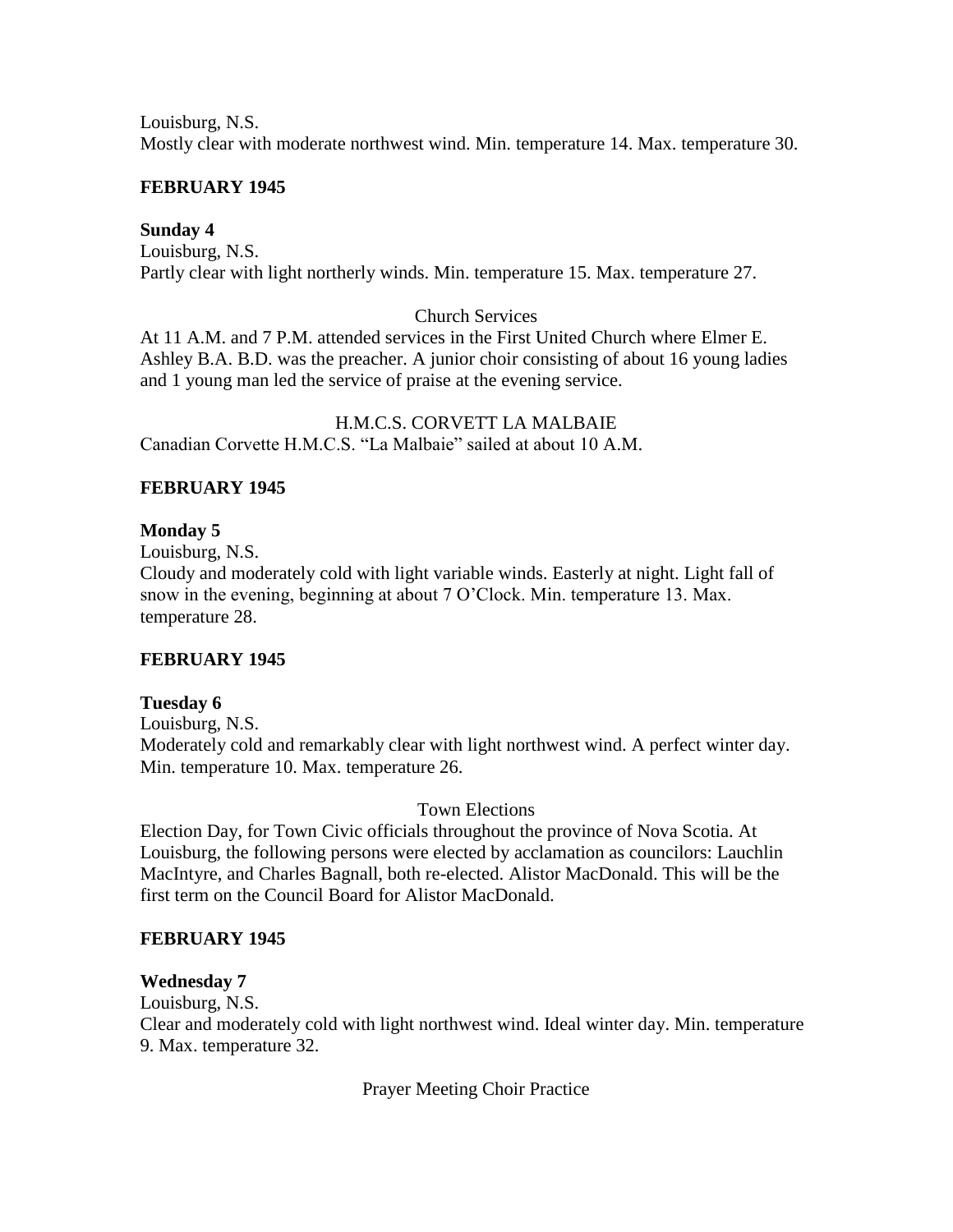At 7:30 P.M. in company with Emeline, attended prayer service in the First United Church. Meeting in charge of Rev. Elmer E. Ashley, assisted by Edward Levy (elder). United Church practice in the First United Church at 8:30 P.M.

# Death of Malcolm MacDonald

The death of Malcolm MacDonald, of Riverdale, this took place in the city hospital at Sydney, this morning.

# **FEBRUARY 1945**

# **Thursday 8**

Louisburg, N.S.

Moderately cold and mostly clear with light north and northeast winds which shifted to east and southeast in the evening. Cloudy at night. Min. temperature 12. Max. temperature 22.

# Meeting of Brotherhood

At 8 P.M. attended a regular meeting of the First United Church Brotherhood. Meeting held in Calvin Hall with the President, William Stewart in the chair. After the regular business was over, William Hitchey, principal of our school, gave a short talk on Parliamentary procedure in conducting meetings. About 20 men present.

# **FEBRUARY 1945**

# **Friday 9**

Louisburg, N.S.

Snow storm. Snow began to fall at about 8:30 A.M. and continued moderately all day and into the night, except for a light drizzle of rain for about one hour during the afternoon. Snowfall about 6 inches. Fresh to strong east-northeast wind. Min. temperature 18. Max. temperature 29.

# Funeral

At 2 P.M. attended the funeral of Malcolm MacDonald, which took place from the home of his sister Mrs. Morrison, Riverdale St. Services at the house and grave were conducted by Rev. Elmer E. Ashley B.A. B.D. Funeral in charge of D.M. Johnston, funeral director.

# **FEBRUARY 1945**

# **Saturday 10**

Louisburg, N.S. Mostly cloudy with light variable winds. Mostly westerly. Min. temperature 13. Max. temperature 29.

# **FEBRUARY 1945**

**Sunday 11**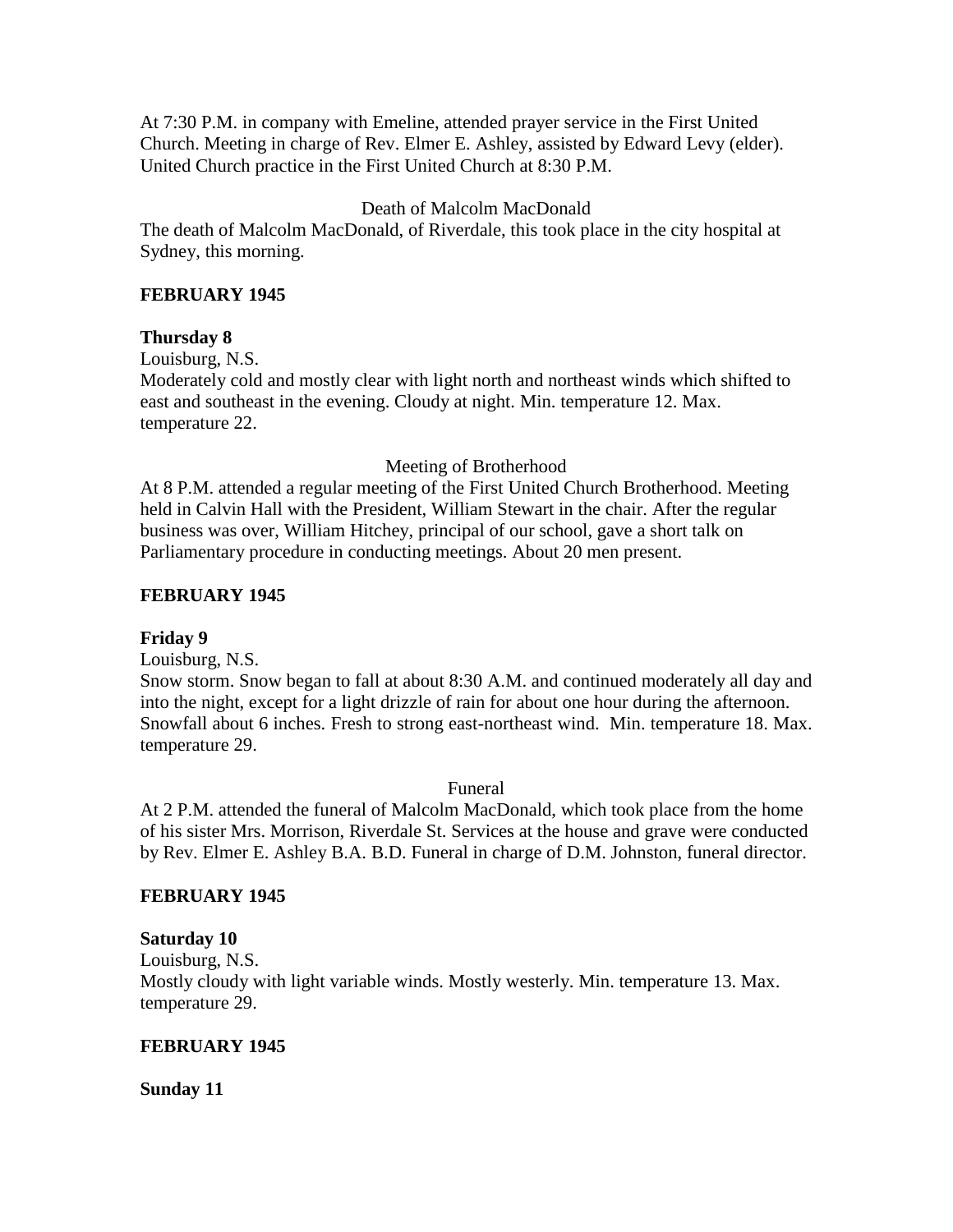Louisburg, N.S.

Cloudy. Snow began to fall shortly before noon and was followed by rain at about 3:30 P.M. Rained for about 2 hours. Moderate southerly winds. Snowfall about 2 inches. Min. temperature 18. Max. temperature 36.

# Church Services

At 11 A.M. and 7 P.M. in company with Emeline, attended services in the First United Church where Rev. Elmer E. Ashley B.A. B.D. was the preacher.

# **FEBRUARY 1945**

# **Monday 12**

Louisburg, N.S.

Cloudy, but clearing in the forenoon. Light to moderate northwest wind. An ideal winter day. Min. temperature 18. Max. temperature 36.

# **FEBRUARY 1945**

# **Tuesday 13**

Louisburg, N.S.

Moderately cold and mostly clear with moderate to fresh west and northwest winds. A few light snow squalls in the forenoon. Min. temperature 10. Max. temperature 24.

#### Motored to Sydney

Went to Sydney on the 7:45 A.M. bus (Dan MacPherson driver) for the purpose of meeting Mr. F. Fudge, again for the Anglo-Canadian Mercantile Co. Ltd. Arrived at Sydney at 9 A.M. Met Mr. Fudge at Isle Royale Hotel, and at his sample room gave him an order for goods. Had lunch with Mr. Fudge at Isle Royale Hotel at 12:30 P.M. Made a number of business calls during the afternoon. Returned home on the 4:30 P.M. bus arriving at about 5:45 P.M.

# H.M.C.S. "AGAISSIZ" NO. 129

Canadian Corvette "Agassiz" arrived here today for the purpose of undergoing repairs and refitting.

# **FEBRUARY 1945**

#### **Wednesday 14**

Louisburg, N.S. Clear and moderately cold with light to moderate northwest wind which shifted to northeast in the afternoon. Min. temperature 12. Max. temperature 28.

#### Prayer Meeting Choir Practice

At 7:30 P.M. in company with Emeline, attended prayer meeting in the First United Church. Meeting conducted by Rev. Elmer E. Ashley. Attended, and conducted choir practice, after the close of the prayer service at 8:30 P.M.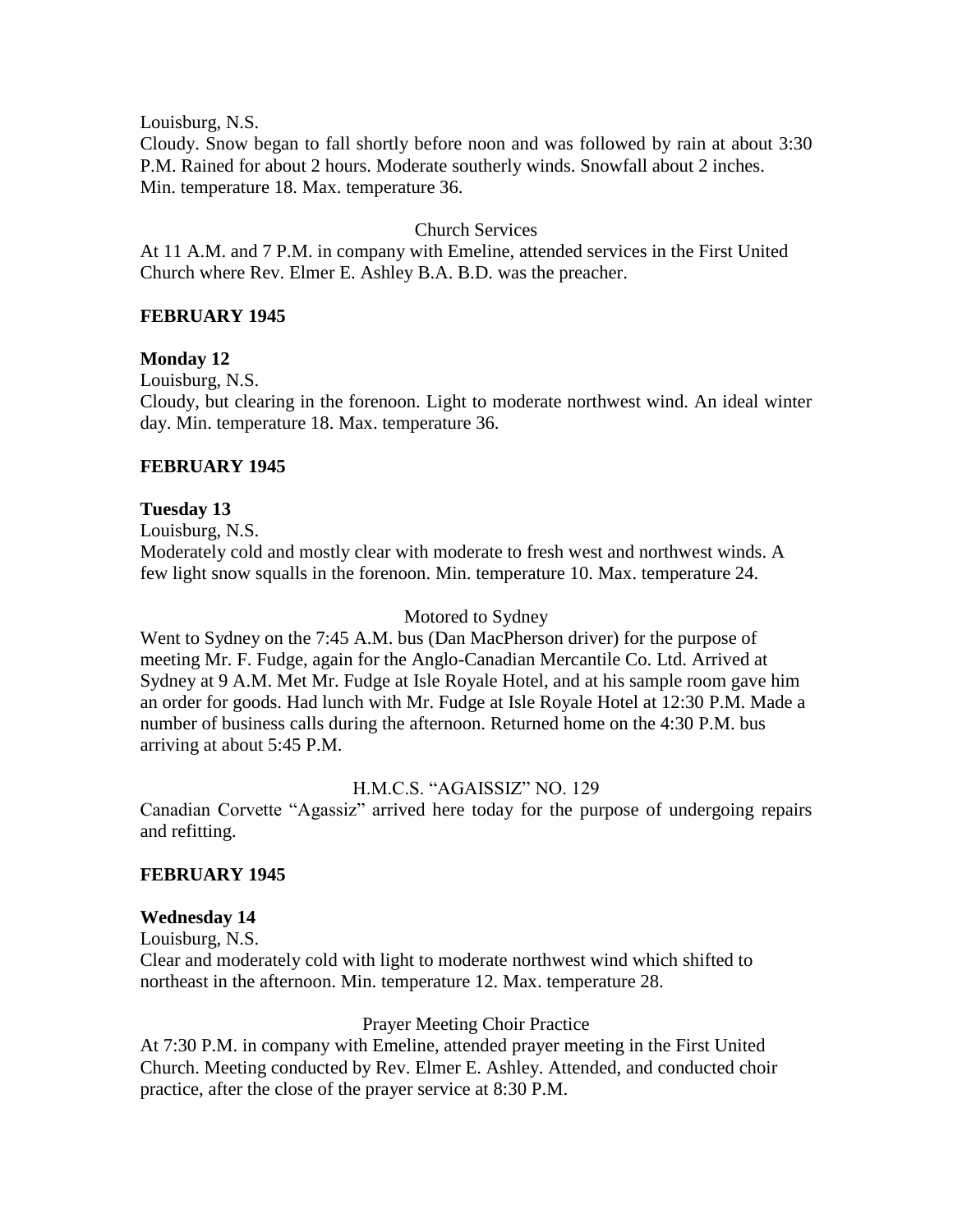#### **FEBRUARY 1945**

#### **Thursday 15**

Louisburg, N.S.

Chilly, and mostly cloudy with moderate to fresh northeast wind. Min. temperature 12. Max. temperature 26.

#### Motored to Sydney

In company with Emeline, motored to Sydney, with the expectation of meeting Emerson Grant who has returned to Canada, after having served overseas in the Royal Canadian Air Force for upwards of three years. We left Louisburg at 6:15 A.M. with Stephen Murphy, arriving at Sydney at 7:30. Learned at the railway station that the first section of the C.N.R. train was 2 ½ hours late. We then went to the Isle Royale hotel and waited. Went to the railway station at about 9:45, but Emerson was not on board the incoming train. After waiting at the hotel for about two hours went to the railway station and met the second section of the train which arrived at 1 P.M. but still did not find our man. We then started for home, arriving at about 2:15 P.M.

#### Arrived

Canadian steamers "DALWARNIC" "LIVERPOOL ROVER" and "PHILIP T. DODGE", Panamanian Steamer "MAKENA," Greek steamer "ANNA T".

#### S.S. Cruizer

British Empire Steel and Coal Company's Tug, "Cruizer" Capt. [blank] arrived here this evening from Sydney, where she is regularly employed in attending to the docking of ships at the Company Piers, during the spring, summer, and autumn shipping season. She will be engaged in similar work at this port during the winter season.

#### First Coal Shipment

Canadian steamer Dalwarnic, took bunker cool this afternoon. First shipment of coal from Louisburg this season.

#### **FEBRUARY 1945**

#### **Friday 16**

Louisburg, N.S.

Clear and moderately cold with light variable winds, mostly southwest but shifting to southeast during the early part of the night. Snow began to fall at about 9:30 P.M.

#### World's Day of Prayer Service

At 7:30 P.M. in company with Emeline, attended "World's Day of Prayer" service in the First United Church. Service conducted jointly by Mrs. Elmer Ashley, Mrs. William Hilchey, Mrs. Rod MacDonald, Mrs. A.W. Stacey, Mrs. M.S. Huntington and Rev. Elmer Ashley B.A. B.D. Was well attended.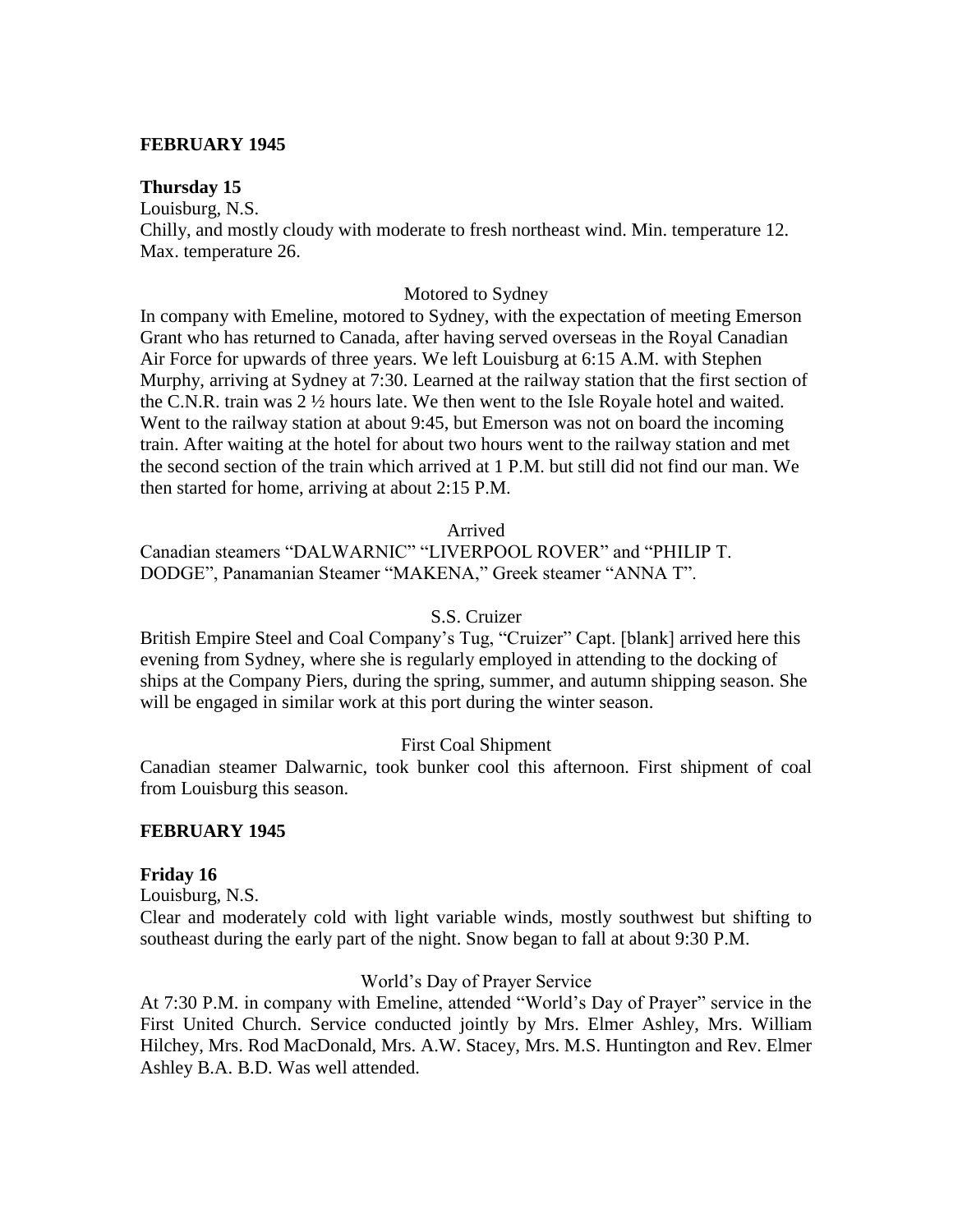#### Arrived

Steamer "North Brook".

# **FEBRUARY 1945**

# **Saturday 17**

Louisburg, N.S.

Snow storm in the early morning. Clear with light variable winds during the day, mostly northeast. Snowfall at least 7 inches. Min. temperature about 14. Max. temperature 32.

# Council Meeting

At 7:30 P.M. attended, and presided at a special meeting of the Town Council. After swearing in the newly elected councilors consisting of Charles Bagnall, Lauchlin MacIntyre, and Alistor MacDonald, we proceeded to elect the standing committees for the current year and other appointments that are usually made, at the first meeting after the annual elections. Those present were councilors: Edison Skinner, Edward Levy, Earl Lewis, Charles Bagnall, Lauchlin MacIntyre, and Alistor MacDonald, Mayor: M.S. Huntington, Town Clerk: D.F. Nicholson, Chief of Police: D.M. Johnston. Dr. W.J. Marson was appointed medical health officer for the Town of Louisburg at a salary of \$100.00 per month. Dr. Marson succeeds Dr. Arthur Armiston of Sydney. D.M. Johnston was re-appointed Chief of Police at a salary of \$100.00 per month. This appointment includes the officer of traffic authority, school attendance, officer secretary, inspector, and tax collector.

# Arrived

Newfoundland steamer "MEIGLE".

# **FEBRUARY 1945**

# **Sunday 18**

Louisburg, N.S. Remarkably clear with light variable winds. A perfect winter day. Min. temperature 10. Max. temperature 32.

# Church Service

At 7 P.M. in company with Emeline, attended service in the First United Church, where Rev. Elmer E. Ashley B.A. B.D. was the preacher.

# Emerson Grant Arrives From Overseas

In company with Emeline and Charles Bagnall, motored to Sydney with Stephen Murphy, taxman, for the purpose of meeting warrant officer and Mrs. Emerson A. Grant, who was due to arrive on the morning train from Prescott, Ontario, where Mr. Grant, after arriving at New York from overseas, had gone to visit his wife. We left here at 7 A.M. after learning by telephone, that the first section of the C.N.R. train, due at 7:30 A.M. was 1 ½ hours late. Train arrived at about 8:50 A.M., but Mr. and Mrs. Grant were not on board. We then went to the Isle Royal hotel where we had breakfast. Met the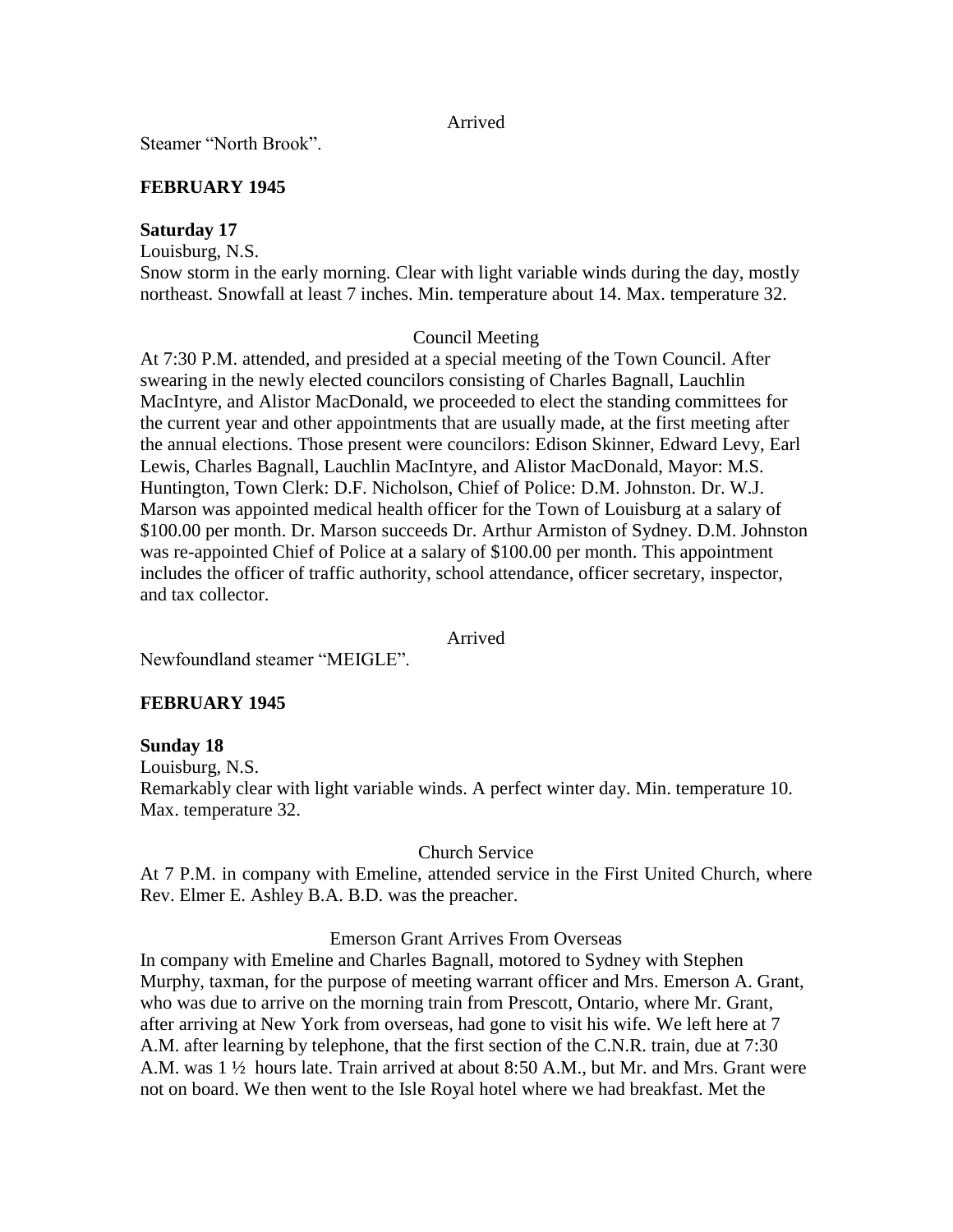second section of the C.N.R. train at 11:45 A.M. Mr. and Mrs. Grant arrived on this section of the train, after which we started for home arriving at about 1 P.M.

# **FEBRUARY 1945**

# **Monday 19**

Louisburg, N.S. Clear and moderately cold with light winds, mostly northeast. An ideal winter day. Min. temperature 8. Max. temperature 26.

# **FEBRUARY 1945**

# **Tuesday 20**

Louisburg, N.S. Clear and moderately cold with light northwest wind. A perfect winter day. Min. temperature 2. Max. temperature 26.

# **FEBRUARY 1945**

# **Wednesday 21**

Louisburg, N.S. Cloudy with light snow squalls in the morning. Cleared during the forenoon. Light to moderate northeast wind. Min. temperature 12. Max. temperature 34.

Prayer Meeting Church Meeting

At 7:30 P.M. in company with Emeline, attended prayer meeting in the First United Church. Meetings were in charge of Rev. E.E. Ashley B.A. B.D. assisted by Edward Levy.

Attended and conducted choir practice in the United Church at close of prayer meetings.

# **FEBRUARY 1945**

# **Thursday 22**

Louisburg, N.S. Mostly cloudy with light easterly wind which shifted to southwest. Rain began to fall at about 8 P.M. Min. temperature 24. Max. temperature 40.

# **FEBRUARY 1945**

# **Friday 23**

Louisburg, N.S.

Heavy rain in the early morning with showers during the entire day. Light southwest wind with some fog. Min. temperature 32. Max. temperature 40.

Arthur Covey Arrives From Overseas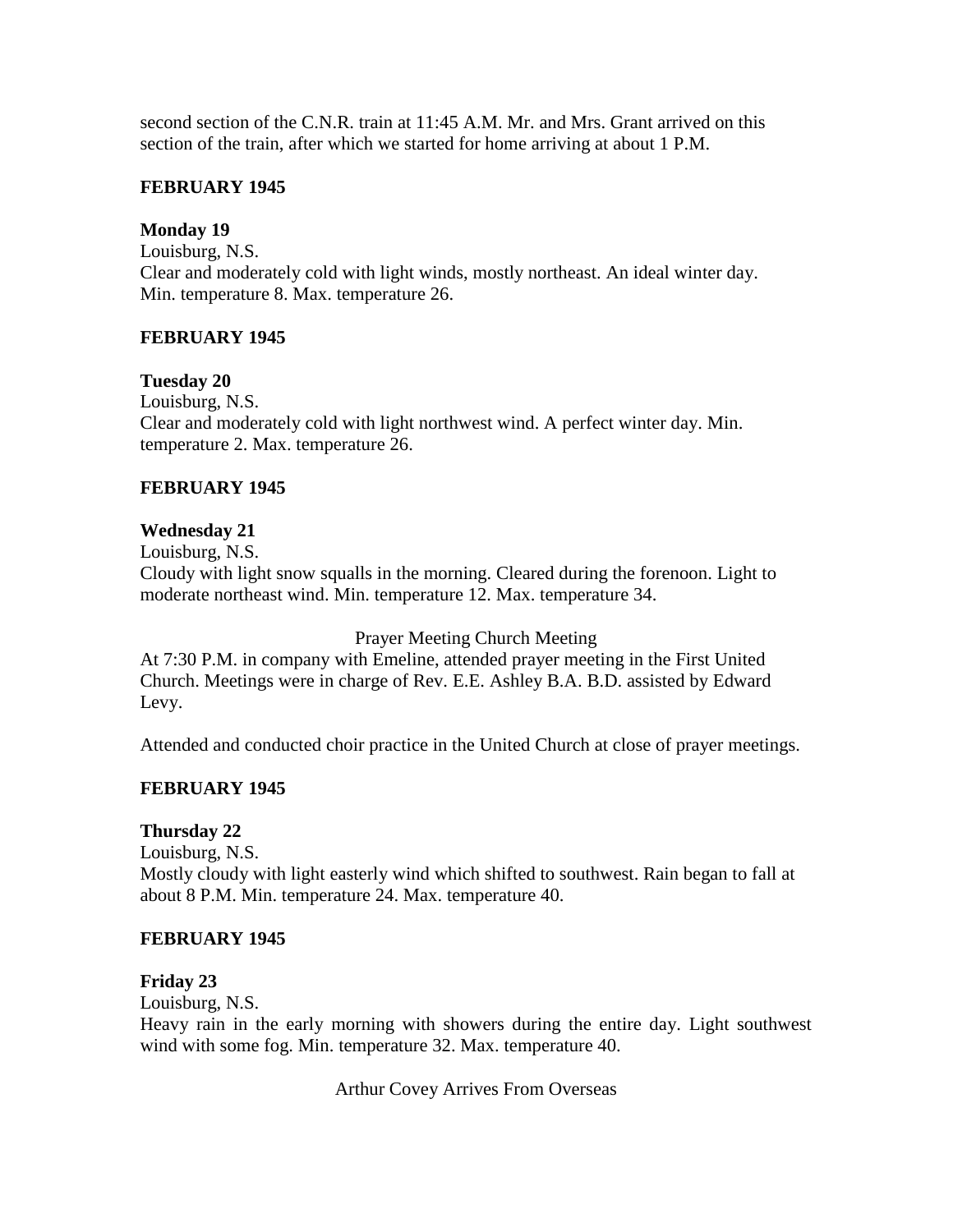# **FEBRUARY 1945**

# **Saturday 24**

Louisburg, N.S.

Mild and mostly cloudy with light southwest wind which shifted to west and northwest in the late afternoon. Min. temperature 30. Max. temperature 38.

# Meeting of Town Council

At 7:30 P.M. attended, and presided at a regular meeting of the Town Council. Those present were Councilors: Edison Skinner, Edward Levy, Earl Lewis, Charles Bagnall, Lauchlin MacIntyre, and Alistor MacDonald, Mayor: M.S. Huntington, Town Clerk: D.F. Nicholson, Chief of Police: D.M. Johnston., Srgt. Fred Kyte, correspondent for the Sydney Post-Record, Frank O'Keefe, and Charles Dickson.

Charles Dickson, president of the local branch of the Canadian Legion, addressed the council in regard to the erection of a suitable memorial for those who gave there lives in defence of the Empire, during the first and second world wars. A committee consisting of councilors: Charles Bagnall and Alistor MacDonald was appointed to confer with a committee of the Legion regarding the feasibility of the erection of the proposed memorial.

# Meeting of School Board

At 6:30 P.M. attended, and presided at, a special meeting of the school board. Those present were commissioners Frank O'Keefe, Earl Lewis, Charles Bagnall, and M.S. Huntington. Secretary: D.F. Nicholson, attendance officer: D.M. Johnston and Principal William Hilchey.

# **FEBRUARY 1945**

# **Sunday 25**

Louisburg, N.S. Partly clear with moderate northerly winds and a few light snow squalls. Min. temperature 22. Max. temperature 32.

# Church Services

At 11 A.M. and 7 P.M. in company with Emeline, attended services in the First United Church where Rev. Elmer E. Ashley B.A., B.D. was the preacher. At this service the Sunday school officers and teachers were installed. Members of the choir present at the evening service

# S.S. BERESFORD PARK

Canadian steamer Beresford Park arrived.

# **FEBRUARY 1945**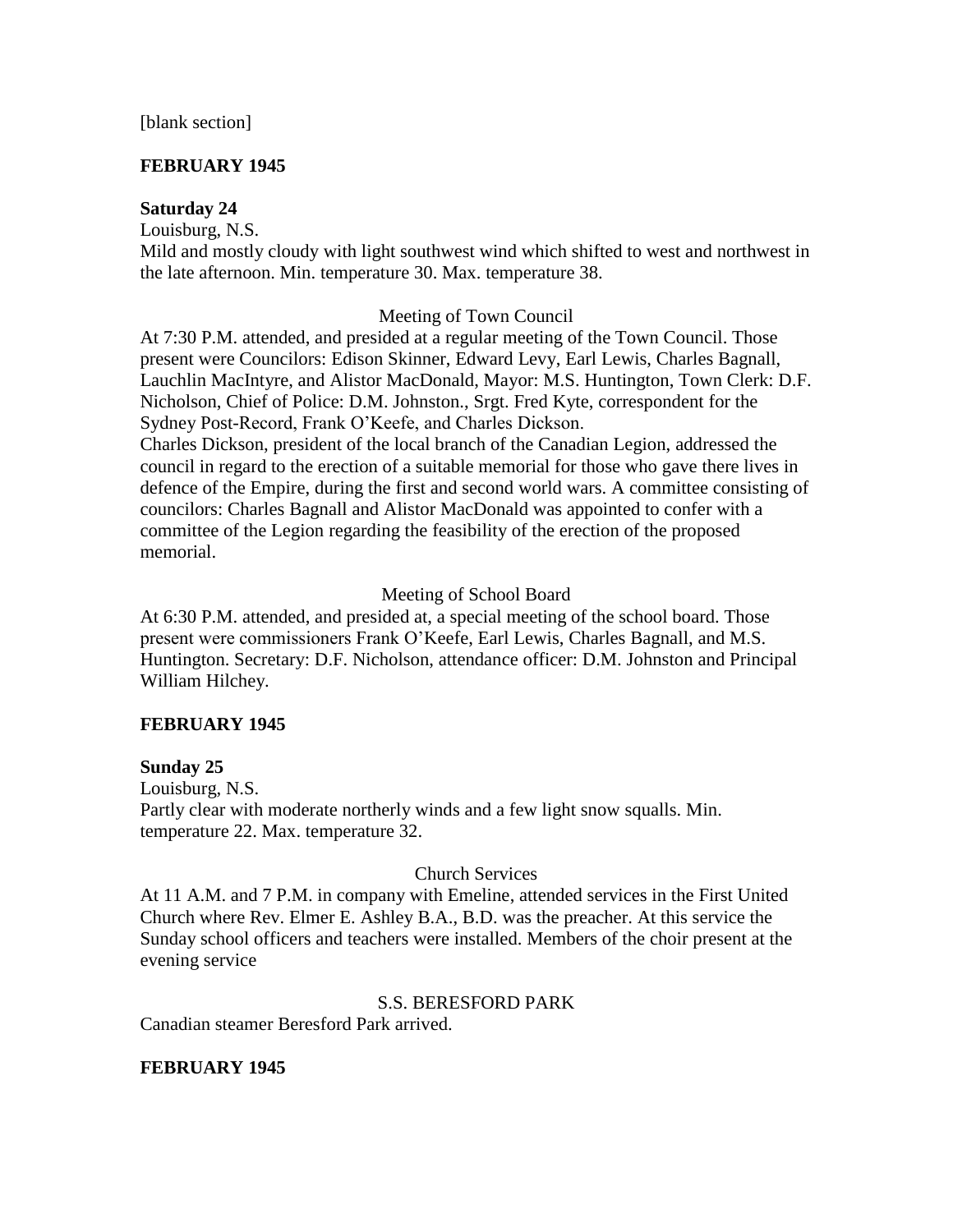# **Monday 26**

Louisburg, N.S.

Mostly clear with light to moderate north and northeast winds. Light snow squalls in the early morning. Min. temperature 20 max. temperature 32

Arrived From Sea under Convoy United States Steamer "GEORGE CROCKER" Greek Steamer "HYDRUSSA" Canadian Steamer "LIVERPOOL ROVER" Panamanian Steamer "MAKENA" Canadian Steamer "BALDWIN PARK" Newfoundland Steamer "MEIGLE"

# **FEBRUARY 1945**

# **Tuesday 27**

Louisburg, N.S.

Snow began to fall at about 7 A.M. And was followed by rain at about 1 P.M. Which continued until nightfall. Strong south wind shifting to southwest and to west during the night. Snowfall about 5 inches. Min. temperature 21. Max. temperature 35.

# Assessment Appeal Court

At 2 P.M. attended, and presided at the annual session of the assessment appeal court in the town office. The court consisted of the following: councilors: Edison Skinner, Charles Bagnall, and Mayor M.S. Huntington (chairman) with assessor G.B. Hiltz, Raymond Martell and D.F. Nicholson. The latter being town or General assessor. Mr. Nicholson also acted as clerk of the court.

# **FEBRUARY 1945**

# **Wednesday 28**

Louisburg, N.S. Clear and moderately cold with strong northwest wind. Min. temperature 15. Max. temperature 29

# Prayer Meeting Choir Practice

At 7:30 P.M. in company with Emeline, attended prayer meeting in the First United Church. Meeting conducted by Rev. E.E. Ashley, B.A. B.D. After close of prayer service attended and conducted choir practice.

# Visited Schools

At 11A.M. accompanied Earl Lewis and Charles Bagnall, two recently appointed members of the School Board, on a tour of inspection of the town schools.

# **MARCH 1945**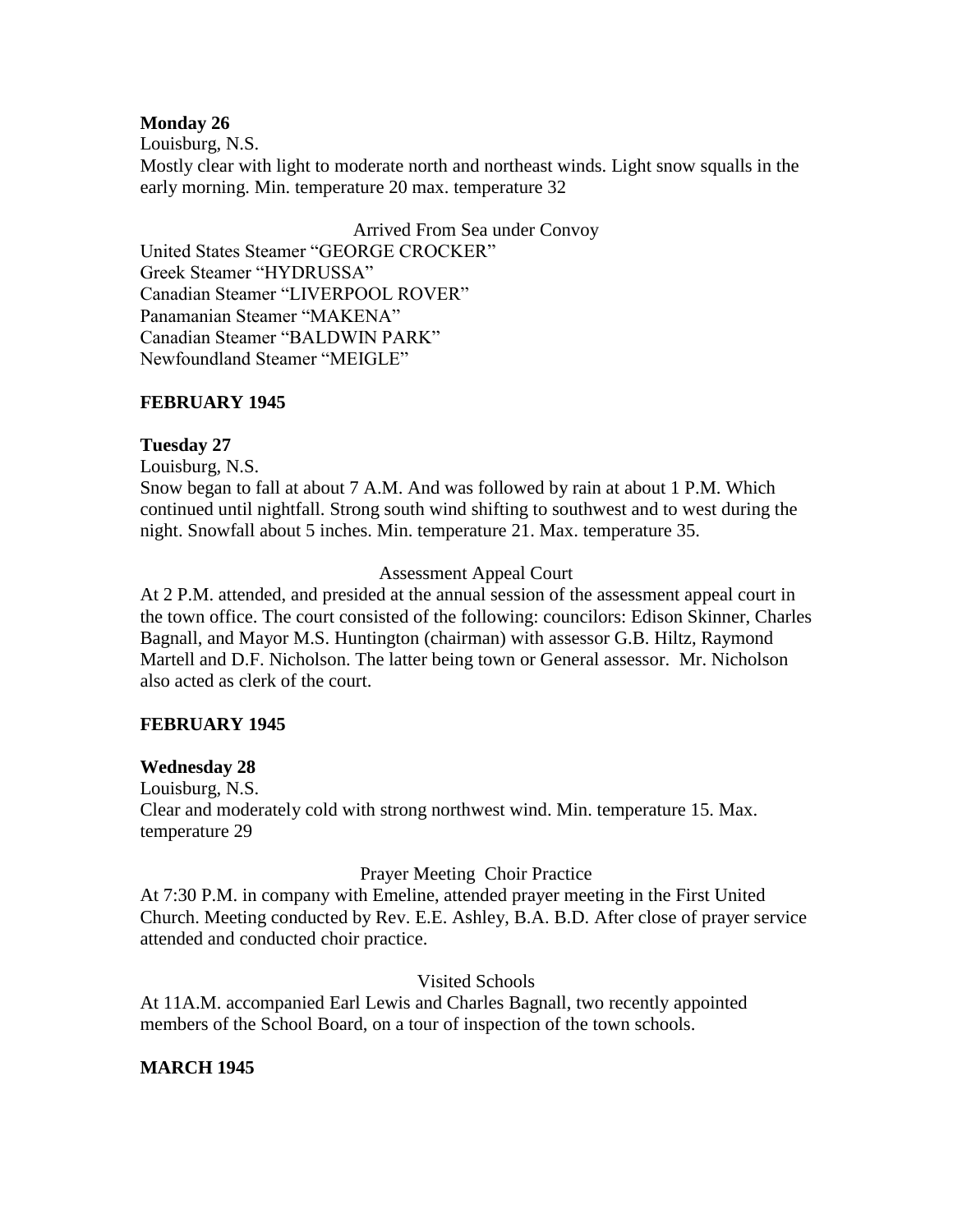#### **Thursday 1**

Louisburg, N.S. Clear and moderately cold with light west and southwest wind. An ideal winter day. Min. temperature 11. Max. temperature 34.

# Target Practice

Detachment of Royal Canadian artillery stationed at Fort Wolfe near the entrance to the harbour carried out target practice, during the afternoon.

# **MARCH 1945**

# **Friday 2**

Louisburg, N.S. Clear and mild with light southwest wind. An ideal day. Min. temperature 10. Max. temperature 35.

#### Meeting of Rehabilitation Committee

At 8 P.M. attended and presided at a meeting of the Louisburg Rehabilitation Committee held in the town office. Those present were as follows: Mr. W.O. MacKinlay. Capt. Burgess and flying officer [blank] Billiard of the Dept. of Veterans Officers who came from Sydney for the purpose of attending the meeting. Charles Dickson president of the local branch of the Canadian Legion, Mrs. Harold Rudderham, Mrs. Wilfred Covey, D. J. MacIntyre, John Pope, [blank] Maunce, Wilfred Covey, D.F. Nicholson. Town clerk, Councilors: Earl Lewis, and Charles Bagnall, Mayor: M.S. Huntington, Councilor Alistor MacDonald, John R. DeFries. The visiting officers from Sydney gave very interesting and instructive addresses of the matter of war veterans rehabilitation and answered many questions put to them by those present regarding veterans affairs. At the close of the meeting the visitors were escorted to the navy League hut where coffee and sandwiches were served to them before they left to return to Sydney. Those who accompanied them to the navy hut were: councilors: Earl Lewis, Charles Bagnall and Alistor MacDonald, Mayor M.S. Huntington, Mr. and Mrs. Wilfred Covey.

Arrived under Armed Escort

Steamers "ANNA T." (Greek) "PANCHITO" (Panamanian) "DALWARNAC" and "EVELYN B." (both Canadian).

# **MARCH 1945**

#### **Saturday 3**

Louisburg, N.S.

Clear and mild with light southwest wind becoming cloudy during the afternoon rain began to fall at about 8 P.M. And continued until late at night. Min. temperature 20. Max. temperature 35.

#### S.S. JULIUS THOMSEN

Greenland steamer "Julius Thomsen" arrived for bunker coal.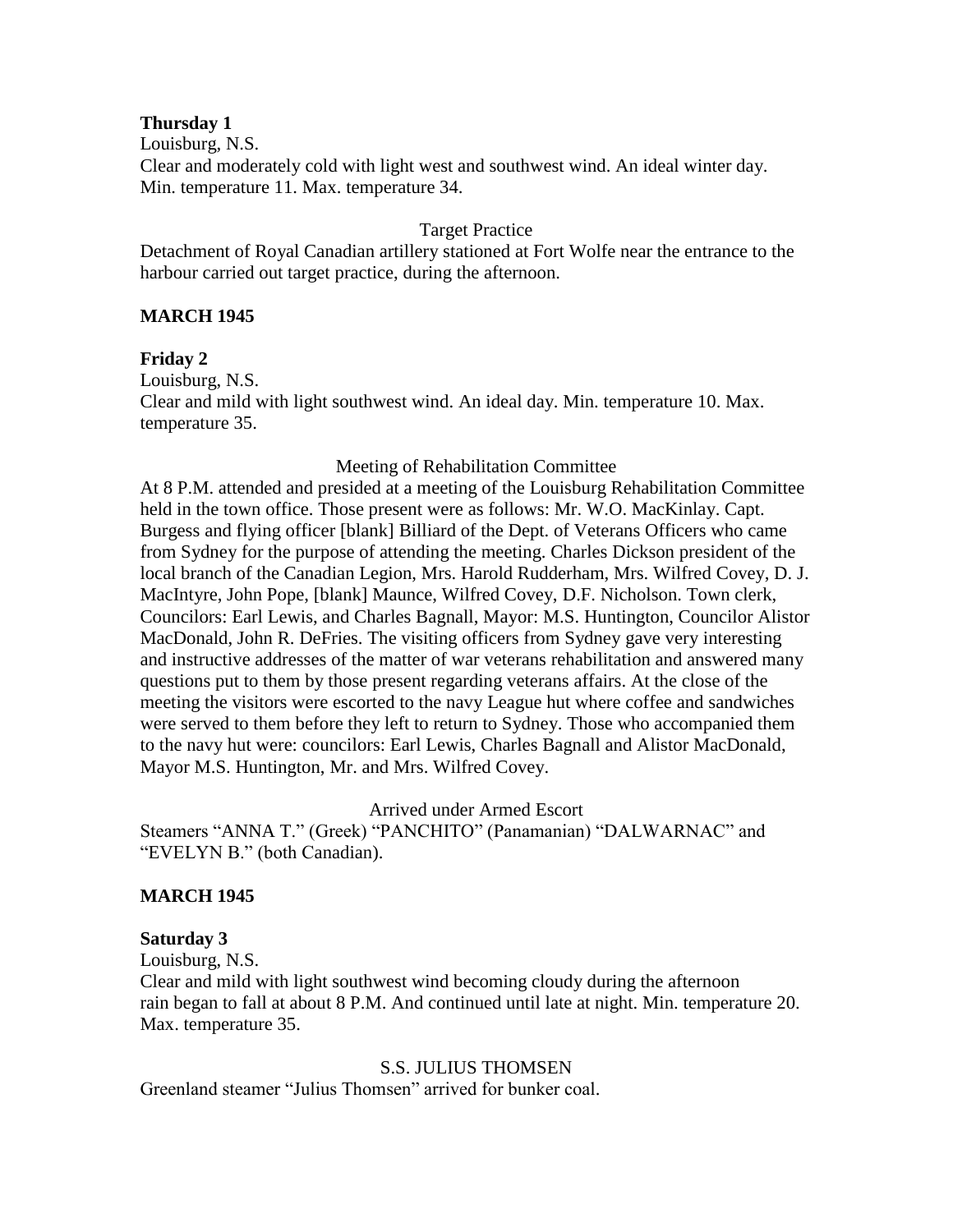# **MARCH 1945**

#### **Sunday 4**

Louisburg, N.S. Clear with moderate to fresh northwest wind increasing to strong at night. Min. temperature 22. Max. temperature 38.

#### Church Services

At 11 A.M. and 7 P.M. in company with Emeline, attended services in the First United Church where Rev. Elmer E. Ashley was the preacher. 23 members of the choir present at the evening service.

#### Spanish Trawlers Arrive

Spanish fishing trawlers "TRAMONTA" and "MISTRAL" arrived for bunker coal and supplies. These two ships made Louisburg their base and port of call during the fishing season of 1944 and will again likely make frequent calls at Louisburg during this season while fishing off this coast.

# SAILED

Greek steamer "HYDROUSSA" "EVELYN B." (Canadian) and Greenland steamer "Julius Thomsen". The two former, with cargos of coal.

#### Arrived

Canadian steamer "OTTERBURN PARK"

# **MARCH 1945**

**Monday 5** Louisburg, N.S. Clear with light variable winds. An ideal day. Min. temperature 18. Max. temperature 31.

# Death of Mrs. Samuel Townsend

Mrs. Samuel Townsend passed away at 5:45 A.M. today after an illness of several months she was 86 years of age. She is survived by two sons, Russel of this town with whom she lived, John supposed to be in the United States last heard from when in Halifax a number of years ago, one daughter Sarah now married and living in the United States. Her husband pre-deceased her many years ago.

# **MARCH 1945**

# **Tuesday 6** Louisburg, N.S.

Clear in the morning but becoming cloudy early in the forenoon. Light to strong southwest wind. Min. temperature 18. Max. temperature 36. Rain began to fall at about 6 P.M. and continued during the night.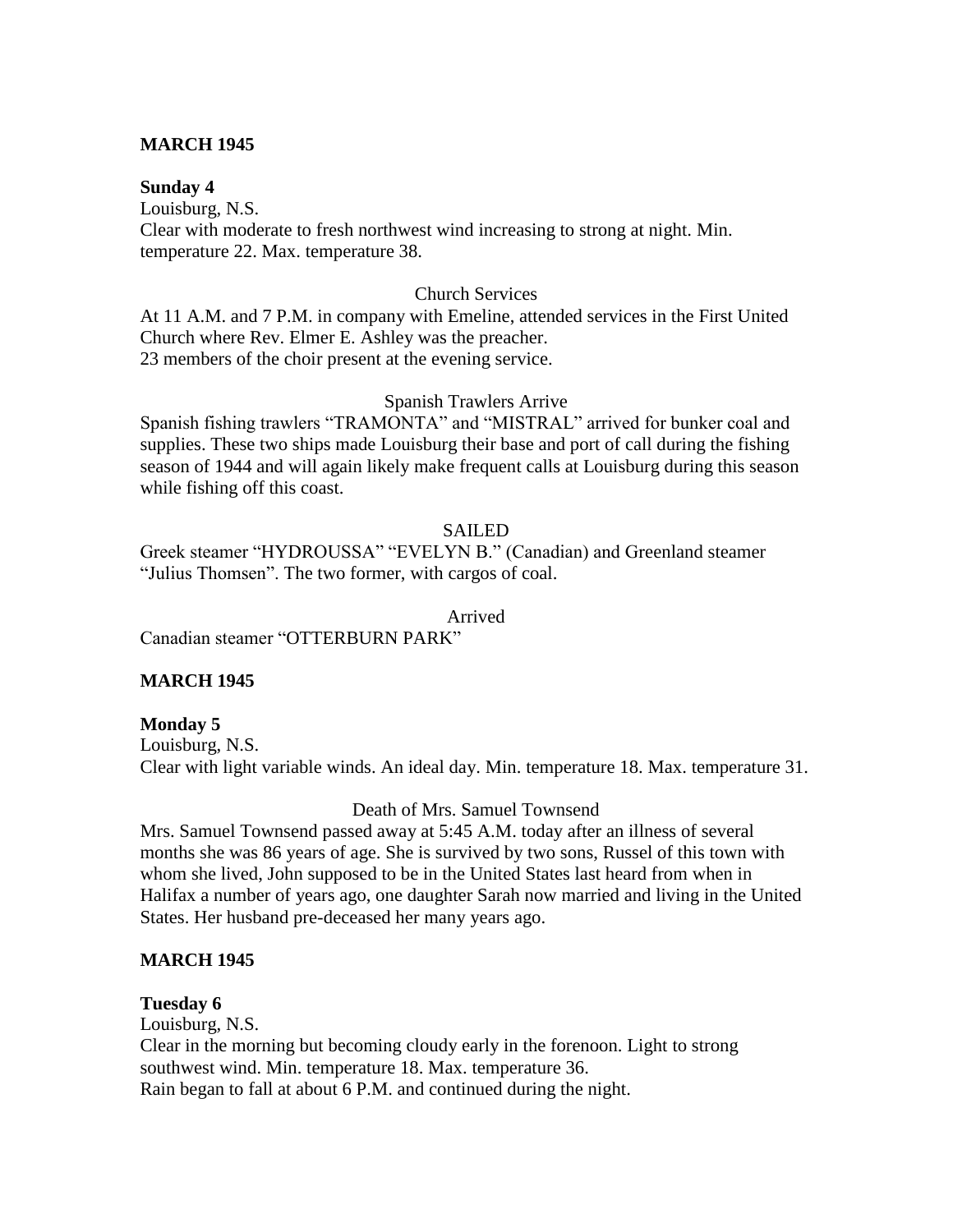# Brotherhood Supper

At 5 P.M. in company with Emeline, attended the United Church Brotherhood supper in Calvin Hall.

# Arrived in Port

Canadian Steamer "DUFFERIN PARK"

# **MARCH 1945**

# **Wednesday 7**

Louisburg, N.S. Clear with fresh to strong northeast to north winds. Very chilly and raw. Min. temperature 16. Max. temperature 38.

#### Funeral

At 2 P.M. in company with Emeline, attended the funeral of the late Mrs. Samuel Townsend which took place from her late home on East main street service at the house and grave were conducted by Neil MacLean, student Presbyterian minister. Funeral in charge of D.M. Johnston, Funeral Director, of this town.

Arrived Canadian steamer "PHILIP T. DODGE" and "NORWOOD PARK".

Sailed

Canadian steamer "OTTERBURN PARK" "  $"$  "DUFFEREN PARK" Greek "ANNA T." Panamanian "PANCHITO"

# **MARCH 1945**

# **Thursday 8**

Louisburg, N.S.

Clear and cool with moderate northerly wind. Min. temperature 13. Max. temperature 29. An ideal winter day.

Meeting of United Church Brotherhood

At 8 P.M. attended a regular meeting of the Brotherhood of the First United Church in Calvin Hall. Dr W. G. Marson, was the guest speaker. His subject was the prevention and treatment of venereal diseases.

About 30 persons present.

# S.S. MOIRA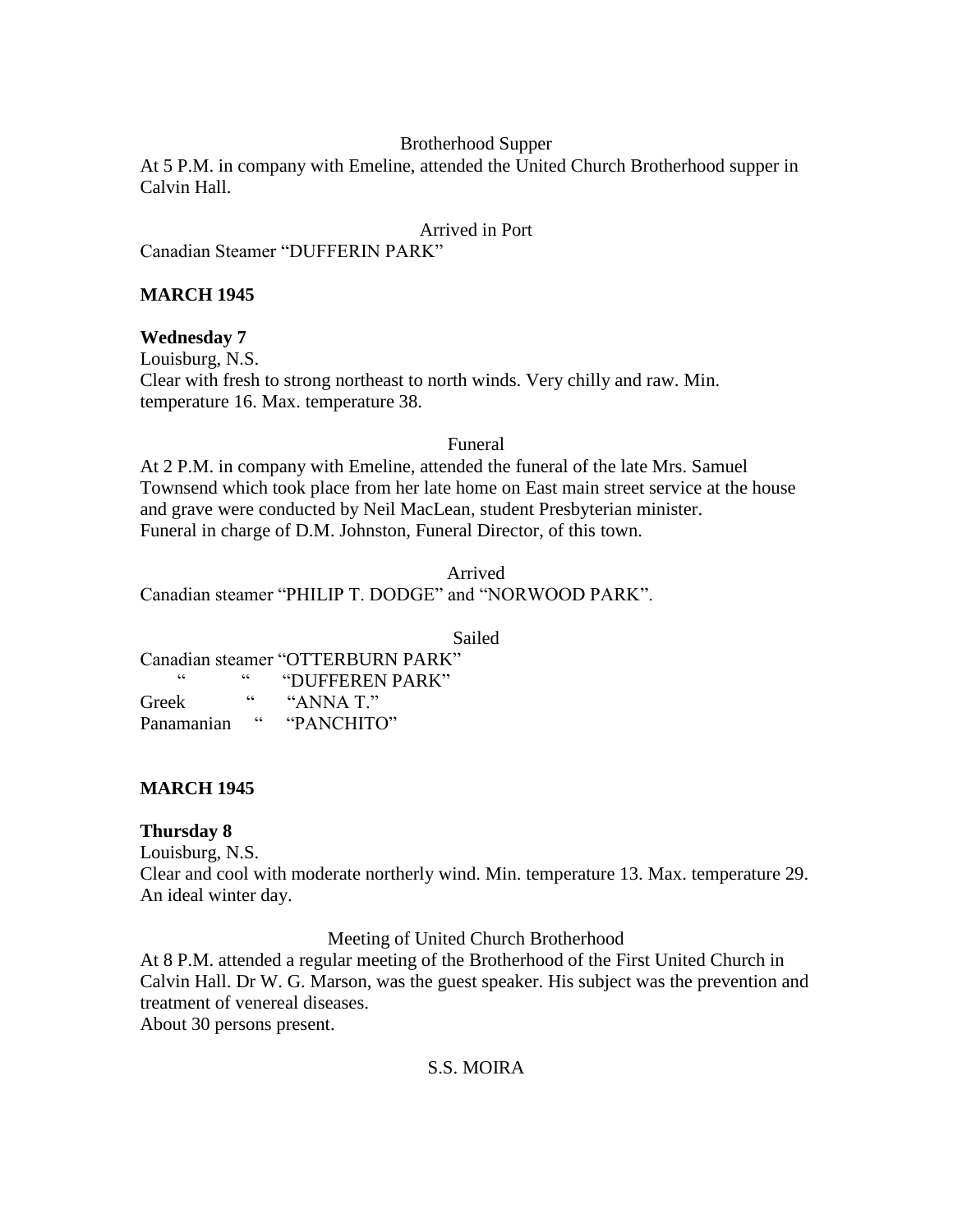Newfoundland steamer "Moira" arrived.

Sailed

Canadian steamer "NORWOOD PARK".

# **MARCH 1945**

# **Friday 9**

Louisburg, N.S. Clear and cool with moderate variable wind. Min. temperature 8. Max. temperature 34. An ideal winter day.

# Council Meeting

At 7:30 P.M. attended, and presided at a special meeting, for regular business, of the Town Council. Those present were: Councilors: Earl Lewis, Edison Skinner, Charles Bagnall, Edward Levy and Alistor MacDonald, Mayor M.S. Huntington. Town clerk: D.F. Nicholson.

Arrived

Canadian steamer "DALWARRNIC". Greek steamer "HYDROUSSA". Newfoundland steamer "JOHN CABOT".

# **MARCH 1945**

# **Saturday 10**

Louisburg N.S. Clear and cool with light to moderate northeast wind. An ideal winter day. Min. temperature 14. Max. temperature 30.

Arrivals by Sea

Greek steamer "NICHOAS MICKOLAS". Newfoundland steamer "MEIGLE". "PRINCESS PAT". "NORTHERN RANGER".

Sailed Under Armed Escort Canadian steamer "PHILIP T. DODGE". Panamanian steamer "MAKENA". Greek steamer "MEIGLE".

Arrived

Canadian Government Ice breaker "SAUREL".

# **MARCH 1945**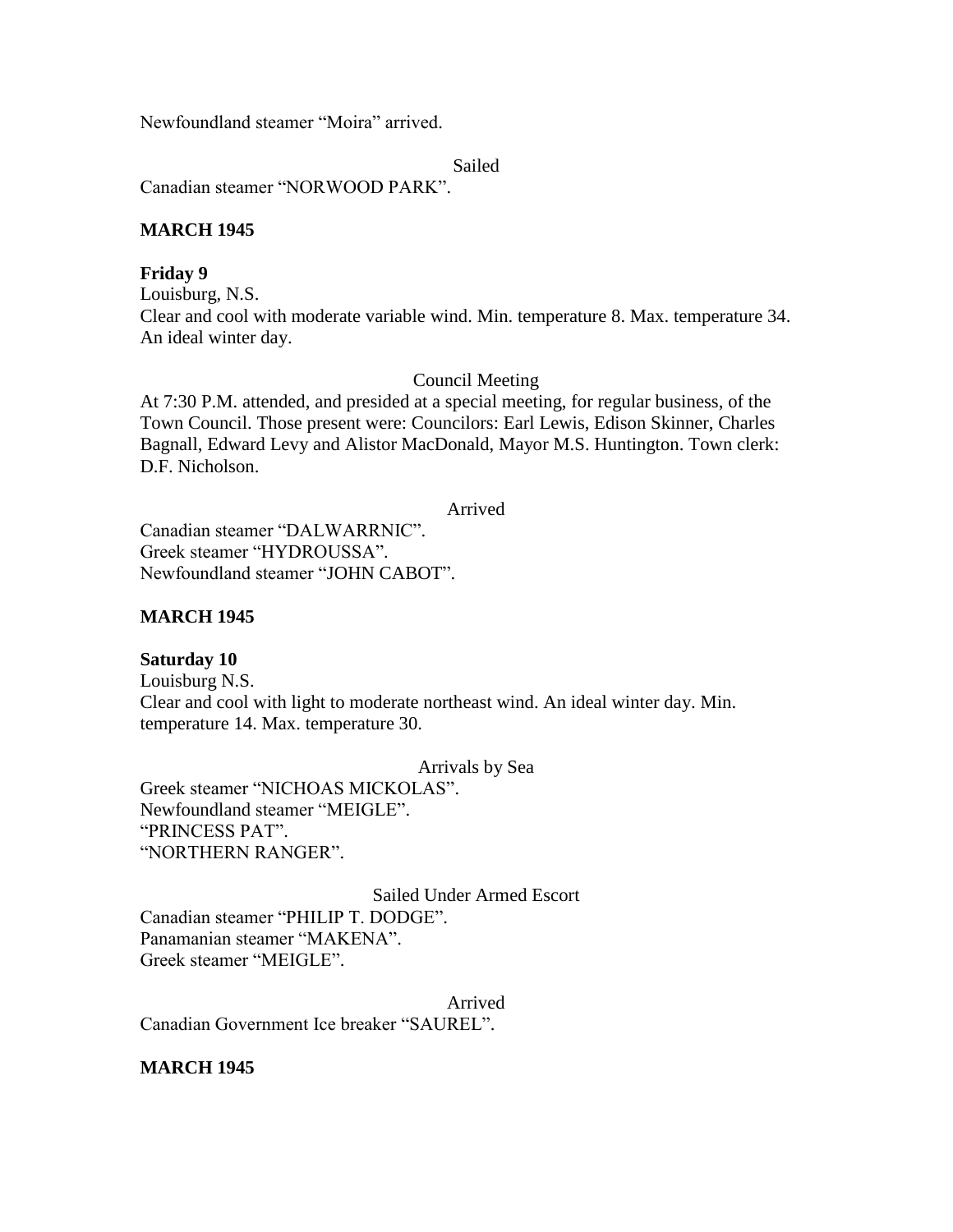# **Sunday 11**

Louisburg N.S.

Cool and mostly clear with light to moderate northeast wind. Min. temperature 12. Max. temperature 27.

# Church Services

At 11 A.M. and 7 P.M. In company with Emeline, attended services in the First United Church where Rev. Elmer E. Ashley B.A., B.D. was the preacher. Choir attendance: A.M. 19, P.M. 22.

# Naval Ships in Port

Naval ships in port include armed trawlers or mine sweepers "LISCOMB" "BAFFIN" "MISCOU".

# **MARCH 1945**

# **Monday 12**

Louisburg N.S. Clear and cold with moderate northeast wind. Min. temperature 8. Max. temperature 25.

# **MARCH 1945**

# **Tuesday 13**

Louisburg N.S. Cold, mostly clear with light variable winds mostly northeast and southeast Min. temperature 3. Max. temperature 26.

# Drift Ice

Drift ice in sight a short distance off the harbour in the afternoon. First appearance of drift ice off the port of Louisburg this season.

#### Arrivals

Canadian steamer "EVELYN B." Panamanian steamer "MAKENA".

Sailed Newfoundland steamer "NORTHERN RANGER".

# **MARCH 1945**

# **Wednesday 14**

Louisburg N.S.

Cool and remarkably with moderate northeast wind. An ideal day. Min. temperature 16. Max. temperature 32.

Choir Practice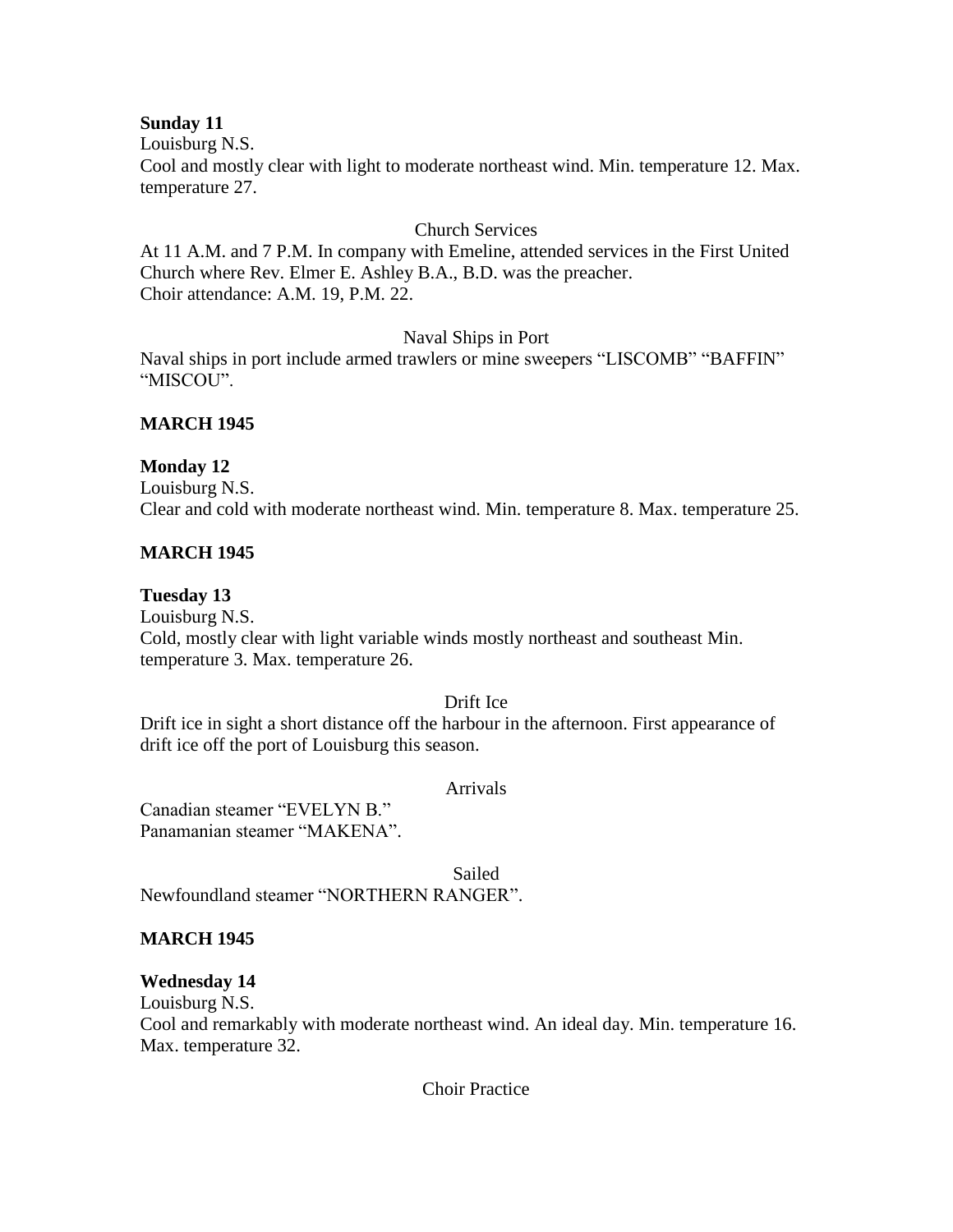At 8:30 P.M. in company with Emeline, attended and conducted choir practice in the First United Church.

Arrived In Port

Newfoundland steamer "RANDOM".

Sailed

Greek steamer "HYDROUSSA". Newfoundland steamer "JOHN CABOT".

# **MARCH 1945**

# **Thursday 15**

Louisburg N.S.

Mild and mostly clear with light to moderate southwest wind.Min. temperature 24. Max. temperature 45.

#### Drift Ice

Drift ice close inshore with a considerable quantity in the eastern end of the harbour. First drift ice to enter the harbour this season came in last night.

# **MARCH 1945**

**Friday 16** Louisburg N.S. Clear with light to moderate variable winds mostly northerly. An ideal day. Min. temperature 24. Max. temperature 40.

# Drift Ice

Some drift ice in sight off the coast. Harbour mostly clear. Ice which filled the eastern end of the harbour yesterday moved out this afternoon.

# Anti-submarine net

The anti- submarine or Boom defense net extending across the harbour is in process of being removed and brought ashore owing to the arrival of drift ice.

#### Meeting of School Board

At 2:30 P.M. attended, and presided at, a special meeting of the school board held for the purpose of meeting school Inspector L.L. Sullivan and discussing with him the matter of opening another class room in our school, for the purpose of relieving congestion in some of the other departments. We also discussed with him the question of having Grade 12 taught in the Louisburg school. Those present were: commissioners Frank O' Keefe, Charles Bagnall and M.S. Huntington (chairman) Councilor Alistor MacDonald, attendance officer D.M. Johnston and clerk: D.F. Nicholson.

# **MARCH 1945**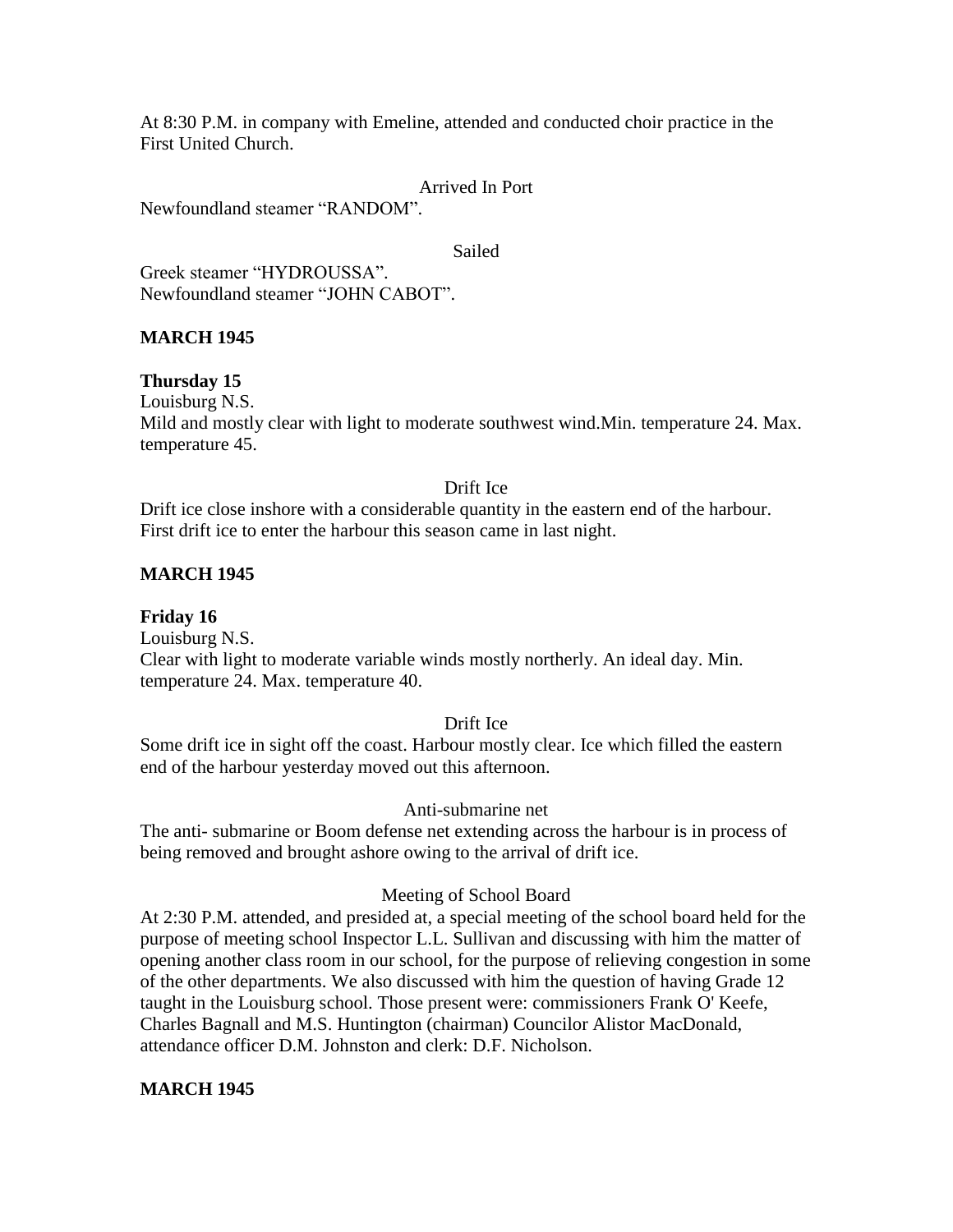# **Saturday 17**

Louisburg N.S.

Mild and mostly cloudy with light variable winds Min. temperature 22. Max. temperature 40.

# **MARCH 1945**

# **Sunday 18**

Louisburg N.S.

Cloudy and mild with some fog in the early part of the day. Light rainfall beginning at about 9 A.M. Cleared shortly after noon. Light southwest to west winds. Very springlike in the afternoon. Min. temperature 29. Max. temperature 48.

#### Church Services

At 11 A.M. and 7 P.M. in company with Emeline, attended services in the First United Church where Rev. Elmer E. Ashley B.A., B.D. was the preacher. Choir attendance: A.M. 12, P.M. 21.

# Death of William Williams

The death of William Williams took place at his home at Havenside at an early hour this morning after several months illness. Mr. Williams who was 75 years of age is survived by his wife and three step-children. They are Daniel Ferguson of this town, Mrs. William MacKinnon West Louisburg and Mrs. Frank Falconer, Dartmouth N.S.

# **MARCH 1945**

# **Monday 19**

Louisburg N.S. Clear and mild with strong northwest wind which moderated in the evening. Min. temperature 26. Max. temperature 45.

# S.S. MERCHANT ROYAL

British steamer "Merchant Royal" arrived in the afternoon.

# **MARCH 1945**

# **Tuesday 20**

Louisburg N.S.

Cloudy and mild with light variable winds, northeast in the evening. Light snow squalls in the early part of the night. Snowfall about  $\frac{1}{4}$  inch. Min. temperature 22. Max. temperature 44.

# Meeting of School Board

At 7:30 P.M. attended, and presided at, a meeting of the school Board. At this meeting the matter of opening up a new class room to take care of an increasing number of pupils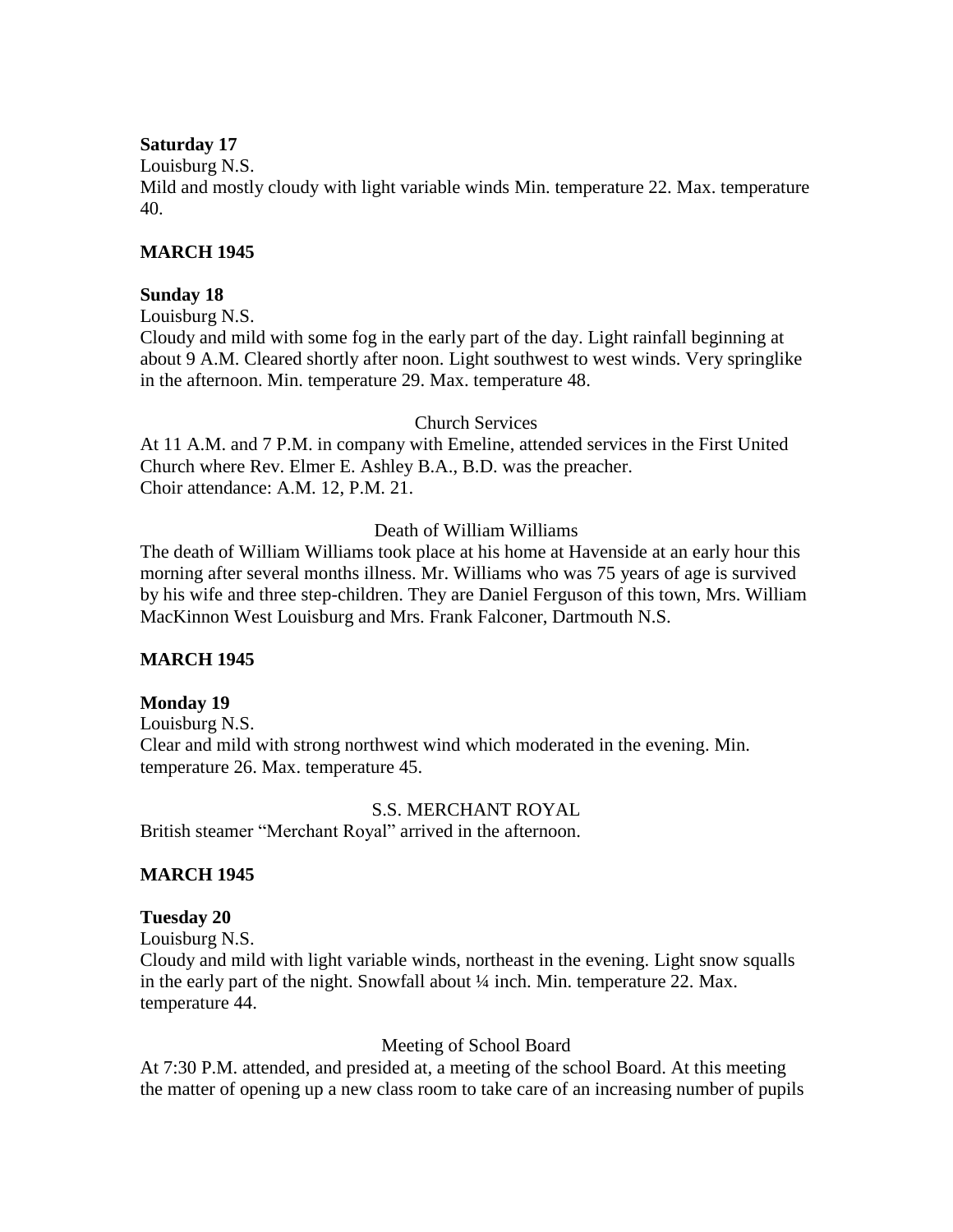came up for discussion as well as bringing down the school estimates for the 1945-46 term. On motion of the meeting it was decided to open another class room. Estimates for the school amounting to \$6.678.32 were passed by the Board. On motion Miss Elsie Bagnall of this town who is now attending normal college at Truro was added to the teaching staff. Those present at the meeting were commissioners Frank O'Keefe, Harold Wilson, Earl Lewis, Charles Bagnall and M.S. Huntington (chairman) clerk: D.F. Nicholson, attendance officer: D.M. Johnston. Principal William Hilchey and Fred Kyte representing the press.

# Funeral

At 8:30 A.M. attended funeral of the late William Williams which took place from his late home at Havenside to Stella Maris Church. Services at the church and grave were conducted by Rev. Father D.H. Doyle. Interment in the Roman Catholic cemetery. Funeral in charge of D.M. Johnston, funeral Director of this town.

# **MARCH 1945**

#### **Wednesday 21**

Louisburg N.S.

Mild and mostly cloudy with light westerly wind. Min. temperature 27. Max. temperature 38.

#### Choir Practice

At 8:30 P.M. in company with Emeline attended and conducted choir practice in the First United Church.

#### **MARCH 1945**

#### **Thursday 22**

Louisburg N.S.

Cloudy and somewhat chilly with light easterly wind. Light snow squalls in the evening followed by a light drizzle of rain which froze as it fell. Snowfall about ½ inch. Min. temperature 27. Max. temperature 38.

#### Meeting of United Church Brotherhood

At 8 P.M. attended regular meeting of the Brotherhood of the First United Church, held in Calvin Hall. Special speaker A.W. Stacey, who gave a very interesting address on the history of the Methodist and Presbyterian Churches in Louisburg, previous to their union in 1928. About 18 persons present.

#### **MARCH 1945**

# **Friday 23**

Louisburg N.S.

Heavy rain in the early morning. Moderate rain mist and drizzle during the day. Rainfall at least 1 inch. Min. temperature 31. Max. temperature 38. Light to moderate easterly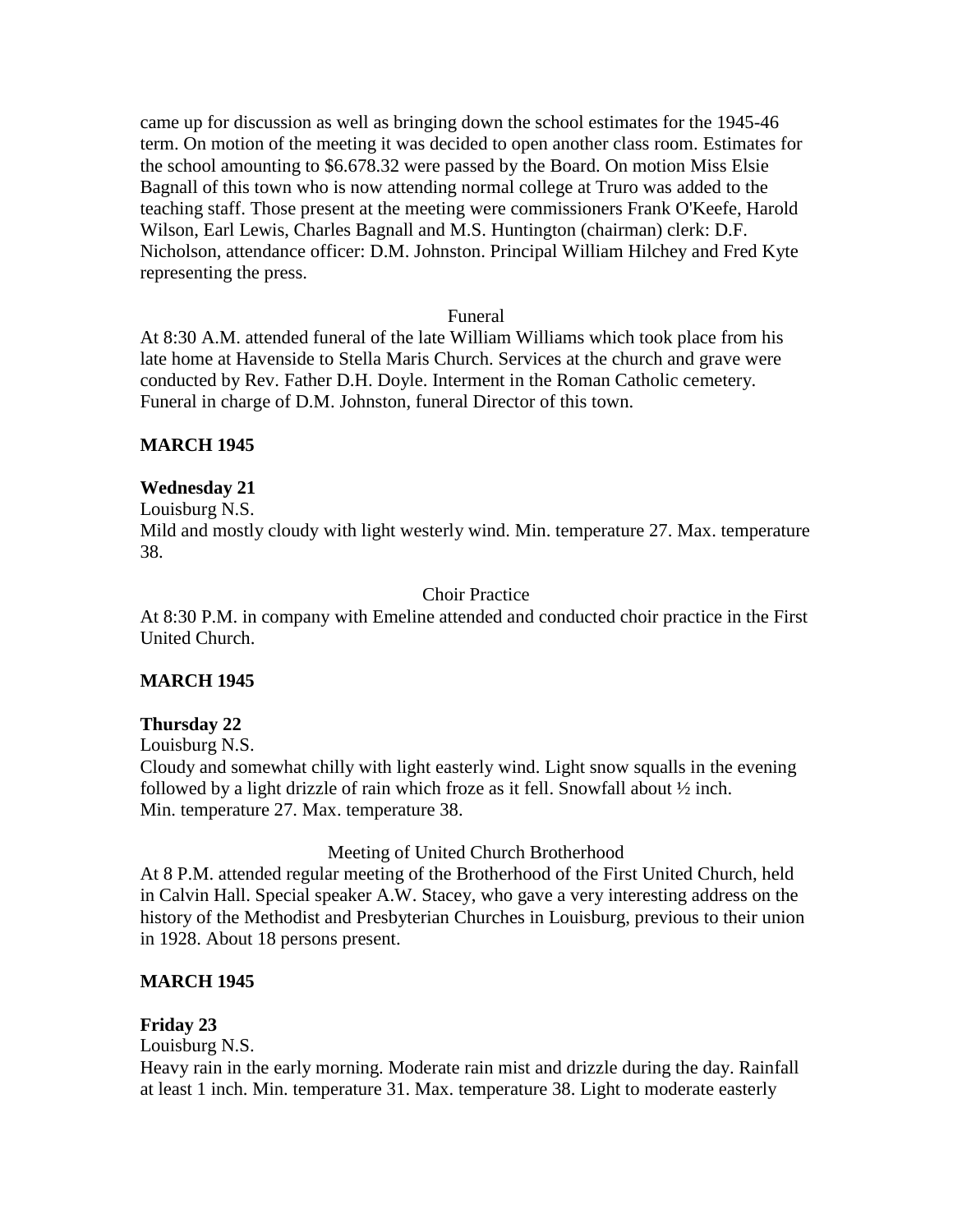winds.

Drift Ice

Harbour with the exception of the eastern end full of drift ice.

# **MARCH 1945**

# **Saturday 24**

Louisburg N.S. Mostly cloudy with some fog in the forenoon, moderately variable wind mostly northeast. Min. temperature 31. Max. temperature 44.

# Drift Ice

Light drift ice in the harbour, but not enough to seriously interfere with navigation.

# Meeting of Town Council

At 7:30 P.M. attended and presided at a meeting of the town council. Those present were: Councilors: Edison Skinner, Edward Levy, Earl Lewis and Charles Bagnall. Mayor: M.S. Huntington. Town clerk: D.F. Nicholson, Chief of Police D.M. Johnston, Ex-Councilor: Alex C. MacDonald and George Phalen. Estimates for the current year were brought down and passed by the council, and the rate for 1945 set at 6 ¼ per cent by the casting vote of the mayor. The new rate being ½ per cent higher then the last.

# **MARCH 1945**

# **Sunday, March 25**

Louisburg N.S.

Cloudy in the morning but clearing in the forenoon. Remarkably during the afternoon and evening. Moderate northeast wind. Min. temperature 23. Max. temperature 37.

# Church Services

At 11 A.M. and 7 P.M. In company with Emeline, attended services in the First United Church where Rev. Elmer E. Ashley was the preacher. Choir attendance: A.M. 19, P.M. 22. Sang solo at the evening service entitled "The Christ of the Cross".

# Drift Ice

Harbour clear of ice with the exception of a small portion in the southwest end of the harbour. No ice in sight off the coast.

# Visitors

After church in the evening Lt. Gilding R.C.N. and Mrs. Gilding, Mr. and Mrs. A.W. Stacey and Clifton Townsend, came with us to our home and spent the remainder of the evening with us.

# Store Entered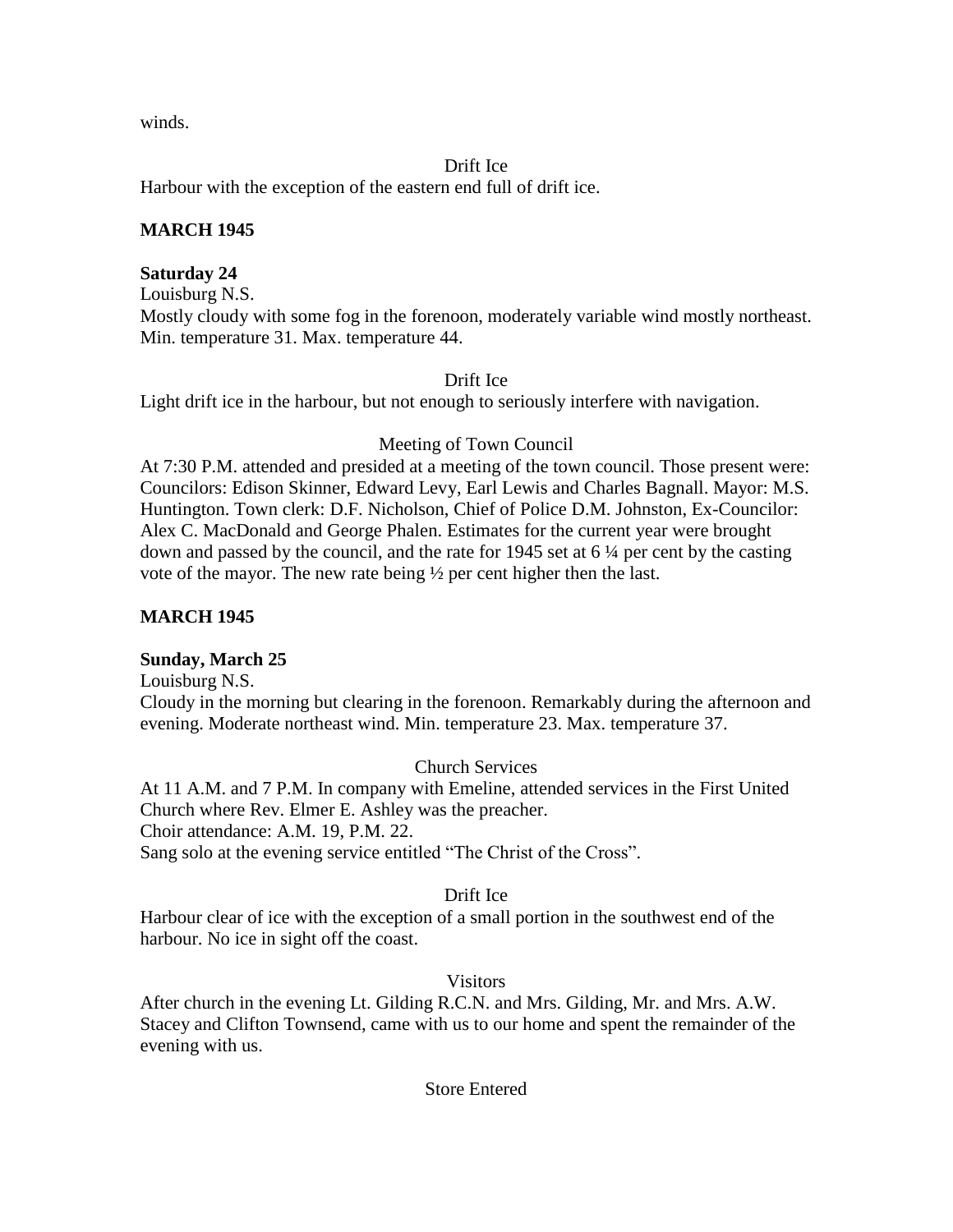Alex MacDonald age [blank], Lawrence MacDonald age [blank] and John MacDonald age [blank] three sons of Mr. and Mrs. Alex MacDonald, broke into the Co-operative store this afternoon and stole a small quantity of goods.

# **MARCH 1945**

# **Monday, March 26**

Louisburg N.S. Clear in the early part of the day becoming cloudy at noon. Moderate southwest wind. Min. temperature 20. Max. temperature 40.

# Drift Ice

Small body of drift ice in the southwest end of the harbour shifted to the east end and the docks not heavy enough to interfere with navigation. Some ice in sight off the coast.

# Four Months in Jail

Alex MacDonald was arrested and taken before stipendiary magistrate B.M. Spencer for trial on a charge of breaking and entering the Co-operative store yesterday afternoon. He pleaded guilty and was sentenced to four months in the county jail.

# **MARCH 1945**

# **Tuesday 27**

Louisburg N.S. Clear and very chilly with moderate to fresh northeast wind. Min. temperature 17. Max. temperature 31.

# **MARCH 1945**

# **Wednesday 28**

Louisburg N.S. Cloudy and very cool with moderate southwest wind. Min. temperature 16. Max. temperature 36.

# **MARCH 1945**

# **Thursday 29**

Louisburg N.S. Cloudy and cool in the forenoon but becoming very mild during the afternoon with clear sky. Light to moderate southwest wind. Min. temperature 29. Max. temperature 50.

Blood Donor Clinic A Blood Donor clinic was held in the Navy League hut beginning at about 10 A.M.

# **March 1945**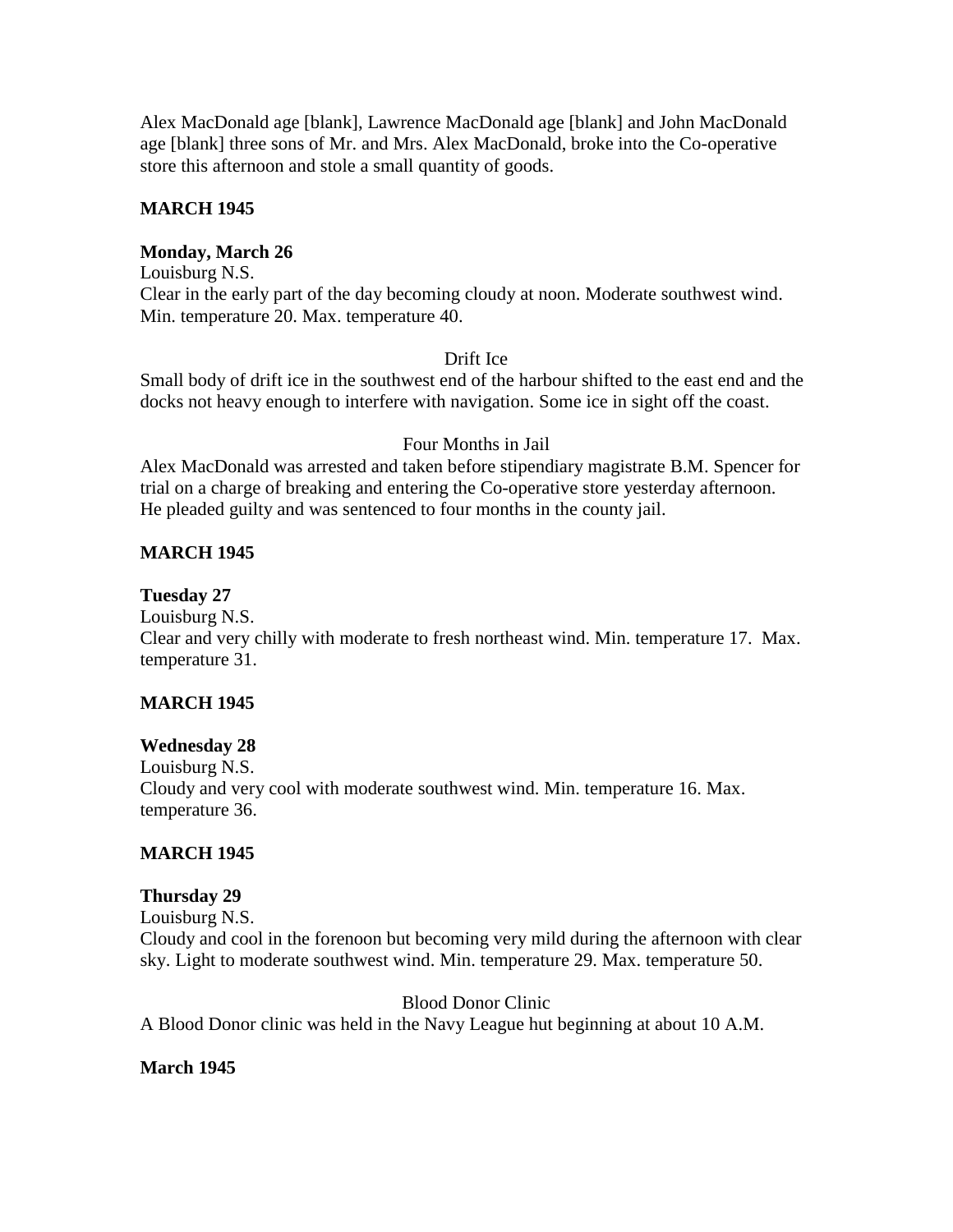#### **Friday 30**

Louisburg N.S.

Mild and partly clear during the forenoon. Cloudy and mild with light rain shortly after noon. Light variable wind, northeast in the late afternoon and evening. Min. temperature 30. Max. temperature 52.

#### Church Service

At 7:30 P.M. in company with Emeline, attended service in the First United Church where Rev. E.E. Ashley B.A., B.D. was the preacher. An unusually large attendance for a week-day service. Choir attendance: 17.

The service this evening is the last for this week, of a series of Holy Week services which have been held every evening, beginning on last Monday evening.

#### Fox Sparrows Have Arrived

[blank section]

# **MARCH 1945**

#### **Saturday 31**

Louisburg N.S. Mild and partly clear with light southwest wind. Foggy at night. Min. temperature 23. Max. temperature 44.

#### Council Meeting

At 7:30 P.M. attended, and presided at, a regular meeting of town council. Those present were: councilors: Edison Skinner, Earl Lewis, Edward Levy, Charles Bagnall, Lauchlin MacIntyre and Alistor MacDonald. Mayor M.S. Huntington. Town clerk D.F. Nicholson. Chief of Police: D.M. Johnston. Press Representative Fred Kyte.

#### **MARCH 1945**

#### **Sunday 1**

Louisburg N.S.

Heavy downpour of rain in the morning which lasted until about 10:30 A.M. Heavy southwest wind shifted to southwest at about 11 A.M., and later to west and in the evening to northwest. Partly clear for a short time in the early afternoon. Min. temperature 31. Max. temperature 42.

#### Church Services

At 11 A.M. and 7 P.M. in company with Emeline, attended services in the First United Church where Rev. Elmer E. Ashley B.A., B.D. was the preacher.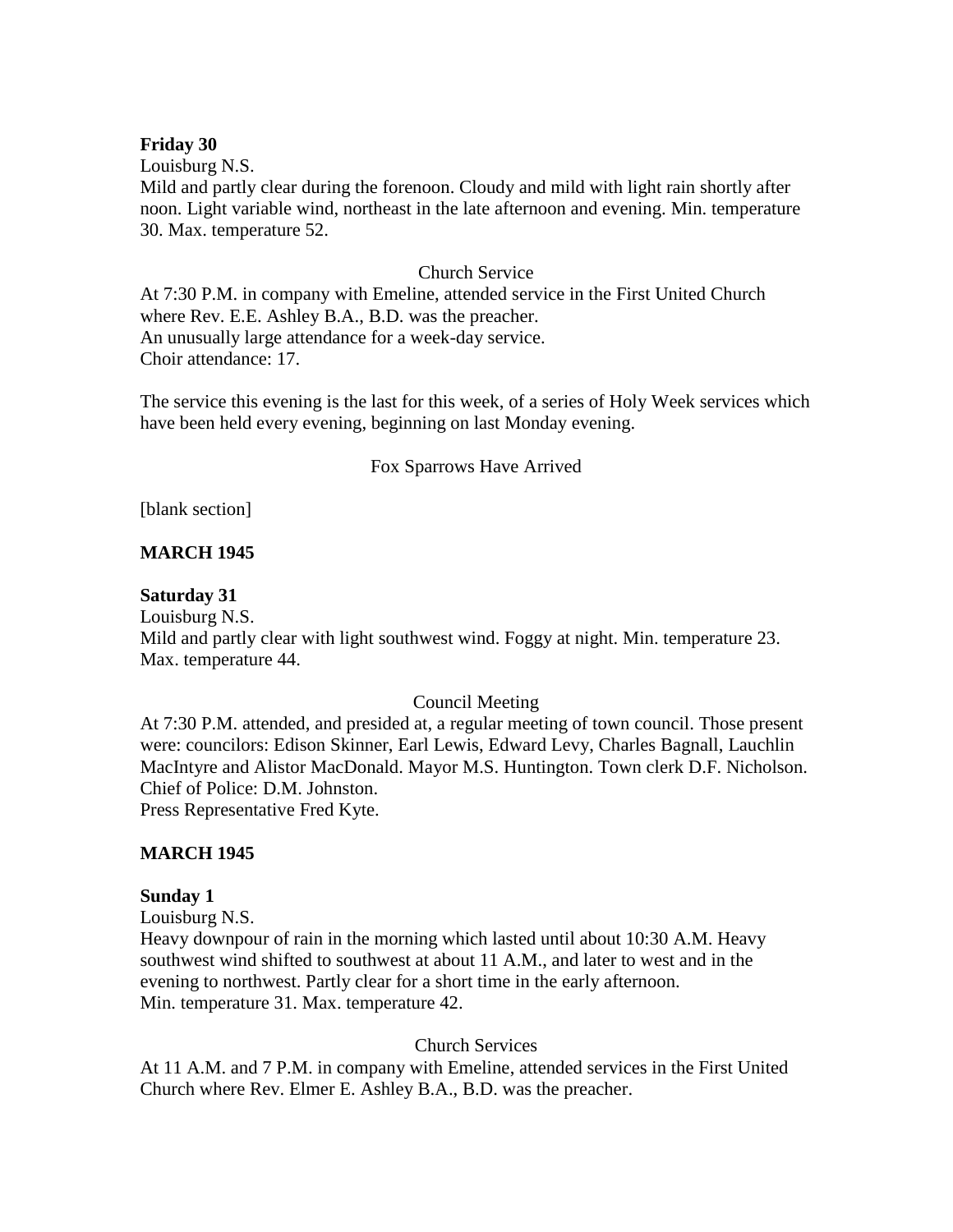# **APRIL 1945**

#### **Monday 2**

Louisburg N.S.

Clear and mild with fresh northwest wind which moderated before noon wind shifted to southwest in the late afternoon and to northeast during the early part of the night. Springlike. Min. temperature 31. Max. temperature 56.

Death of Donald John Macaulay

The death of Donald John MacAulay took place this evening at his home on Riverdale Street near Gerard's Bridge where he and his sister have resided for a number of years. Mr. MacAulay was about 86 years of age and a former resident of New Boston.

#### **APRIL 1945**

# **Tuesday 3**

Louisburg N.S.

Light snow squalls in the early morning. Real snow storm began at about 8 A.M. and lasted until about noon. Cloudy and chilly during the afternoon and evening. Snowfall about 4 inches. Min. temperature 27. Max. temperature 34

#### **APRIL 1945**

# **Wednesday 4**

Louisburg N.S.

Cool and remarkably clear with light to moderate northwest wind. Min. temperature 18. Max. temperature 33.

#### Funeral

At 2 P.M. attended the funeral of the late Donald John MacAulay which took place from D.M. Johnston's Funeral Parlor to Catalone Cemetery.

Services at the funeral home and graveside were conducted by Rev. Elmer E. Ashley B.A., B.D.

#### **APRIL 1945**

#### **Thursday 5**

Louisburg N.S.

Cloudy and chilly. Rain during the forenoon. Cloudy in the afternoon followed by heavy rain during the evening and night.

#### H.M.C.S. AGASSIZ no. 129

Canadian corvette "Agassiz" sailed this morning having completed refitting and repairing at this port since here arrival here on February 13, 1945.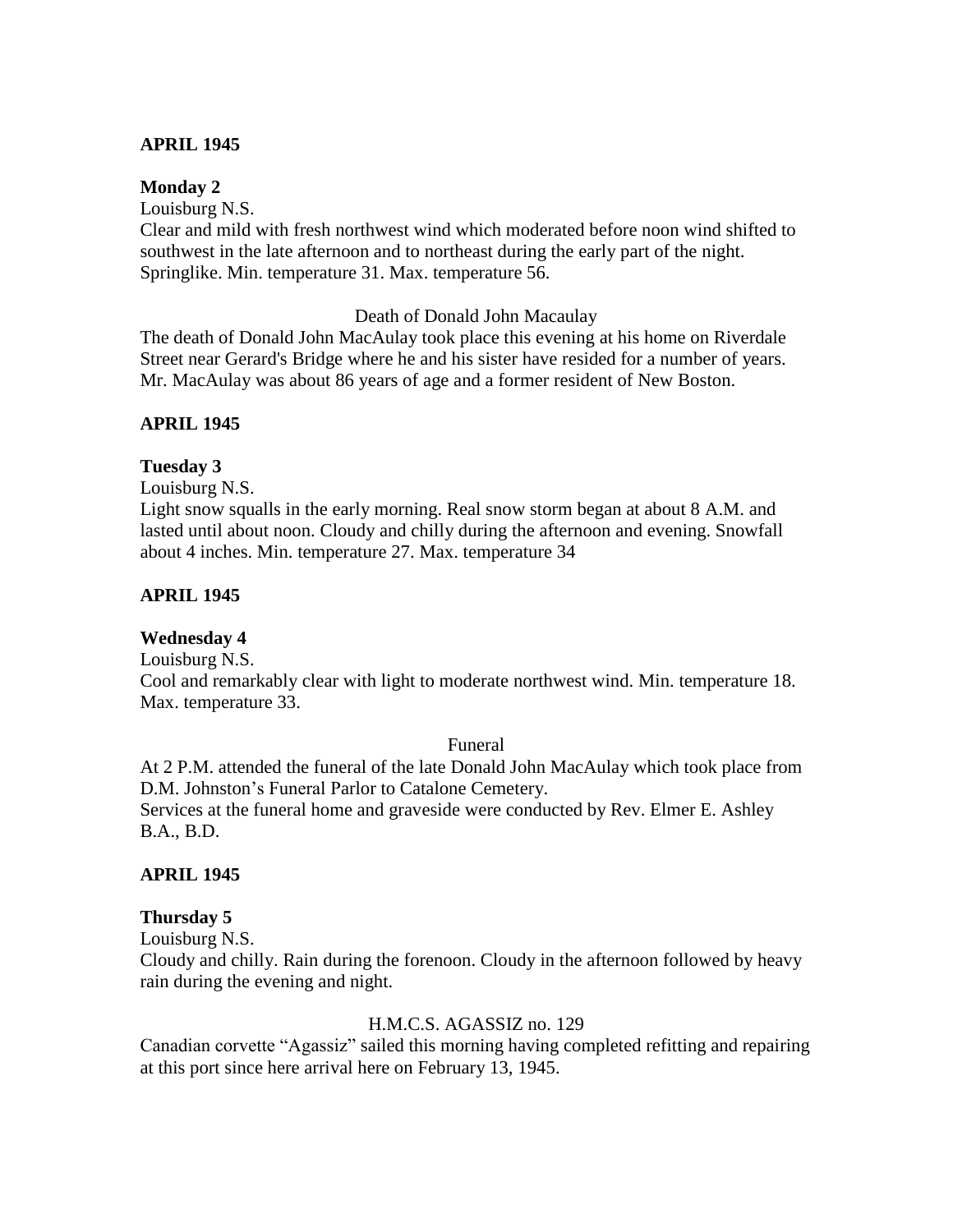# **APRIL 1945**

# **Friday 6**

Louisburg N.S. Clear and cool with fresh to strong northwest wind which at times reached gale force.

# **APRIL 1945**

# **Saturday 7**

Louisburg N.S.

Clear and cool with light to moderate northwest wind shifting to west southwest and increasing to fresh.

# H.M.C.S. CHAMBLY

Canadian corvette "Chambly" arrived in the evening for refitting and repairs

# **APRIL 1945**

# **Sunday 8** Louisburg N.S. Clear and mild with light to moderate northwest to west winds. Min. temperature 30. Max. temperature 50.

Church Services

At 11 A.M. and 7 P.M. in company with Emeline, attended services in the First United Church where Rev. Elmer E. Ashley was the preacher.

Choir attendance: A.M. 15, P.M. 21.

Part of the evening service was taken over by the Women's Missionary Society, which included installation of officers for the current year.

# **APRIL 1945**

# **Monday 9**

Louisburg N.S. Clear and mild with light variable winds. Min. temperature 29. Max. temperature 54.

# Sailed for Sydney

British Empire Steel and Coal Company's Tug, "CRUIZER", with bunkering barge in tow, sailed for Sydney during the forenoon for the purpose of resuming her duties at that port after being here since February 15 of this year.

From the sailing of the tug and barge it would appear that the shipping for Louisburg is about drawing to a close for this season. If this is correct the present season is the shortest we have had for many years, shipping of coal from this port, having not begun until the 15th of February.

# **APRIL 1945**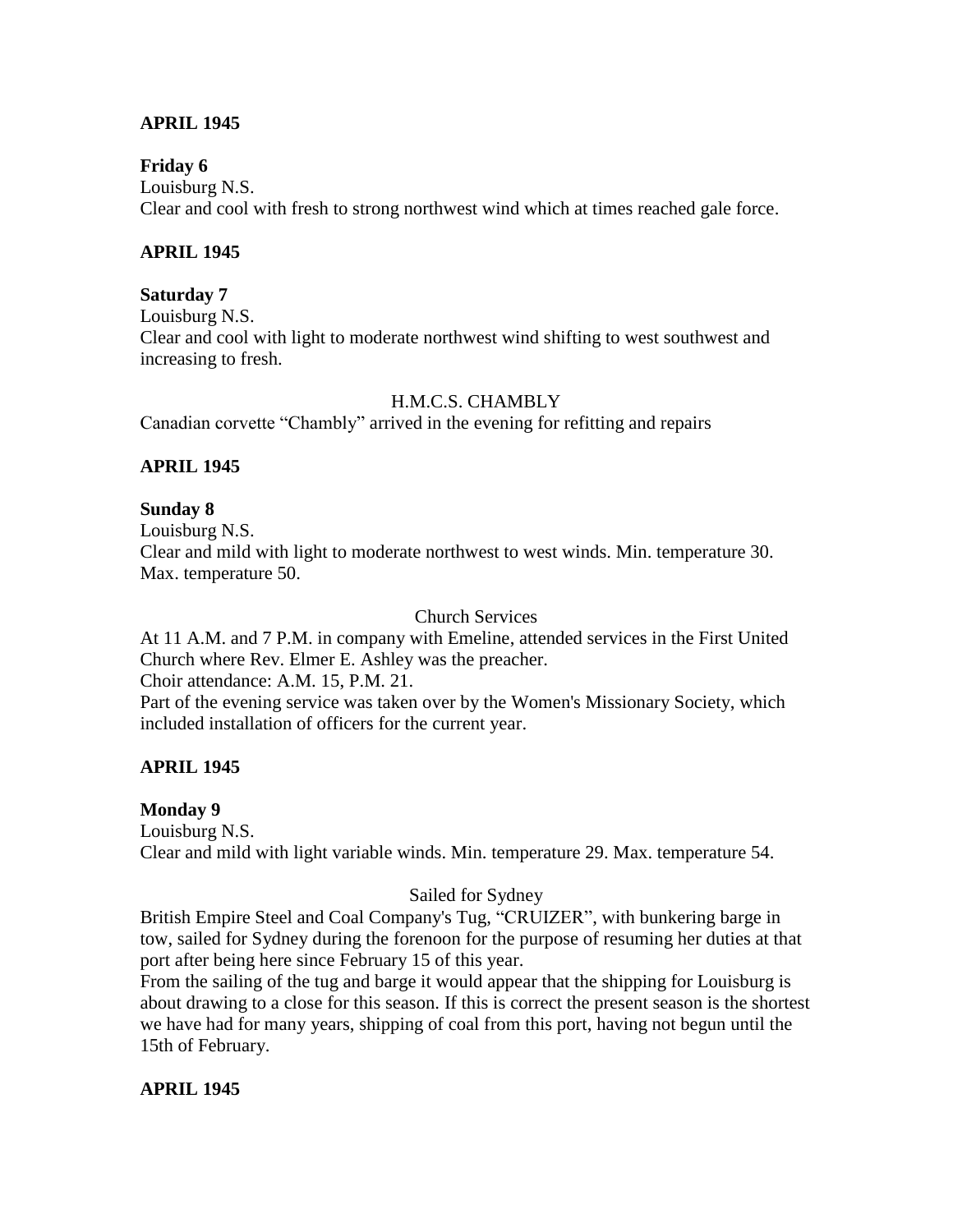#### **Tuesday 10**

Louisburg N.S. Cloudy and mild clearing in the afternoon. Light southwest wind. Foggy at night. Min. temperature 30. Max. temperature 58.

#### **APRIL 1945**

#### **Wednesday 11**

Louisburg N.S.

Clear and very mild with light to moderate northwest wind which shifted to northeast in the evening. An ideal spring day. Min. temperature 34. Max. temperature 73. Very warm for this season of the year.

#### Choir Practice

At 8 P.M. in company with Emeline, attended choir practice in the First United Church.

# Frogs Singing

From two reliable [blank] I heard today that frogs were heard last night in the bogs and marshes. This is exceptionally early in the season for them to begin their annual spring concerts.

# **APRIL 1945**

# **Thursday 12**

Louisburg N.S.

Cool and partly clear with light to moderate northeast wind. Min. temperature 30. Max. temperature 50.

DEATH OF UNITED STATES PRESIDENT FRANKLIN DELANO ROOSEVELT President Franklin Delano Roosevelt died suddenly this afternoon at Warm Springs Georgia where he had gone recently for a short vacation.

# **APRIL 1945**

# **Friday 13**

Louisburg N.S. Clear and cool with moderate to fresh southwest wind. Min. temperature 25. Max. temperature 45.

Death of Anthony E. Townsend

The death of Anthony E. Townsend, a native of Louisburg, took place this morning at his home, Cottage Street Glace Bay. Mr. Townsend who was 61 years of age is survived by one daughter, Harriet age 10, one brother, Arthur M. Townsend of Louisburg, and one sister, Mrs. Alfred Hunter of Vancouver B.C.

Mr. Townsend had lived for many years in the town of Glace Bay, where he held a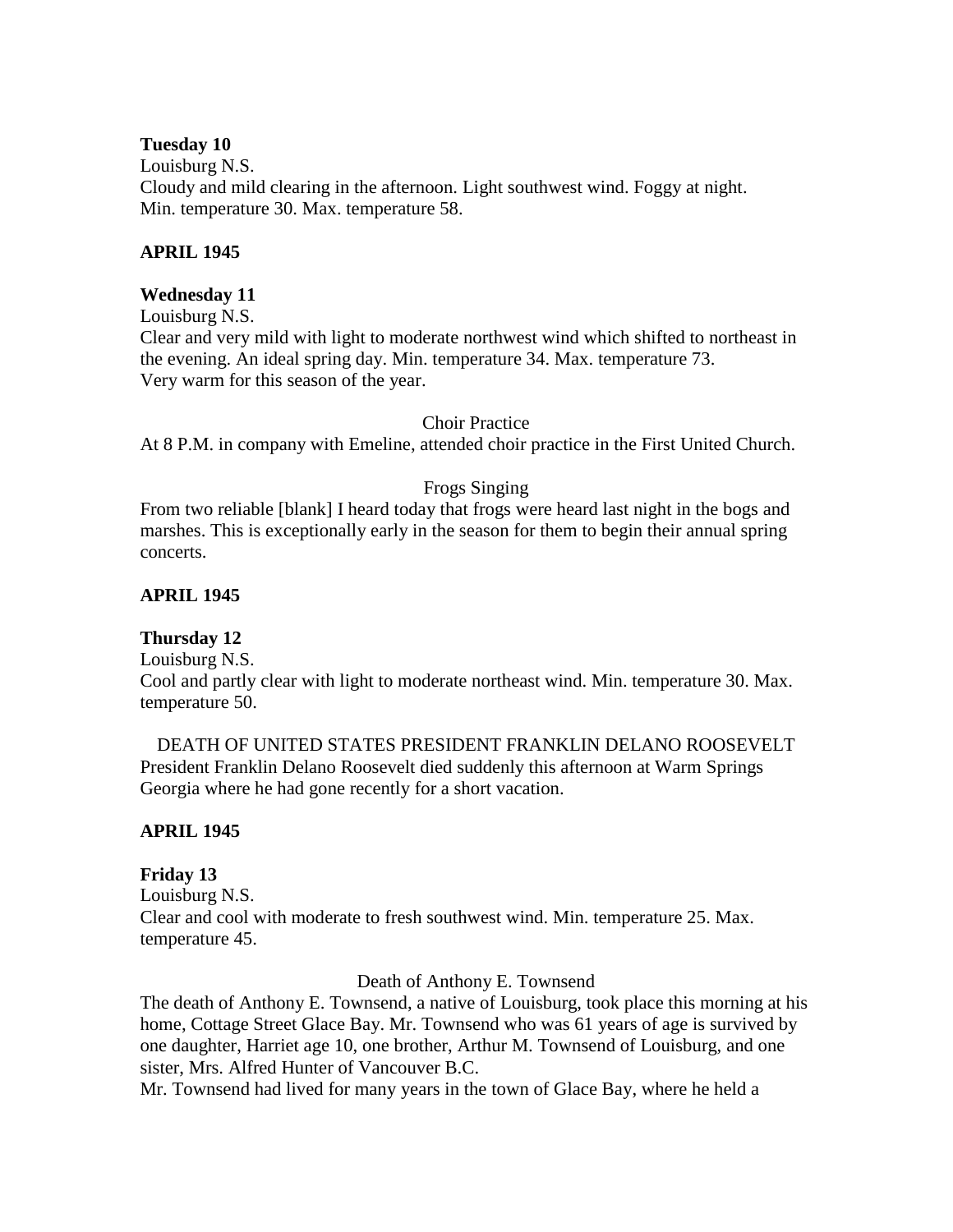position with the Dominion Coal Company.

# **APRIL 1945**

# **Saturday 14**

Louisburg N.S. Clear with moderate to fresh southwest wind shifting to northwest in the afternoon and increasing. Min. temperature [blank]. Max. temperature 70.

# **APRIL 1945**

# **Sunday 15**

Louisburg N.S. Chilly and mostly cloudy with fresh northwest wind. Min. temperature 26. Max. temperature 48.

# Church Services

At 11 A.M. and 7 P.M. in company with Emeline, attended the regular services in the First United and at about 3:15 P.M. the funeral service of the late Anthony E. Townsend. All these services were conducted by Rev. Elmer E. Ashley B.A., B.D. Choir attendance 11 A.M. 15. 3:15 P.M. 21, 7 P.M. 21.

# Funeral

At 3:15 P.M. in company with Emeline, attended the funeral service held in the First United Church for the late Anthony E. Townsend.

# **APRIL 1945**

# **Monday 16**

Louisburg N.S. Clear and cool with moderate and fresh northwest north and northeast winds. Min. temperature 20. Max. temperature 40.

# **APRIL 1945**

# **Tuesday 17**

Louisburg N.S.

Cloudy and chilly. Light snow squalls in the early afternoon. Fog, mist and light showers in the afternoon and evening. Light to moderate southwest wind. Min. temperature 20. Max. temperature 47.

Motored to Sydney

Went to Sydney by Sullivan's Bus Service, at 1 P.M. for the purpose of attending a dinner meeting of the advisory committee of the Canadian Institute for the Blind, which was held in the dining room of the Isle Royale hotel at 6:30 P.M., with Dr. F. O'Neil presiding. At this meeting two tenders for renovating the Travis building, which has been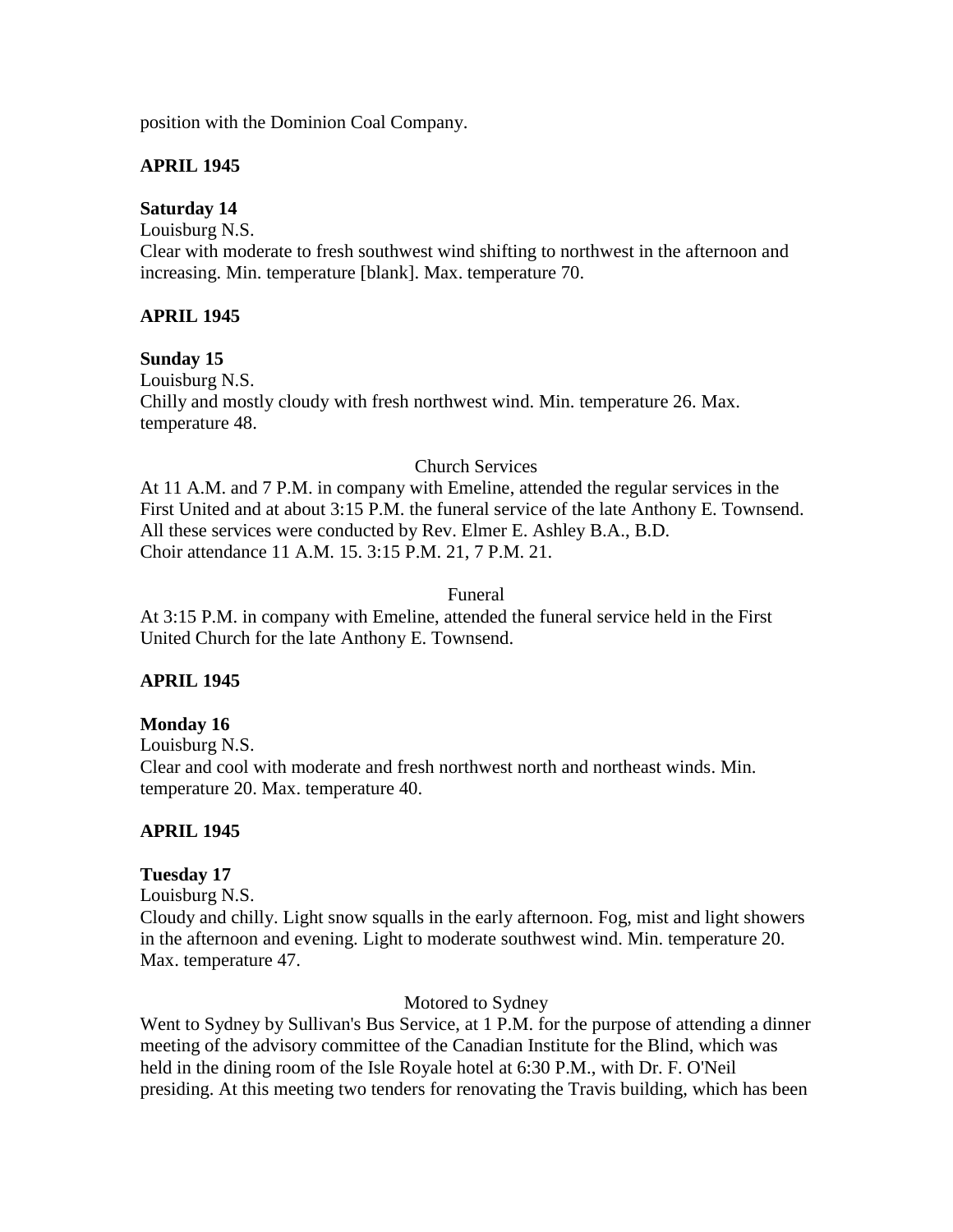purchased for a Blind Clinic and Center, were received. Tenders as follows: J.W. Stephens, Sydney \$7563.00, M.R. Chappell, Sydney, \$7986.00.

# **APRIL 1945**

# **Wednesday 18**

Louisburg N.S. Light rain in the early morning. Cloudy with some fog during the day. Light to moderate southwest wind. Min. temperature 32. Max. temperature 50.

# **APRIL 1945**

# **Thursday 19**

Louisburg N.S. Cloudy and cool, clearing shortly before noon. Light to moderate southwest wind. Min. temperature 27. Max. temperature 46.

# **APRIL 1945**

# **Friday 20**

Louisburg N.S. Clear and cool with moderate to fresh southwest wind. Min. temperature 28. Max. temperature 50.

# **APRIL 1945**

# **Saturday 21**

Louisburg N.S.

Clear and cool in the morning becoming cloudy in the forenoon. Light rain began to fall at about 3 P.M. and continued during the evening and night. Light variable winds easterly in the evening. Min. temperature 30. Max. temperature 48.

Meeting of Town Council

At 7 P.M. attended, and presided at a special meeting of the Town Council. Meeting called for the purpose of dealing with tenders for the shingling the roof of the Town Hall. Tenders received as follows:

Harold Rudderham \$500.00, Guy M. Hiltz \$575.00, John N. MacDonald \$462.50, Harold MacQueen, and James Coveydue \$450.00

On motion of the meeting contract was awarded to MacQueen and Coverydue. Those present were: Councilors: Earl Lewis, Alistor MacDonald, Charles Bagnall, Lauchlin MacIntyre, Edward Levy and Edison Skinner. Town clerk: D.F. Nicholson. Chief of Police: D.M. Johnston, Mayor M.S. Huntington.

Meeting of Official Board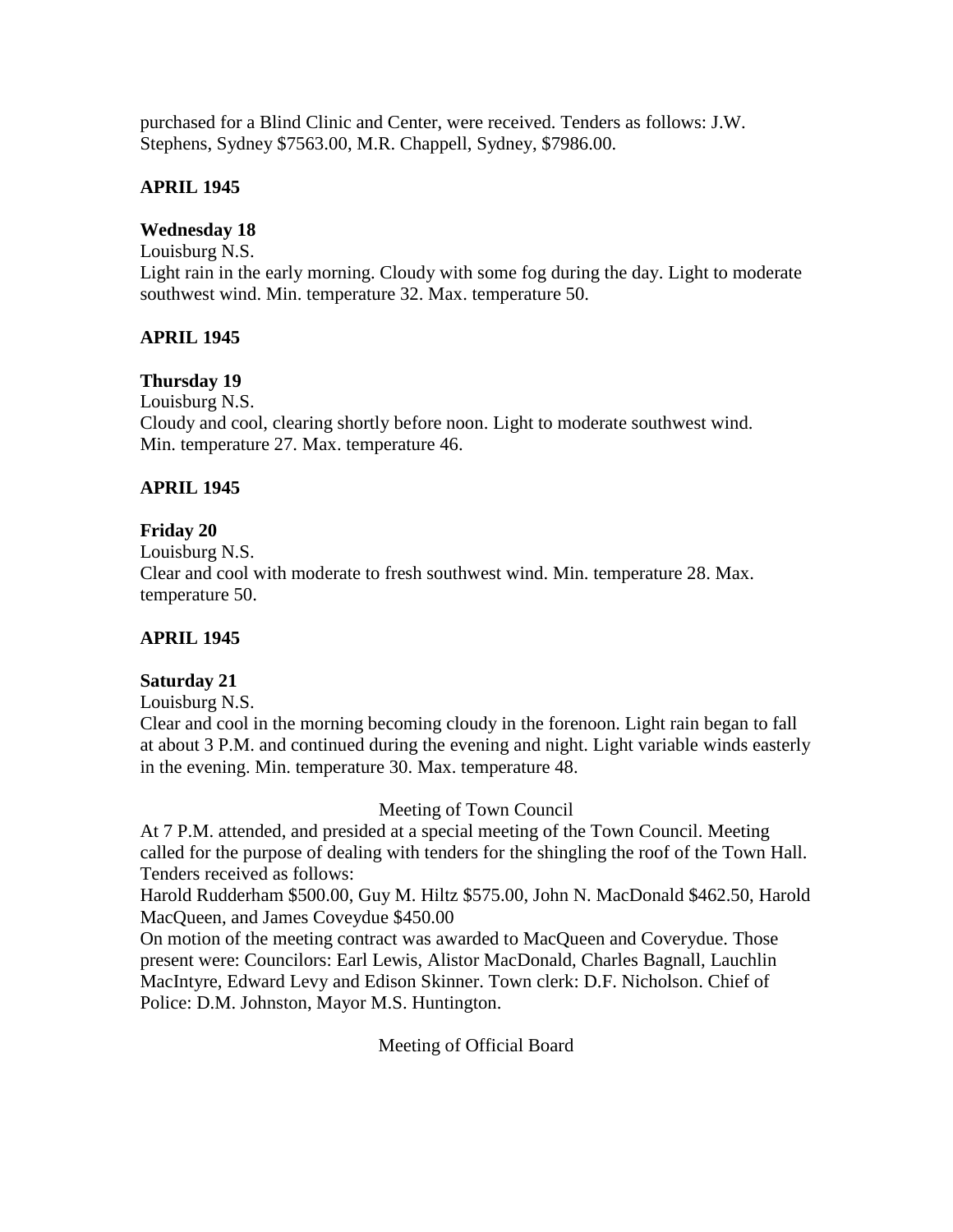At 8 P.M. attended a meeting of the official Board of the First United Church, with Rev. E.E. Ashley B.A., B.D. presiding.

Meeting of Board of Stewards

Immediately following the meeting of the official Board, attended a meeting of the Board of Stewards of the First United Church, with Edison Skinner presiding.

# **APRIL 1945**

# **Sunday 22**

Louisburg N.S.

Cloudy and chilly with light northeast wind snow squalls in the early morning and late afternoon. Min. temperature 31. Max. temperature 41.

Church Services

At 11 A.M. and 7 P.M. In company with Emeline, attended services in the First United Church where Rev. Elmer E. Ashley B.A., B.D. was the preacher. Choir attendance: A.M. 14, P.M. 19.

# **APRIL 1945**

# **Monday 23**

Louisburg N.S. Cool and mostly cloudy with fresh to strong northwest wind which moderated in the evening. Min. temperature 30. Max. temperature 44.

Spanish Trawlers Arrive

[blank section]

8th Victory Loan

[blank section]

# **APRIL 1945**

# **Tuesday 24**

Louisburg N.S. Cloudy and drizzly in the forenoon. Cleared at about 2 P.M. Moderate to fresh north wind shifting to northeast in the afternoon. Min. temperature 31. Max. temperature 42.

# **APRIL 1945**

# **Wednesday 25**

Louisburg N.S. Cloudy and cool with light northeast wind. Cleared in the afternoon. Min. temperature 34. Max. temperature 51.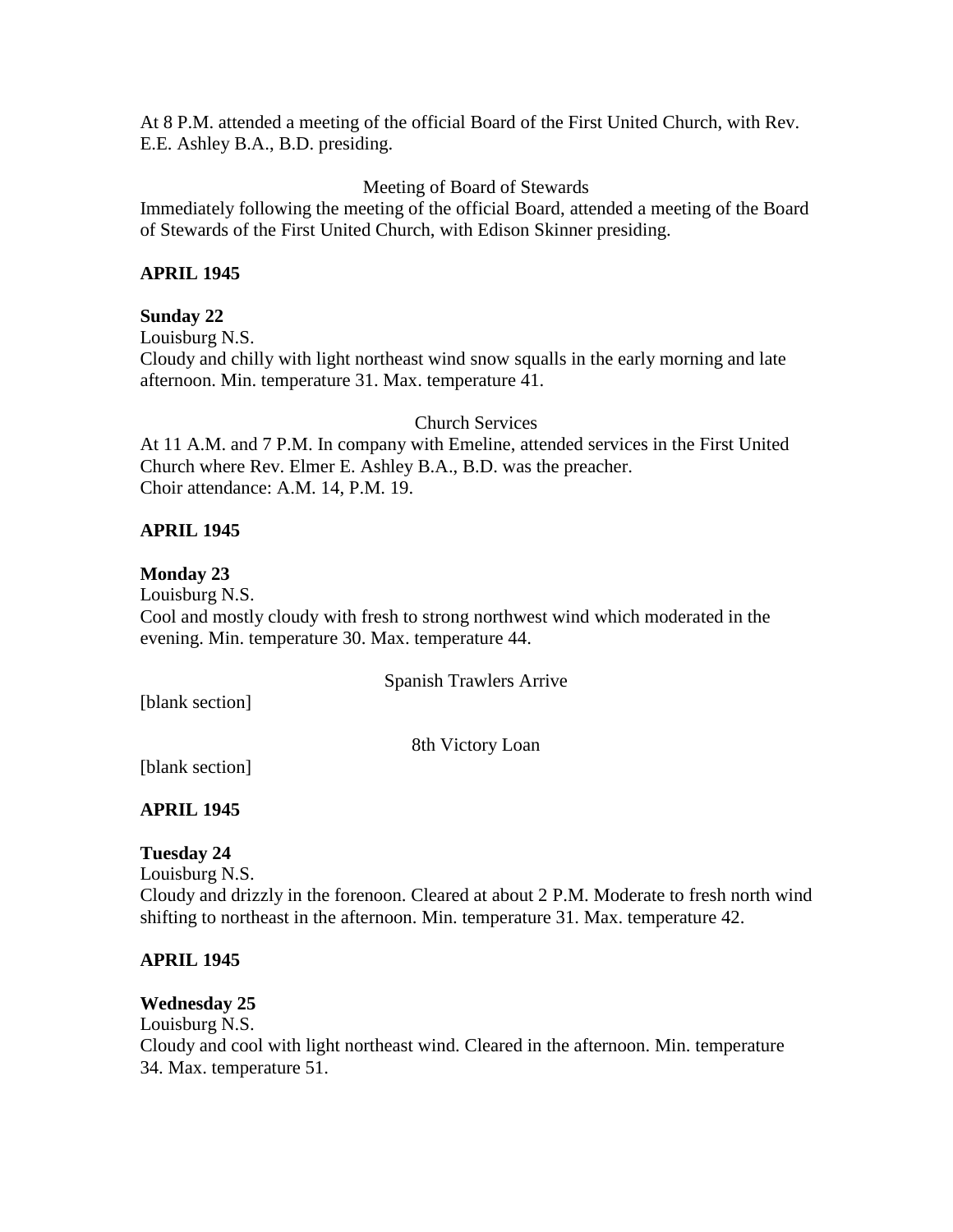# Choir Practice

At 8 P.M. in company with Emeline, attended and conducted choir practice in the First United Church.

# **APRIL 1945**

# **Thursday 26**

Louisburg N.S. Cloudy and cool with some fog. Light variable winds mostly easterly. Min. temperature 35. Max. temperature 52.

# **APRIL 1945**

# **Friday 27** Louisburg N.S. Mostly clear with light easterly wind. Min. temperature 36. Max. temperature 56.

# Spanish Trawler Sailed

[blank section]

# United Church Brotherhood social

At 8 A.M. in company with Emeline, attended social in Calvin Hall held under the auspices of the United Church Brotherhood. Programme of about 12 numbers. Lunch served. Sang solo "Asleep in the Deep". About 75 present.

# **APRIL 1945**

# **Saturday 28**

Louisburg N.S. Cloudy and cool with easterly wind. Rain began to fall at about 8 A.M. and continued the greater part of the day. Rainfall about 1 inch.

# Council Meeting

At 7:30 P.M. attended and presided at a regular meeting of the town council. Those present were: councilors: Edison Skinner, Charles Bagnall, Lauchlin MacIntyre, Edward Levy, Earl Lewis, and Alistor MacDonald. Town clerk: D.F. Nicholson, Mayor M.S. Huntington. Chief of Police D.M. Johnston, George Phalen, Clifford Peck and [blank] Lynk.

# **APRIL 1945**

**Sunday 29** Louisburg N.S.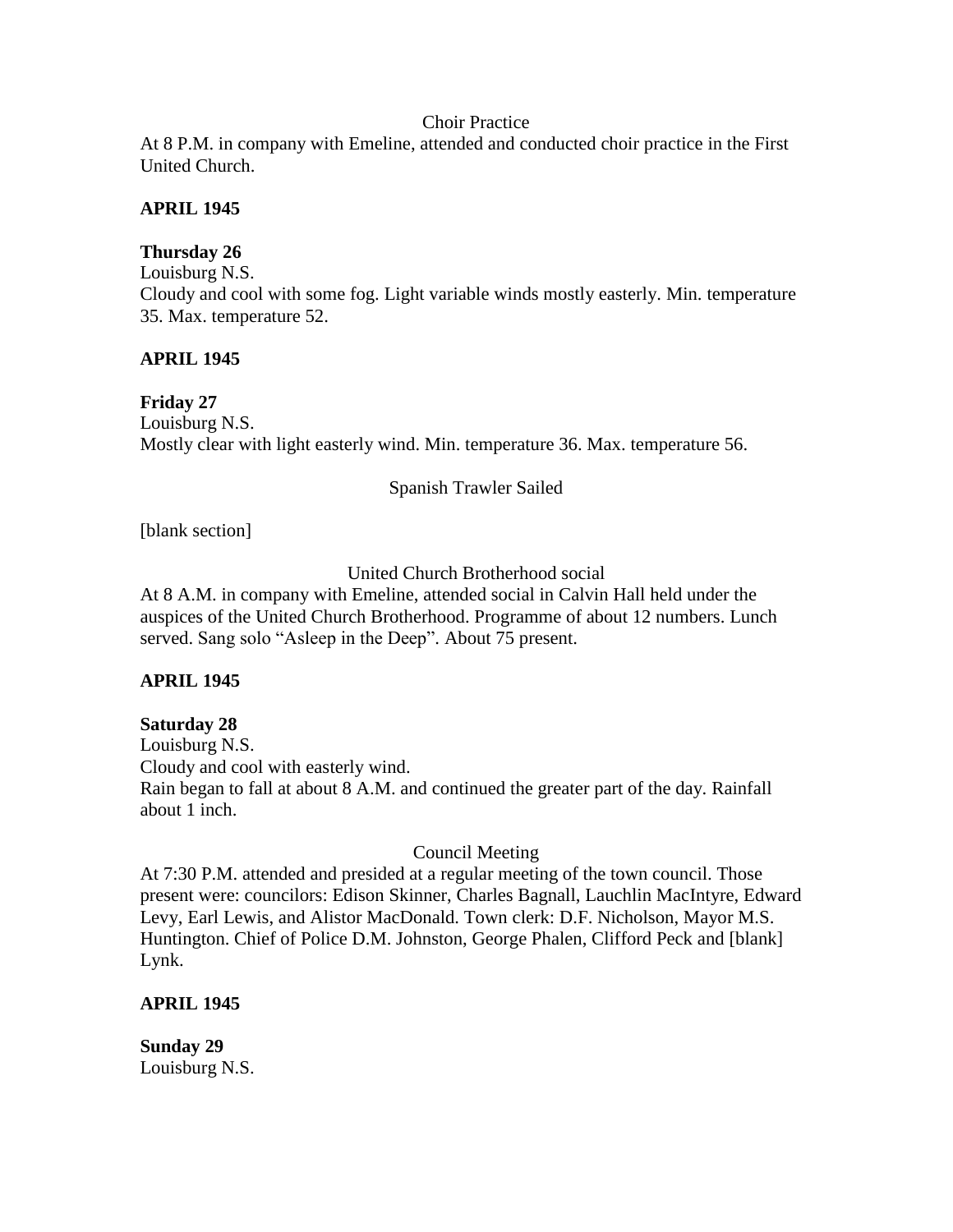Cloudy and cool with moderate northeast wind. Min. temperature 36. Max. temperature 46.

# Church Services

At 11 A.M. and 7 P.M. in company with Emeline, attended services in the First United Church, where Rev. Elmer E. Ashley B.A., B.D. was the preacher.

# Board of Stewards

Immediately after the close of the evening service attended a meeting of the Board of Stewards of the First United Church with Edison Skinner presiding.

# **APRIL 1945**

# **Monday 30**

Louisburg N.S. Cool and mostly cloudy with light southwest wind which shifted to northeast. Min. temperature 29. Max. temperature 50.

# **MAY 1945**

# **Tuesday 1**

Louisburg N.S.

Cloudy and chilly with moderate northeast wind. Light drizzle of rain beginning at about 8 P.M. Min. temperature 30. Max. temperature 45.

# Went to Sydney by Bus

Left Louisburg at 1 P.M. via Sullivan's Bus service enroute to Sydney for the purpose of attending a meeting the "New Industries Committee" of the Cape Breton Joint Expenditure Board.

At 2:30 P.M. attended, and presided at the meeting of the committee, in the council chamber in the court house. Mayor D.W. Morrison chairman of the New Industries Committee was absent on account of illness. Those present were: Mayor Thompson of North Sydney, Councilor John MacDonald, Sydney Mines, county councilor Thos Lathigue, Mainadieu, county, warden Wilfred Carmichael, Sydney, and Dr. D.L. Cooper.

8th Victory Loan Objective Reached

[blank section]

# **MAY 1945**

# **Wednesday 2**

Louisburg N.S.

Cloudy and very chilly with moderate northeast wind. Clear in the afternoon and evening. Min. temperature 25. Max. temperature 39.

Dr. D.L. Cooper and Engineer John Kay visit Louisburg.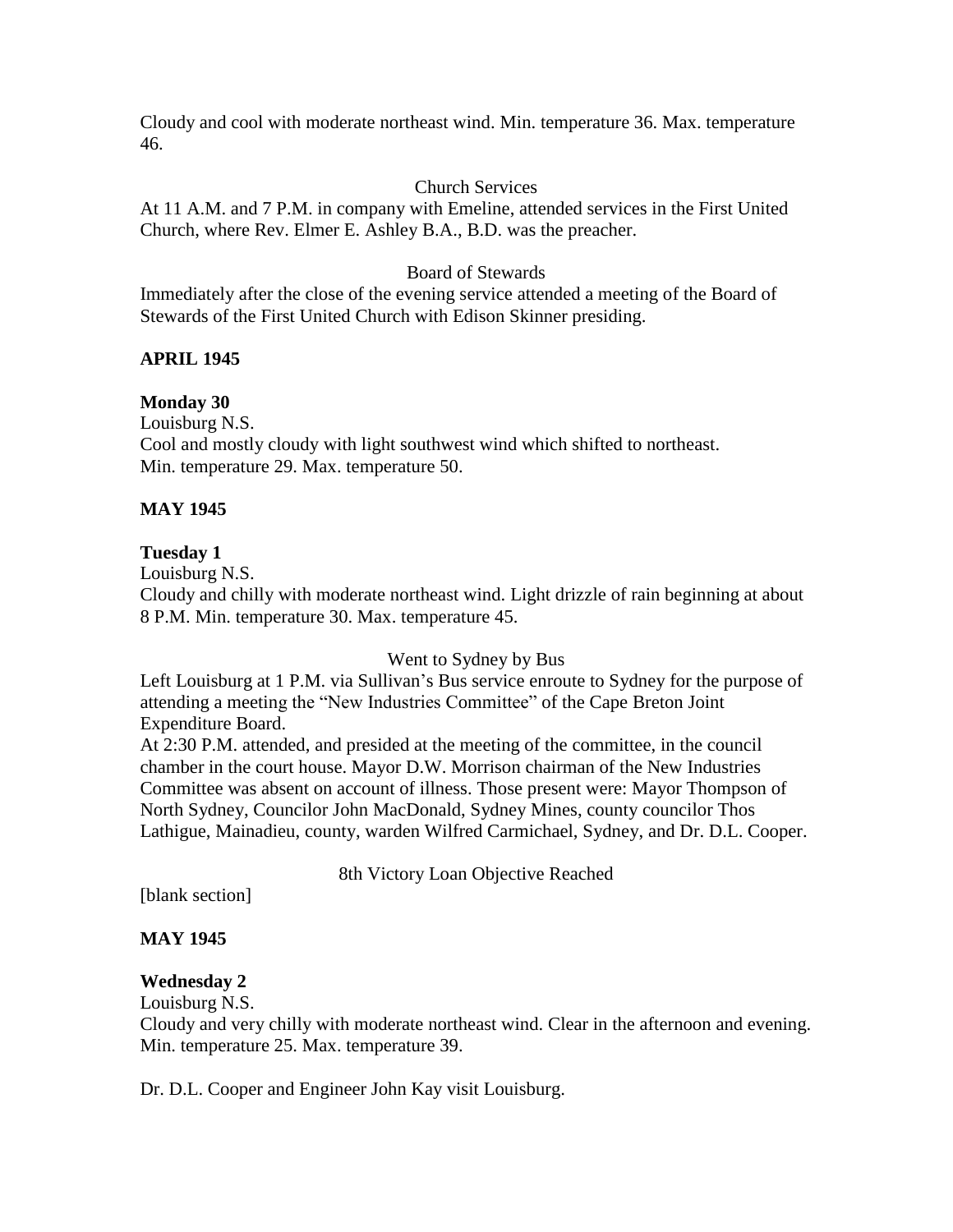# **MAY 1945**

# **Thursday 3**

Louisburg N.S. Cloudy and chilly with light to moderate northeast to north winds. Clear and sunshiny during the afternoon. Min. temperature 25. Max. temperature 42.

#### Motored to Sydney

In company with Emeline, went to Sydney, via the 8 A.M. trip of Sullivan's Bus service. Spent the day shopping. Had lunch ay Isle Royale hotel. Returned home on the bus leaving Sydney at 4:30 P.M.

# **MAY 1945**

# **Friday 4**

Louisburg N.S.

Clear and cool with light to moderate southwest wind. Cloudy during the afternoon. Rain began to fall at about 9 P.M. Min. temperature 33. Max. temperature 52.

# Meeting of School Board

At 7:30 P.M. attended and presided at a meeting of the School Board. Those present were: Frank O' Keefe, Charles Bagnall, Harold Wilson, Earl Lewis, M.S. Huntington (chairman) and D.M. Johnston (attendance officer) D.F. Nicholson secretary. The main areas of business was the questions of painting the school building and ordering chairs for furnishing the new department. On motion of the meeting commissioners Charles Bagnall and Earl Lewis were appointed to attend to the matter of painting. D.F. Nicholson, secretary, was authorized to order 40 chairs from the Dominion Chair Company of Bass River, N.S.

# **MAY 1945**

# **Saturday 5**

Louisburg N.S.

Rain moderately during the greater part of the day with occasional heavy showers. Rainfall of the last 24 hours about 2 inches. Light to moderately southwest to southeast winds.Min. temperature 34. Max. temperature 44.

# **MAY 1945**

# **Sunday 6**

Louisburg N.S. Foggy and misty with light southwest wind. Min. temperature 39. Max. temperature 57.

Church Services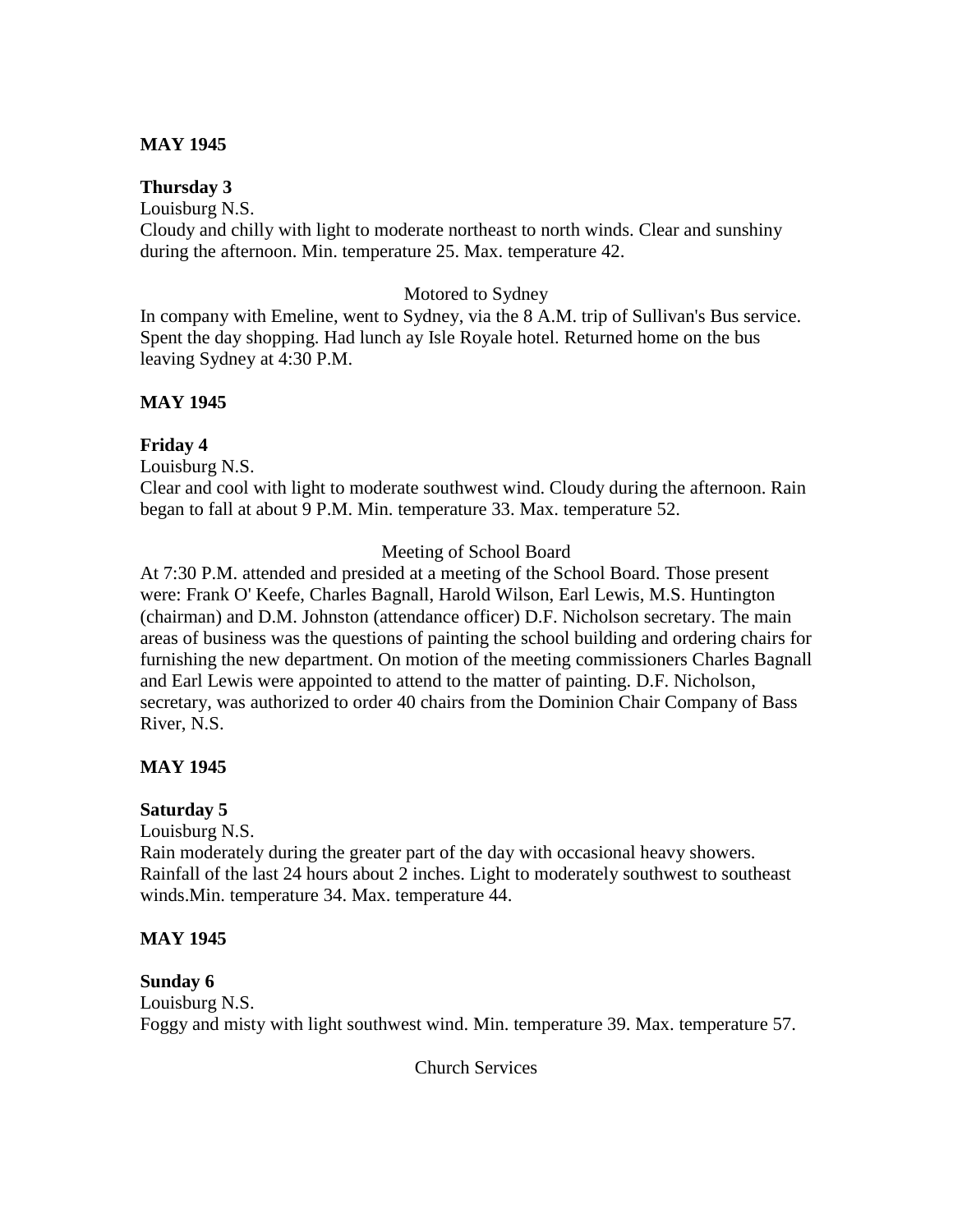At 11 A.M. and 7 P.M. in company with Emeline, attended services in the First United Church where Rev. Elmer E. Ashley B.A., B.D. was the preacher. Choir attendance A.M. 11, P.M. 18.

### **MAY 1945**

## **Monday 7**

Louisburg N.S. Rain in the morning. Cloudy misty and foggy during the day with light southwest wind. Min. temperature 39. Max. temperature 49.

Germany Surrenders

[blank section]

#### **MAY 1945**

## **Tuesday 8**

Louisburg N.S.

Rain in the early morning followed by heavy fog which cleared up at about 9 A.M. Clear and sunshiny during the remainder of the day followed by some fog at night. Light to moderate southwest wind. Min. temperature 33. Max. temperature 54.

### V-E DAY

[Blank Section]

#### **MAY 1945**

#### **Wednesday 9**

Louisburg N.S.

Rain in the early morning. Cloudy and foggy during the early part of the day clearing in the afternoon. Light southwest wind. Min. temperature 33. Max. temperature 56.

#### Choir Practice

At 8 P.M. in company with Emeline, attended and conducted choir practice in Calvin Hall where the services of the First United Church will be held for the next five or six weeks owing to the church undergoing repairs including cleaning and painting the interior. It is also the intention to build an extension to the choir vestry on the northwest corner of the church.

#### **MAY 1945**

#### **Thursday 10**

Louisburg N.S. Clear and moderately warm with light southwest wind. Min. temperature 32. Max. temperature 56.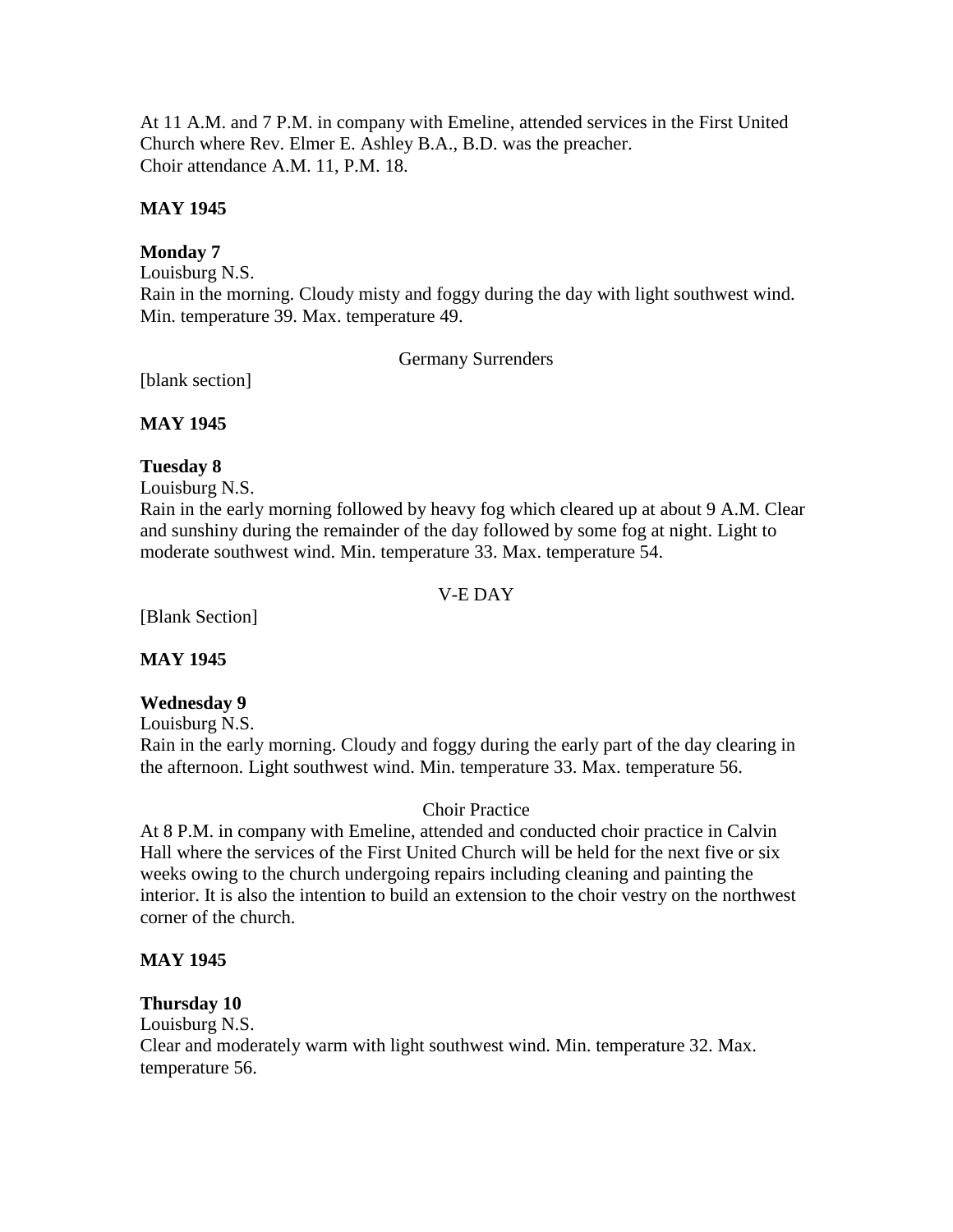#### Riots at Dominion and New Waterford

As an aftermath to the V.E. Day celebrations smashing of windows and other damage amounting to thousands of dollars took place at Dominion and New Waterford last night. The Provincial Government Liquor Stores at both of these places were raided and looted by a mob of citizens, who seemed to take pleasure in destroying everything within its reach.

At New Waterford the mob is said to have consisted of young people of the town between the ages of 14 and 20, who went on a spree of window smashing of business houses.

## **MAY 1945**

#### **Friday 11**

Louisburg N.S.

Rained moderately during the greater part of the day with occasional heavy showers. Light south to southeast winds increasing to strong and shifting to northeast in the evening. Partly clear in the evening. Some fog. Min. temperature 34. Max. temperature 44.

## **MAY 1945**

#### **Saturday 12**

Louisburg N.S.

Cloudy and chilly with light rain squalls and mist fresh to strong northwest wind. Partly clear at times during the day. Min. temperature 34. Max. temperature 46.

Funeral

At 2:30 P.M. attended the funeral of the late Mrs. Martha Plowman which took place from the home of Arthur N. Townsend, Alma Street.

Services at the house and grave were conducted by Rev. Elmer E. Ashley. Interment in the United Church Cemetery on Clarkes Road. Funeral in charge of Funeral Director, D.M. Johnston.

#### **MAY 1945**

**Sunday 13 Mother's Day** Louisburg N.S. Clear and moderately warm with fresh northwest wind. Min. temperature 30. Max. temperature 62.

Church Services

At 11 A.M. and 7 P.M. in company with Emeline, attended service in the United Church Hall (Calvin) where Rev. Elmer E. Ashley B.A., B.D. was the preacher. Large congregations both morning and evening.

Service will be held in the hall for the next few weeks while the church is undergoing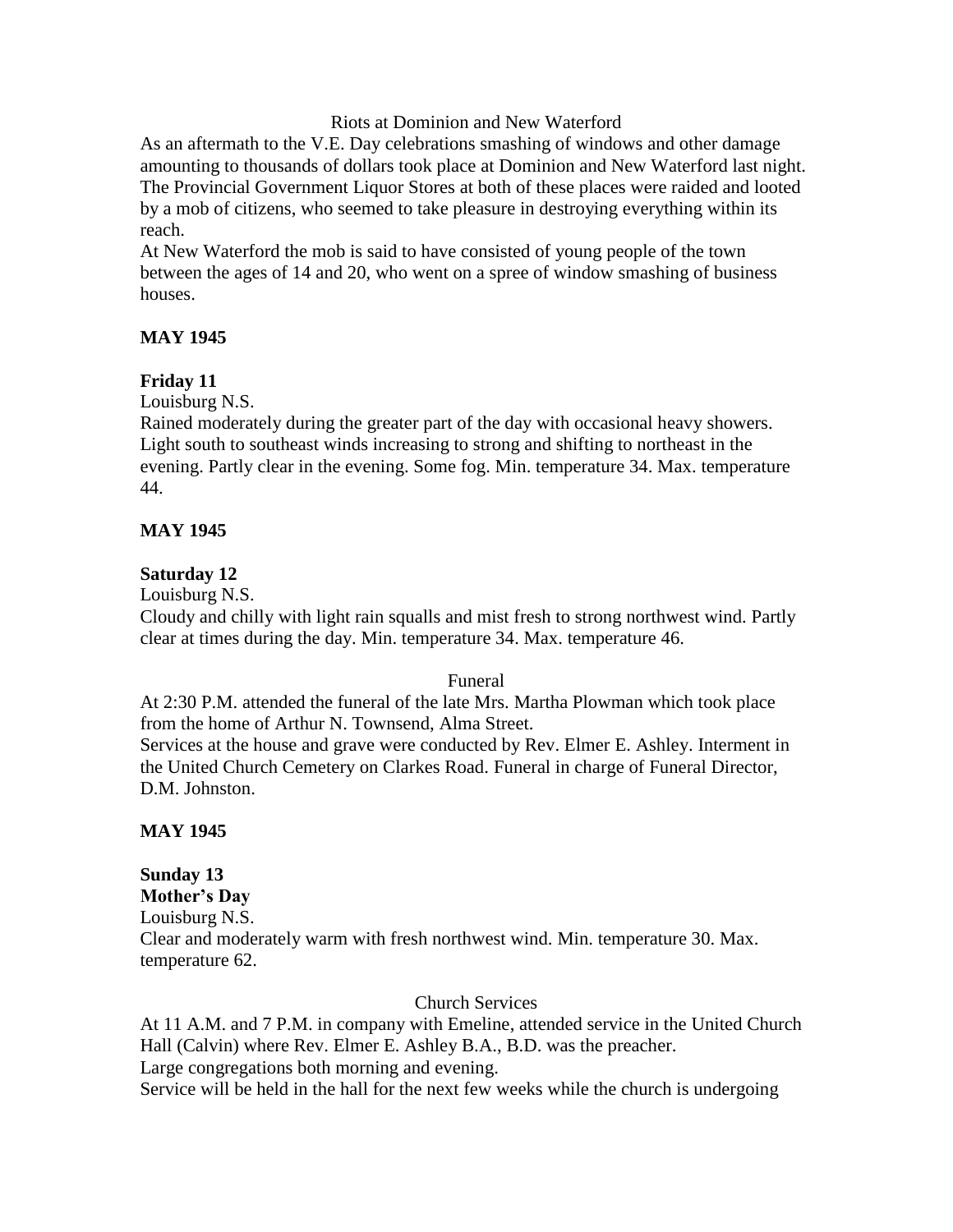repairs. Choir attendance A.M. 15, P.M. 19.

Detachment of navy men paraded to church in the morning

### **MAY 1945**

## **Monday 14**

Louisburg N.S. Cloudy rainy and drizzly all day with moderate easterly wind. Min. temperature 30. Max. temperature 43.

## **MAY 1945**

## **Tuesday 15**

Louisburg N.S. Cloudy, foggy and misty with a few light showers in the evening. Light to moderate winds. Min. temperature 36. Max. temperature 48.

## Spanish Trawlers arrive

Spanish fishing Trawlers "AQUILON" and "TIFON" arrived from the fishing grounds for supplies and repairs.

## **MAY 1945**

## **Wednesday 16**

Louisburg N.S. Cloudy with heavy rain in the early morning cleared early in the afternoon. Light to moderate northeast wind. Min. temperature 34. Max. temperature 54.

#### Motored to Sydney

Went to Sydney on 7:45 A.M. trip of Sullivan's Bus service for the purpose of attending a meeting of the Cape Breton County Board of Health called for 2:30 P.M. No meeting held owing to the fact that the meeting had been postponed owing to the illness of several of its members. Owing to a slip on the part of the chairman I had not been notified of the postponement.

Made a number of business calls. Had dinner at the Isle Royale hotel. Left for home on the 4:30 P.M. bus.

Choir Practice

At 8 P.M. attended and conducted choir practice in Calvin Hall.

**MAY 1945**

**Thursday 17** Louisburg N.S.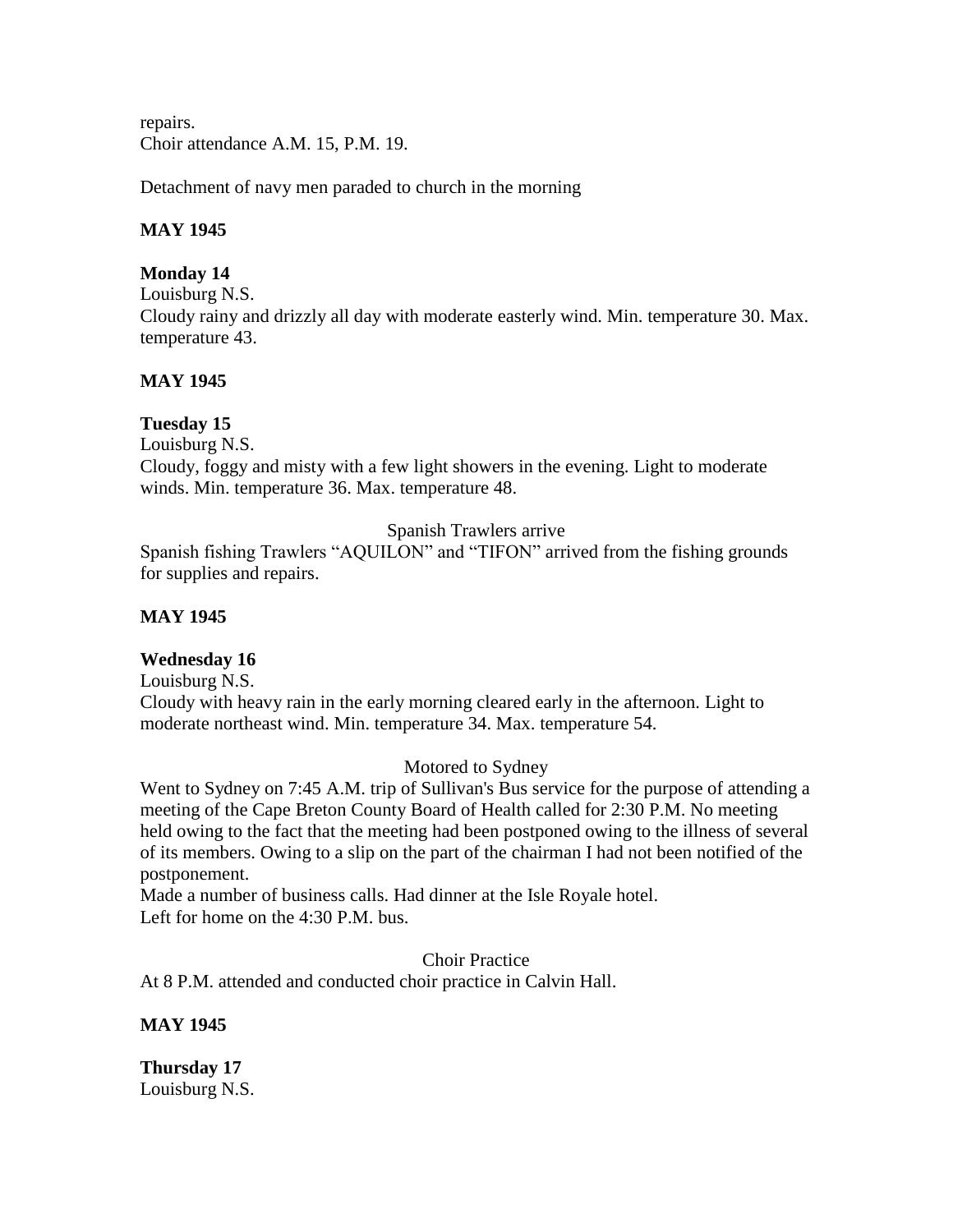Clear and moderately warm with light variable winds. Cloudy in the evening. Light rain began to fall at about 10 P.M. Min. temperature 32. Max. temperature 60.

Meeting of United Church Brotherhood

At 8 P.M. attended a meeting of the First United Church Brotherhood held in Calvin Hall. Mr. D.W. MacDonald of Sydney was the guest speaker. His subject was the Layman's place in the Christian Church. About 25 persons present.

# **MAY 1945**

# **Friday 18**

Louisburg N.S.

Cloudy cool and foggy with light variable winds. A few showers during the afternoon. Min. temperature 40. Max. temperature 46.

# **MAY 1945**

## **Saturday 19**

Louisburg N.S. Heavy rain in the early morning. Cloudy foggy and misty during the day. Moderate to fresh easterly winds increasing in the early part of the night. Min. temperature 34. Max. temperature 46.

Spanish Trawler arrives Spanish Fishing Trawler "ABREGO" arrived

# **MAY 1945**

**Sunday 20** Louisburg N.S.

Cloudy and very chilly with fresh to strong easterly winds. Heavy rain in the early morning and part of the forenoon. Misty and drizzly in the afternoon and evening. Rainfall about 1 inch.

Min. temperature 32. Max. temperature 36.

## Church Services

At 11 A.M. and 7 P.M. in company with Emeline, attended services in the First United Church, where Rev. Elmer E. Ashley B.A., B.D. was the preacher. Choir attendance A.M. 8, P.M. 16.

Church attendance small owing to unfavorable weather conditions. Remained to "sing song" after close of evening service which was led by Chief Petty Officer, John Wray, R.C.N.

## **MAY 1945**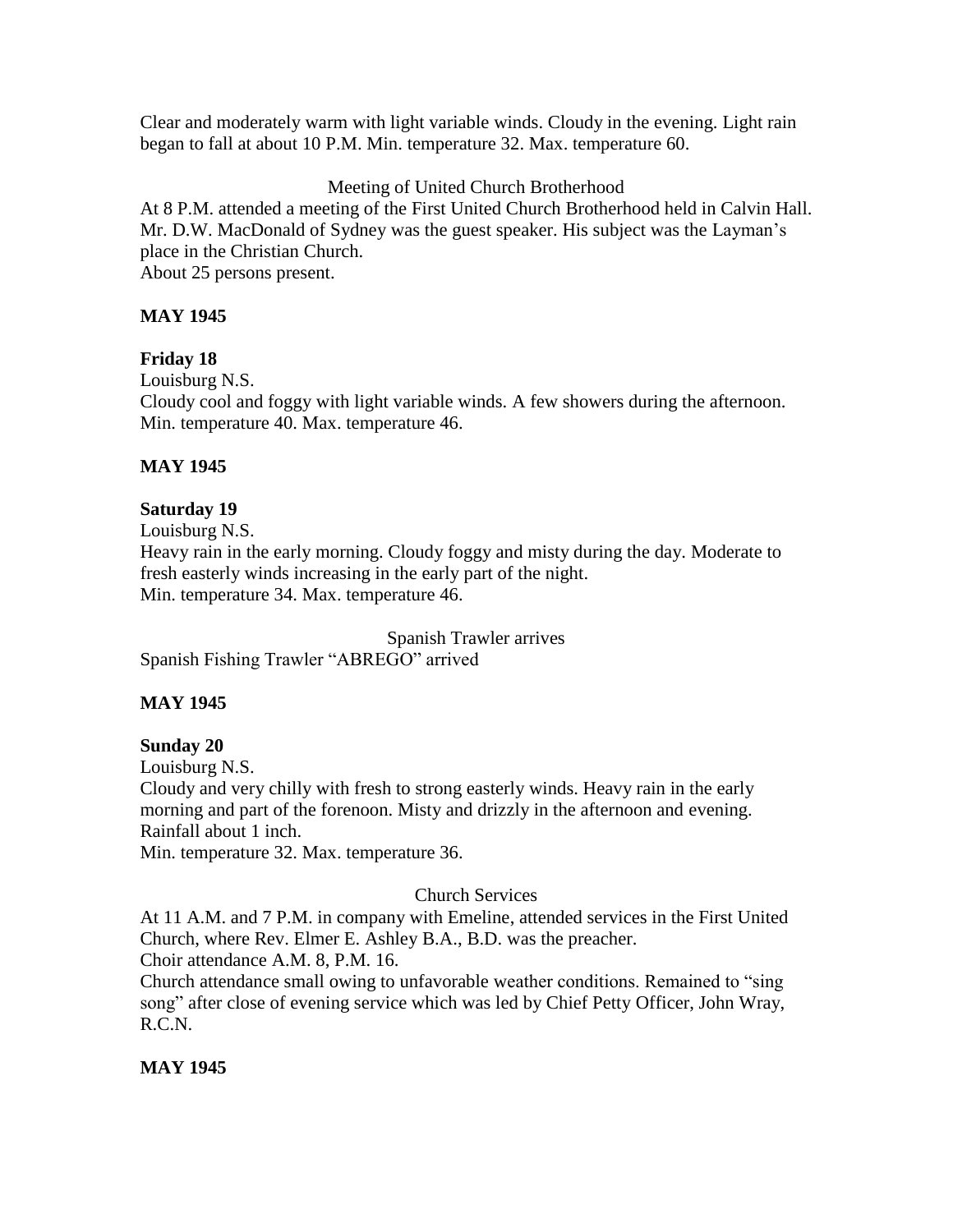## **Monday 21**

Louisburg N.S. Light rain and snow squalls in the early morning. Cleared shortly before noon moderate to fresh northeast to north winds. Min. temperature 32. Max. temperature 46.

Spanish Trawlers Arrive Spanish fishing Trawlers "MAREIRO" and "TRAMONTA".

## **MAY 1945**

# **Tuesday 22**

Louisburg N.S. Clear and cool with moderate to fresh northerly wind. Min. temperature 32. Max. temperature 53.

## **MAY 1945**

## **Wednesday 23**

Louisburg N.S. Clear in the morning but becoming cloudy early in the day. Light rain began to fall at about 10 P.M. Light variable winds. Some fog in the later afternoon and evening. Min. temperature 30. Max. temperature 52.

Meeting of Board of Stewards Choir Practice At 7:30 P.M. attended a meeting of the Board of Stewards of the First United Church in Calvin Hall.

At 8:15 P.M. attended and conducted choir practice in Calvin Hall.

## **MAY 1945**

**Thursday 24 Victoria Day** Louisburg N.S. Cloudy cool and foggy with light southwest wind. Min. temperature 37. Max. temperature 54.

#### Civic Holiday

Town office, schools and most places of business closed. Had shop open for business from 9:45 A.M. to 12:30 P.M.

#### Planted Dahlia Bulbs

Planted 10 Dahlia Bulbs in the afternoon. First this season.

**MAY 1945**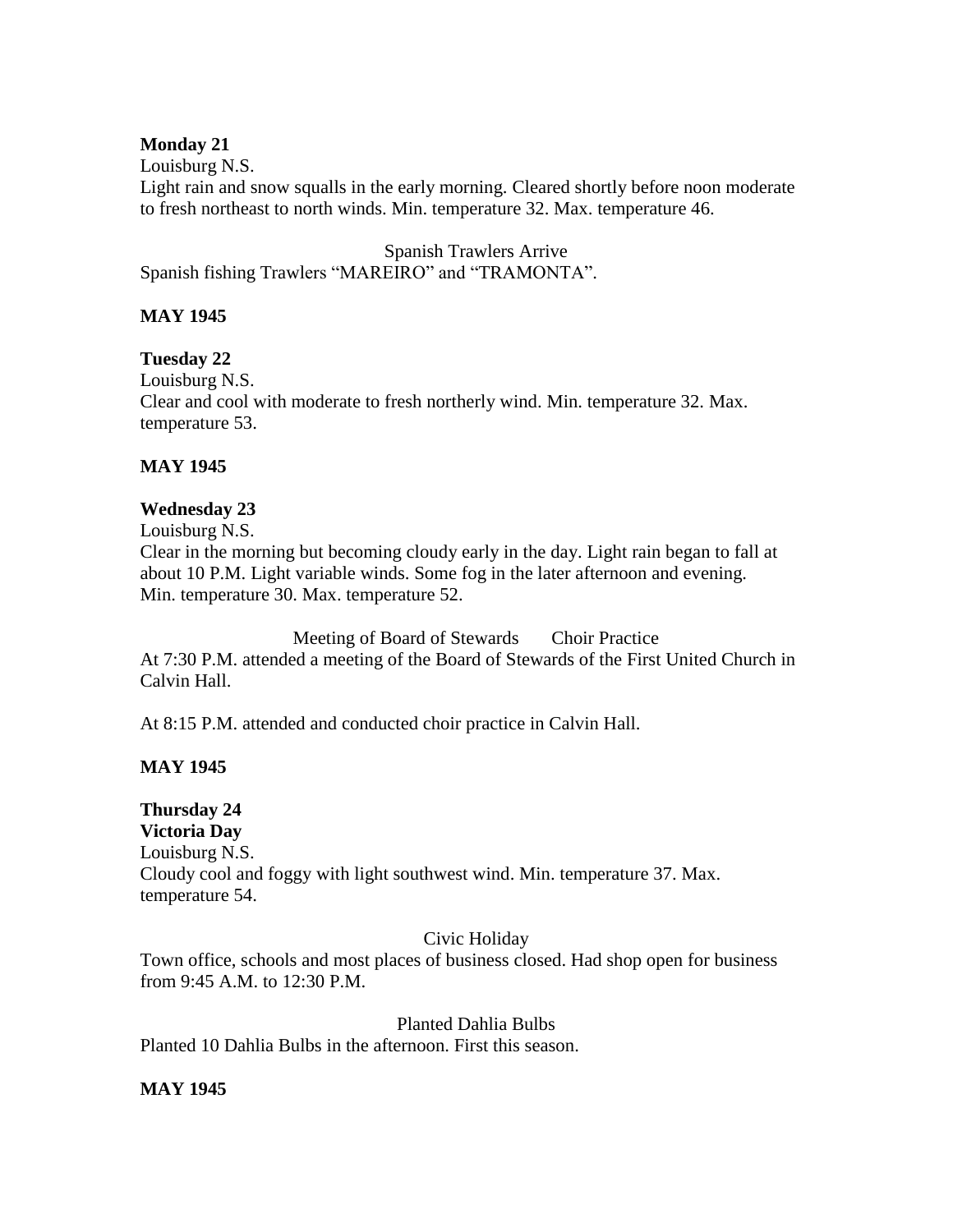## **Friday 25**

Louisburg N.S.

Cloudy and foggy in the morning. Cleared during the forenoon. Bright sunshine in the afternoon. Light southwest wind. Min. temperature 38. Max. temperature 54.

#### Planted Dahlia Bulbs

Planted 20 Dahlia Bulbs in the afternoon and evening.

## **MAY 1945**

# **Saturday 26**

Louisburg N.S.

Clear in the morning but becoming cloudy in the forenoon. Partly clear at times in the afternoon. Light shower of rain in the evening. Light southwest wind. Min. temperature 34. Max. temperature 59.

## Council Meeting

At 7:30 P.M. attended and presided at a regular meeting of the Town Council. Those present were councilors: Edison Skinner, Edward Levy, Earl Lewis, Charles Bagnall and Alistor MacDonald. Mayor M.S. Huntington. Town clerk D.F. Nicholson. Chief of Police D.M. Johnston. Press reporter Fed Kyte.

## **MAY 1945**

## **Sunday 27**

Louisburg N.S. Cloudy. Light rain and mist in the morning. Foggy at night. Light to moderate northeast wind. Min. temperature 41. Max. temperature 53.

## Church Services

At 11 A.M. and 7 P.M. in company with Emeline, attended services in Calvin Hall where Rev. Elmer E. Ashley B.A., B.D. was the preacher.

#### Went for a Walk

In the afternoon walked to Fort Wolfe and back returning at about 4 O'Clock.

## **MAY 1945**

#### **Monday 28**

Louisburg N.S.

Cloudy with light variable winds mostly northeast some fog at night. Min. temperature 43. Max. temperature 56.

#### **MAY 1945**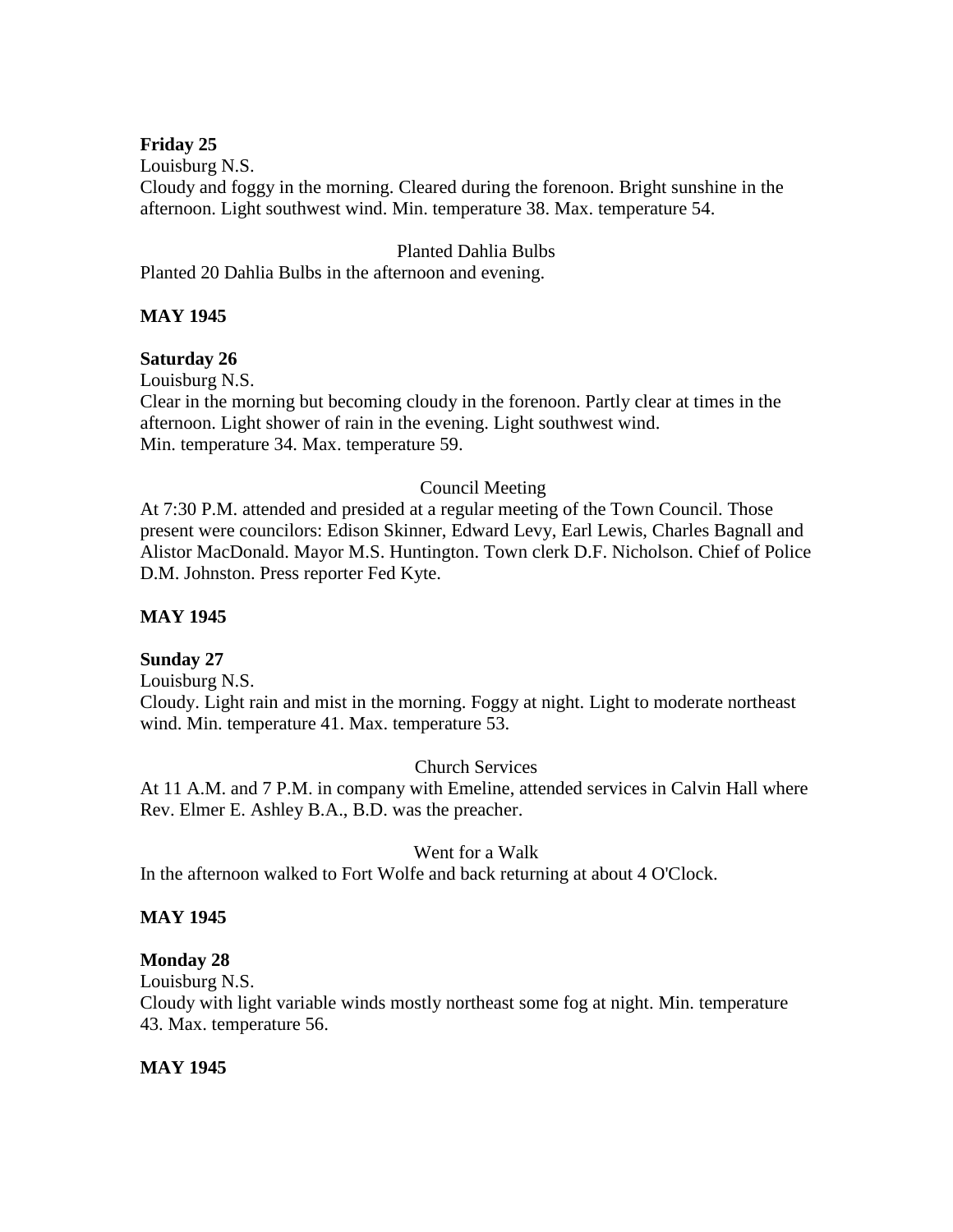### **Tuesday 29**

Louisburg N.S.

Cloudy with considerable fog, misty during the night. Light northeast wind in the morning. Very light and variable during the day. Min. temperature 40. Max. temperature 56.

## **MAY 1945**

## **Wednesday 30**

Louisburg N.S.

Cloudy foggy and misty. Heavy showers in the afternoon. Rainfall about  $\frac{1}{4}$  inch. Min. temperature 40. Max. temperature 47. Light to fresh southeast wind.

Choir Practice

At 8 P.M. In company with Emeline, attended and conducted choir practice in Calvin Hall.

## **MAY 1945**

## **Thursday 31**

Louisburg N.S.

Cloudy and cool with light southwest wind increasing to strong in the afternoon. Min. temperature 40. Max. temperature 56.

#### Fashion Show

At 8 P.M. in company with Emeline, attended household science fashion show in Calvin Hall under the direction of Miss Bertha Walsh, Household science instructor in the Louisburg school.

## Spanish Trawler Arrives

Spanish Trawler "MISTRAL" arrived from the fishing grounds for bunker coal and other supplies.

## **JUNE 1945**

## **Friday 1**

Louisburg N.S.

Cool and partly clear with light to moderate southwest wind. Occasional showers in the morning and late afternoon. Min. temperature about 46. Max. temperature 53.

#### Motored to Sydney

Went to Sydney on the 1 P.M. trip of Sullivan's Bus Service for the purpose of attending a meeting of the Cape Breton County Board of Health. Meeting held in the county council chamber in the court house at 2:30 P.M., with R.A. MacKinnon presiding. Those present were: R.A. MacKinnon, Chairman, Councilor MacInnis, North Sydney, Mayor D.J. MacLean, Sydney, Councilor MacNeil, New Waterford, warden Carmichael,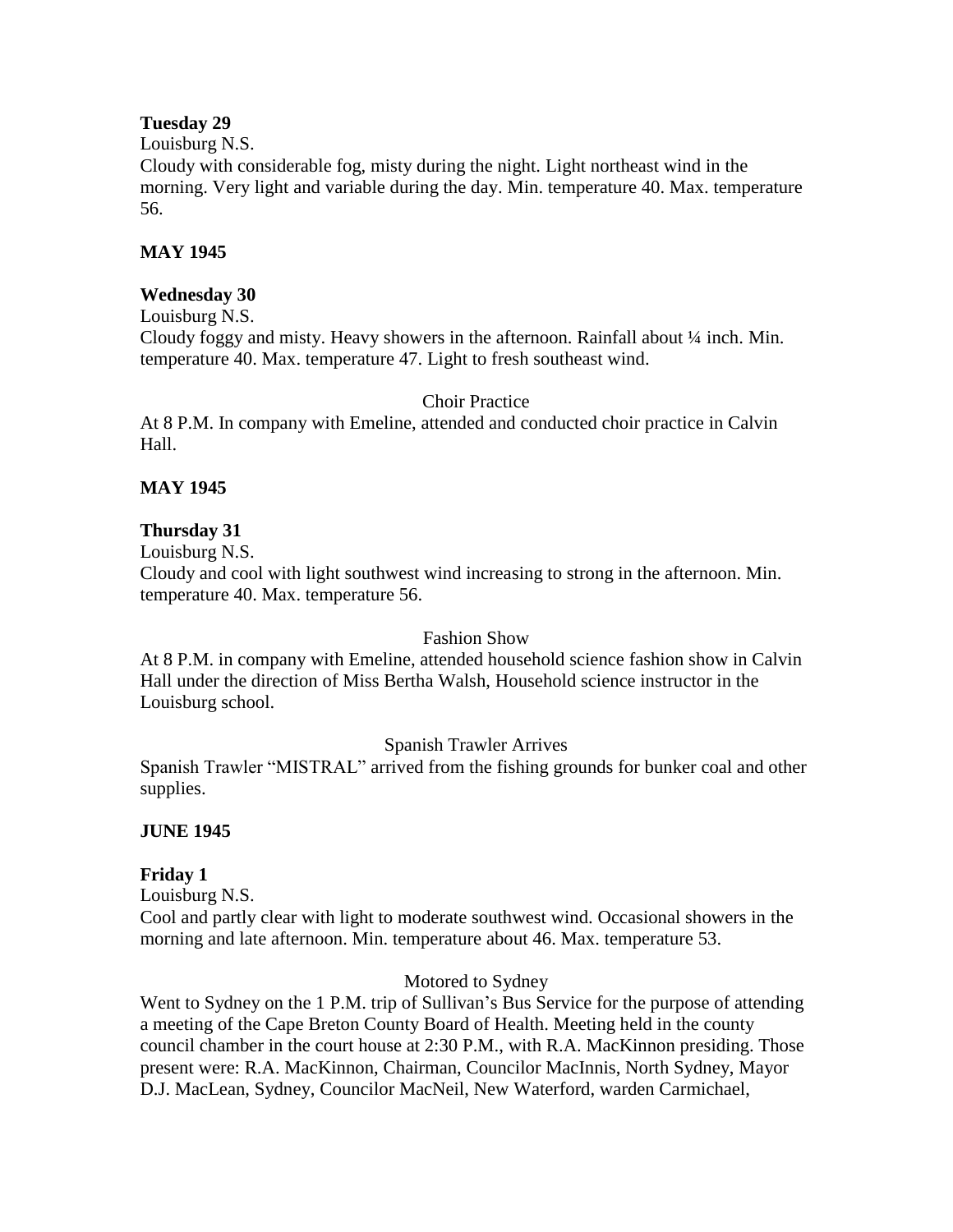Sydney, Dr. M.R. MacDonald, Sydney, Dr. Charles Buckwith, Sydney and Miss Judith Williams, Sydney.

### **JUNE 1945**

## **Saturday 2**

Louisburg N.S.

Cloudy, misty and showery with the sun showing out occasionally. Light southwest wind. Min. temperature 36. Max. temperature 55.

#### H.M.C.S. CHAMBLY

Corvette H.M.C.S. "Chambly" which has been refitting at this port since April 7 last sailed this afternoon for Sydney N.S.

## **JUNE 1945**

## **Sunday 3**

Louisburg N.S. Cool and partly clear with light variable winds. Min. temperature 36. Max. temperature 58.

## Church Services

At 11 A.M. and 7 P.M. in company with Emeline, attended services in the Calvin Hall where Rev. Elmer E. Ashley B.A., B.D. was the preacher. Choir Attendance: A.M. 12, P.M. 16.

#### **JUNE 1945**

## **Monday 4**

Louisburg N.S. Cloudy in the forenoon. Mostly clear in the afternoon. Min. temperature 33. Max. temperature 58

## **JUNE 1945**

## **Tuesday 5**

Louisburg N.S. Cloudy and chilly with light to moderate easterly wind. Min. temperature 36. Max. temperature 52

#### Liberal Political meeting

At about 8:30 P.M. attended a political meeting in the Masonic Hall. Meeting addressed by Dr. M.E. McGarry, Liberal candidate for the constituency of Inverness Richmond and Cape Breton West. Dr. McGarry has represented this constituency since the Dominion election of march 1940.

Tonight he was accompanied by Gordon Walter of Port Hawkesbury and A.H.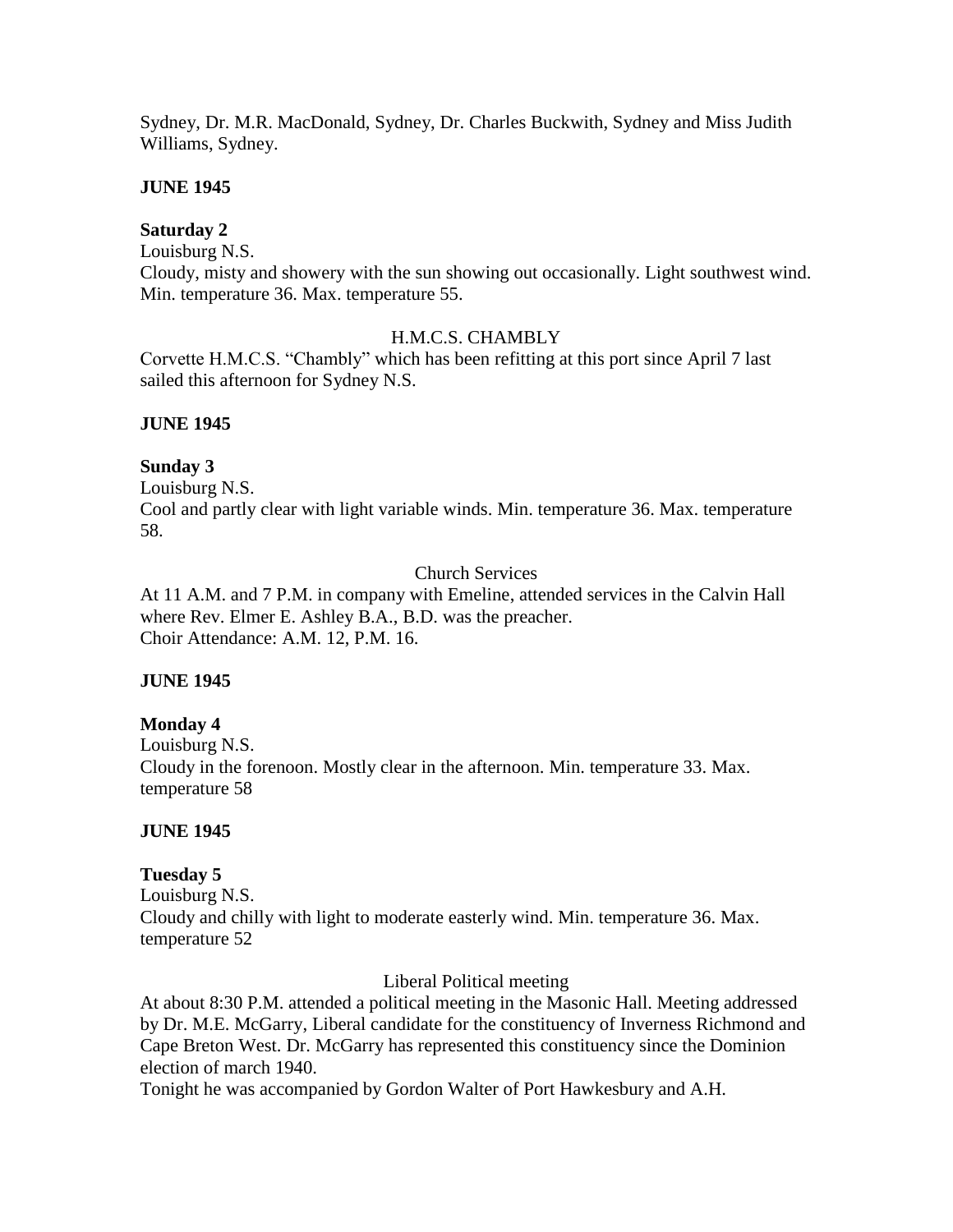MacKinnon, Barrister, of Inverness, who also addressed the meeting. The meeting which was presided over by Robert A. Peters, was poorly attended, owing a number of counter attractions.

## Ducks Killed

My wild mallard drake was found in the back yard, at about 1:15 P.M., badly injured. Also at about 3 P.M., his mate, which had a nest in the yard and was due to hatch, was found dead.

The drake was badly bitten about the neck while a small portion of the breast of the duck had been torn and apparently eaten by some animal. The drake died from his injuries at about 6:30.

A large cat that has been visiting our yard for some time past and which caught a pidgeon and carried it off a few days ago is strongly suspected of being the killer.

## **JUNE 1945**

## **Wednesday 6**

Louisburg N.S.

Cloudy and chilly with moderate to strong east to southeast winds. Rain began to fall in the early afternoon and continued until late at night. Wind increasing during the night. Min. temperature 39. Max. temperature 43.

## **JUNE 1945**

#### **Thursday 7**

Louisburg N.S. Rain and strong wind in the early morning. Cloudy and chilly during the day with showers during the afternoon and evening. Min. temperature 36. Max. temperature 47.

## Political Meeting

At 8 P.M. a political meeting was held in Masonic Hall in the interests of the Progressive-Conservative party, with Duncan MacKay presiding. The meeting was addressed by the candidate for the constituency of Inverness Richmond and Cape Breton West. W.R. Pearo, R.S. MacLellan, Barrister, Sydney and Rod MacDonald.

#### **JUNE 1945**

## **Friday 8**

Louisburg N.S. Cloudy and chilly. Cleared during the afternoon. Sunshining but cool, during the afternoon and evening. Min. temperature [blank]. Max. temperature [blank].

#### **JUNE 1945**

**Saturday 9** Louisburg N.S.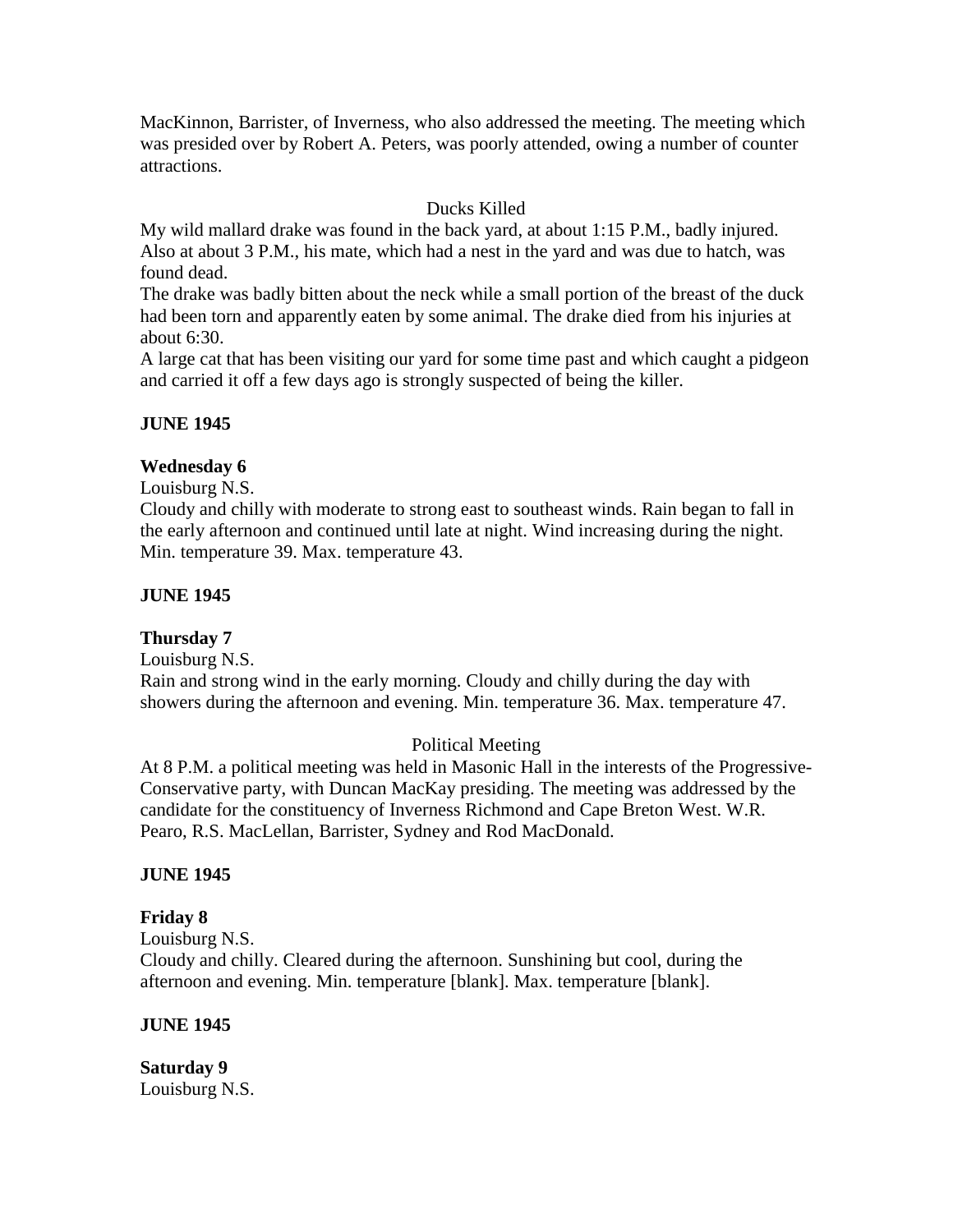Clear and cool becoming moderately warm in the evening. Light variable winds mostly northwest. Frost in the morning. Lower end of the harbour caught over with ice in spots Min. temperature 29. Max. temperature 60.

#### Garrison leaves Fort Wolfe

[blank]

**JUNE 1945**

#### **Sunday 10**

Louisburg N.S.

Clear and moderately warm with light to moderate southwest wind. An ideal spring day. Min. temperature 38. Max. temperature 58.

#### Church Services

At 11 A.M. and 7 P.M. in company with Emeline, attended services of the First United Church held in Calvin Hall where Rev. Elmer E. Ashley B.A., B.D, was the preacher

#### Canadian freight "ORKNEY" K448

Canadian freight "Orkney" arrived in the evening docking at 6:30 O'Clock. She is here for the purpose of refitting and repairing.

#### **JUNE 1945**

#### **Monday 11**

Louisburg N.S.

Cool and mostly clear with light to moderate southwest wind. Cloudy in the evening with rain beginning to fall at about 9:45 P.M. Min. temperature 40. Max. temperature 60.

#### Federal Election

Dominion Election held today, from coast to coast, resulted in the return of the Liberal Government under the premiership of Hon. W.L. MacKenzie. In the constituency of Inverness the town of Louisburg and District of Louisburg, Dr. Moses E. McGarry, Liberal, was reelected by a large majority over W.R. Pearo, conservative, and [blank] Doyle in the town of Louisburg, by polls:

| Parsons: McGarry:         | 90,       | Pearo: 55 Doyle: |     |            | 21        |
|---------------------------|-----------|------------------|-----|------------|-----------|
| Spencers:                 | 93        | $\epsilon$       | 42. | $\epsilon$ | 20        |
| $\epsilon$<br>MacPhersons | <u>99</u> | $\epsilon$       | 78  | $\epsilon$ | <u>37</u> |
|                           | 282       |                  | 175 |            | 78        |
|                           |           |                  |     |            |           |
| District of Louisburg 64  |           | $\epsilon$       | 37  | $\epsilon$ |           |
|                           | 346       |                  | 212 |            | 95        |

#### **JUNE 1945**

#### **Tuesday 12**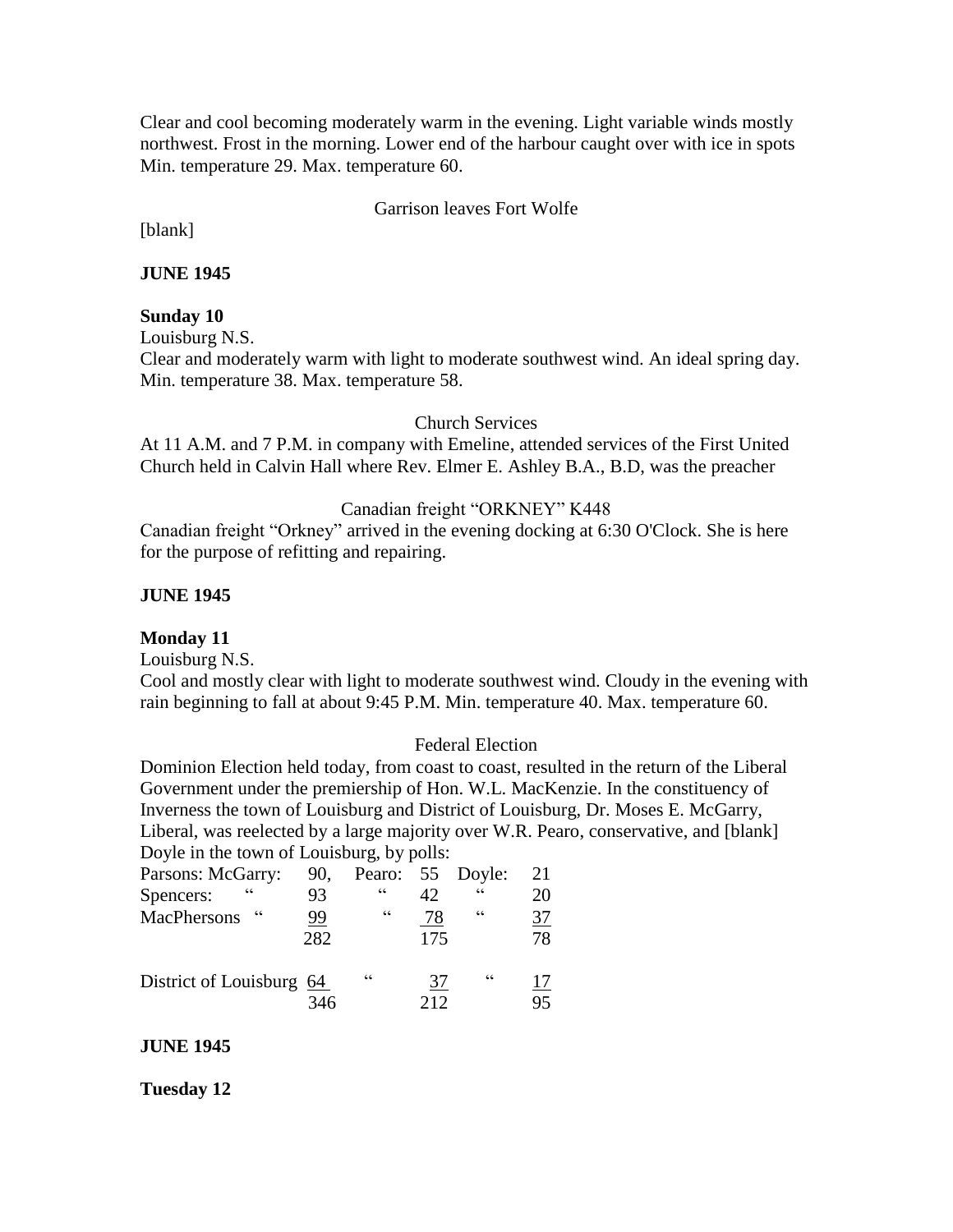Louisburg N.S. Rain with some fog. Showery in the afternoon clearing in the evening. Rainfall about ½ inch. Min. temperature 44. Max. temperature 54.

## **JUNE 1945**

## **Wednesday 13**

Louisburg N.S. Clear and moderately warm with light variable winds. An ideal day. Min. temperature 38. Max. temperature 63.

Meeting of C.B. County Board of Health

[blank]

**JUNE 1945**

## **Thursday 14**

Louisburg N.S. Clear and moderately warm with light southwest wind. Min. temperature 43. Max. temperature 59.

Visited H.M.C.S. ORKNEY

[blank]

**JUNE 1945**

## **Friday 15**

Louisburg N.S. Mostly clear and moderately warm with light southwest wind. Some thunder and lightening during the night. Min. temperature 43. Max. temperature 67.

Meeting of Citizens Rehabilitation Committee

At 8 P.M., attended and presided at a meeting of the Citizens Rehabilitation Committee held in the town office. Those present were: George Lewis, Wilfred Covey, Charles Dickson, Charles Bagnall, Alistor MacDonald, D.F. Nicholson (secretary) and M.S. Huntington (chairman).

#### **JUNE 1945**

## **Saturday 16**

Louisburg N.S.

Cloudy and showery with light variable winds northeast to north in the afternoon and evening clearing in the afternoon. Min. temperature 49. Max. temperature 64.

Motored to Sydney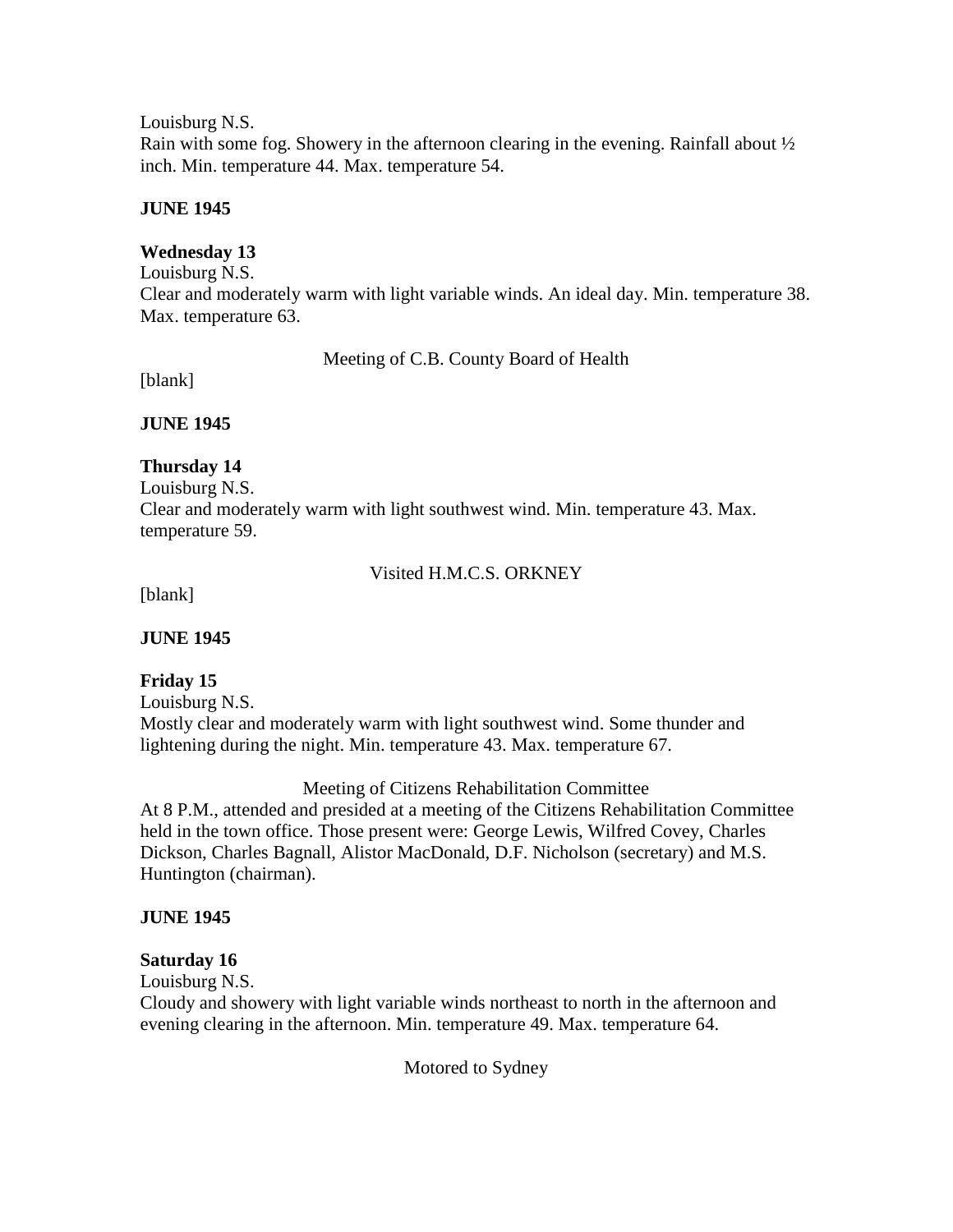Motored to Sydney in the morning with Rev. D.H. Doyle and Walter Tucker, for the purpose of meeting nursing sister Lt. Joan O'Toole who returned on the Halifax train reaching Sydney at about 10:45 A.M.

## **JUNE 1945**

## **Sunday 17**

Louisburg N.S.

Clear and cool with light southeast wind. Became cloudy in the late afternoon. Showers in the evening. Min. temperature 42. Max. temperature 60.

## Church Services

At 11 A.M. in company with Emeline, attended services in St. Bartholomew's Anglican Church. Service conducted by Rev. Joseph Abbott, the Rector.

At 7 P.M. in company with Emeline, attended service in the Presbyterian Church, where Mr. Neil MacLean, student minister was the preacher.

No service in the First United Church today, owing to the pastor Rev. E.E. Ashley B.A., B.D. being absent attending the Maritime Conference of the United Church being held at Sackville, N.B.

## **JUNE 1945**

## **Monday 18**

Louisburg N.S. Rain in the early morning. Partly clear during the day with light variable winds. Min. temperature 44. Max. temperature 65.

## **JUNE 1945**

#### **Tuesday 19**

Louisburg N.S.

Heavy showers accompanied by thunder and lightening in the early morning. Cloudy with some fog in the early part of the day. Cleared during the forenoon. Moderately warm in the afternoon. Min. temperature 38. Max. temperature 67 (at Louisburg). Very warm at Sydney.

Motored to Sydney

Motored to Sydney on the 7:45 A.M. trip of Sullivan's Bus. Returned by the 4:30 P.M. trip.

**JUNE 1945**

**Wednesday 20** Louisburg N.S.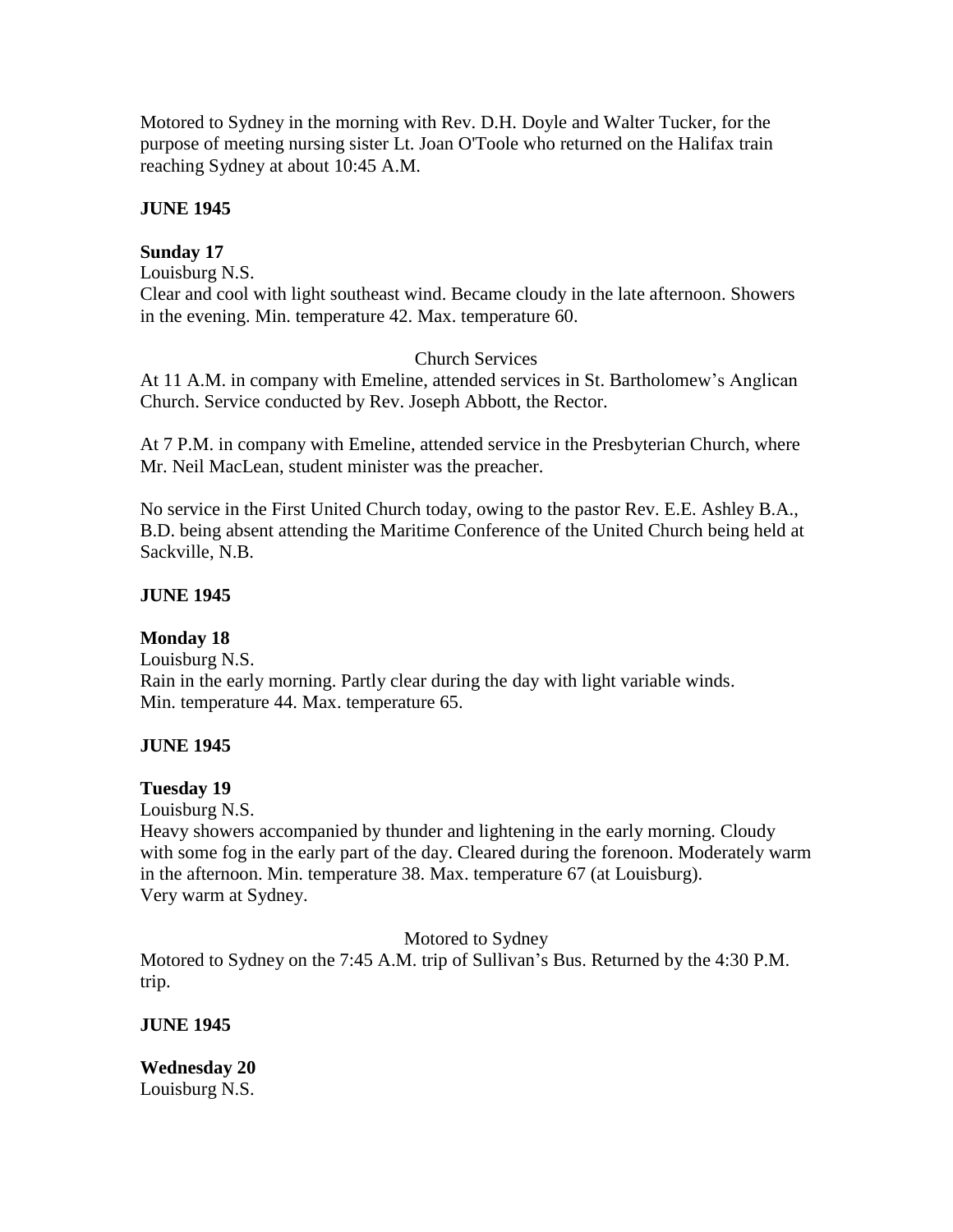Clear and moderately warm becoming cloudy in the afternoon. Light northeast wind shifting to southwest at noon. Rain began to fall at about 10:30 P.M. Min. temperature 50. Max. temperature 74.

## **JUNE 1945**

# **Thursday 21**

Louisburg N.S.

Heavy rain accompanied by thunder and lightening in the early morning. Cloudy misty and foggy during the day. Rainfall about 1 inch. Light to moderate easterly wind. Min. temperature 44. Max. temperature 53

## **JUNE 1945**

# **Friday 22**

Louisburg N.S. Cloudy, foggy and misty with light variable winds. Min. temperature 44. Max. temperature 53.

# Schools Closed

Schools throughout the province closed today for the annual summer holidays. Was present at the Louisburg closing which took place in the afternoon. Mrs. Harold Rudderham and Mrs. D.A. MacMillan, representing the local branch of the Women's Institute, were present at the closing and presented prizes on behalf of their organization.

## Annual Concert

At 8 P.M. in company with Emeline, attend the annual concert of Mrs. Baines music pupils which was held in Calvin Hall.

## **JUNE 1945**

## **Saturday 23**

Louisburg N.S.

Cloudy and foggy with light variable winds mostly easterly. Rain began to fall at about 10:30 A.M. and continued during the remainder of the day and late in the night. Rainfall about [blank]. Min. temperature 44. Max. temperature 53.

## Meeting of School Board

At 7:30 P.M. attended, and presided at a meeting of the School Board. Those present were: commissionaires Charles Bagnall, Frank O'Keefe, Earl Lewis and M.S. Huntington (chairman), principal William Hilchey, and attendance officer, D.M. Johnston.

## **JUNE 1945**

**Sunday 24**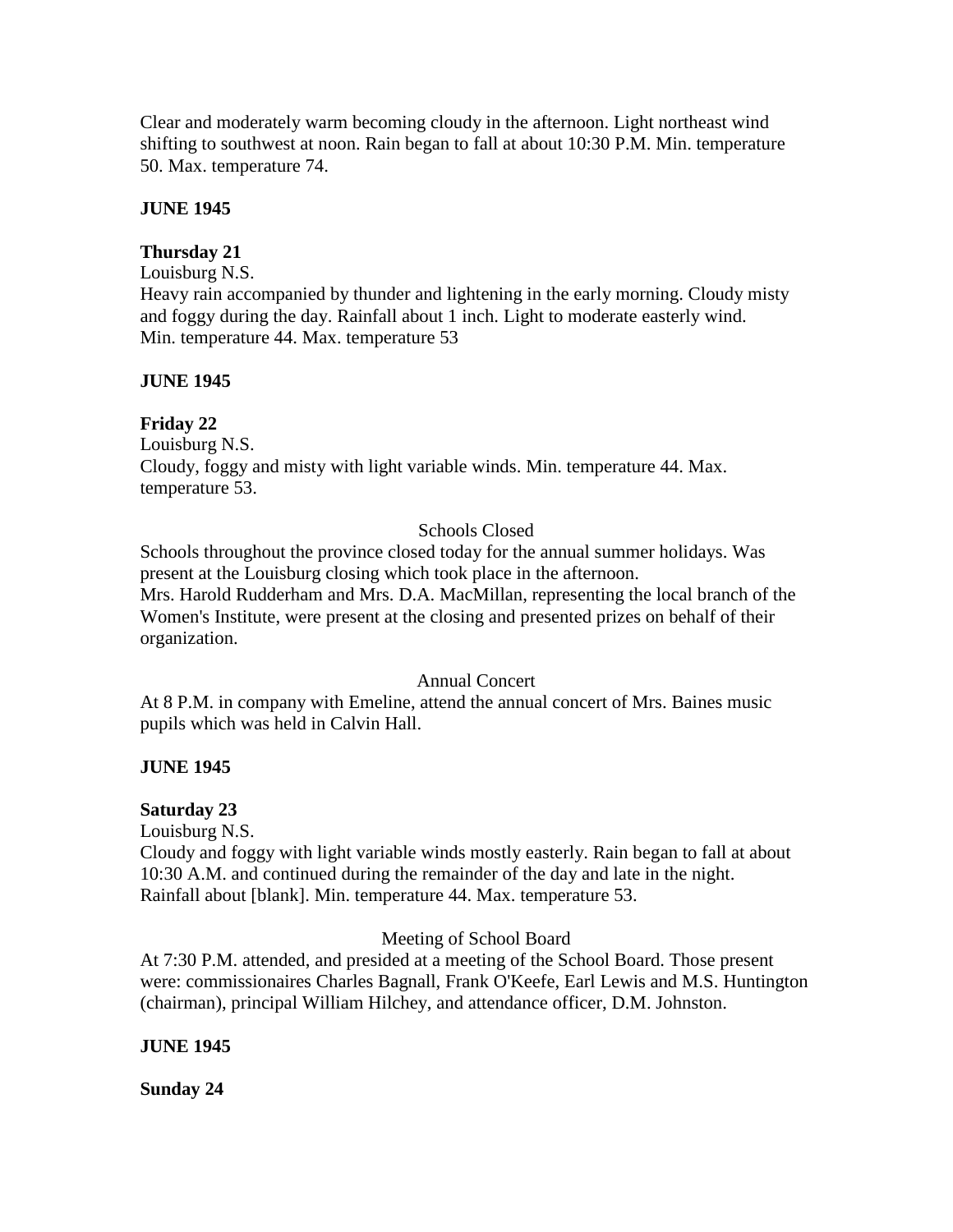Louisburg N.S.

Rained until about 10:30 A.M. Cloudy and cool partly clear for a short time in the afternoon. Cloudy in the evening. Light to moderate northeast wind. Min. temperature 46. Max. temperature 57.

## Church Services

At 11 A.M. 3 P.M. and 7 P.M., in company with Emeline, attended United Church Services in Calvin Hall. Rev. Elmer E. Ashley B.A., B.D. was the preacher at 11 A.M. and 7 P.M. The 3 P.M. service at which Mariners Lodge A.F. & A.M. Attended in a body. Rev. [blank] DeWolfe of the Baptist Glace Bay, was the preacher. Choir attendance 11 A.M. 13, 3 P.M. 14, 7 P.M. 14.

## **JUNE 1945**

## **Monday 25**

Louisburg N.S. Clear and moderately warm with light to moderately northeast wind. An ideal day. Min. temperature 44. Max. temperature 62.

#### Meeting of Soft Ball Association

At 7:30 P.M. attended the annual meeting the Louisburg Soft Ball Association which was held in the Navy League Hut with William Stewart presiding. William Stewart was reelected president, Sgt. LaGarde of the Royal Canadian Air Force, elected secretary-treasurer. Honorary president M.S. Huntington (re-elected).

## **JUNE 1945**

#### **Tuesday 26**

Louisburg N.S.

Cloudy and cool with light to moderate southwest wind. Rain began to fall at about 2 P.M. Showery during the afternoon, misty and foggy in the evening. Min. temperature 48. Max. temperature 59

#### **JUNE 1945**

## **Wednesday 27**

Louisburg N.S. Cloudy, foggy and moderately warm with light variable winds mostly southwest. Min. temperature 48. Max. temperature 67.

#### Soft Ball Season Opens

At about 6:30 P.M. on the Louisburg Athletic Field, opened the Soft Ball Season, by pitching the first ball in the opening game of the Louisburg League. The game this evening was the Navy versus the Air Force. Game was won by the Air Force, score 11 to 14.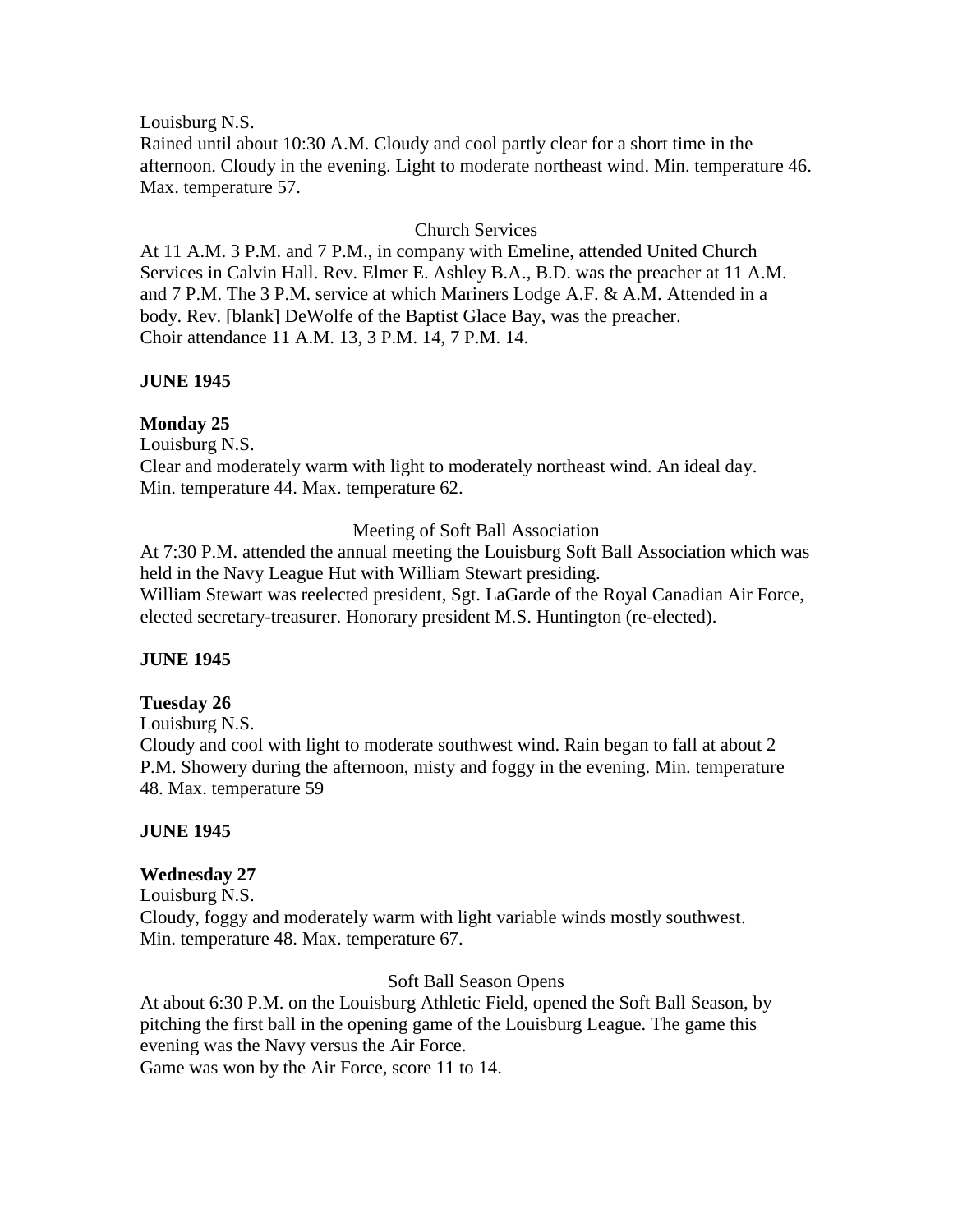#### Choir Practice

At 8 P.M. in Calvin Hall, in company with Emeline, attended, and conducted choir practice for the First United Church.

## H.M.C.S. LAYMORE

H.M.C.S. "Laymore" arrived in the forenoon and docked at the Government wharf for the purpose of loading a cargo of material used in installing the outer submarine net at the port.

#### Death of Thomas Wilcox

The death of Thomas Wilcox took place at his home at Havenside this afternoon. Mr. Wilcox who had been ill for about two months was about 84 years of age.

## **JUNE 1945**

## **Thursday 28**

Louisburg N.S. Cloudy and cool with light southeast wind. Light rain began to fall at about 4 P.M. Showery and misty during the night. Min. temperature 48. Max. temperature 63.

## **JUNE 1945**

#### **Friday 29**

Louisburg N.S.

Heavy showers in the morning. Cloudy and misty during the greater part of the day. Rainfall of last night and early today about 1 inch. Light northeast to north winds. Min. temperature 48. Max. temperature 63.

#### Death of Buff

"Buff" our pet Angora cat died suddenly this evening.

#### **JUNE 1945**

#### **Saturday 30**

Louisburg N.S. Clear and moderately warm with light southwest wind. Cloudy in the evening. Min. temperature 50. Max. temperature 68.

#### Meeting of School Board

At 7 P.M. attended and presided at a meeting of the School Board. Those present were commissionaires Earl Lewis, Frank O'Keefe, Charles Bagnall and M.S. Huntington (chairman). Two tenders were received at this meeting for the labour of painting the school building as follows: Harold Rudderham \$400.00. Gerald Mosher \$350.00. On motion Mosher's tender was accepted.

Meeting of Town Council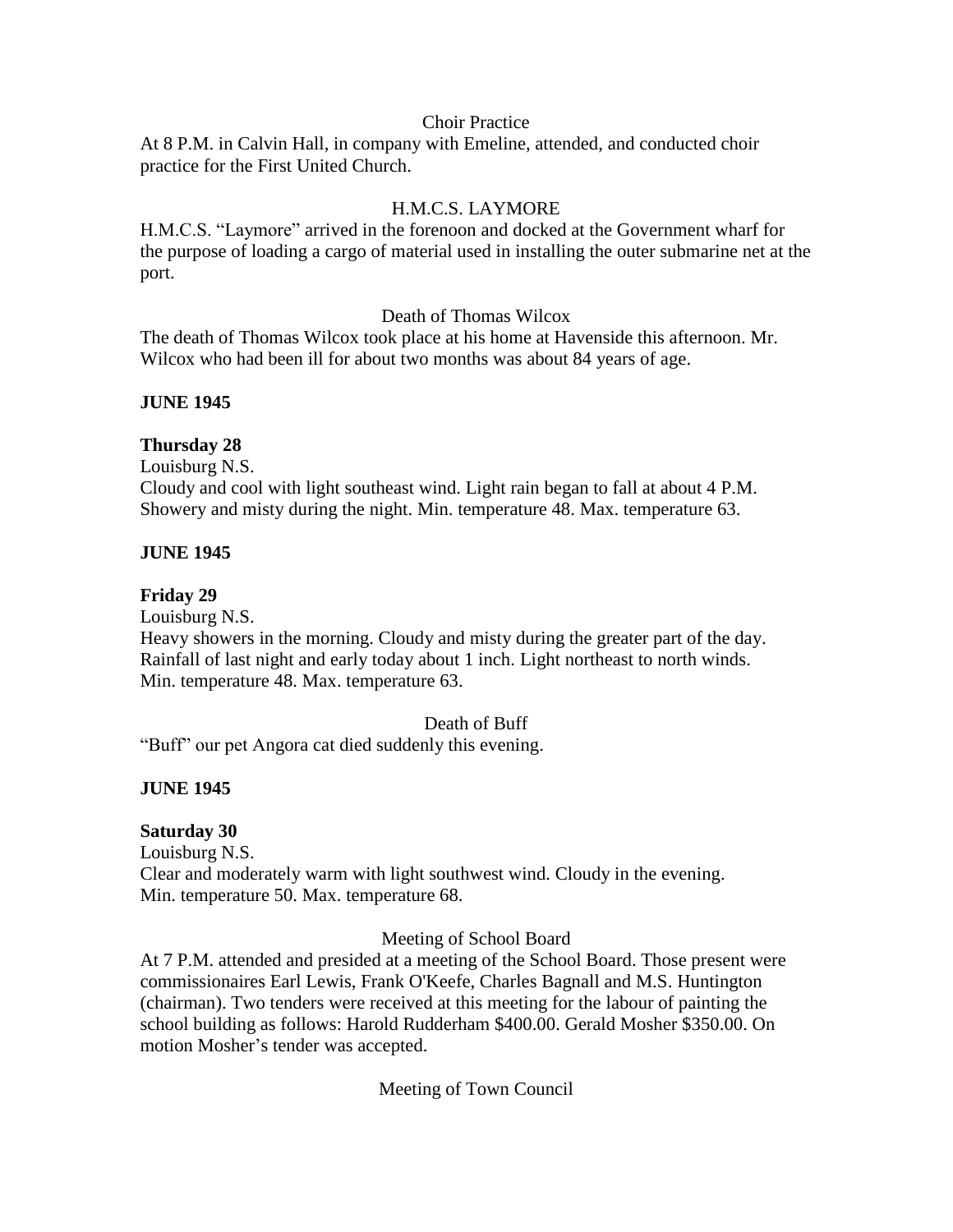At 7:45 immediately after the meeting of the School Board attended and presided at a regular meeting of the town council. Those present were councilors Charles Bagnall, Edward Levy, and Earl Lewis, Mayor M.S. Huntington, clerk D.F. Nicholson, chief of police D.M. Johnston, and Paul Burke who addressed the meeting in regard to the opening of a culvert near his property at Havenside.

# **JULY 1945**

## **Sunday 1**

Louisburg N.S.

Clear and moderately warm with light to fresh winds mostly northeast. A very pleasant summer day. Min. temperature 47. Max. temperature 74.

#### Anniversary Services

At 11 A.M. 3 P.M. and 7 P.M. in company with Emeline, attended the anniversary services of the First United Church, which were held in the church, which were the first services there since the church has been newly redecorated.

Services in charge of Rev. Elmer E. Ashley B.A. B.D. the regular pastor, while the guest speaker at the three services was Rev. Alex Kerr, M.A. D.D., principal of Pine Divinity Hall, Halifax N.S.

A male quartette consisting of Grover Hull, Charles Anderson, Harace Turner and [blank] MacKenzie from Knox United Church, Glace Bay, assisted with the service of song at the afternoon and evening services. Special music for the day by the First United choir was under the direction of M.S. Huntington with Mrs. Charles Bagnall as organist, assisted at the afternoon and evening services by Mrs. John A. MacDonald.

Choir attendance 11 A.M. 17, 3 P.M. and 7 P.M. including Knox church male quartette, 21 and 23, respectively.

## **JULY 1945**

## **Monday 2**

Louisburg N.S.

Cloudy with some fog moderate to light south and southwest winds. Misty in the evening. Min. temperature 44. Max. temperature 58.

#### Dominion Day

Today was observed as a public Holiday in the Dominion of Canada in honour of the 78th anniversary of confederation.

## Farewell Party

Members of the choir of the First United Church held a farewell party at the home of Mr. and Mrs. Edison Skinner in the evening in honour of Chief Petty officer, John Gray, R.C.N. who intends leaving here during this week.

## **JULY 1945**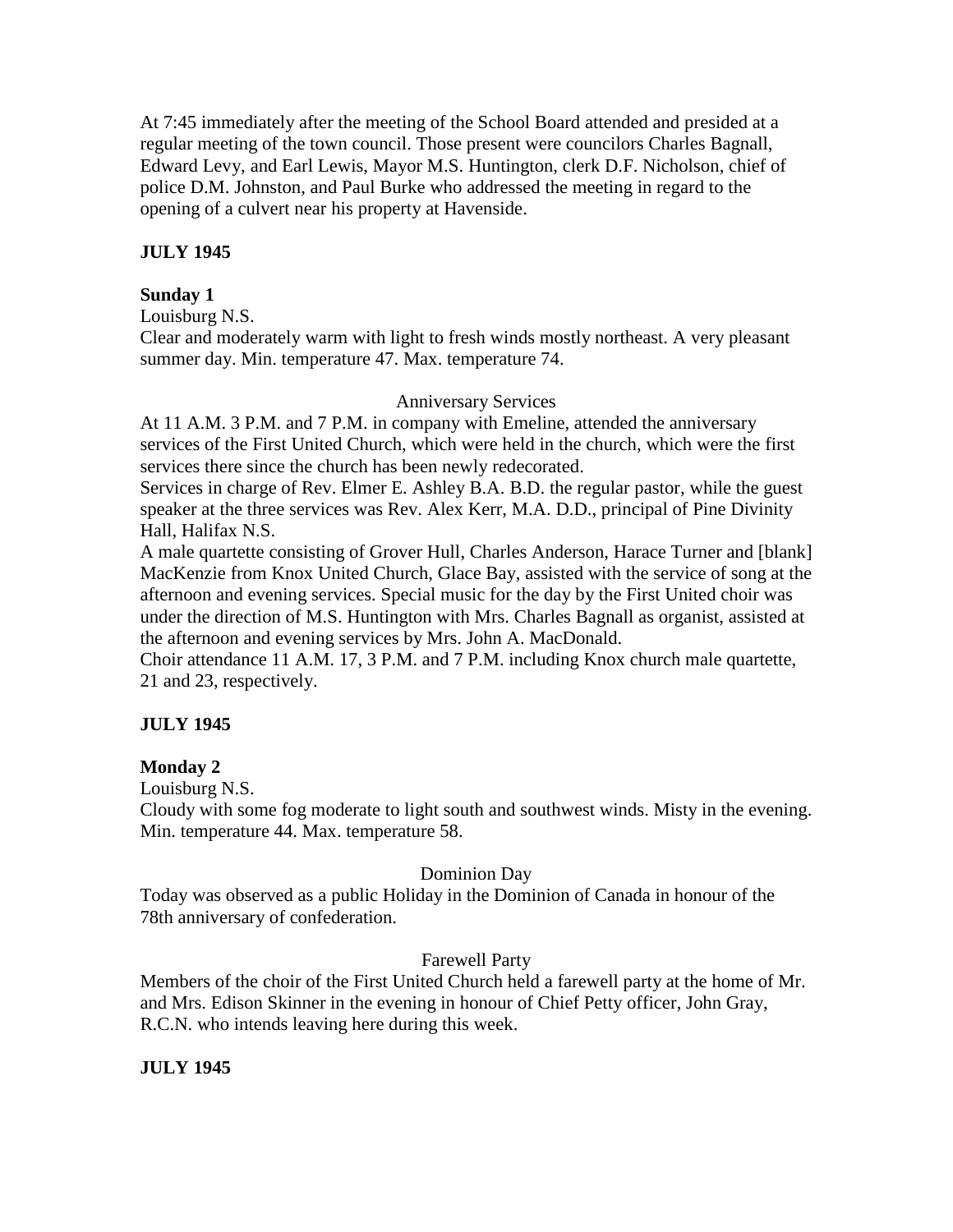### **Tuesday 3**

Louisburg N.S. Warm and mostly clear with light variable wind mostly northwest and southwest. Min. temperature 55. Max. temperature 78. Light shower of rain in the morning.

## **JULY 1945**

## **Wednesday 4**

Louisburg N.S. Clear and warm with light to moderate northwest west and southwest winds. An ideal summer day. Min. temperature 50. Max. temperature 78

## Choir Practice

At 7:30 in company with Emeline, attended Preparatory Service in the First United Church which was conducted by Rev. E.E. Ashley B.A. B.D.

Choir practice followed immediately after the close of the service.

# **JULY 1945**

# **Thursday 5**

Louisburg N.S. Clear and moderately warm with light to fresh southwest wind. Min. temperature 48. Max. temperature 67

Motored to Sydney

Emeline and I went to Sydney on the 7:45 A.M. trip of Sullivan's Bus Service, where we spent most of the day shopping.

At 11 A.M. Emeline had an appointment with Mr. [blank] Mullen, foot specialist, with his office in the store.

[Blank From July 6th-11<sup>th</sup>]

# **JULY 1945**

## **Thursday 12**

Louisburg N.S. Clear and warm with moderate to fresh westerly winds. Min. temperature about 52. Max. temperature 74.

# **JULY 1945 Friday 13**

Louisburg N.S.

Clear and moderately warm with moderate to fresh west and southwest winds.

# **JULY 1945**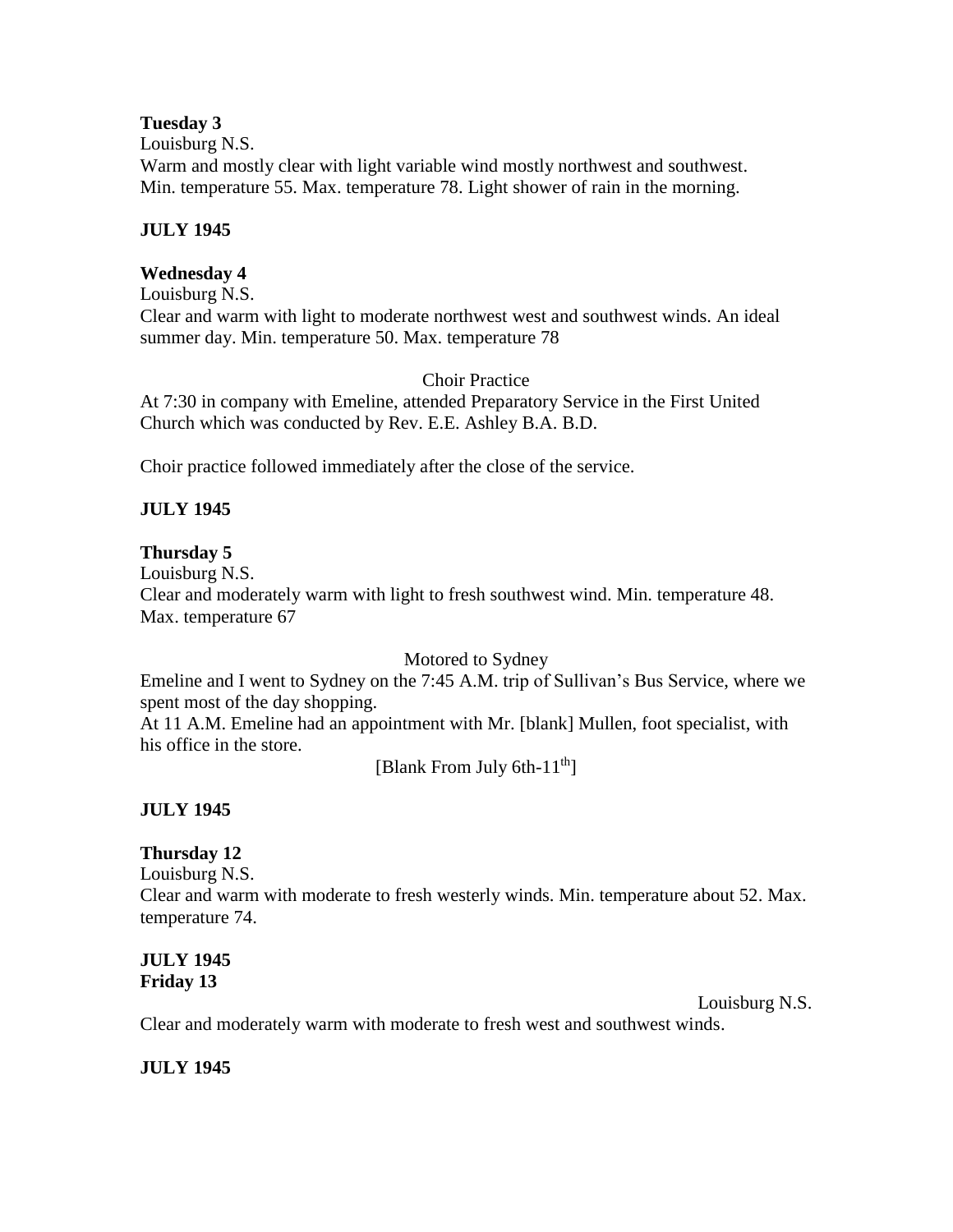### **Saturday 14**

Louisburg N.S.

Clear and moderately warm becoming cloudy in the afternoon. Foggy at night. Light to moderate southwest wind. Min. temperature 48. Max. temperature 70.

## **JULY 1945**

## **Sunday 15**

Louisburg N.S. Cloudy with some fog. Partly clear for a while in the early afternoon. Cloudy and foggy in the evening. Light to fresh southwest wind. Min. temperature 56. Max. temperature 74.

## Church Services

At 11 A.M. and 7 P.M. in company with Emeline, attended services in the First United Church where Rev. Elmer E. Ashley B.A. B.D. was the preacher Choir attendance: A.M. 10 P.M. 13

## Motored to Sydney

Motored to Sydney at 8:30 A.M. in Murphy's Taxi, Mrs. (Stephen Murphy driver) for the purpose of meeting two servicemen of Louisburg, returning from overseas, namely Dan. MacDonald and Joseph Burke. Mr. and Mrs. Arthur Burke, father and mother of Pte. Joseph Burke, accompanied us to Sydney. We met the men returning at Sydney Railway station at 9:30 A.M. Pte. Burke returned to Louisburg.

## **JULY 1945**

#### **Monday 16**

Louisburg N.S. Cloudy with considerable fog partly clear for a short time in the afternoon. Min. temperature 56. Max. temperature 70.

#### Property Transfers

With recent week, 4 property transfers have taken place in this town as follows: Mrs. John A. MacDonald to Harold Rudderham, house and land on Warren Street. Donald Wilson to Hugh Lynk (postmaster), house and land on Main Street. William Baldwin to Fred Kyte, house and land on Riverdale Street. Hugh Lynk to William Baldwin, house and land at West Louisburg.

## **JULY 1945**

#### **Tuesday 17**

Louisburg N.S.

Cloudy with some fog in the morning, clearing early in the forenoon. Light southwest wind, shifting to west-northwest early in the afternoon and increasing to a moderate gale decreasing in the evening. Calm at night. Min. temperature 56. Max. temperature 78.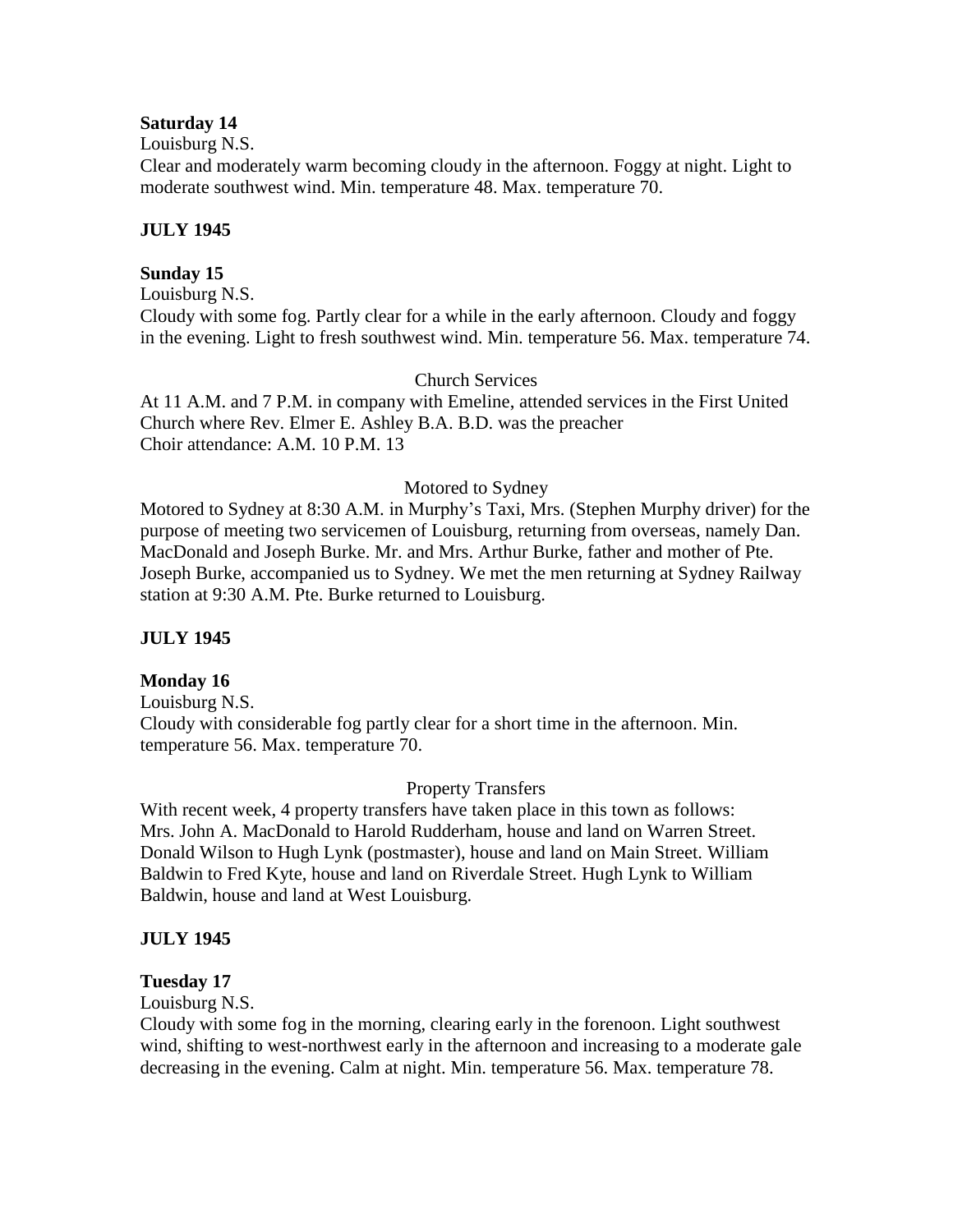Naval Tug Leaves with Gate Pontoons

In the forenoon a naval tug left here with three anti-submarine gate pontoons in tow enroute to North Sydney. This is the last of the pontoons, with the exception of one which is at present anchored off the head of the Government wharf, and being used as a mooring buoy for the stern of the Canadian Frigate Orkney which is undergoing refitting and repairs.

## **JULY 1945**

## **Wednesday 18**

Louisburg N.S. Clear and very warm with light to fresh northwest wind. Min. temperature 56. Max. temperature 86.

#### Choir Practice

At 8 P.M. in company with Emeline, attended and conducted choir practice in the First United Church.

## **JULY 1945**

## **Thursday 19**

Louisburg N.S.

Clear and warm with light to moderate southwest wind which shifted to west in the afternoon. Min. temperature 62. Max. temperature 81.

## **JULY 1945**

## **Friday 20**

Louisburg N.S. Cloudy and foggy in the early morning cleared early in the day. Light to moderate southwest wind. Min. temperature 58. Max. temperature 75.

## **JULY 1945**

## **Saturday 21**

Louisburg N.S.

Foggy in the morning clear in the forenoon becoming cloudy at about noon moderate rain began to fall at about 1 P.M. and continued during the afternoon. Light southwest wind shifting to northerly in the evening. Cleared during the night. Rainfall about  $\frac{3}{4}$  inch. Min. temperature 56. Max. temperature 77

## **JULY 1945**

**Sunday 22** Louisburg N.S.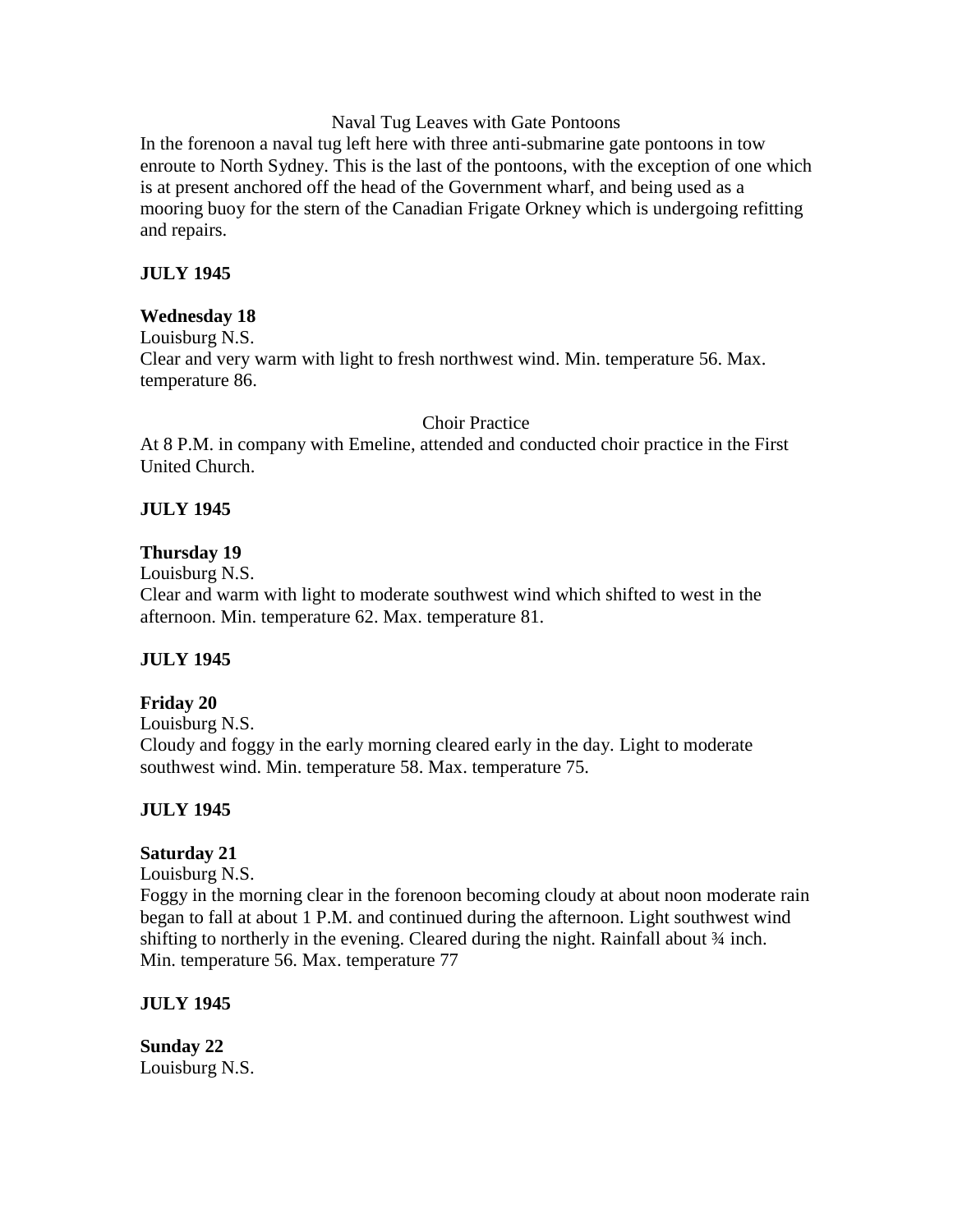Clear and cool with light to fresh northeast wind. Min. temperature 48. Max. temperature 68.

# Church Services

At 11 A.M. and 7 P.M. in company with Emeline, attended services in the First United Church where Rev. Elmer E. Ashley B.A. B.D. was the preacher. Also at 3 P.M. we attended Communion Service at Catalone United Church, which was conducted by Mr. Ashley. We went to Catalone on the 1 P.M. bus and returned with Neil MacLean of Catalone, who kindly drove us through to Louisburg. We therefore did not have to wait for the bus returning from Sydney, due here at 5:30 P.M.

Choir attendance at the Louisburg services: 11 A.M. 10, 7 P.M. 12.

# **JULY 1945**

# **Monday 23**

Louisburg N.S. Clear and moderately warm with light southwest wind. Min. temperature 54. Max. temperature 73.

# First Swordfish

The first swordfish to be landed here this season arrived here this afternoon. They were caught off Port Bickerton N.S. by Elmer Arnold and crew, from Port Mouton, N.S. while enroute to this port. There were 3 fish in all.

# Death of Benjamin Heckman

[blank]

# **JULY 1945**

**Tuesday 24** Louisburg N.S. Clear and warm with light south and southwest winds. Min. temperature 49. Max. temperature 76.

# **JULY 1945**

## **Wednesday 25**

Louisburg N.S. Clear and warm with light to moderate south and southwest winds. Min. temperature 51. Max. temperature 75.

Michael Lerner and Party Arrive

[blank]

Funeral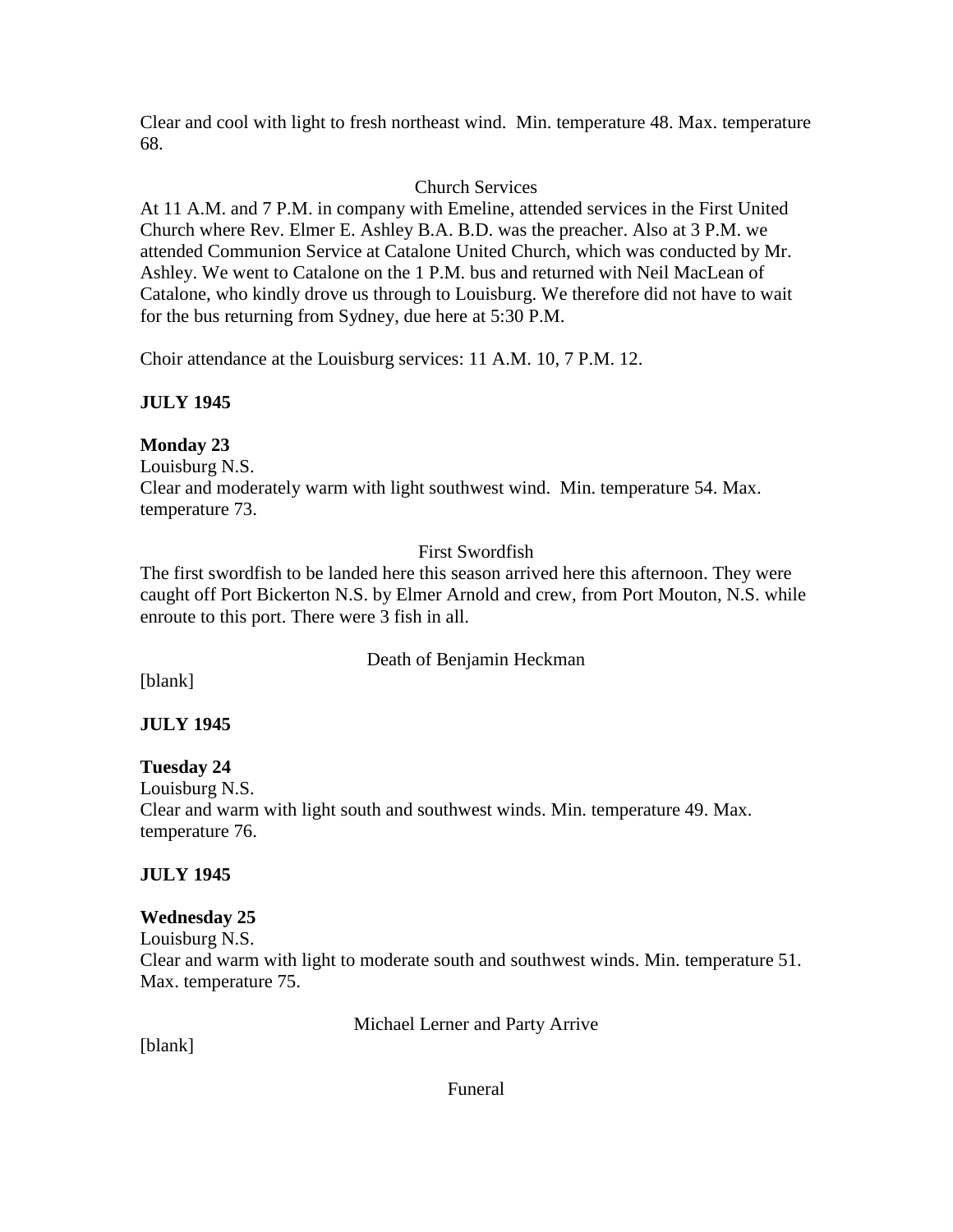At 2:30 P.M. attended the funeral of the late Ben Heckman.

Choir Practice

At 8 P.M. in company with Emeline, attended and conducted choir practice in the First United Church.

## **JULY 1945**

## **Thursday 26**

Louisburg N.S. Clear in the early part of the day. Partly clear in the afternoon with some fog warm with light south and southwest wind. Min. temperature 62. Max. temperature 78.

## **JULY 1945**

## **Friday 27**

Louisburg N.S. Clear and warm with moderate to fresh northerly winds. Min. temperature 48. Max. temperature 77.

## **JULY 1945**

## **Saturday 28**

Louisburg N.S. Clear and warm with light southwest wind. Min. temperature 46. Max. temperature 77.

## Meeting of school Board

At 7 P.M. attended, and presided at, a meeting of the School Board. Those present were: Frank O'Keefe, Charles Bagnall and M.S. Huntington, commissionaires. D.F. Nicholson, Clerk, and D.M. Johnston, attendance officer.

#### Meeting of Town Council

At 7:30 P.M. attended and presided at a regular meeting of the Town Council.

## **JULY 1945**

#### **Sunday 29**

Louisburg N.S.

Clear and warm becoming cloudy during the day. Light southwest wind shifting to northeast in the early part of the night. Rain began to fall moderately at about 5:30 P.M. and continued during the night. Rainfall about  $\frac{1}{4}$  inch.

#### Church Services

At 11 A.M. and 7 P.M., in company with Emeline, attended services in the First United Church, where Rev. C.W. Anderson of the United Church, Dartmouth N.S. was the preacher. Mr. Anderson supplied today in the absence of Mr. Ashley, the regular minister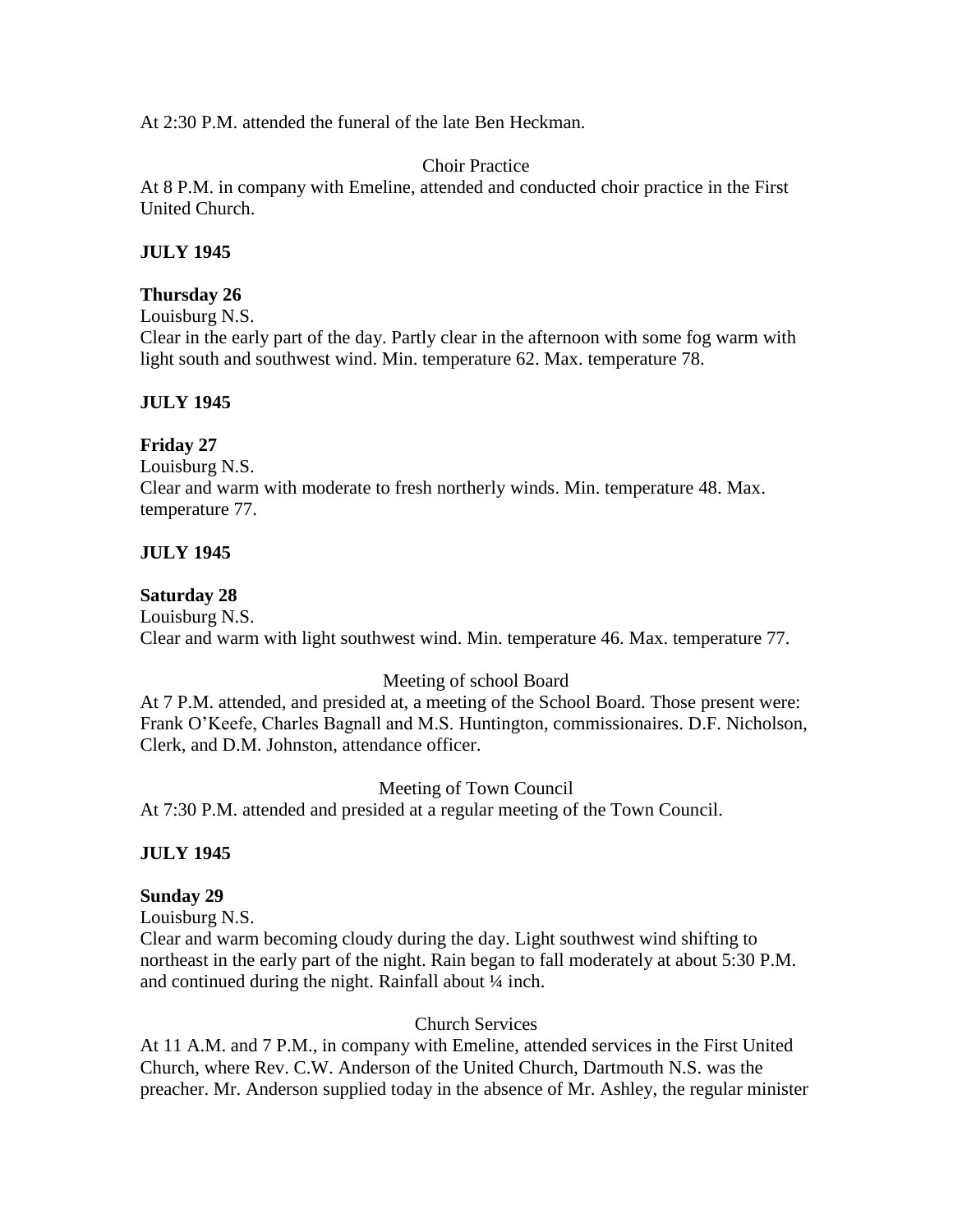who is away, on his vacation. Choir Attendance: A.M. 10, P.M. 18. Mr. and Mrs. Anderson had supper with us.

## Visitors from Salmon River

At about 1:30 P.M. a motor party consisting of Mr. and Mrs. Arthur Huntington, Mrs. MacKinnon (formerly Miss Annie Huntington) and child, John and Charles Huntington, all of Salmon River. Before calling on us they had visited the national park and museum. The party left to return home at about 3 P.M.

## **JULY 1945**

## **Monday 30**

Louisburg N.S. Clear and moderately warm with moderate to fresh northeast to north wind. Min. temperature 54. Max. temperature 72.

## **JULY 1945**

# **Tuesday 31**

Louisburg N.S. Remarkably clear and moderately warm with light southwest wind. A perfect summer day. Min. temperature 48. Max. temperature 75.

#### Big Catch of Swordfish

[blank]

#### **AUGUST 1945**

#### **Wednesday 1**

Louisburg N.S. Clear and warm with light to moderate southwest wind which shifted to northeast in the late afternoon. An ideal summer day. Min. temperature 55. Max. temperature 83.

#### **AUGUST 1945**

## **Thursday 2**

Louisburg N.S. Clear and warm with light southwest wind. Min. temperature 51. Max. temperature 72.

Big Catch of Swordfish

[blank]

#### **AUGUST 1945**

**Friday 3** Louisburg N.S.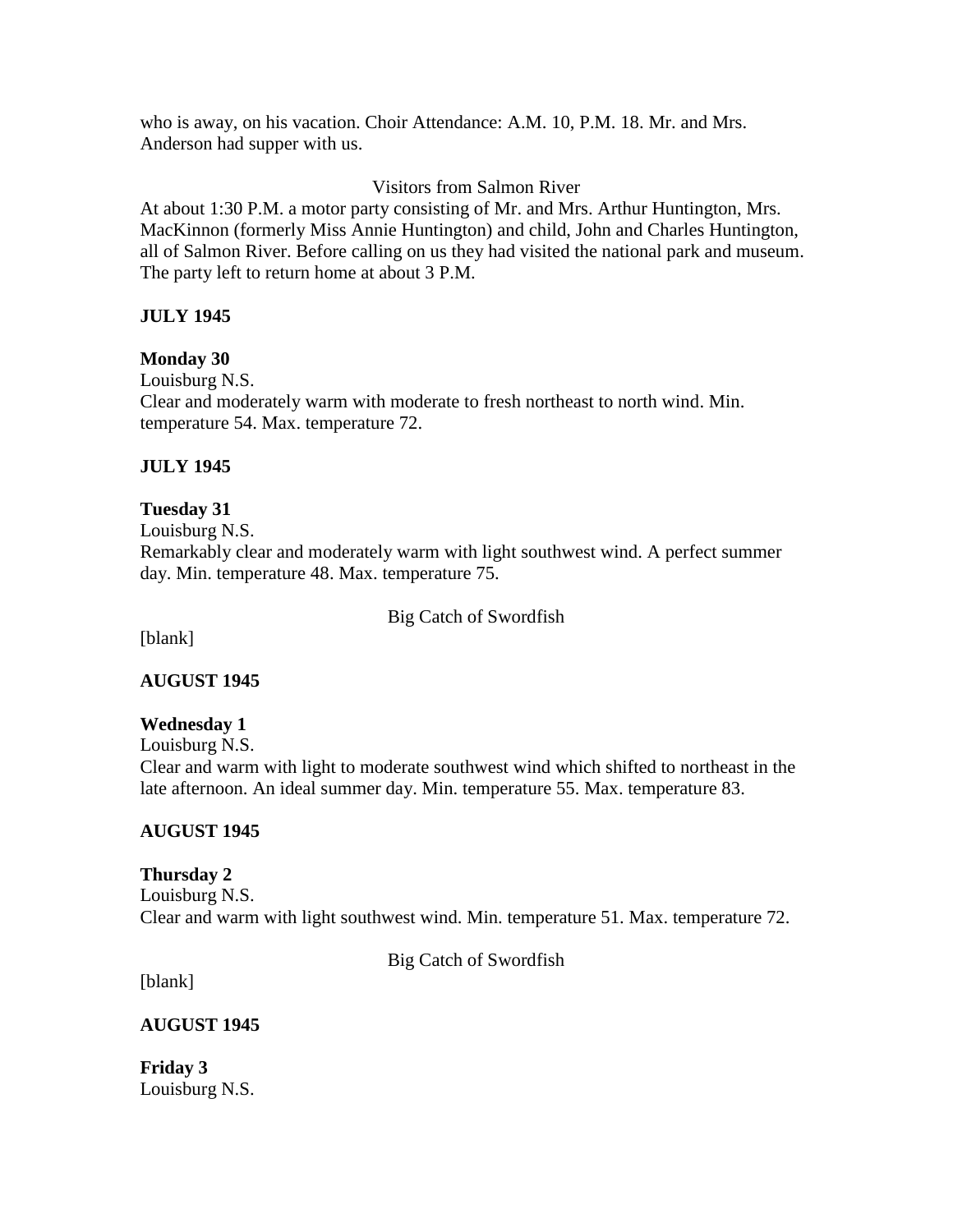Warm and partly clear with moderate to fresh southwest wind. Min. temperature 62. Max. temperature 75.

## **AUGUST 1945**

# **Saturday 4**

Louisburg N.S. Cloudy, warm with occasional showers. Moderate southwest wind and some fog. Min. temperature 64. Max. temperature 74.

## **AUGUST 1945**

## **Sunday 5**

Louisburg N.S. Clear and warm with light southwest wind. Cloudy in the evening with heavy showers and some thunder. Min. temperature 60. Max. temperature 78.

## Church Services

At 11 A.M. and 7 P.M. in company with Emeline, attended services in the First United Church where Rev. C.N. MacNevin, of Chalene's United, Dominion, was the preacher.

# Catalone Anniversary Service

At 3 P.M. in company with Emeline, attended the anniversary service in Catalone United Church.

# **AUGUST 1945**

## **Monday 6**

Louisburg N.S. Clear and warm with moderate southwest wind. A few heavy showers in the late afternoon. Min. temperature 54. Max. temperature 76.

Dr. M.E. McGarry M.P. visits Louisburg

[blank]

# **AUGUST 1945**

**Tuesday 7** Louisburg N.S. Clear and warm with light to moderate southwest wind. Min. temperature 52. Max. temperature 74.

Fishing Boat Helen Lerner Arrived

[blank]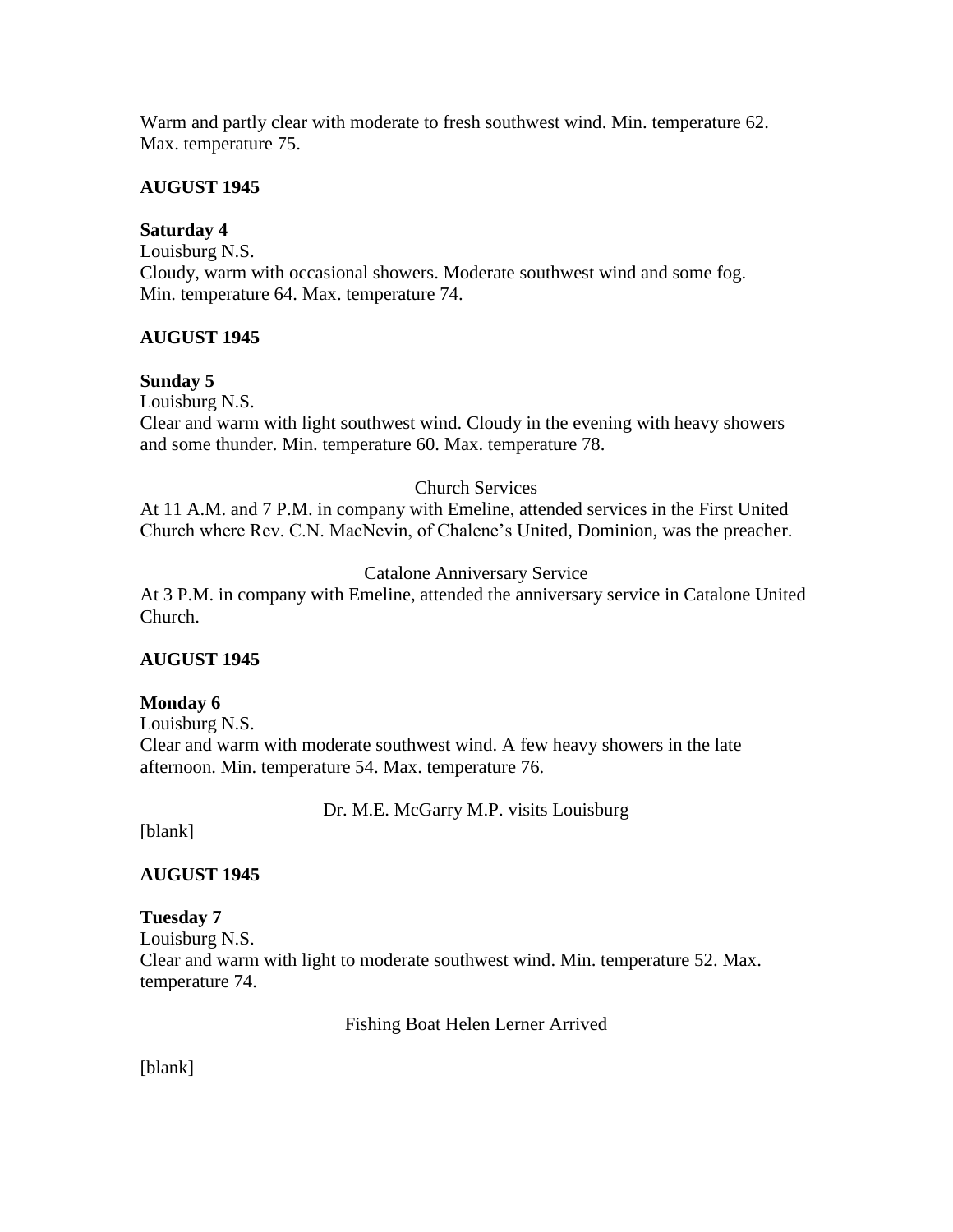## **AUGUST 1945**

#### **Wednesday 8**

Louisburg N.S. Misty, drizzly with some moderate rain during the afternoon clearing at night. Rainfall cool with moderate east to northeast winds. Min. temperature 52. Max. temperature 64.

Michael Lerner Picture Show

[blank]

## **AUGUST 1945**

#### **Thursday 9**

Louisburg N.S. Clear and warm with moderate southwest wind. Min. temperature 52. Max. temperature [blank].

#### Moves to Wolfville

[blank]

#### **AUGUST 1945**

#### **Friday 10**

Louisburg N.S. Clear in the morning becoming cloudy early in the day. Light to moderate southwest wind. Min. temperature 60. Max. temperature 95.

#### Attended Dance

[blank]

#### Death of Alex R. MacDonald

The death of county councilor Alex R. MacDonald, occurred early this morning at his home, Catalone. Mr. MacDonald was 79 years of age and represented the District of Bateson, No. 24, for 41 years. He was first elected in 1904, and had held the office continuously since that time.

#### **AUGUST 1945**

#### **Saturday 11**

Louisburg N.S.

Partly cloudy in the forenoon clear and sunshiny during the afternoon and evening. Light southwest wind. Min. temperature 60. Max. temperature 74.

Meeting of Citizens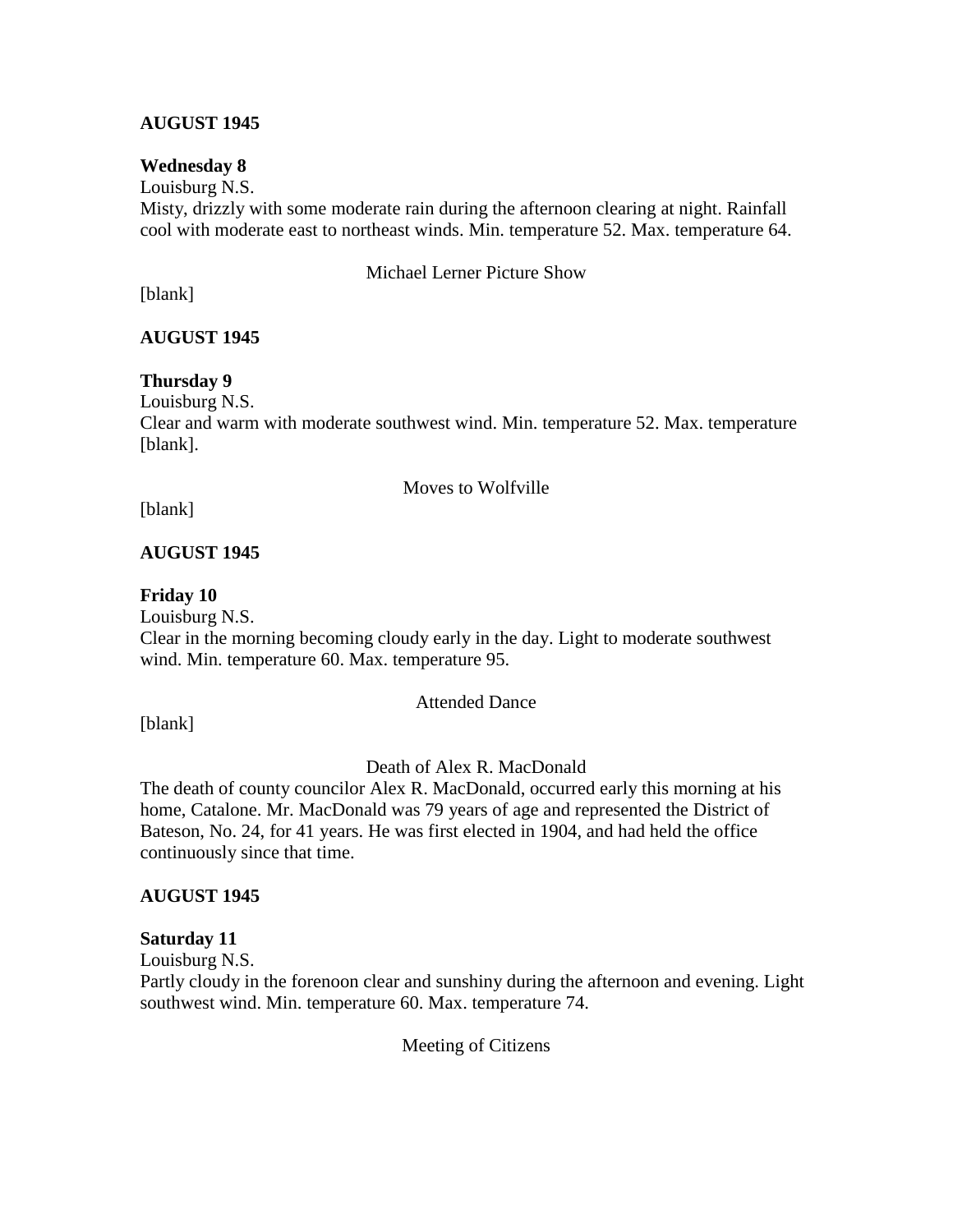At 8 P.M. attended a meeting of the Citizens held in the Town Hall, under the auspices of the Civic Improvement Committee.

## **AUGUST 1945**

**Sunday 12**

Louisburg N.S. Clear with light easterly wind. Min. temperature 59. Max. temperature 70.

## Church Services

At 11 A.M. and 7 P.M. attended services in the First United Church where Rev. John Jarvel was the preacher. Emeline accompanied me to the 11 A.M. service

#### Funeral

At 2 P.M. attended the funeral of the late Alex R. MacDonald of Catalone. The funeral service was held in the Presbyterian Church and was in charge of Mr. Neil MacLean, student minister, Rev. Hugh Jack who was also present delivered the address. Burial took place in the cemetery at Catalone. Mr. MacDonald having been a member of Mariners Lodge A.F. & .A.M. of Louisburg. The members of this lodge attended in a body and read the Masonic burial ritual at the graveside.

The funeral was in charge of D.M. Johnston, Funeral Director, of Louisburg, and was very largely attended.

### **AUGUST 1945**

#### **Monday 13**

Louisburg N.S. Cloudy with light to moderate southwest wind. Min. temperature 58. Max. temperature 73.

Burned Brush on Athletic Field

[blank]

## **AUGUST 1945**

#### **Tuesday 14**

Louisburg N.S. Clear and warm with moderate to fresh southwest wind. Min. temperature 63. Max. temperature 76.

End of War with Japan

[blank]

**AUGUST 1945**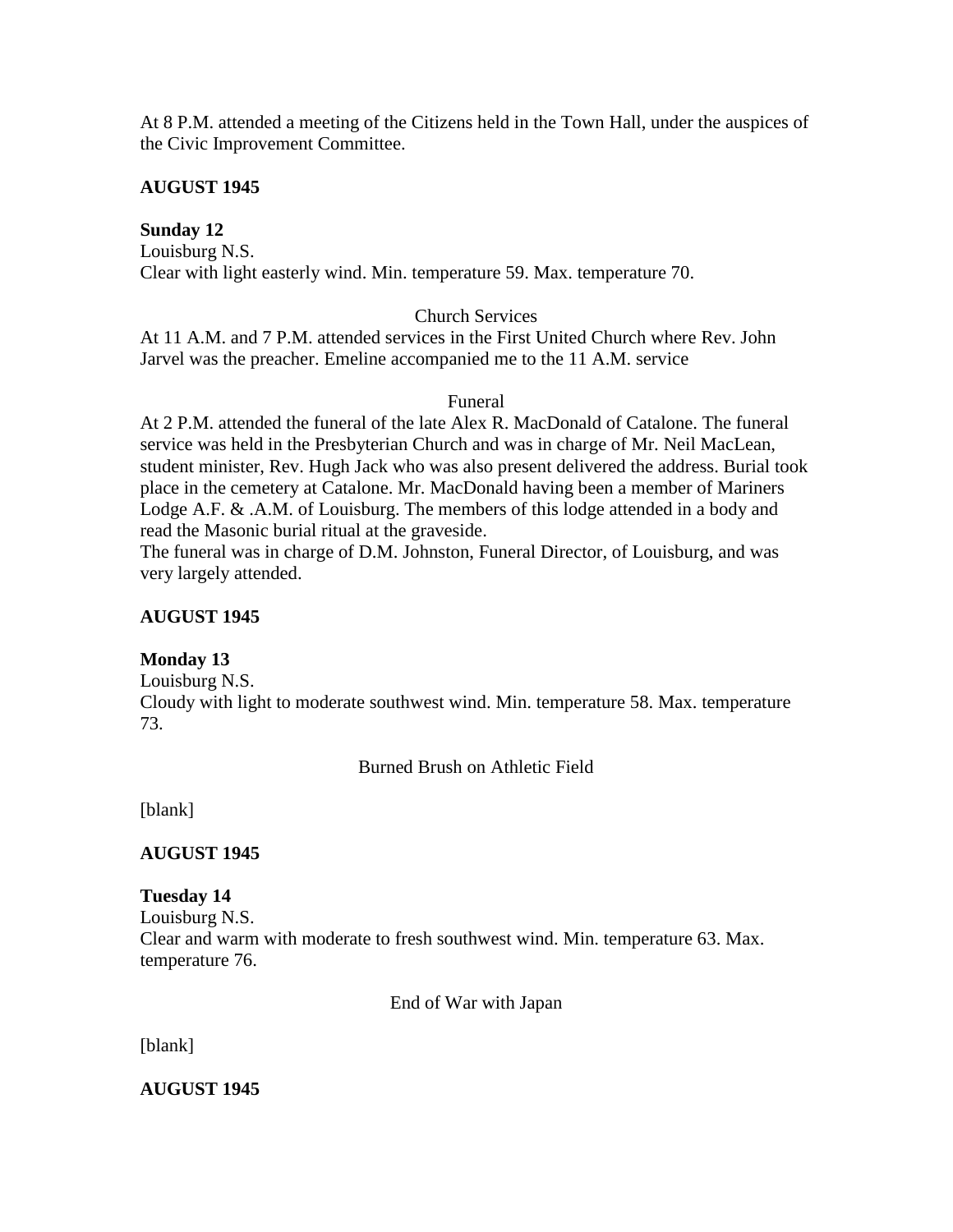#### **Wednesday 15**

Louisburg N.S. Cloudy with moderate to fresh ay times strong southwest wind Min. temperature 63. Max. temperature 73.

#### Monument unveiled

At 3 P.M., in company with Emeline, attended the unveiling ceremonies, of a monument, in the Louisburg National Park, to the sisters of the Society de Notre Dame.

#### **AUGUST 1945**

#### **Thursday 16**

Louisburg N.S. Clear and warm with light southwest wind. Rain in the early morning. Rainfall about ½ inch. Min. temperature 51. Max. temperature 69.

#### Motored to Sydney

At about 8:45 A.M. motored to Sydney with Mr.& Mrs. Roderick MacLeod and Mrs. Peter Campbell for the purpose of meeting Private Peter Campbell, of the Cape Breton Highlanders who was returning about four years service overseas. The train from Halifax bringing home Cape Breton service men was delayed and did not reach Sydney until 2:05 P.M. Met Private Campbell at the railway station and brought him home to Louisburg, arriving at about 3:20 P.M. Had dinner at "Diana Sweets".

#### **AUGUST 1945**

#### **Friday 17**

Louisburg N.S. Clear and warm with light to moderate southwest and west winds Min. temperature 48. Max. temperature 70.

#### **AUGUST 1945**

#### **Saturday, 18**

Louisburg N.S. Clear and warm with light to moderate southwest wind. Min. temperature 52. Max. temperature 73.

#### **AUGUST 1945**

#### **Sunday 19** Louisburg N.S. Clear and warm with light to moderate southwest wind. Max. temperature 75.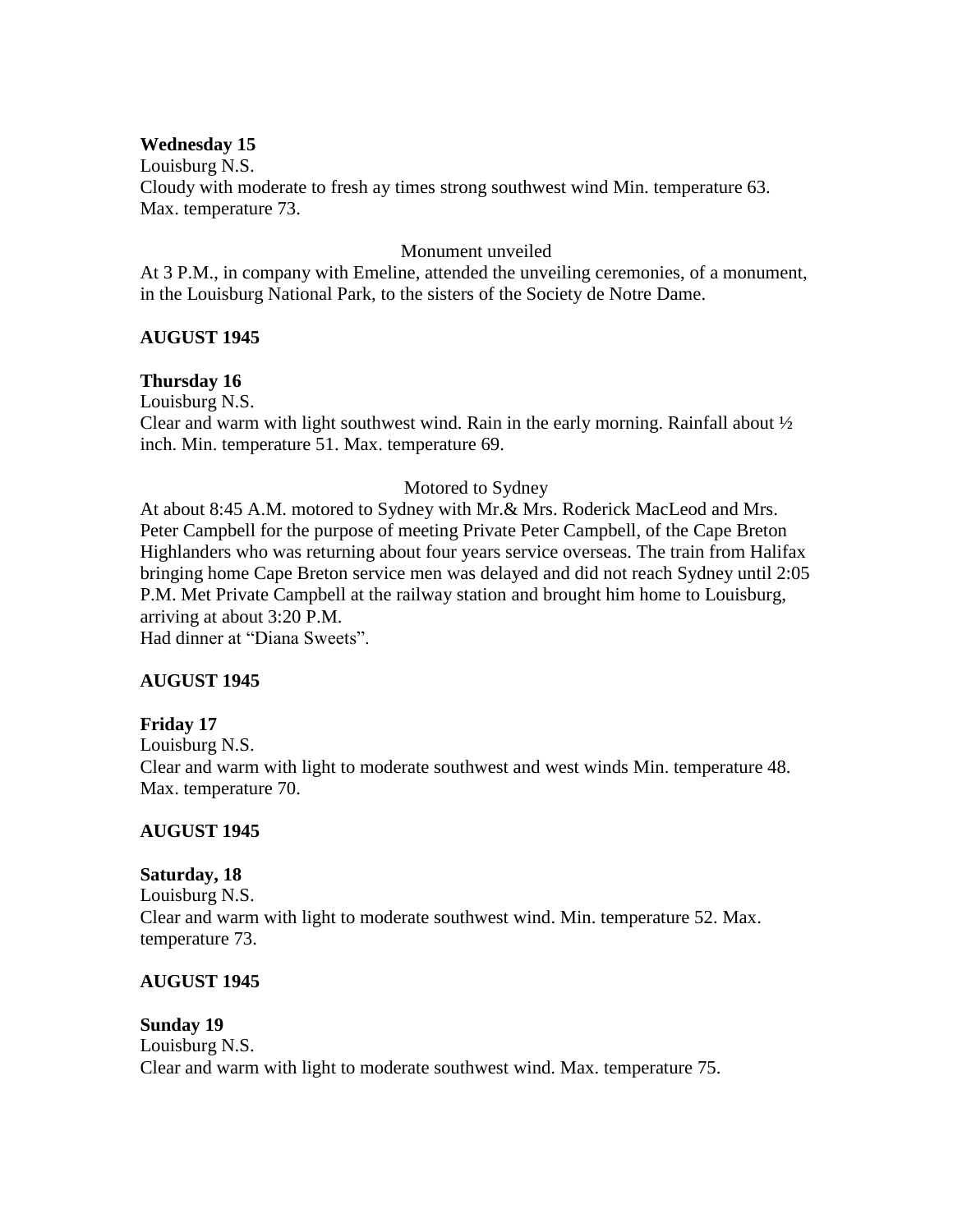#### Church Services

Rev. John Nicholson of the United Church of York Prince Edward Island, was the preacher of both services in the First United Church today, in the absence of the regular pastor Rev. E.E. Ashley, who is away on his vacation. In company with Emeline, I attended the 11 A.M. service.

Mr. Nicholson is a native of this town, a son of Daniel Nicholson.

#### Motored to Sydney

Left for Sydney on the 6:30 P.M. bus of the Sullivan Bus service enroute to Antigonish, a delegate to the union of N.S. Municipalities, from the town of Louisburg. Stopped for the night at the "Isle Royale" hotel.

## **AUGUST 1945**

#### **Monday 20**

Sydney N.S. Clear and warm with light variable winds.

## Motored to Antigonish

Left Sydney at 8:25 A.M. via Acadian coach lines enroute to Antigonish for the purpose of representing the town of Louisburg at the 40th Annual Convention of the Union of Nova Scotia Municipalities opening tomorrow and continually for three days. Arrived at Antigonish at 1 P.M. and registered at the municipal clerk's office. Was billeted at Mucker Hall, students residence, of St. Francis Xavier University.

Beginning tomorrow morning will take my meals at the students dining room of the above mentioned university, until the convention closes.

#### **AUGUST 1945**

#### **Tuesday 21**

Antigonish N.S.

Clear and warm with light to moderate southwest wind. Max. temperature said to have been 92.

#### N.S. Municipalities Convention

At 10 A.M. attended the opening session of the union of Nova Scotia municipalities, in Celtic Hall with the President of the Union, Mayor D.W. Morrison in the chair. Addresses of welcome were delivered by the official of the towns and municipalities of the counties of Antigonish and Guysborough as follows: J.F. MacLellan, mayor of the town of Antigonish, R.J. Chisholm, warden of the county of Antigonish, Dr. J.S. Brean, Mayor of the Town of Mulgrave, G.J. Sommers, warden of the municipality of Guysborough, J.E. Fraser, warden of the municipality of St. Mary's, C.O. Boyd, Mayor of the town of Canso, Ralph Kirk, M.P. Antigonish, J.P. Gorman, M.L.A. for Antigonish, and Rev. P.J. Nicholson, D.D. President of St. Francis Xavier University. Was appointed a member of the Resolutions Committee with Warden Donald, and J.P. MacManus, Halifax.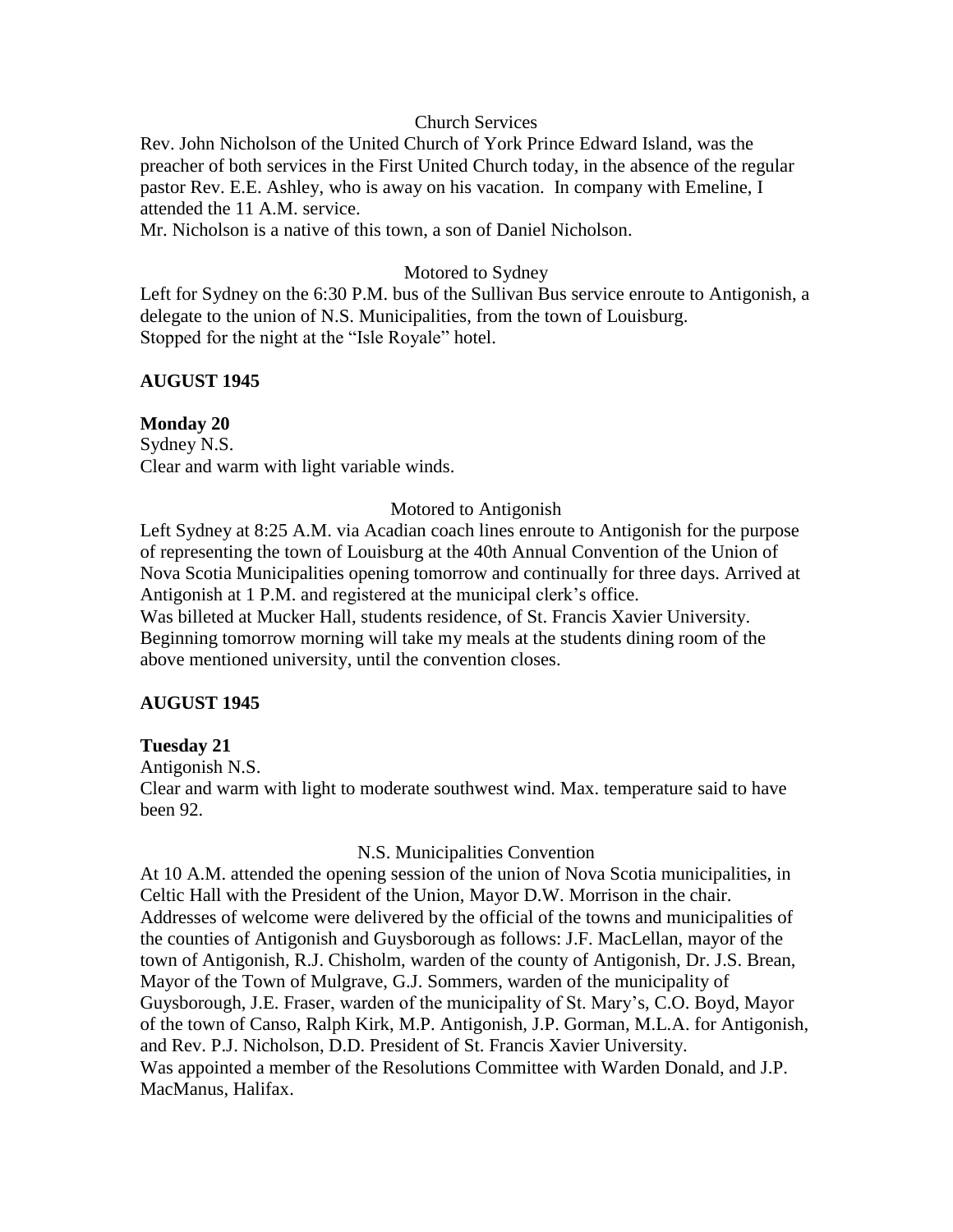Mayor J.A. MacGregor Westville, Mayor [blank] MacLeod, New Glasgow, Mayor D.J. MacLean Sydney, Warden C.B. Conrad, Riverport, Warden Hill, Colchester County, Mayor J.F. MacLellan, Antigonish.

## **AUGUST 1945**

# **Wednesday 22**

#### Louisburg N.S.

Cloudy and warm with light south winds. Light shower of rain in the late forenoon. Partly clear in the afternoon and evening.

## N.S. Municipalities Convention

Attended morning and afternoon sessions of N.S. municipalities at 10 A.M. and 2:30 P.M. respectively.

## **AUGUST 1945**

## **Thursday 23**

Antigonish, N.S. Clear and warm with light southwest wind shifting to northerly and increasing in the afternoon

## Union of N.S. Municipalities Convention

Attended morning and afternoon sessions of the N.S. Municipalities Convention at 10 A.M. and 1:30 P.M. At the afternoon which closed at about 2:30 P.M. Warden Donald of Halifax County was elected President of the union, Mayor J.A. MacGregor of Westville, first vice-president and R.C. Levy, L.L.B. Chester, N.S. Second vice-president for the ensuring year.

Truro was named as the meeting place for the 1946 convention.

## **AUGUST 1945**

## **Friday 24**

Sydney N.S.

Clear and moderately warm with light to moderate northeast wind. Cloudy in the late afternoon and evening.

## Motored to Louisburg

Left Sydney and about 10:45 A.M. via Sullivan's Bus Service. Bus delayed owing to late arrival from Louisburg on account of flat tires. Arrived home at 12 O'Clock noon.

## **AUGUST 1945**

**Saturday 25** Louisburg N.S.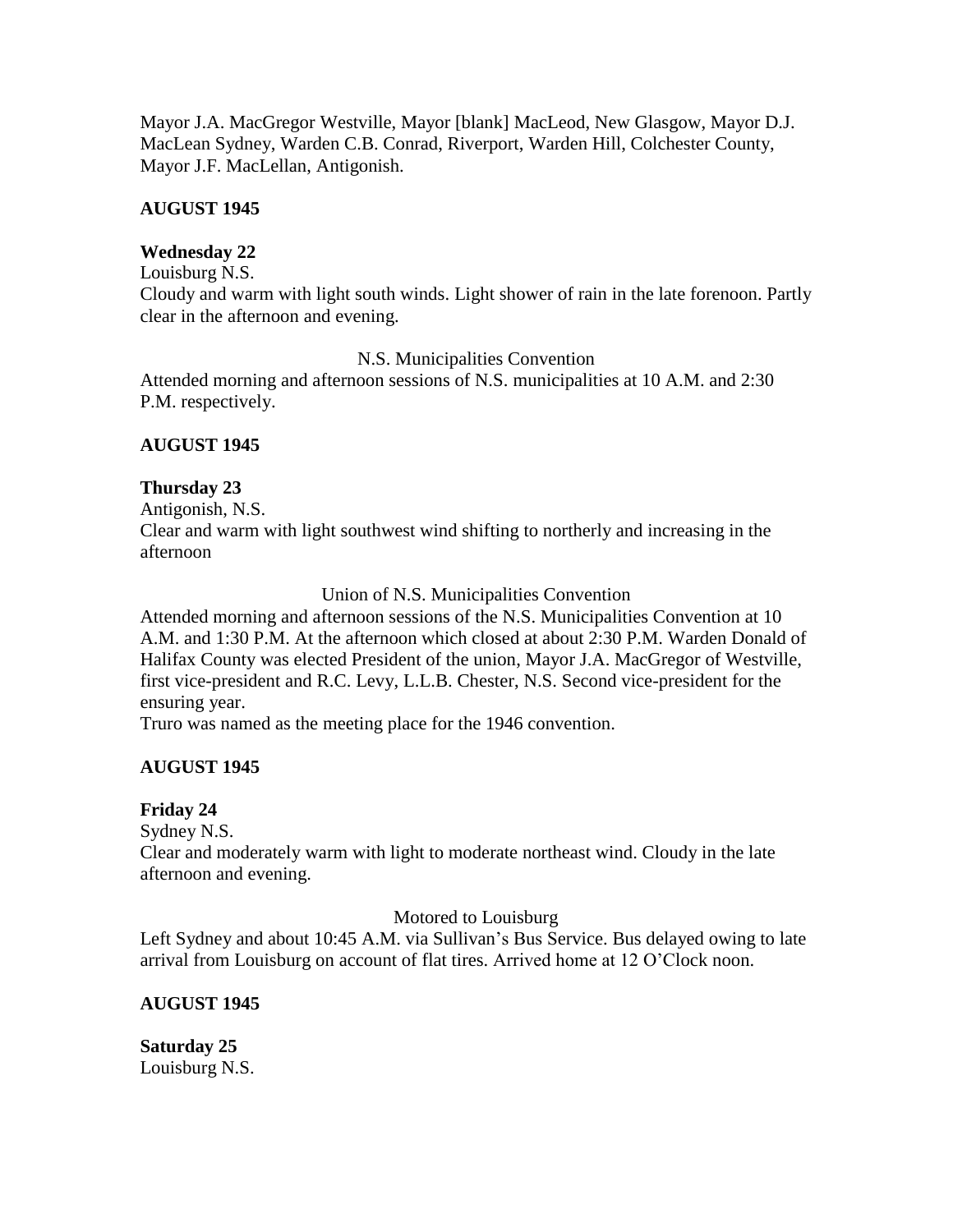Cloudy. Rain began to fall in the forenoon and continued until about 7:30 P.M. Light to fresh southeast wind increasing a moderate gale. Rainfall about 1 ¼ inch. Min. temperature 50. Max. temperature 66.

#### No Quorum

Went to Town Hall at 7:30 P.M. for the purpose of attending a meeting of the Town Council. Meeting called off as there were not sufficient members present to contribute a quorum. Those present were: councilor Alistair MacDonald, Mayor M.S. Huntington and clerk: D.F. Nicholson.

## **AUGUST 1945**

## **Sunday 26**

Louisburg N.S.

Cloudy and warm with light to moderate southwest wind. Rain began to fall at about 6:30 P.M. Min. temperature 60. Max. temperature 72.

## Church Services

At 11 A.M. in company with Emeline, attended service in the First United Church where Rev. Elmer E. Ashley B.A. B.D. was the preacher. Mr. Ashley has just returned from his annual vacation. No service in the United Church in the evening owing to the fact that the congregation of St. Bartholomew's Anglican Church was holding its anniversary services today. As a result many of the members of the United Church congregation including Emeline and myself availed ourselves of the opportunity of attending St. Bartholomew's Church in the evening. Rev. Joseph Abbott, the regular pastor was in charge of the service with Rev. Archdeacon A.F. Arnold of St. Albans Anglican Church, Sydney as the special speaker.

## **AUGUST 1945**

#### **Monday 27**

Louisburg N.S.

Light rain in the morning. Cloudy and warm during the day with light to moderate southwest wind. Rainfall of last night and this morning about 1/4 inch. Min. temperature 60. Max. temperature 72.

#### Meeting of School Board

At 7:30 P.M. attended, and presided at a meeting of the School Board. Those present were: Commissioners: Frank O'Keefe, Earl Lewis, Harold Wilson, Charles Bagnall and M.S. Huntington (chairman), clerk: D.F. Nicholson and D.M. Johnston, attendance officer. At this meeting the resignation of Household science teacher: Miss Bertha Walsh was accepted by the Board and Walter Tucker by motion of the board was re-elected janitor at a salary of \$70.00 per month. Two other applications came before the meeting as follows:

James Burke \$60.00. Alex MacDonald \$65.00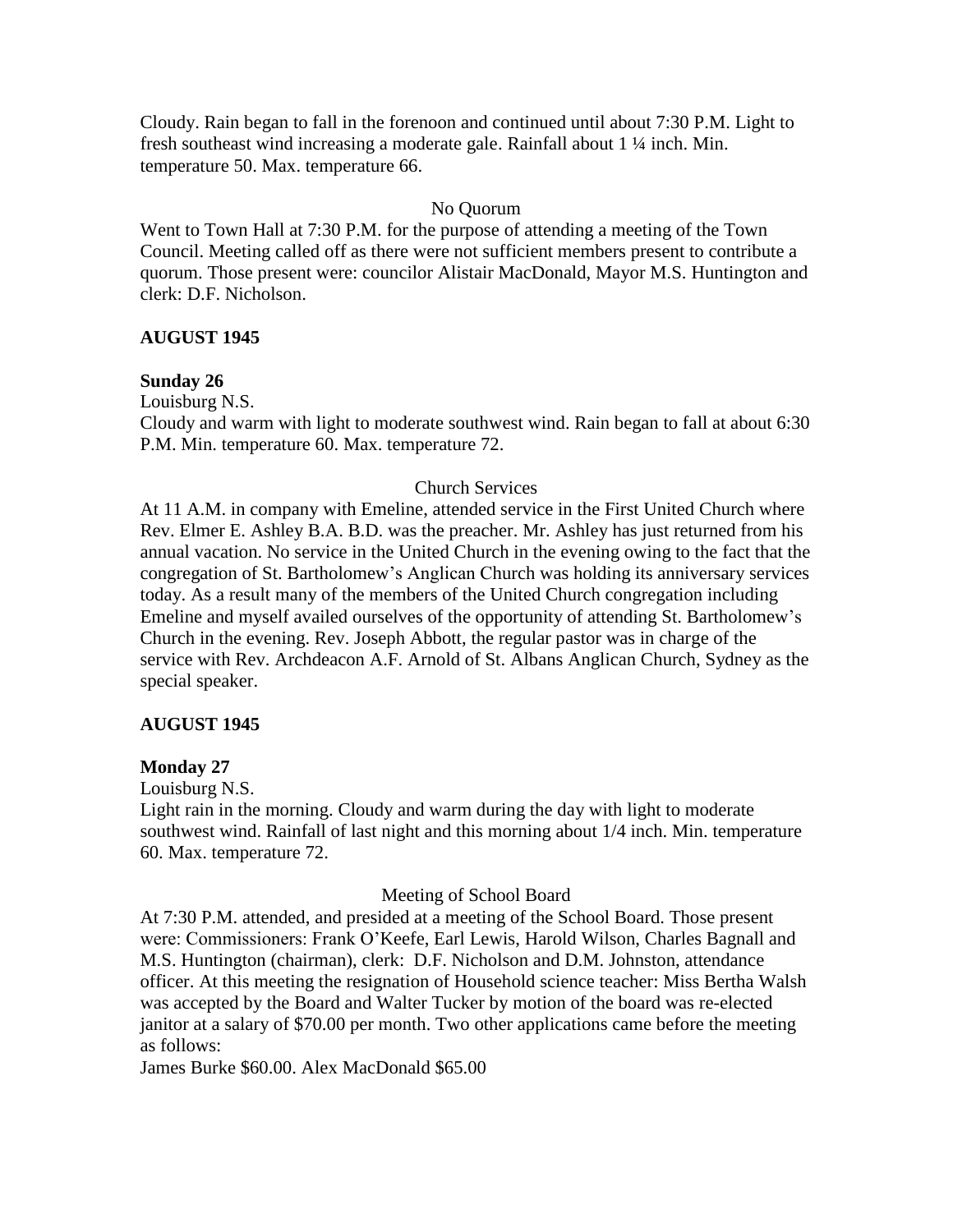## **AUGUST 1945**

#### **Tuesday 28**

Louisburg N.S. Mostly clear and warm with light to moderate southwest wind. Min. temperature 56. Max. temperature 75.

#### Meeting of Citizens

At 8 P.M. attended a meeting of the citizens held under the auspices of the Civic Improvement Committee, in the Town Hall with councilor Earl Lewis presiding.

#### **AUGUST 1945**

#### **Wednesday 29**

Louisburg N.S.

Clear and warm with moderate southwest wind. Min. temperature 62. Max. temperature 73.

#### Choir Practice

At 8 P.M. in company with Emeline, attended and conducted choir practice in the First United Church.

#### **AUGUST 1945**

#### **Thursday 30**

Louisburg N.S.

Warm and mostly in the forenoon becoming cloudy in the afternoon. Thunder and lightning and a few showers during the first half of the night. Rainfall about  $\frac{1}{4}$  inch. Min. temperature 60. Max. temperature 75.

#### Farewell Party

Went to Sydney on the 1 P.M. bus for the purpose of attending a farewell banquet, to Mr. H.J. Kelly vice-president and General Manager of the British Empire Steel and Coal Corporation Ltd, who is retiring after 21 years of service with the corporation. Made several business calls at Sydney during the afternoon. Attended the banquet in the Isle Royale hotel at 8 P.M. with John MacCurdy, president of the Sydney Board of Trade, presiding.

#### **AUGUST 1945**

#### **Friday 31**

Louisburg N.S.

Moderately warm and mostly clear with light variable winds. Min. temperature 51. Max. temperature 67.

#### **SEPTEMBER 1945**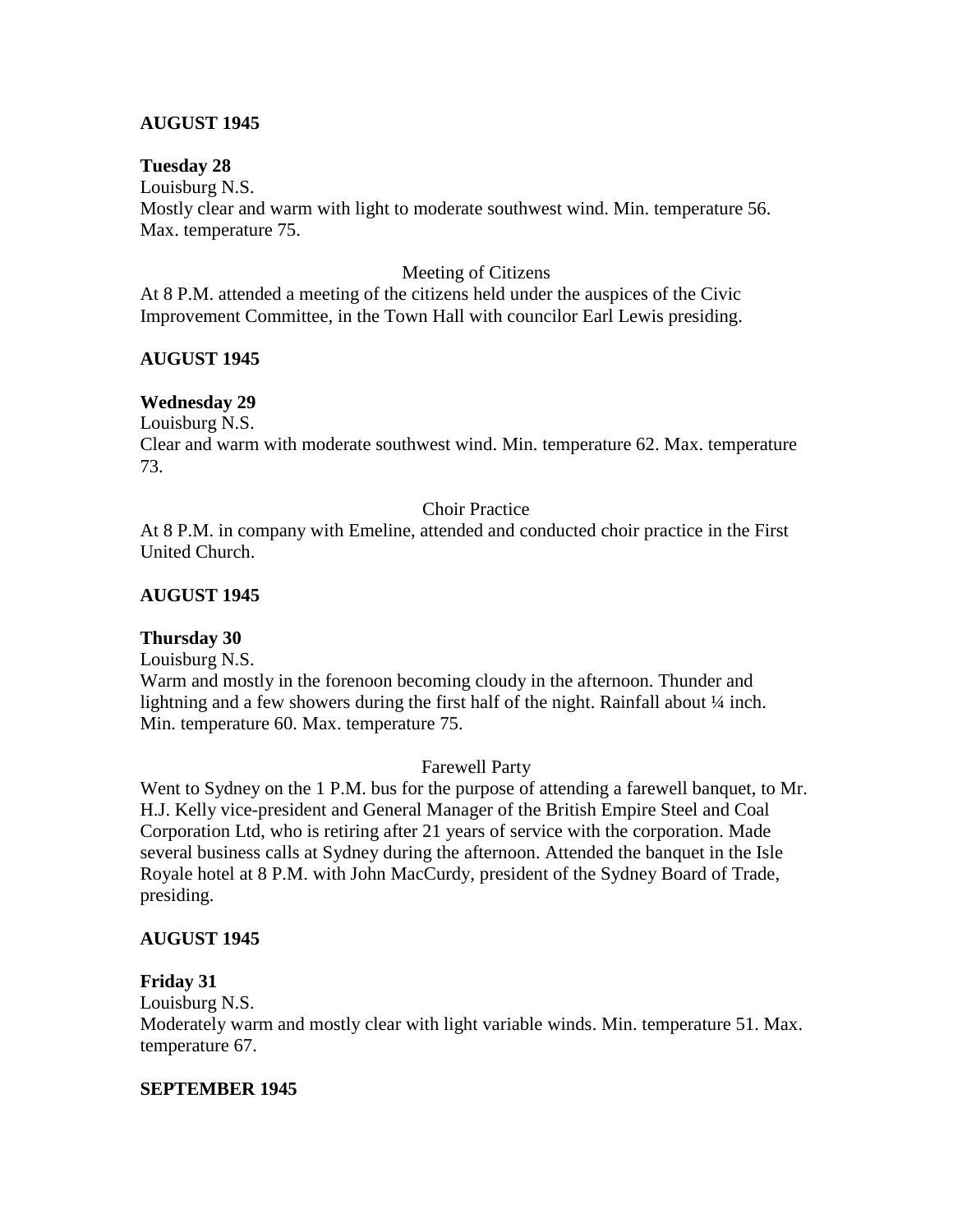#### **Saturday 1**

Louisburg N.S. Clear and moderately warm with light to moderate southwest wind increasing to fresh during the night. Min. temperature 44. Max. temperature 70.

#### Emerson Grant arrives

Emerson Grant arrived on 12:30 A.M. bus from Halifax for the purpose of making a short visit. While here he is our guest.

#### **SEPTEMBER 1945**

#### **Sunday 2**

Louisburg N.S. Cloudy and warm with fresh southwest wind. foggy in the afternoon and night. Min. temperature 62. Max. temperature 74.

## Church Services

At 11 A.M. and 7 P.M., in company with Emeline, attended services in the First United Church, where Rev. Elmer E. Ashley B.A. B.D. was the preacher.

#### Leaves for Halifax

Emerson Grant, who came last night for a short visit, left on the 6:30 P.M. bus for Sydney enroute to Halifax.

#### R.C.A.F. Station Officially Closed

[blank]

#### **SEPTEMBER 1945**

#### **Monday 3**

Louisburg N.S. Cloudy in the morning but clearing at about 10:30 A.M. clear and moderately warm in the afternoon. Min. temperature 52. Max. temperature 72

#### General Holiday

Most all business places closed. Had shop open for business from 10 A.M. until noon and from 4 P.M. until 6:30 P.M. for the convenience of newspaper customers.

### Visited Old House

In the afternoon, in company with Emeline, visited the old Townsend House which until Aug. 31 1945 had been occupied by Harold Rudderham and family.

#### **SEPTEMBER 1945**

**Tuesday 4**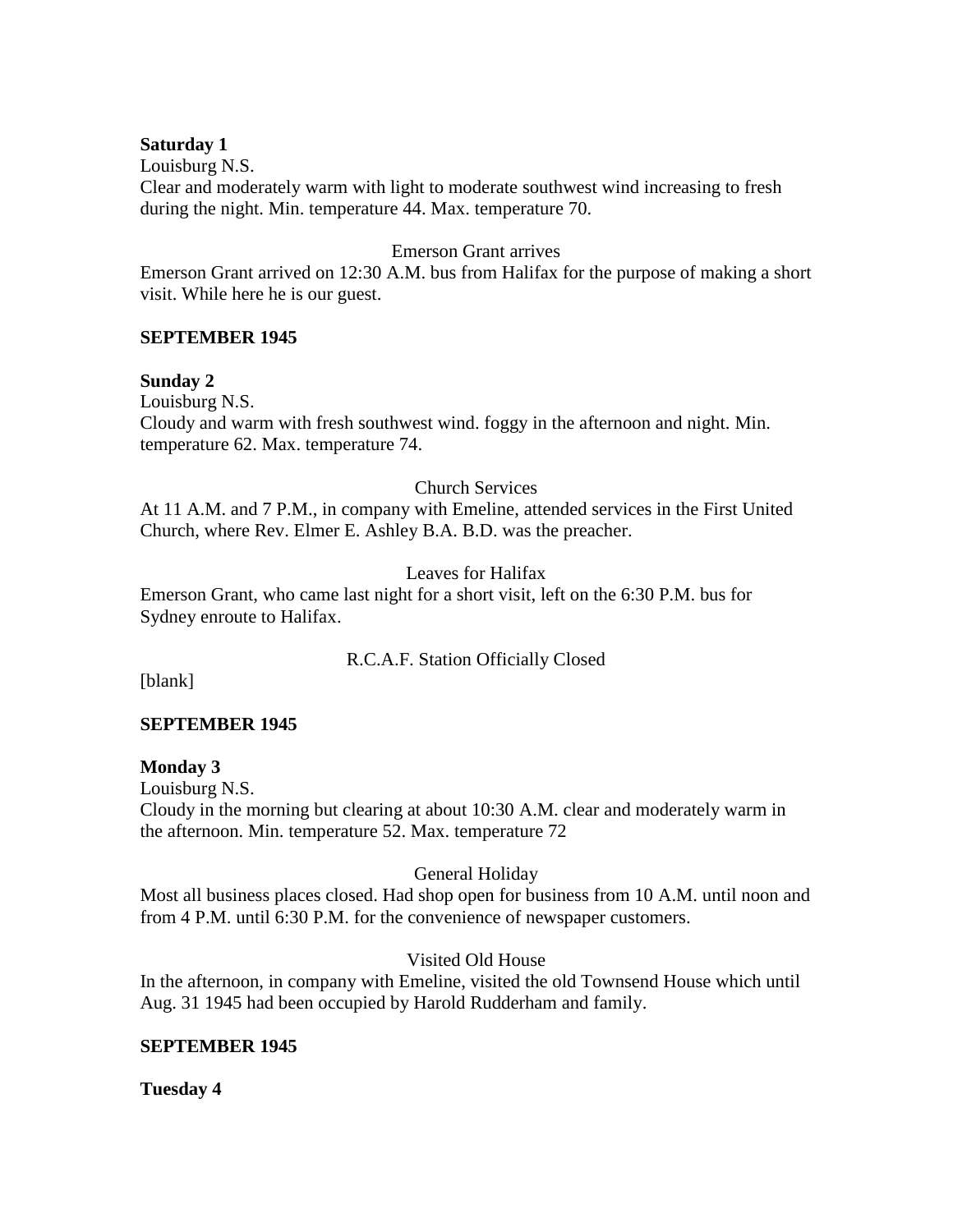Louisburg N.S. Clear and moderately warm with light to moderate variable winds. Min. temperature 36. Max. temperature 66.

### Wedding

The wedding of Mr. Donald George Sutherland of Edmonton (late of H.M.C.S. Orkney, now at Louisburg) to Miss Annie Tiller of this town took place in the First United Church at 3 P.M. today. The ceremony was performed by Rev. Elmer E. Ashley.

#### **SEPTEMBER 1945**

#### **Wednesday 5**

Louisburg N.S.

Mostly cloudy in the morning but clearing shortly before noon. Clear and warm during the afternoon and evening. Light southwest wind. An ideal day. Min. temperature 54. Max. temperature 78.

#### Masons visit Louisburg

Members of the Masonic order of the Cape Breton district held their annual outing at Louisburg this afternoon and evening. In the afternoon they visited the Louisburg National and Historic Park where a programme of sports was carried out. In the evening they had supper in St. Bartholomew's Hall, after which they retired to the Masonic Lodge room on Warren Street.

About 150 guests were present at the supper.

#### Death of Mrs. Dan. Fiander

The death of Mrs. Dan Fiander, occurred this evening, at the home of her daughter, Mrs. Eison Pepperall St. Mrs. Fiander who was 85 years of age is survived by her husband, two daughters and one son. The daughters are Mrs. D.W. MacDonald Glace Bay and Mrs. Robert Eosin Louisburg. The son, Dan lives in Halifax.

#### **SEPTEMBER 1945**

#### **Thursday 6**

Louisburg N.S.

Clear and warm with light to moderate variable winds. Cloudy in the late afternoon and evening. Min. temperature 56. Max. temperature 74.

#### **SEPTEMBER 1945**

#### **Friday 7**

Louisburg N.S.

Clear in the morning becoming cloudy for a short time in the forenoon. Clear and very warm during the remainder of the day. Min. temperature 62. Max. temperature 82. Light shower of rain in the forenoon.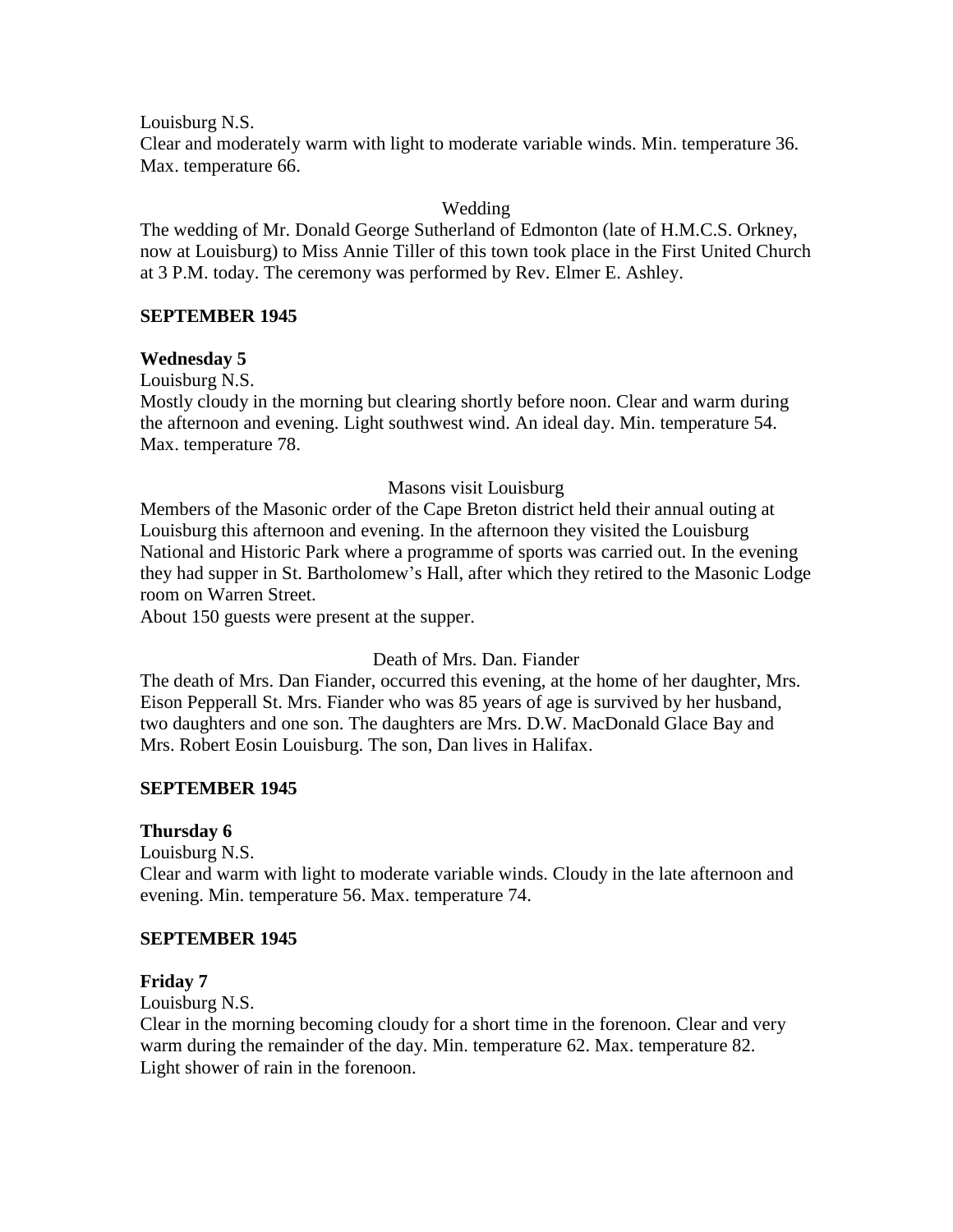#### Funeral

At 2 P.M. attended the funeral of the late Mrs. Dan Fiander, which took place from the residence of her daughter, Mrs. Eison, Pepperell Street. Service at the house was conducted by Rev. Joseph Abbott, and also in the Anglican Church and graveside at Big Lorraine. Funeral in charge of D.M. Johnston, Funeral Director, of this town.

#### **SEPTEMBER 1945**

#### **Saturday 8**

Louisburg N.S.

Clear and warm with light southwest wind. Cloudy in the late afternoon and evening with wind shifting to northeast. Min. temperature 57. Max. temperature 76.

#### Council Meeting

At 7:30 P.M. attended, and presided at a meeting of the town council. Those present were: councilors: Earl Lewis, Lauchlin MacIntyre and Alistor MacDonald. Mayor: M.S. Huntington, Chief of Police: D.M. Johnston.

#### **SEPTEMBER 1945**

#### **Sunday 9**

Louisburg N.S. Cool and mostly clear with light to moderate northeast to southeast winds. Min. temperature 54. Max. temperature 68.

#### Church Services

At 11 A.M. and 7 P.M. in company with Emeline, attended services in the First United Church, where Rev. Elmer E. Ashley was the preacher.

Choir attendance 11 A.M. 12, 7 P.M. 15.

Chief Petty Officer John Wray R.C.N. A member of the choir, who has been absent on leave for the past two months was present at both services. In the evening he and D.F. Nicholson sang a duet entitled "Only Remembered". Mr. Wray also sang a solo, "The ninety and nine". Since returning last week from his home in Hamilton Ontario he has received his discharge from the navy and intends leaving for his home tomorrow. Mr. Wray has been a member of our choir for about  $1 \frac{1}{2}$  years.

#### **SEPTEMBER 1945**

#### **Monday 10**

Louisburg N.S.

Cloudy, threatening rain with light to fresh southwest wind. Min. temperature 58. Max. temperature 75.

#### **SEPTEMBER 1945**

**Tuesday 11**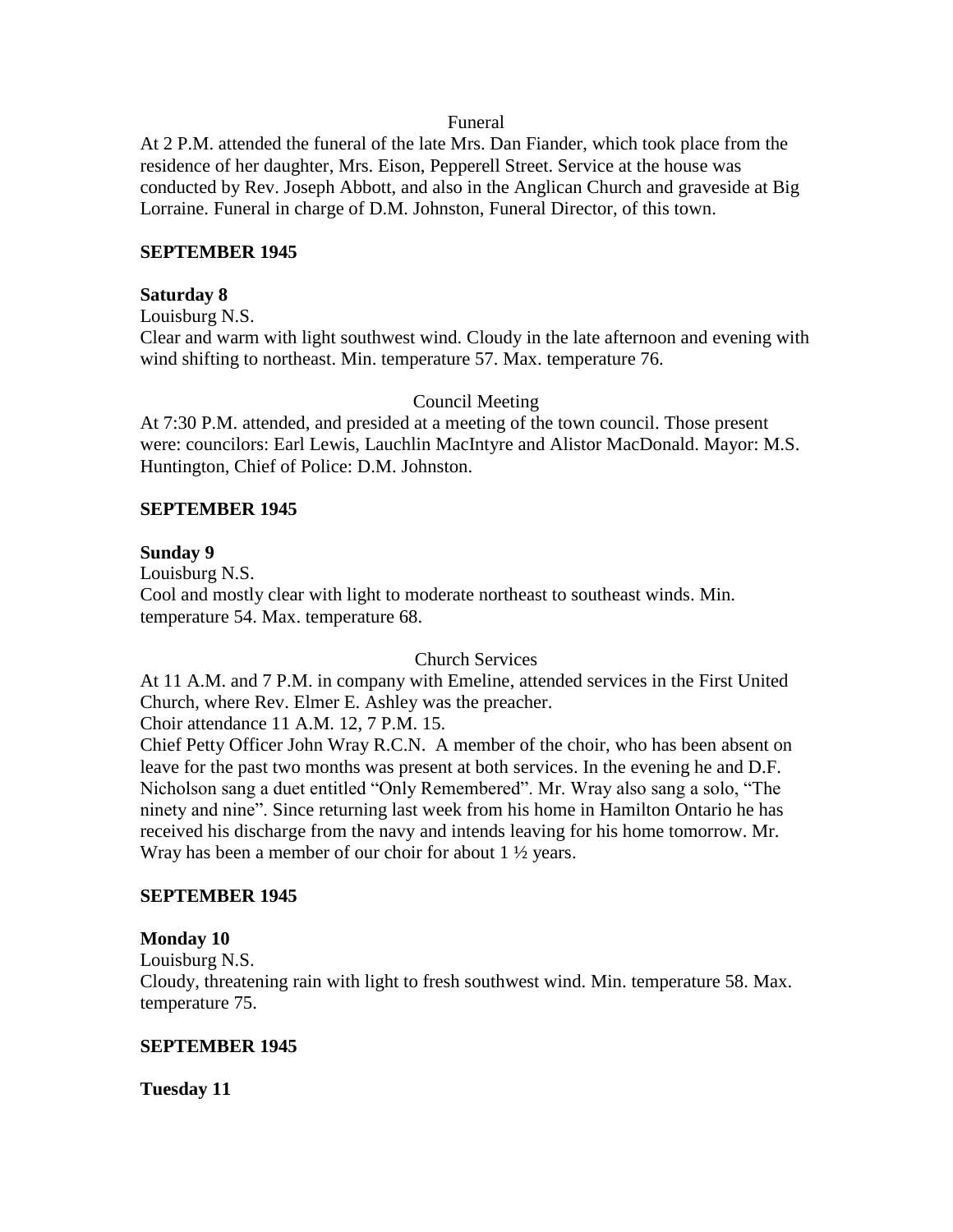Louisburg N.S.

Warm and cloudy with light to fresh southwest wind. Foggy in the afternoon, showery in the evening and night with some thunder and lighting. Rainfall about 1/4 inch.

## **SEPTEMBER 1945**

## **Wednesday 12**

Louisburg N.S. Cloudy and warm with some fog. Light to moderate southwest wind. Min. temperature 64. Max. temperature 76.

Choir Practice

At 8 P.M. in company with Emeline, attended and conducted choir practice in the First United Church.

# **SEPTEMBER 1945**

# **Thursday 13**

Louisburg N.S. Warm and mostly clear with light variable winds. Min. temperature 61. Max. temperature 76.

[blank from Sept. 14th until the  $20<sup>th</sup>$ ]

# **SEPTEMBER 1945**

# **Friday 21**

Louisburg N.S. Clear and moderately warm with light west and southwest winds. An ideal day.

# **SEPTEMBER 1945**

## **Saturday 22**

Louisburg, N.S. Cool and mostly clear with moderate to fresh northwest wind. Showers with thunder and lightning in the early morning.

## **SEPTEMBER 1945**

**Sunday 23** Louisburg N.S. Clear and cool with moderate to fresh northwest wind, calm in the evening. Min. temperature 34. Max. temperature 54

Church Services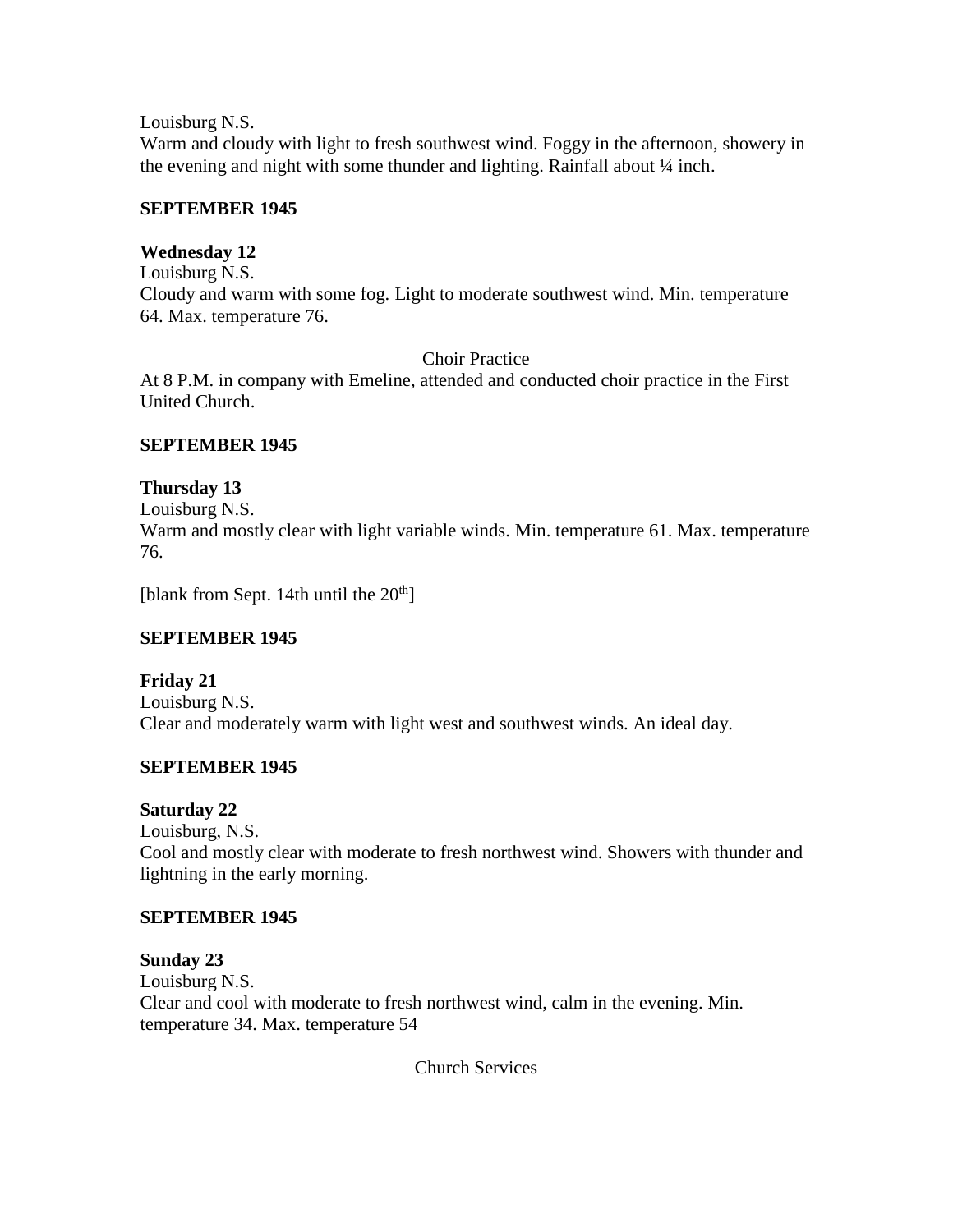At 11 A.M. and 7 P.M. in company with Emeline, attended services in the First United Church where Rev. Elmer E. Ashley B.A. B.D. was the preacher. Choir attendance: 11 A.M. 12, 7 P.M. 16.

## **SEPTEMBER 1945**

**Tuesday 25** [blank]

## **SEPTEMBER 1945**

**Tuesday 25** Sydney N.S. enroute to Valley N.S. [blank]

## **SEPTEMBER 1945**

**Wednesday 26** Valley N.S. [blank]

## **SEPTEMBER 1945**

### **Thursday 27**

Valley N.S. [blank]

#### **SEPTEMBER 1945**

#### **Friday 28**

Louisburg N.S.

Cloudy but clearing at about noon. Clear with light to moderate southwest wind during the afternoon and evening. Moderately warm.

#### **SEPTEMBER 1945**

#### **Saturday 29**

Truro N.S. Cloudy and moderately warm with light southwest wind which shifted to northerly at about 4 P.M. and increasing to fresh. Cool in the evening with some showers.

In company with Emeline, left Valley Station at about 9:10 A.M. on the C.N.R. train enroute for Sydney. Arrived at Sydney at about 8:15 P.M. Got a room at the "Isle Royale" hotel where we stayed all night.

#### **SEPTEMBER 1945**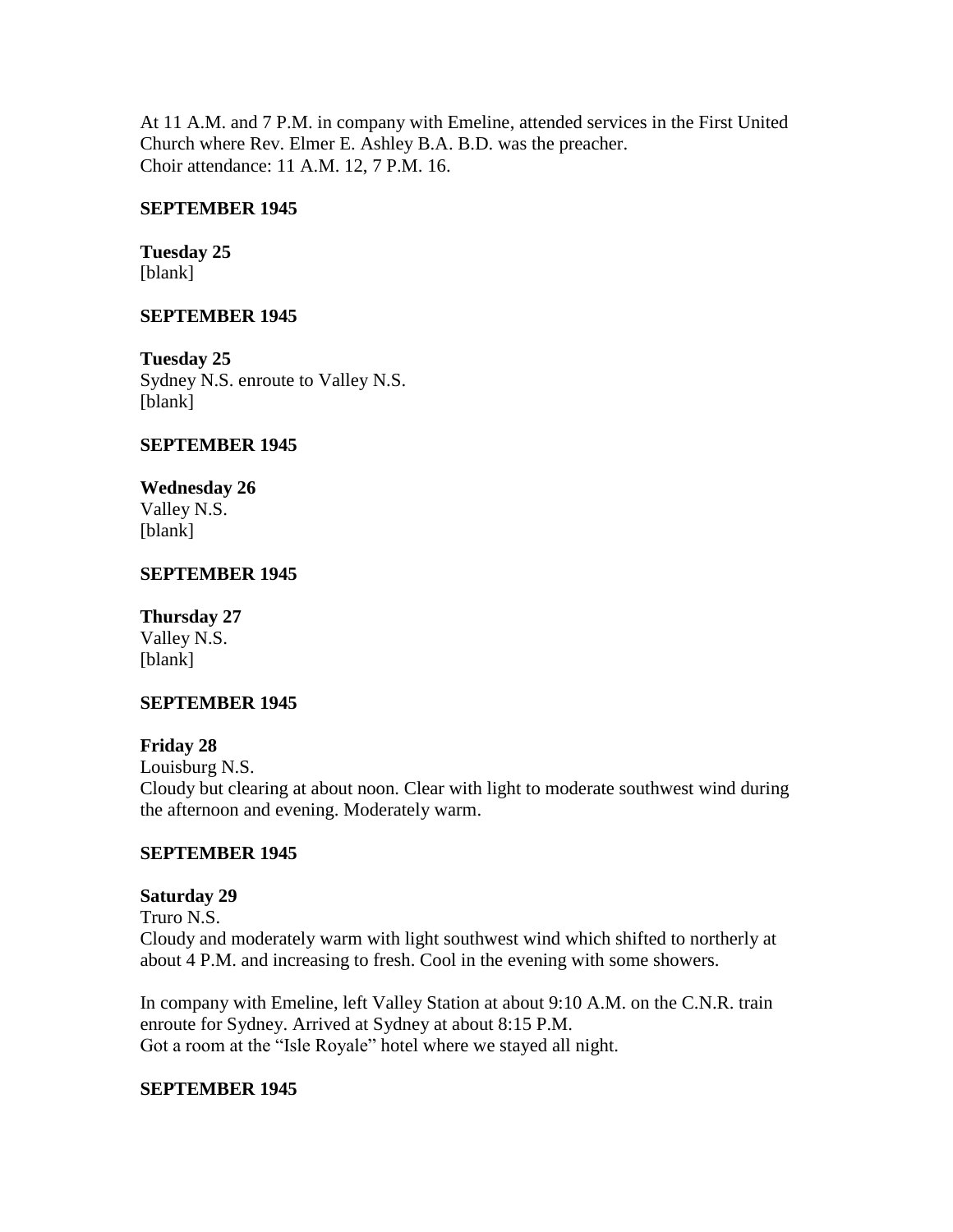### **Sunday 30**

Sydney N.S. Cool and mostly clear with moderate to fresh northerly winds.

Had breakfast and dinner at the "Isle Royale" hotel.

At 11 A.M. and 7 P.M. in company with Emeline, attended services in the United Baptist Church where Rev. F.S. Crossman B.A. was the preacher.

## **OCTOBER 1945**

**Monday 1**

Louisburg N.S. Clear and cool with light to moderate southwest wind. Min. temperature 34. Max. temperature 53. Light frost in the morning.

# **OCTOBER 1945**

## **Tuesday 2**

Louisburg N.S. Rain almost the entire day with fresh southwest wind. Min. temperature 34. Max. temperature 60. Rainfall about 1 inch.

Death of Hugh L. Wilson

Hugh L. Wilson, a lifelong resident of Kennington Cove, passed away at an early hour this morning at the home of Dan. H. MacVicar this town. Mr. Wilson who had been in poor health for some time, came to Louisburg about two weeks ago for medical treatments. He was about 75 years of age.

## **OCTOBER 1945**

## **Wednesday 3**

Louisburg N.S.

Moderately warm and mostly clear with fresh southwest wind which shifted to northwest following a heavy shower of rain at about 3:45 P.M. Min. temperature 40. Max. temperature 62

## Choir Practice

At 8 P.M. in company with Emeline, attended and conducted choir practice in the First United Church.

## S.S. JOHN CABOT

Newfoundland steamer "John Cabot" arrived here in the afternoon, and anchored in the southwest end of the harbor. This boat is said to have boiler trouble and is in here for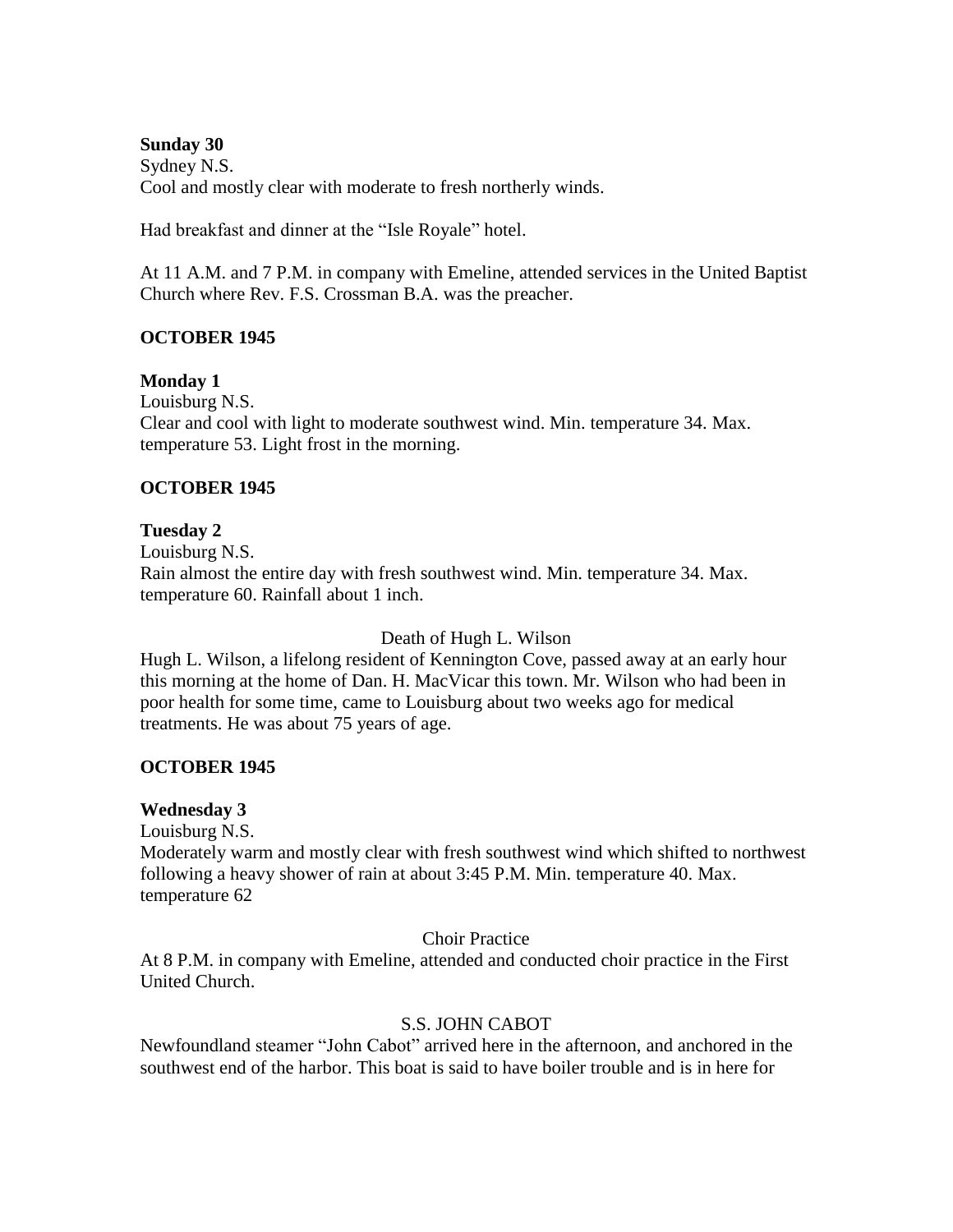repairs. She has on board a cargo of live stock for Newfoundland.

## **OCTOBER 1945**

## **Thursday 4**

Louisburg N.S. Cool and mostly clear with light winds. Min. temperature 33. Max. temperature 50.

## Motored to Sydney

Motored to Sydney at 11:45 A.M. with Earl Lewis, where we both attended a meeting addressed by Graham Towers C.M.G. governor of the Bank of Canada and Dominion chairman of the National War Finance Committee. In his address Mr. Tower outlined the purpose of the 9th Victory Loan, the campaign for which is to open on the 23rd of this month.

## **OCTOBER 1945**

## **Friday 5**

Louisburg N.S. Cool and mostly clear with light to moderate west to southwest winds. Min. temperature 30. Max. temperature 54.

## **FIRE**

At about 11:30 A.M. the fire siren sounded for a fire at the home of Mr. and Mrs. Dan. MacNeil corner Aberdeen and Townsend. The firemen made a quick turnout and in a short time had the blaze under control but not before it had seriously damaged the porch on the west side of the building. There was no damage to the main part of the house except by water in the kitchen part which was slight. Estimated loss about \$350.00.

## S.S. SAUREL

Canadian Government "Saurel" sailed at about 8 A.M.

## Preparatory Service

At 7:30 P.M. in company, with Emeline, attended the quarterly preparatory service in the First United Church, with Rev. Elmer E. Ashley as the preacher.

## **OCTOBER 1945**

## **Saturday 6**

Louisburg N.S.

Mostly clear and moderately warm with light westerly winds. An ideal autumn day. Min. temperature 45. Max. temperature 62.

## **OCTOBER 1945**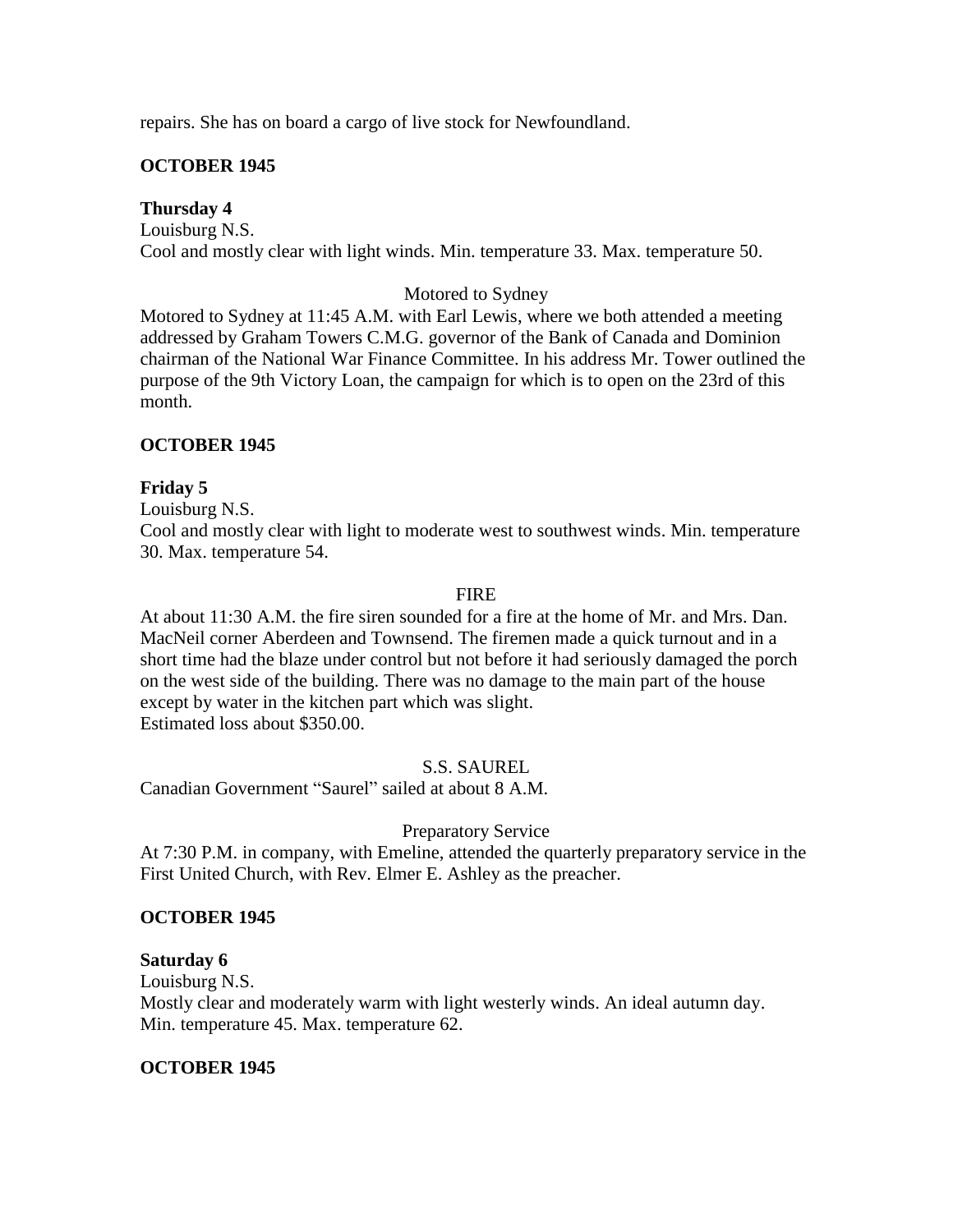## **Sunday 7**

Louisburg N.S.

Clear and mild becoming cloudy in the afternoon. Min. temperature 44. Max. temperature 65.

## Church Services

At 11 A.M. and 7 P.M. in company with Emeline, attended services in the First United Church where Rev. Elmer E. Ashley B.A. B.D. was the preacher. Communion of the Lord's Supper was dispensed at the morning service. Thanksgiving service in the evening.

## **OCTOBER 1945**

# **Monday 8 Thanksgiving Day**

Louisburg N.S. Cloudy. Rain began to fall shortly before noon and continued until night. Fresh to strong southeast wind. Rainfall about [blank]. Min. temperature 54. Max. temperature 60.

Public Holiday

A public holiday throughout the Dominion of Canada.

# **OCTOBER 1945**

# **Tuesday 9**

Louisburg N.S. Cloudy and mild with light southwest wind. Min. temperature 54. Max. temperature 66. Bright sunshine in the Sydney area.

## Motored to Sydney

Went to Sydney on the 1 P.M. bus for the purpose of meeting Mr. A.E. Kue traveler for the Angelo-Canadian Co. Ltd. and attending a meeting of the executives of the 9th Victory Loan Committee. Made a number of business calls during the afternoon. Attended Victory Loan meeting at 6 P.M. at the Isle Royale hotel with R.J. Logue presiding. Among those present were: Lloyd Weatherbe, New Waterford, Harry Hines and Johnston Chew, Glace Bay, William Cuzner and T.H. Nicholson, Sydney Mines, Fred MacDonald and John Farr, North Sydney, N.D. MacDonald, Gordon Elmar, and Jack Findlay, Sydney, Earl Lewis and M.S. Huntington, Louisburg.

# **OCTOBER 1945**

# **Wednesday 10**

Louisburg N.S. Heavy rain in the morning and evening and occasional showers during the day. Light to moderate southwest wind shifting to northeast in the evening and increasing.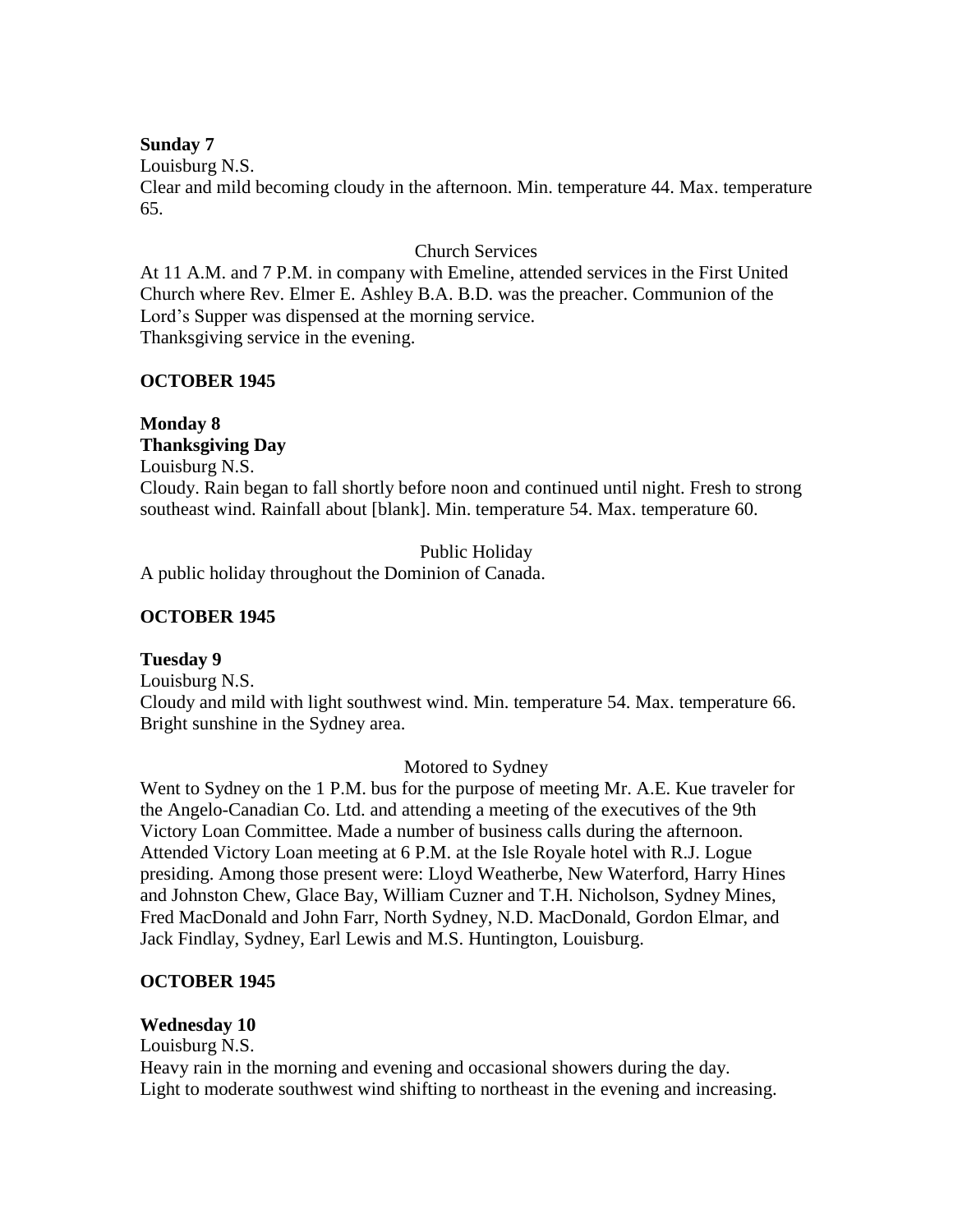Rainfall about 1 inch. Min. temperature 48. Max. temperature 61.

## **OCTOBER 1945**

## **Thursday 11**

Louisburg N.S.

Heavy rain in the morning cloudy and cool throughout the day. Moderate to fresh northerly winds. Rainfall about ½ inch. Min. temperature 37. Max. temperature 49.

## S.N.O. office closed

The office of the Senior Naval Officer, at this port, which was in the building opposite the Royal Bank, owned by Mrs. A.A. Martell has been closed. This office was opened here upwards of three years ago. The personnel of the naval shore establishment have nearly all left here. The remainder will be leaving in a few days. The naval Barracks, which was formerly the "Dundonald Inn", with the exception of a few who will be leaving shortly, have been vacated. The present senior naval officer is Lieut. C.W. Gilding R.C.N. who expects to get orders to leave here next week.

## **OCTOBER 1945**

## **Friday 12**

Louisburg N.S. Cool and mostly cloudy with light variable winds. Min. temperature 32. Max. temperature 50.

## Fire Prevention

At 1:45 P.M. accompanied by R.A. Peters, fire chief, where we witnessed fire drill by the staff and pupils of the Louisburg school. Pupils and staff evacuated the building in 50 seconds after the alarm was sounded and the High School Fire Brigade had the hose out on the roof in 35 seconds.

After the fire drill demonstration the entire school was assembled in one room where I gave the staff and pupils a 10 minute talk on the subject of preventing and fighting fires. At about 2:30 P.M. a number of the men of the Town Fire Brigade paraded with the hose reel through the streets.

## **OCTOBER 1945**

## **Saturday 13**

Louisburg N.S.

Cool and clear becoming cloudy shortly before noon. Light variable winds. Light frost in the morning. Min. temperature 32. Max. temperature 52.

## Meeting of School Board

At 7:30 P.M. attended and presided at, a meeting of the School Board. Those present were commissioners Charles Bagnall, Frank O'Keefe , Harold Wilson and M.S.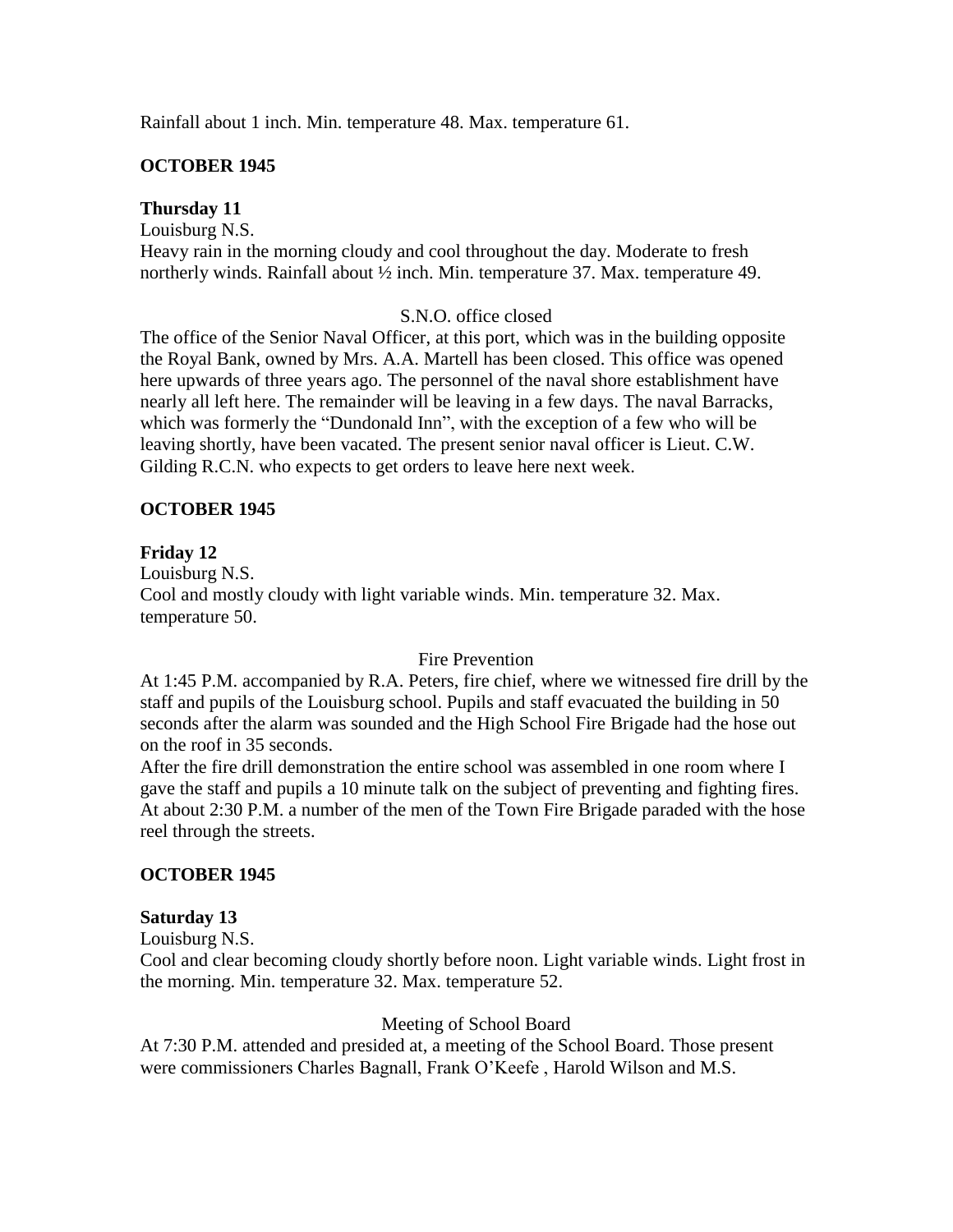Huntington.

## Meeting of Rehabilitation Committee

At 8 P.M. attended, and presided at, a meeting of the Soldiers Rehabilitation Committee held in the town office. Those present were: Rev. Father D.H. Doyle, Alistor MacDonald, Charles Bagnall, Wilfred Covey, D.F. Nicholson, (secretary) and M.S. Huntington.

## **OCTOBER 1945**

## **Sunday 14**

Louisburg N.S. Cool and mostly cloudy with light to moderate southeast wind. Min. temperature 42. Max. temperature 56.

Church Services

At 11 A.M. and 7 P.M. in company with Emeline, attended services in the First United Church where Rev. Elmer E. Ashley B.A. B.D. was the preacher. Choir attendance A.M. 16, P.M. 19.

Visited Mrs. Fletcher Townsend In the afternoon Emeline and I visited Mrs. Fletcher Townsend.

## **OCTOBER 1945**

**Monday 15** Louisburg N.S. Mostly cloudy with light northwest wind. Cool with occasional showers. Min. temperature 36. Max. temperature 58.

## **OCTOBER 1945**

## **Tuesday 16**

Louisburg N.S. Clear and cool in the forenoon becoming mostly cloudy at noon. Light fall of rain in the evening beginning at about 5 O'clock. Min. temperature 30. Max. temperature 52.

## Motored to Salmon River

Leaving here at 10:15 A.M. Emeline, Aunt Jeanette Spencer and I motored to Salmon River with Mrs. Fletcher Townsend, where we visited Mr. & Mrs. Clifford Huntington, Mr. & Mrs. Cecil Hussey and Mr. and Mrs. Fred Huntington. We also visited the old farm which is now owned by Mrs. Heber Huntington widow of my late brother. Returning we left Clifford's at 5:20 P.M. and arrived home at about 6:40, after a very pleasant trip. The autumn leaves are a little past their prime, but are still very beautiful.

# **OCTOBER 1945**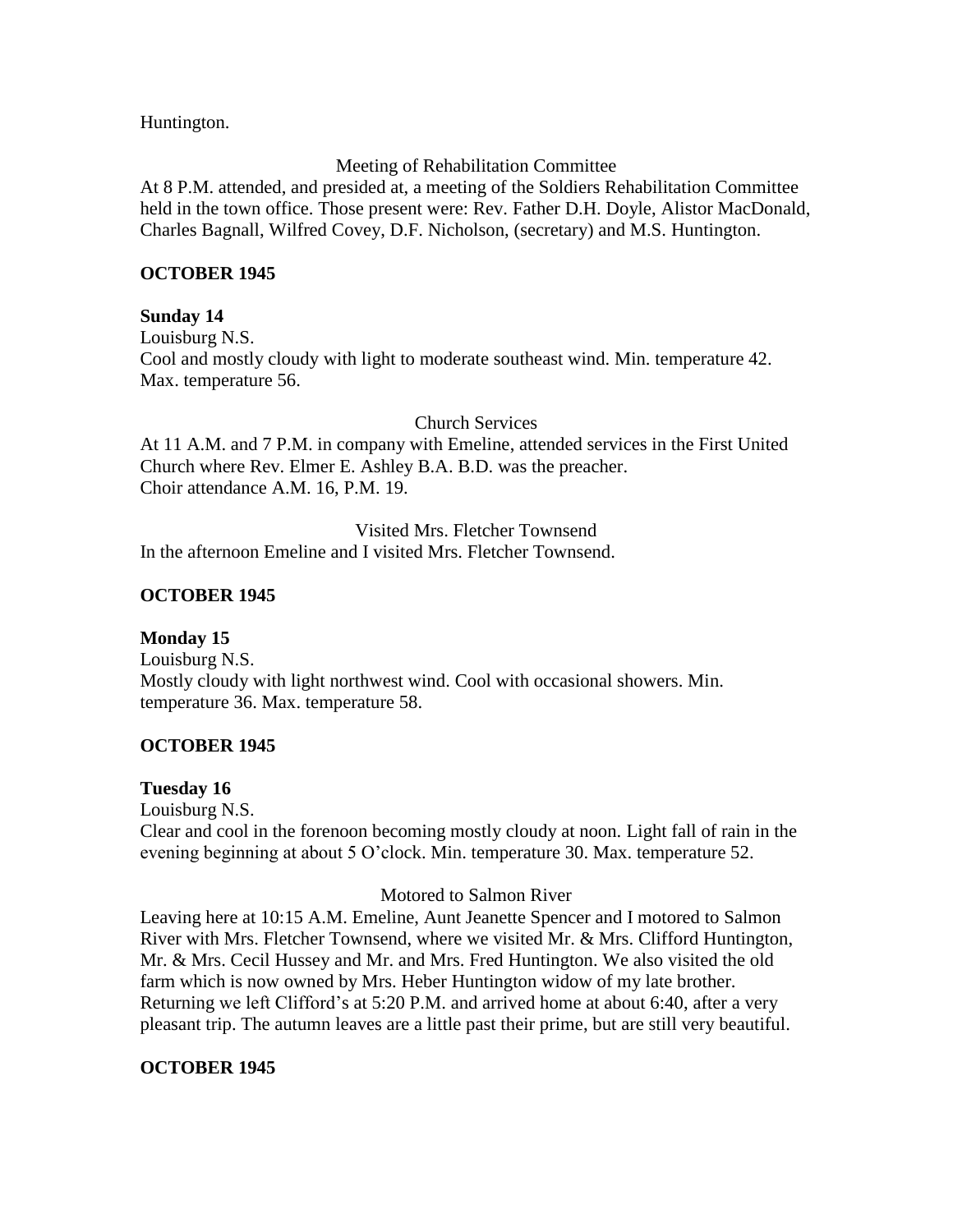### **Wednesday 17**

Louisburg N.S. Cool and partly clear with light to moderate west and northwest winds, sunshine and shower in the afternoon. Min. temperature 34. Max. temperature 55.

## Prayer Meeting Choir Practice

At 7:30 P.M. in company with Emeline, attended prayer meeting in the First United Church, which was followed by choir practice.

Death of Harry Publicover

Harry Publicover passed away at about 8 P.M. today after a long illness. He was about 64 years of age and is survived by his wife. A native of Blandford Lunenburg county, but has been a resident of this town for many years.

## **OCTOBER 1945**

### **Thursday 18**

Louisburg N.S. Cool and mostly clear with light to moderate winds and a few light showers of rain. Min. temperature 32. Max. temperature 62.

### Political Meeting

At 8 P.M. a meeting in the interests of Robert Orr C.C.F. candidate for the Provincial Legislature, at the coming election, was held in the Masonic Hall. Guy Hiltz Jr. was chairman.

## **OCTOBER 1945**

#### **Friday 19**

Louisburg N.S. Clear and mild with light west to southwest winds. An ideal autumn day. Min. temperature 30. Max. temperature 56

## Political Meeting

A meeting was held in the Masonic Hall in the evening, in the interests of Horace Ferguson, conservative candidate for the Provincial Legislature, at the election to be held on next Tuesday. Duncan MacKay was chairman.

#### S.N.O. leaves Louisburg

Lieut. C.W. Gilding who has been Senior Naval Officer at this port for nearly two years, left here today for Sydney. He expects to be stationed at Sydney indefinitely.

## **OCTOBER 1945**

#### **Saturday 20**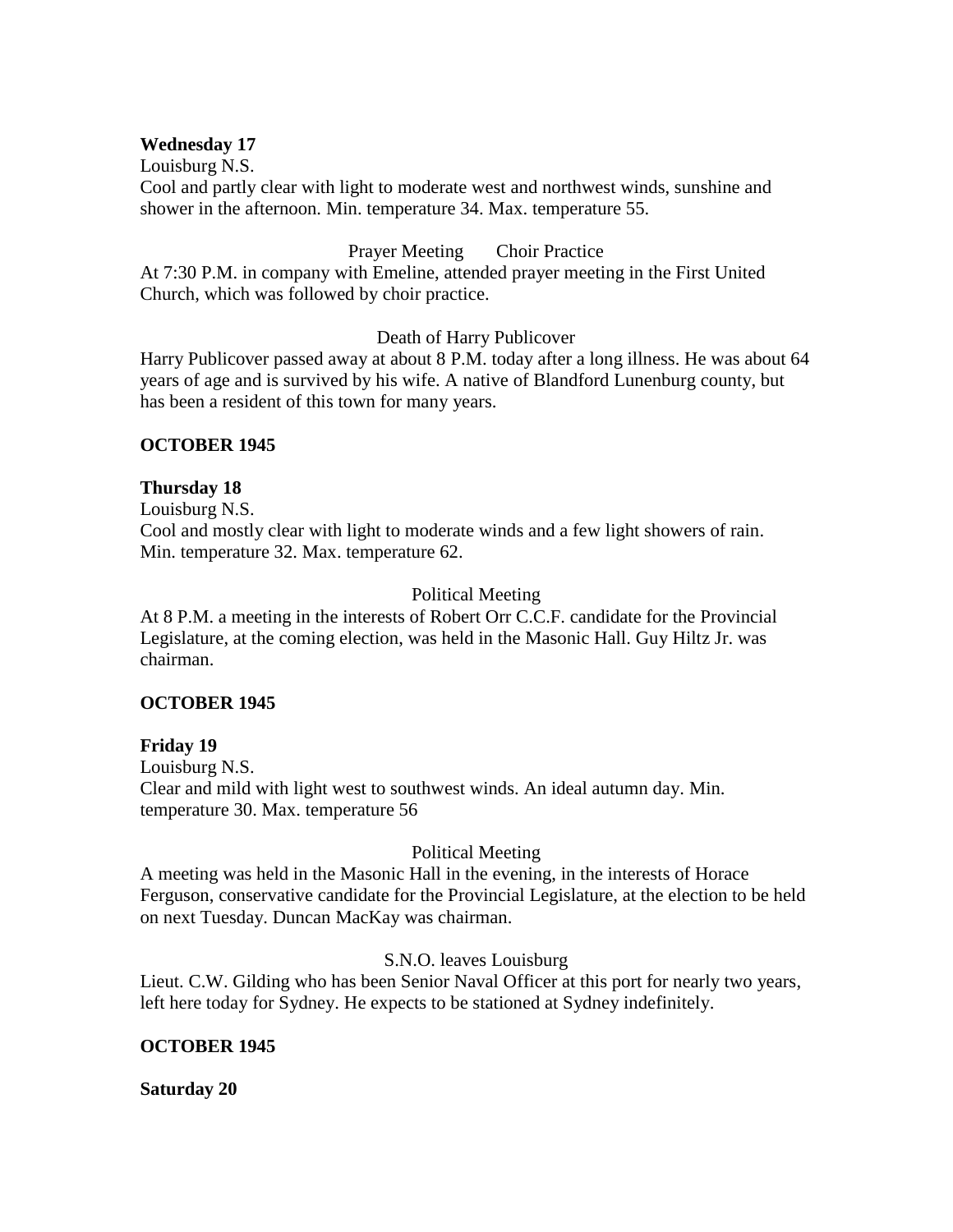Louisburg N.S. Clear and mild with light to moderate southwest wind which increased to fresh in the afternoon but moderated in the evening. Min. temperature 52. Max. temperature 62.

## Funeral

At 2 P.M. attended the funeral of the late Harry J. Publicover, which took place from his late home on Pepperell Street. Services at the house, First United Church and grave were conducted by Rev. Elmer E. Ashley B.A. B.D.

Members of Samuel Moody, Orange Lodge of this town attended the funeral in a body. Funeral in charge of D.M. Johnston, Funeral Director, Louisburg.

### **OCTOBER 1945**

### **Sunday 21**

Louisburg N.S.

Clear with light west to southwest winds. An ideal autumn day. Min. temperature 34. Max. temperature 56.

### Church Services

At 11 A.M. and 7 P.M. in company with Emeline, attended services in the First United Church, where Rev. Elmer E. Ashley B.A. B.D. was the preacher. Choir attendance: A.M. 16, P.M. 19.

#### **OCTOBER 1945**

## **Monday 22**

Louisburg N.S. Clear and mild with light to moderate variable winds mostly southwest. An ideal day. Min. temperature 34. Max. temperature 55.

## **OCTOBER 1945**

#### **Tuesday 23**

Louisburg N.S.

Clear and mild with light southwest wind in the early part of the day. cloudy during the afternoon wind shifting to northwest and increasing to fresh but moderating shortly after [blank]. Min. temperature 41. Max. temperature 64.

## H.M.C. FRIGATE ORKNEY SAILS

H.M. Canadian frigate "Orkney" K 448, which has been here since the evening of June 10th last, for the purpose of undergoing repairs and refitting, sailed at 11:15 A.M. for Sydney, from where she will sail for St. John N.B. The sailing of the Orkney, in all probability brings to a close the refitting and repairing of naval craft at this port. The L.H. Cann, Marine Repair Plant which for the past several years had upwards of 150 persons on its pay roll, has dismissed the greater number of its employees during the last few days, owing to lack of work. The reduction of the employees of the plant, to a minimum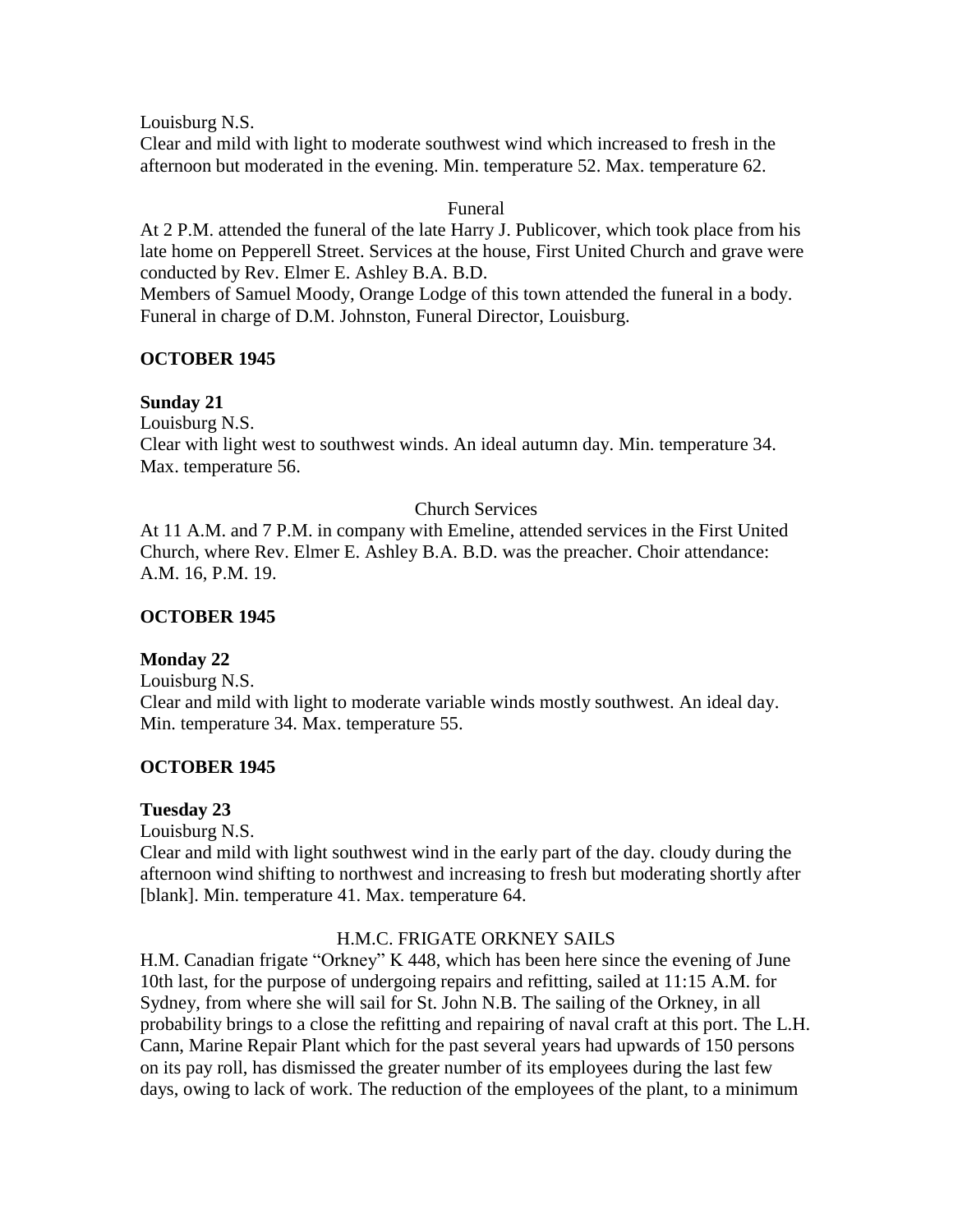will have a very serious effect on the employment situation in this town.

The officers and men of the Orkney, were very popular with our town's people, and shall be greatly missed. On her arrival here the Orkney was commanded by Lieut. Gastouguay of Ottawa, who since that time has taken his discharge. The second in command was Lieut. Johnson, who left here last September.

In the field of sport a team from the Orkney, won the Soft Ball trophy, from the R.C.A.F. during the past season.

### Nova Scotia Provincial Elections

The Provincial Elections held to day resulted in a sweeping majority for the Liberal Party under the Premiership of Hon. Angus L. MacDonald.

28 Liberal members returned to a legislature of 30 seats. 2 co-operative Commonwealth Federative Candidates elected. No conservatives elected for the first time in the history of the Provincial Government.

(continued on next page)

## **OCTOBER 1945**

## **Wednesday 24**

Louisburg N.S.

Rained moderately all day, with moderate to fresh northeast wind. Rainfall about 1 ¼ inch. Min. temperature 41. Max. temperature 45.

#### Prayer meeting

At 7:30 P.M. in company with Emeline, attended prayer meeting in the First United Church, which was conducted by Rev. Elmer E. Ashley B.A. B.D. Choir practice followed but I did not remain, as I had to attend a meeting of the Louisburg Development Company.

## Louisburg Development Company

At 8:10 P.M. attended a meeting of the Louisburg Development Company, held in the office of Lewis and Company, with George D. Lewis presiding.

The matter of the establishing a fish processing plant at Louisburg, was the matter for consideration. Those present were Geo. D. Lewis, president, Bert Wilcox, secretary, A.D. Cann, vice-president, William Stewart, recording secretary, Gordon Cameron treasurer. Alistor MacDonald, D.M. Johnston, James Crowdis, Guy M. Hiltz, Duncan MacKay, William Lewis, and M.S. Huntington.

This being the annual meeting of the company the above named officers were all reelected for the ensuring year.

Nova Scotia Provincial Elections

(continued from proceeding page)

Result in the constituency of Cape Breton West, which includes the town of Louisburg, and district, as follows:

M.A. Patterson, Liberal, 2620, Lieut. Horace Ferguson, Conservative, 910, Robert Orr, Co-operative Commonwealth Federation, 1683. Above mentioned as published in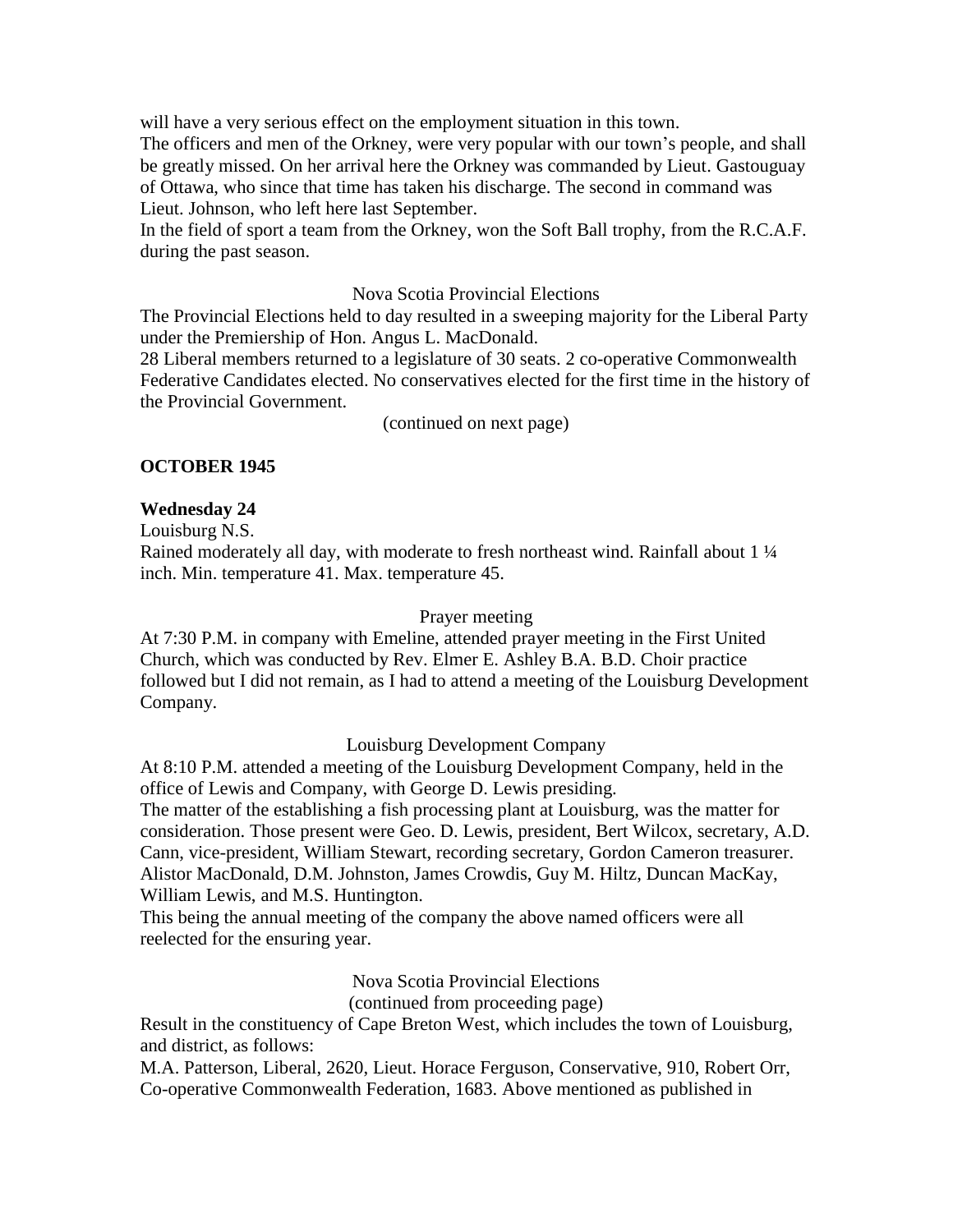Sydney Post-Record of Oct. 24, 1945.

Result in town of Louisburg, by polls, Parsons:, Patterson: 101, Orr: 4, Ferguson: 41, Spencer:, Patterson: 91, Orr: 47, Ferguson: 21, MacPherson:, Patterson: 89, Orr: 66, Ferguson 53, Louisburg District: Patterson: 53, Orr: 50, Ferguson: 18. Result by constituencies: Annapolis: H.D. Hicks (L) 4845, H.W. Phinney (C) 3352, Antigonish J.P. Gorman (L) 2637, Douglas MacDonald (C) 1616, Cape Breton Centre: (New Waterford) Ronald MacIsaac (L) 2529, Michael MacDonald (C.C.F.) 3527, Frank Doucette (C) 487 (See Next Page)

### **OCTOBER 1945**

#### **Thursday 25**

Louisburg N.S. Cloudy and cool with moderate to light variable winds mostly northeast. Min. temperature 45. Max. temperature 45.

### Visited Mrs. Bagnall

In the evening Emeline and I, accompanied by D.F. Nicholson, who drove us in his car, visited the home of Mr. and Mrs. Charles Bagnall where we had an impromptu sing song.

### Nova Scotia Provincial Elections

(Continued from preceding page)

Cape Breton East (Glace Bay): G. MacGillivray (L) 2703, Russell Cunningham, (C.C.F.) 5226, Kenneth Beaton (C) 995, Cape Breton North: Alex O'Handley (L) 3150, Wendell Colwell (C.C.F.) 2758, Malcolm MacDonald (C) 2278. Cape Breton South (Sydney): J. Smith MacIvor (L) 4749, Donald MacDonald (C.C.F.) 4384, Malcolm Cameron (C) 1845. Cape Breton West: M.A. Patterson (L) 2620, Robert Orr (C.C.F.) 1683, Horace Ferguson (C) 910. Colchester (2 members): Lt. R.B. MacLellan (L) 5515, G.J. Purdy (L) 6424, C.N. Fleury (C.C.F.) 486, S.M. Parker (C.C.F.) 576, W.A. Flemming (C) 4476, F.M. Blaise (C) 4600. Cumberland (2 members): K.J. Cochrane (L) 6875, M.J. Kaugman (L) 6343, John Crummy (C.C.F.) 2494, Joseph Murray (C.C.F.) 1587, N.S. Sanford (C) 5801, A.B. Smith (C) 6278. Digby: J.W. Cameron (L) 4855, Lawrence Outhouse (C.C.F.) 562, Major K.E. Smith (C) 2820, Guysborough Ltd.: A.W. MacKenzie (L) 3307, Harold N. Hudson (C) 2062. Halifax Centre: J.E. Rutledge (L) 4934, Geoffrey Stevens (L) 5449, Cecil Russell (C.C.F.) 2204, A.L. Mattatall (C) 2720. Halifax North: Harold Connolly (L) 6255, Thomas Burgess (C.C.F.) 2201, B.J. Vaughn (C) 1847, A. Munroe (Labor progressive) 286. Halifax South: Hon. Angus L. MacDonald (L) 5165, R.L. Rooney (C.C.F.) 1056, Andrew Matthews (Ind. C.C.F.) 139, A.J. Halliburton (C) 2028. Halifax West: R.M. Fielding (L) 4746, Fred Young (C.C.F.) 2180, Malcolm (C) 2695. Hants: R.A. MacLellan (L) 4913, Fred Scott (C.C.F.) 1237, N.D. Murra (C) 3183. Inverness: A.H. MacKinnon (L) 4903, A.A. MacInnis (C) 2048. Kings: D.D. Sutton (L) 6934, W.L. Chisholm (C) 4709. Lunenburg (2 members): Fred Davis (L) 6856, G.E. Ramkey (L) 6797, R.C. Levy (C) 5795, J.A. MacLeod (C) 5521, Pictou: (2 members): J.H. MacQaurrie (L) 9823, A.B. DeWolfe (L)

(continued on next page)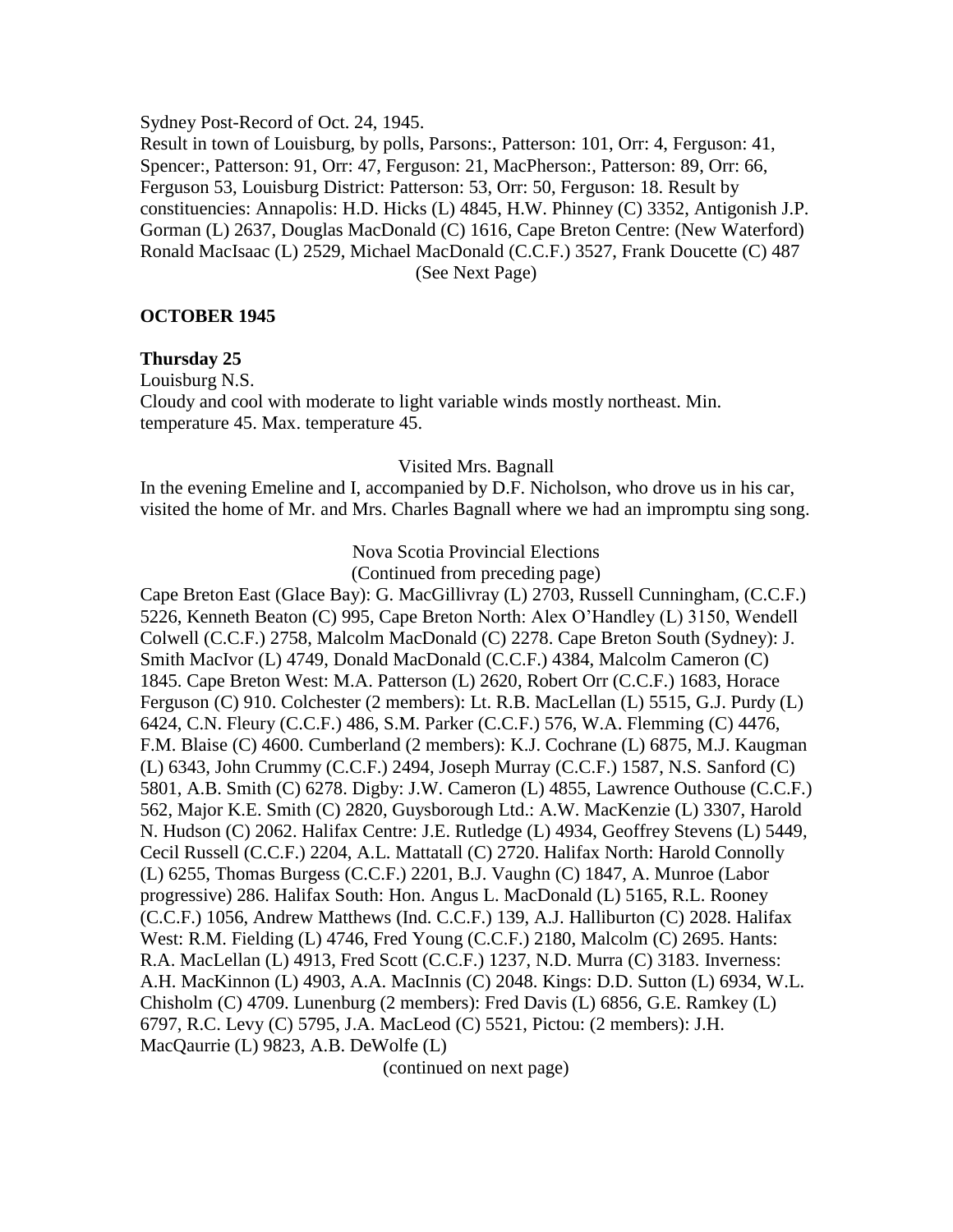## **OCTOBER 1945**

## **Friday 26**

Louisburg N.S.

Rained moderately all day with moderate northeast wind increasing to strong at night. Min. temperature 41. Max. temperature 55. Wind shifted to southeast during the night. Rainfall 2 inches.

> Nova Scotia Provincial Elections (Continued from preceding page)

8816, Miller Dick (C.C.F.) 1538, Dan Nicholson (C.C.F.) 1646, E.E. Irish (C) 6880, J.A. MacGregor (C) 6512. Queens: Merrill Rauding (L) 2601, C.A. Webber (C.C.F.) 417, L.W. Fraser (C) 2361. Richmond: LD Currie (L) 3289, F. Thurgood (C) 974. Shelburne: Wilfred Dauphine (L) 3238, C.J. O'Donnell (C.C.F.) 330, F.W. Bower (C) 2231, Victoria: J.M. Campbell (L) 4971, Ross MacAulay (C) 1151. Yarmouth: H.A. Waterman (L) 4791, Lt. Col. F.P. Day (C) 402.

27 candidates lost their deposits of whom there were Conservatives and the remainder made up of C.C.F. and Labor Progressives. The largest majority went to Harold Connolly, Halifax North, 4054, with the next largest to the premier Angus L. MacDonald.

## **OCTOBER 1945**

## **Saturday 27**

Louisburg N.S.

Cool and mostly clear with moderate gale from southwest to west, wind shifting to northwest at night and decreasing to some extent. Light showers at intervals during the day and evening. Min. temperature 38. Max. temperature 56.

## Council Meeting

At 7:30 P.M. attended and presided at a regular meeting of the Town Council. Those present were: councilors: Edison Skinner, Edward Levy, Charles Bagnall, Earl Lewis. Mayor M.S. Huntington. Town clerk: D.F. Nicholson and Chief of Police, D.M. Johnston.

## **OCTOBER 1945**

## **Sunday 28**

Louisburg N.S.

Cool and mostly cloudy with light northwest wind. Light squalls of rain mixed with snow at noon. Light snow squalls of snow in the evening. First trace of snow this season. Min. temperature 32. Max. temperature 42

Church Services

At 11 A.M. and 7 P.M. in company with Emeline, attended services in the First United Church where Rev. Elmer E. Ashley B.A. B.D. was the preacher. In the afternoon I motored to Catalone United Church with Dan F. Nicholson and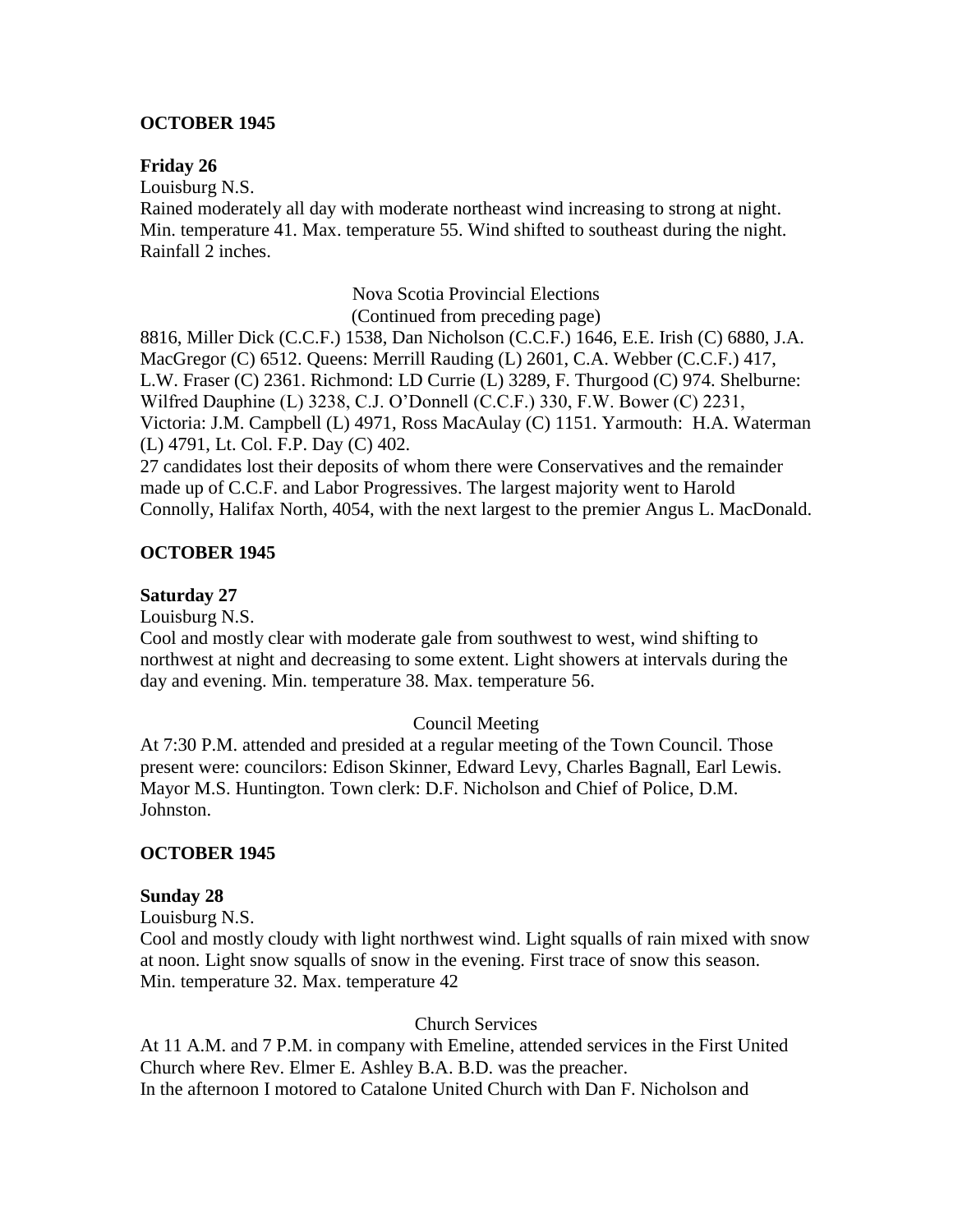William MacInnis where we attended service held at 2:30 P.M. and conducted by Rev. Mr. Ashley. Sang solo at the Catalone Service "Will there be any stars in my crown". Returned from Catalone at about 4 P.M.

# Light snow squalls (first snow)

Shower of rain mixed with snow, at noon, and light snow squalls in the evening was the first appearance of snow this season.

# **OCTOBER 1945**

# **Monday 29**

Louisburg N.S.

Cool and clear with light to moderate northerly wind which shifted to southwest during the early part of the night. Min. temperature 25. Max. temperature [blank].

## Snow storm

The ground covered with a light fall of snow, gave all out of doors, a very wintery appearance in the morning. Snowfall of last night and early this morning about one inch which had all disappeared by the noon hour.

# Dahlias Killed

Dahlias in my garden were totally destroyed by last night's frost. First frost heavy enough to injure any plants in the garden this season. Had an unusually good display of dahlia blooms during the summer and autumn months. About 50 plants in all. Blooms shown at Mira Gut Fair, held in September, won first prize.

# **OCTOBER 1945**

# **Tuesday 30**

Louisburg N.S.

Clear and moderately warm with fresh to strong westerly wind which moderated in the afternoon. Cool in the evening. Min. temperature 30. Max. temperature 54.

# **OCTOBER 1945**

# **Wednesday 31**

Louisburg N.S.

Clear with moderate southwest wind increasing to fresh in the afternoon and to strong during the night. Cloudy in the late afternoon and evening. Min. temperature 24. Max. temperature 52.

Prayer Service Choir Practice

At 7:30 P.M. attended prayer service in the First United Church. Service in charge of Rev. Elmer E. Ashley B.A. B.D. Choir practice followed.

# **NOVEMBER 1945**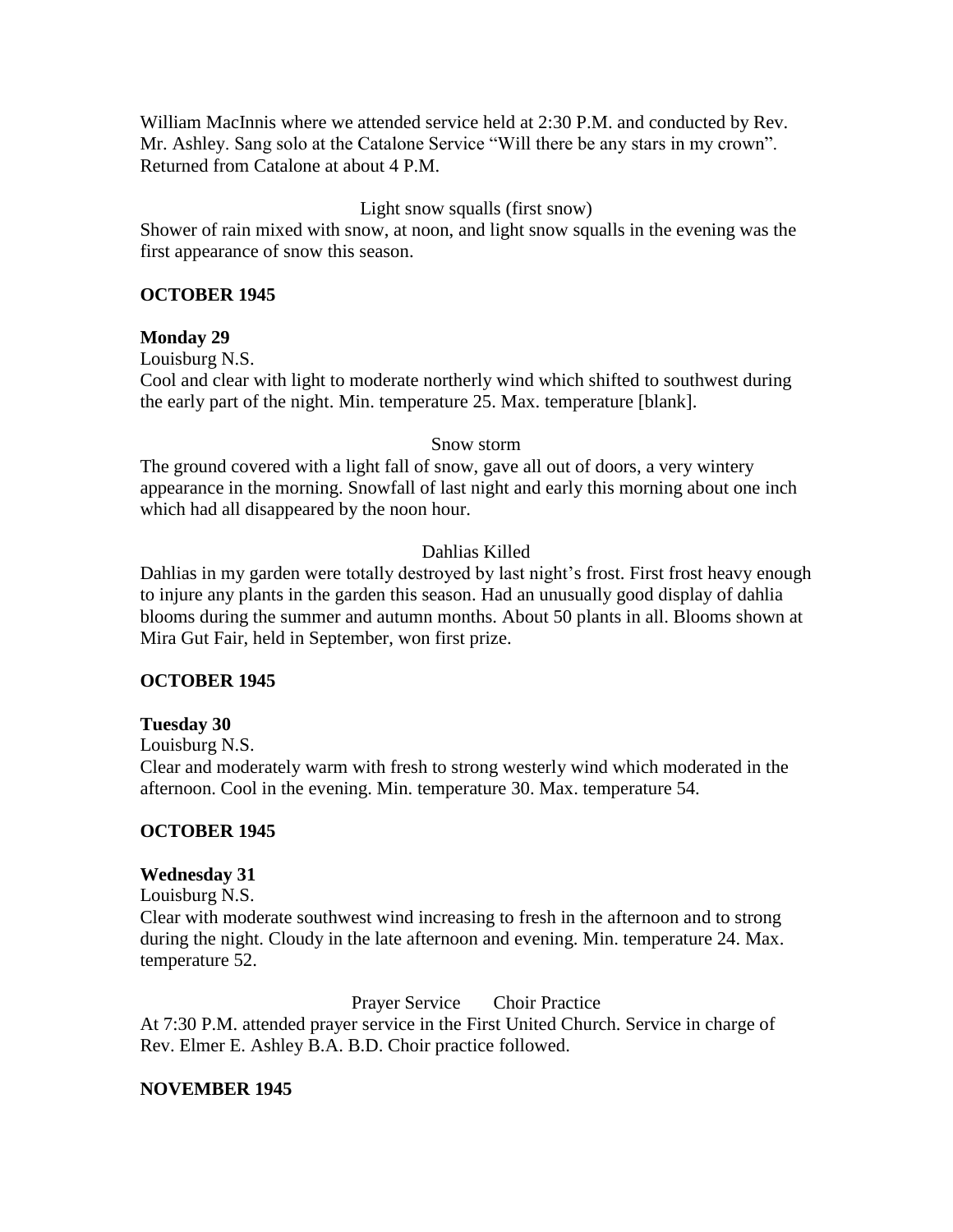### **Thursday 1**

Louisburg N.S.

Cloudy and threatening in the morning. cleared during the forenoon. Sunshining and mild during the afternoon. Min. temperature 32. Max. temperature 55.

### **NOVEMBER 1945**

### **Friday 2**

Louisburg N.S.

Mild and partly clear with light to moderate westerly winds. Min. temperature 28. Max. temperature 50.

### Motored to Sydney

At 6:30 P.M. in company with Dan F. Nicholson, went to Sydney, via Sullivan's Bus Service for the purpose of attending a meeting called by the mayor of Dominion, Joseph MacDonald, for the purpose of discussing the question of pressing for more assistance from both the Provincial and Federal Governments for educational and other purposes in connection with our town county and city civic administrations. At 8 P.M. we convened in the county council chamber in the court house with Mayor Joseph MacDonald of Dominion presiding and Miss O'Brien, town clerk, of Dominion acting as secretary. Those present were: Mayor J.D. MacLean, city clerk, James MacDonald, Mr. Woodill of the Sydney School Staff, all of Sydney, Warden Carmichael, county treasurer A.C. Day, county clerk R.A. MacKinnon, representing the municipality of the County of Cape Breton, Mayor D.W. Morrison, town clerk S.R. Wadden, Glace Bay, Mayor William Hinchey and town clerk L.S. Gillis, New Waterford, Deputy Mayor A.V. Forbes. Councilor: Reg. MacNeil, town clerk Neil MacLean North Sydney, Deputy Mayor Anderson, Councilor: John MacDonald, and town clerk: Jack MacKay, Sydney Mines. Mayor Joseph MacDonald and Town Clerk: Miss E.M. O'Brien, Dominion. Mayor M.S. Huntington and Town Clerk: D.F. Nicholson, Louisburg. After a long discussion it was decided to prepare a brief, on the matter before the meeting and have it forwarded to the proper authorities, accompanied by a delegation if considered necessary. The clerk and I returned to Louisburg, leaving Sydney on the 11:30 P.M. bus.

## **NOVEMBER 1945**

## **Saturday 3**

Louisburg N.S.

Cloudy and mild with moderate southwest winds. Min. temperature 43. Max. temperature 54.

## **NOVEMBER 1945**

**Sunday 4** Louisburg N.S.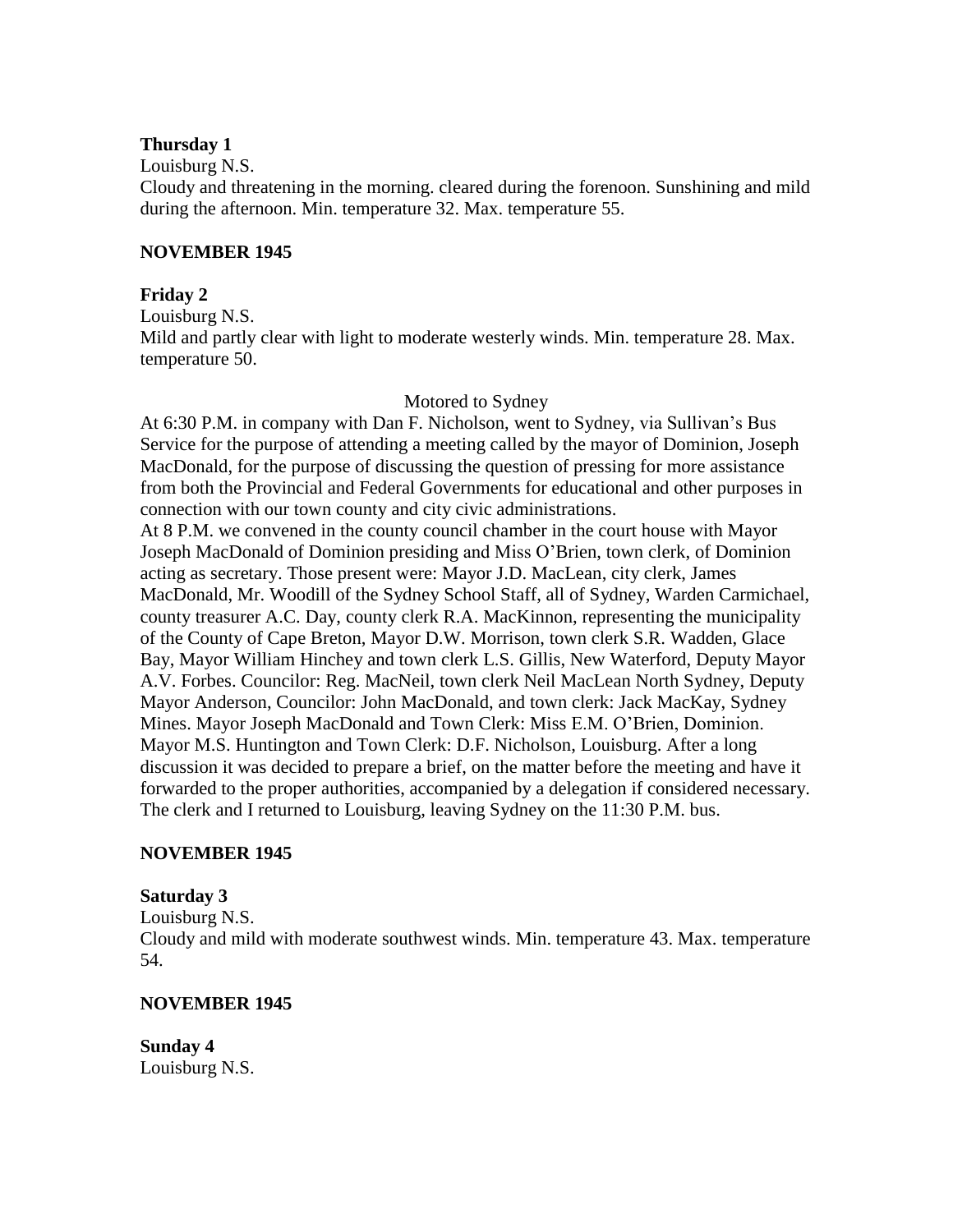Cloudy, foggy and showery with light southwest wind. Min. temperature 48. Max. temperature 58.

## Church Services

At 11 A.M. and 7 P.M. in company with Emeline, attended services in the First United Church.

The morning service was conducted by Rev. Elmer E. Ashley B.A. B.D. while the evening service, which was the annual Thank offering service of the Women's Missionary Society, was in charge of Mrs. A.W. Stacey, vice-president of the W.M.S. Mrs. Stacey was assisted by Miss Frank and Miss Newsome. Deaconesses from Glace Bay. Miss French delivered the address.

Choir attendance: A.M. 10, P.M. 17.

# **NOVEMBER 1945**

## **Monday 5**

Louisburg N.S.

Cloudy and foggy with heavy intermittent heavy showers occurring at short intervals, until late at night. Min. temperature 42. Max. temperature 59.

## **NOVEMBER 1945**

## **Tuesday 6**

Louisburg N.S. Cloudy and cool with fresh to strong northerly wind. Heavy showers in the early morning and showers and mist during the forenoon. Rainfall of Sunday afternoon and night, Monday and today at least 3 inches. Min. temperature [blank]. Max. temperature [blank].

# **NOVEMBER 1945**

## **Wednesday 7**

Louisburg N.S. Clear and cool with moderate westerly winds. Min. temperature [blank]. Max. temperature [blank].

Prayer Meeting Choir Practice At 7:30 P.M. in company with Emeline, attended prayer meeting in the First United Church which was conducted by Rev. Elmer E. Ashley B.A. B.D. Conducted choir practice immediately after the close of the service.

# **NOVEMBER 1945**

# **Thursday 8**

Louisburg N.S.

Cloudy and cool with light to moderate variable winds. Moderate rain in the evening and night beginning at about 6 O'Clock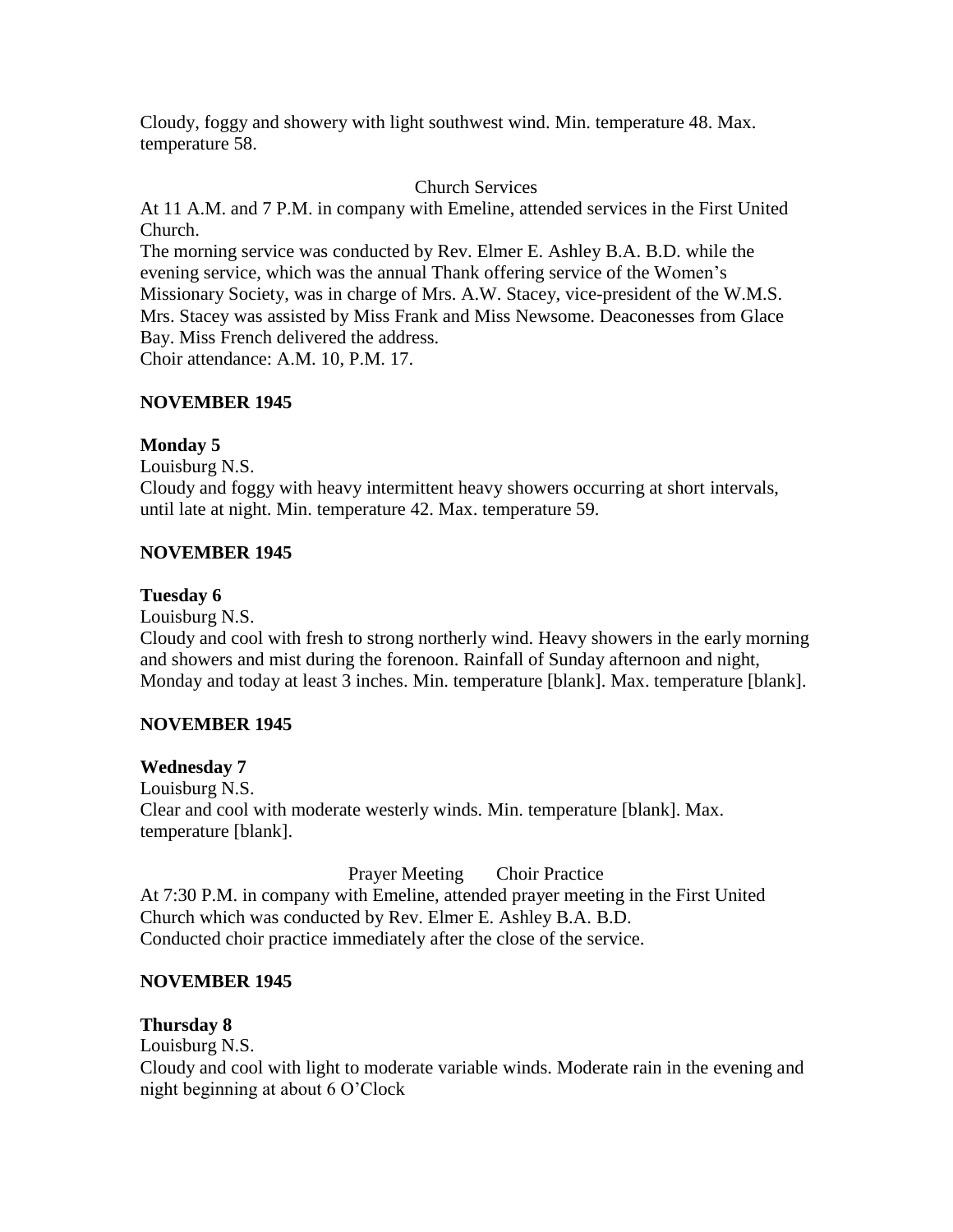## Milling Frolic

At 8 A.M. in company with Emeline, attended a milling frolic in Calvin Hall, held under the auspices of the Men's Brotherhood of the First United Church.

## **NOVEMBER 1945**

## **Friday 9**

Louisburg N.S. Cloudy, misty and chilly with light to moderate winds Min. temperature 40. Max. temperature 46.

Meeting of Rehabilitation Committee

At 7:00 P.M. attended, and presided at, the annual meeting of the Louisburg Rehabilitation Committee held in the Red Cross room in the town hall. The following officers were elected for the ensuring year: President Charles D. Dicking, vice-president Alistor MacDonald (re-elected), treasurer: Rev. Father D.H. Doyle (re-elected) secretary, D.F. Nicholson (re-elected). At my request, I was relieved of the office of President, which I have held since the congregation of this committee in October 1944. Those present were: Charles D. Dickson, Charles Bagnall, George D. Lewis, Rev. Father D.H. Doyle, D.F. Nicholson and M.S. Huntington.

# Meeting of Fire Brigade

At 8 P.M. attended a meeting of the Louisburg Volunteer Fire Brigade, held in the Red Cross Room in the town hall, with fire chief R.A. Peters presiding. R.A. Peters owing to his leaving town for the winter months resigned the office of chief. The following officers were elected: Chief Dan Townsend, Deputy Chief Fred Burke, First Lieut. Freeman MacKenzie, Second Lieut. Alex Smith, secretary-treasurer, M.S. Huntington (re-elected). At my request I was relieved of the office of First Lieut. which I have held since the origination of the Brigade in 1928. I still however hold membership in the Brigade.

# **NOVEMBER 1945**

# **Saturday 10**

Louisburg N.S. Cloudy, foggy and moderately warm with light south west wind which shifted to northerly in the evening. Min. temperature 42. Max. temperature 58.

# Working at Athletic Field

Spent the afternoon at the Athletic Field, assisting Thomas Kennedy, with his horse and stone boat, in hauling large stones off the field. Stone boat which I constructed in the early part of last summer proved very satisfactory as a means of removing heavy stone.

# **NOVEMBER 1945**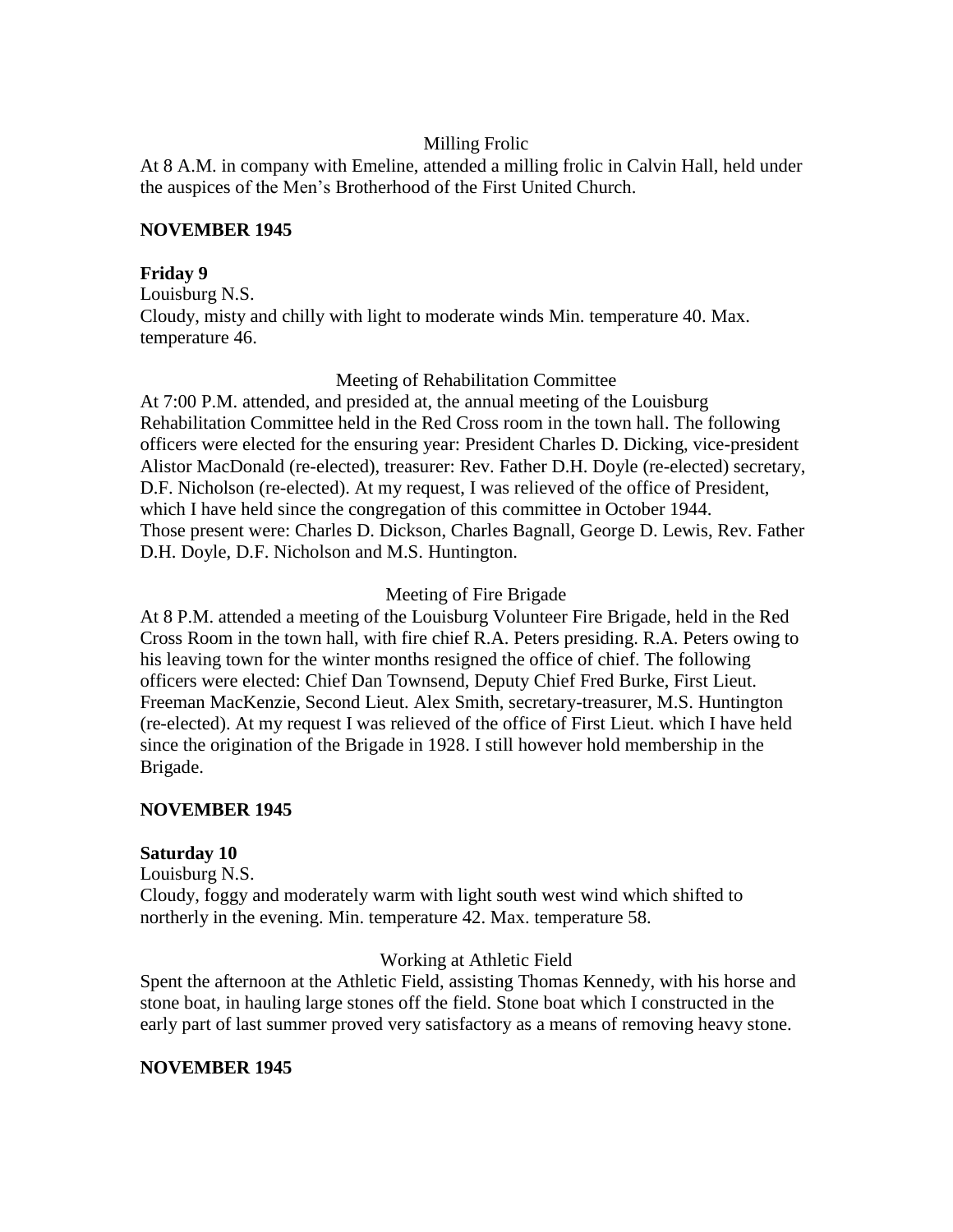# **Sunday 11 Remembrance Day**

Louisburg N.S. Clear and cool with light winds. Min. temperature 28. Max. temperature 45.

## Church Services

At 11 A.M. and 7 P.M. in company with Emeline, attended services in the First United Church where Rev. Elmer E. Ashley B.A. B.D. was the preacher. At 2:30 P.M. Emeline and I attended service in the Catalone United Church which was also conducted by Mr. Ashley. We motored to Catalone with Dan F. Nicholson who also had Mr. Ashley as a passenger. At the Catalone service Emeline and I sang "Ivory Palaces" as a duet with Mr. Nicholson playing the accompaniment. Choir attendance at First United A.M. 15, P.M. 17.

# Remembrance Day

War veterans of this town paraded in groups to the various church, each group attending the church of which they are members or adherents. The following attended the First United Church: D.J. MacIntyre, John Beaver, Melvin Beaver, Malcolm MacLeod, Peter Campbell, Verne MacInyre, Louis MacGillivary, Alex. MacKinnon, Sam. Levy, Lawrence Cann.

# **NOVEMBER 1945**

# **Monday, November 12**

Louisburg N.S.

Cool and mostly cloudy with light variable winds Min. temperature 25. Max. temperature 42.

# Motored to Sydney

Went to Sydney, in company with Emeline, on the 7:45 A.M. bus. Spent the day shopping. Had lunch at Isle Royale hotel. Returned home on the evening bus leaving Sydney at 4:30 P.M.

## **NOVEMBER 1945**

## **Tuesday 13**

Louisburg N.S. Cloudy and cool with light to fresh southerly winds. Rain began to fall at about 7 P.M. Min. temperature 28. Max. temperature 47.

## **NOVEMBER 1945**

**Wednesday 14** Louisburg N.S.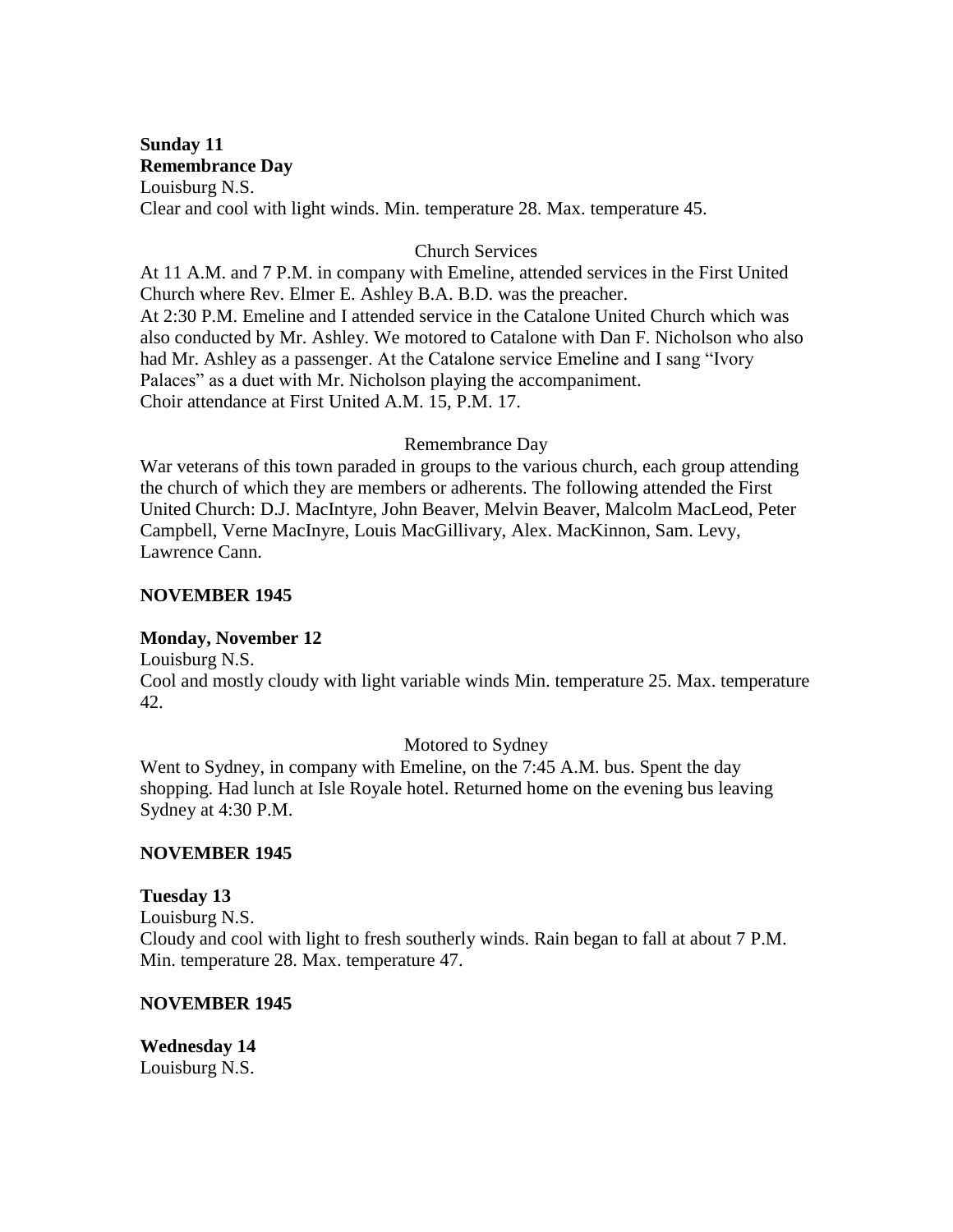Cloudy and moderately warm with some fog and light variable winds. Light showers in the evening and night. Min. temperature 42. Max. temperature 60.

## Prayer Meeting Choir Practice

At 7:30 P.M. in company with Emeline, attended prayer meeting and choir practice in the First United Church. Prayer meeting held by Rev. Elmer E. Ashley B.A. B.D.

## Work on Athletic Field

Fred Kelly and Lauchlin Mackinnon, who I had engaged to dig stone on the athletic field began work today.

## **NOVEMBER 1945**

## **Thursday 15**

Louisburg N.S.

Rain which begun last night continued until after noon. Cloudy and chilly during the afternoon and evening. Fresh northwest wind shifting to north I the early part of the night and increasing to strong. Light snow squalls at about 10 P.M. clearing during the night. Rainfall of last night and today 1 <sup>3</sup>/<sub>4</sub> inches. Min. temperature 32. Max. temperature 46.

## Meeting of Brotherhood

At 8 P.M. attended first meeting of this season of the Men's Brotherhood of the First United Church held in Calvin Hall with William Stewart, president, in the chair. Those present were: William Stewart, Edison Skinner, John Skinner, John Beaver, William Hilchey, Arthur M. Townsend, Rev. Elmer E. Ashley, Duncan MacKay, and M.S. Huntington.

## **NOVEMBER 1945**

## **Friday 16**

Louisburg N.S. Cleat and cold with strong northwest wind. Light trace of snow in the morning. Min. temperature 19. Max. temperature 32.

## **NOVEMBER 1945**

## **Saturday 17**

Louisburg N.S. Clear and cold with fresh to strong northwest wind which moderated in the evening Min. temperature 17. Max. temperature 32.

# Work at Athletic Field

In the afternoon, assisted and directed Thomas Kennedy, who with horse and stone drag, was hauling stone off the Louisburg playground.

## **NOVEMBER 1945**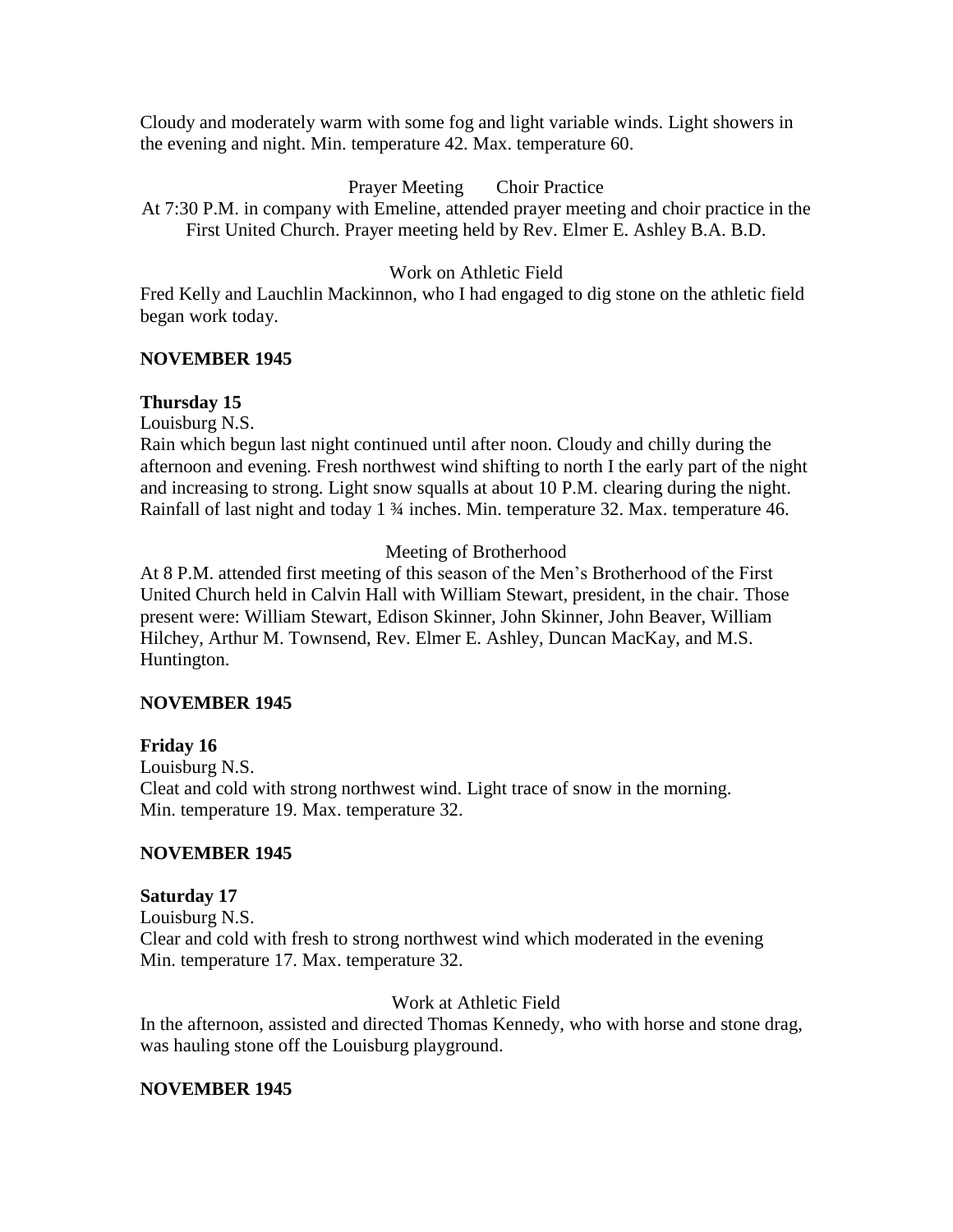### **Sunday 18**

Louisburg N.S.

Cloudy with very light snow squalls, in the morning which were followed by light rain and mist in the forenoon which continued during the day and late into the night. Rainfall about ½ inch. Light south and southwest winds increasing at night. Min. temperature 17. Max. temperature 42.

### Church Services

At 11 A.M. and 7 P.M. in company with Emeline, attended services in the First United Church where Rev. Elmer E. Ashley B.A. B.D. was the preacher. Choir attendance A.M. 10, P.M. 16.

## **NOVEMBER 1945**

### **Monday 19**

Louisburg N.S. Cloudy and showery with southwest to west and northwest winds.

### Motored to Sydney

In companied by D.F. Nicholson, Town Clerk, motored to Sydney with Earl Lewis and Alistor MacDonald. At 6 P.M. Earl Lewis and I attended the closing Banquet of the 9th Victory Loan campaign, which was held at the Isle Royale hotel. Those present were: R.J. Logue (chairman) Sydney, Lloyd Weatherbe, New Waterford, Harry Hines and Johnston Chuve, Glace Bay. John MacMillan and John Farr, North Sydney. W.H. Cuzner, Sydney Mines, James R. MacNeil, New Waterford, N.D. MacDonald, Sydney, Earl Lewis, and M.S. Huntington, Louisburg.

#### **NOVEMBER 1945**

#### **Tuesday 20**

Louisburg N.S.

Cloudy and chilly with light southwest wind, which shifted to southeast in the forenoon and increased until it reached gale force at about 8:30 P.M. Rain began to fall at about 7:30 P.M. Wind moderated shortly before 10 P.M. Min. temperature 29. Max. temperature 42.

#### **NOVEMBER 1945**

#### **Wednesday 21**

Louisburg N.S.

Cloudy with occasional showers. Fresh southwest wind shifting to west and northwest and moderating. Min. temperature 31. Max. temperature 46

Prayer Meeting Choir Practice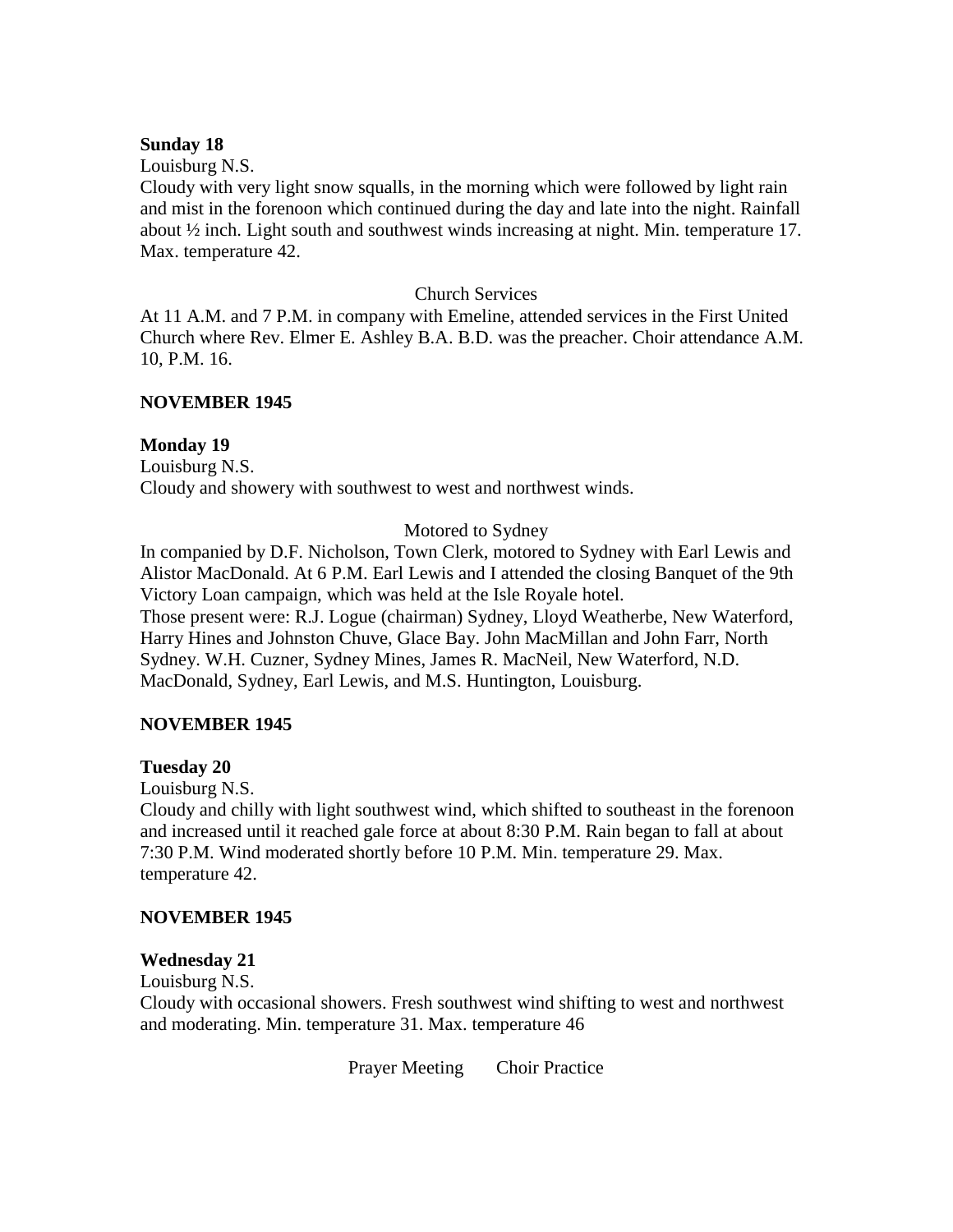At 7:30 P.M. in company with Emeline, attended prayer meeting in the First United Church, which was conducted by Rev. Elmer E. Ashley B.A. B.D. Attended, and conducted, choir practice immediately after the church service.

## **NOVEMBER 1945**

## **Thursday 22**

Louisburg N.S. Clear and cool with light westerly winds becoming cloudy in the late afternoon. Min. temperature 28. Max. temperature 35.

## **NOVEMBER 1945**

# **Friday 23**

Louisburg N.S. Rained moderately all day with fresh to strong southerly winds. Rainfall about 1 inch. Min. temperature 32. Max. temperature 48.

# **NOVEMBER 1945**

## **Saturday 24**

Louisburg N.S. Cloudy and mild with light southwest wind. Min. temperature 24. Max. temperature 48.

## Council Meeting

At 7:30 P.M. attended and presided at a regular meeting of the town council. Those present were: councilors: Edison Skinner, Edward Levy, Lauchlin MacIntyre, Earl Lewis, Alistor MacDonald and Charles Bagnall. Town Clerk: D.F. Nicholson, Mayor: M.S. Huntington. Chief of Police D.M. Johnston.

## **NOVEMBER 1945**

# **Sunday 25**

Louisburg N.S.

Clear in the evening but becoming partly cloudy shortly before noon. A few light showers in the after noon. Light to moderate westerly wind. Min. temperature 24. Max. temperature 38.

## Church Services

At 11 A.M. and 7 P.M. in company with Emeline, attended services in the First United Church where Rev. Elmer E. Ashley B.A. B.D. was the preacher. Choir attendance A.M. 13, P.M. 16.

Visited Mrs. Fletcher Townsend

After church service in the evening, Emeline and I visited Mrs. Fletcher Townsend.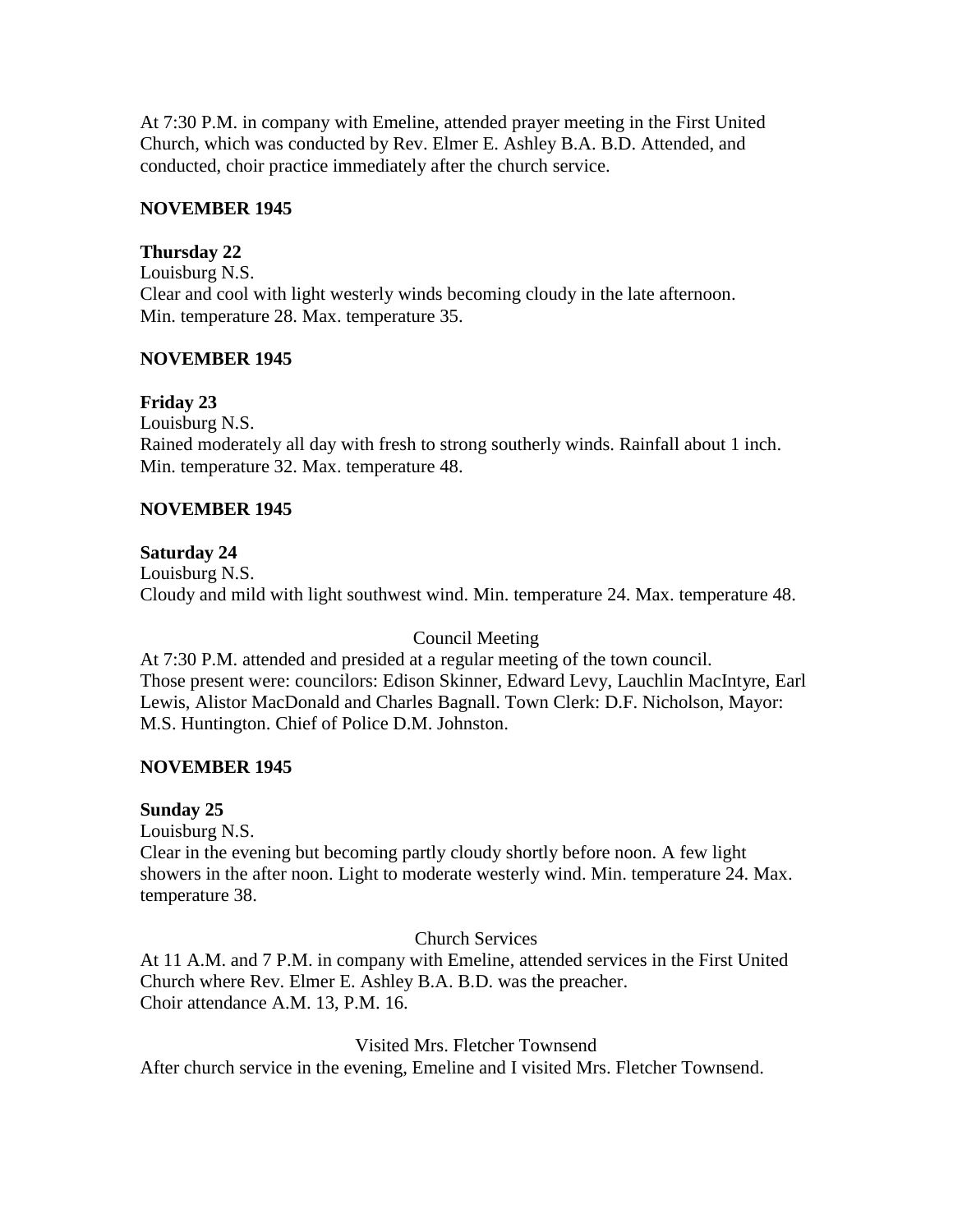## **NOVEMBER 1945**

## **Monday 26**

Louisburg N.S. Clear and cool with light westerly wind. An ideal autumn day. Min. temperature 25. Max. temperature 39.

## **NOVEMBER 1945**

## **Tuesday 27**

Louisburg N.S. Cool and mostly cloudy with light variable winds mostly easterly. Min. temperature 22. Max. temperature 33.

Went to Sydney by Bus

Went to Sydney on the 7:45 A.M. bus for the purpose of attending a meeting of the County Board of Health.

## **NOVEMBER 1945**

## **Wednesday 28**

Louisburg N.S. Cloudy and cool with light to moderate northwest wind which shifted to north and northeast at night. Min. temperature 18. Max. temperature 33.

# Prayer Meeting Choir Practice

At 7:30 P.M. attended prayer meeting in the First United Church which was conducted by Rev. Elmer E. Ashley B.A. B.D. attended and conducted choir practice immediately after the prayer service.

## **NOVEMBER 1945**

## **Thursday 29**

Louisburg N.S.

Cool and partly clear with light to moderate northerly winds. Min. temperature 19. Max. temperature 32.

## Supper and Sale

In the evening, in company with Emeline, attended supper and sale in Calvin Hall held under the auspices of the MacMillan Club of the First United Church.

## **NOVEMBER 1945**

**Friday 30** Louisburg N.S.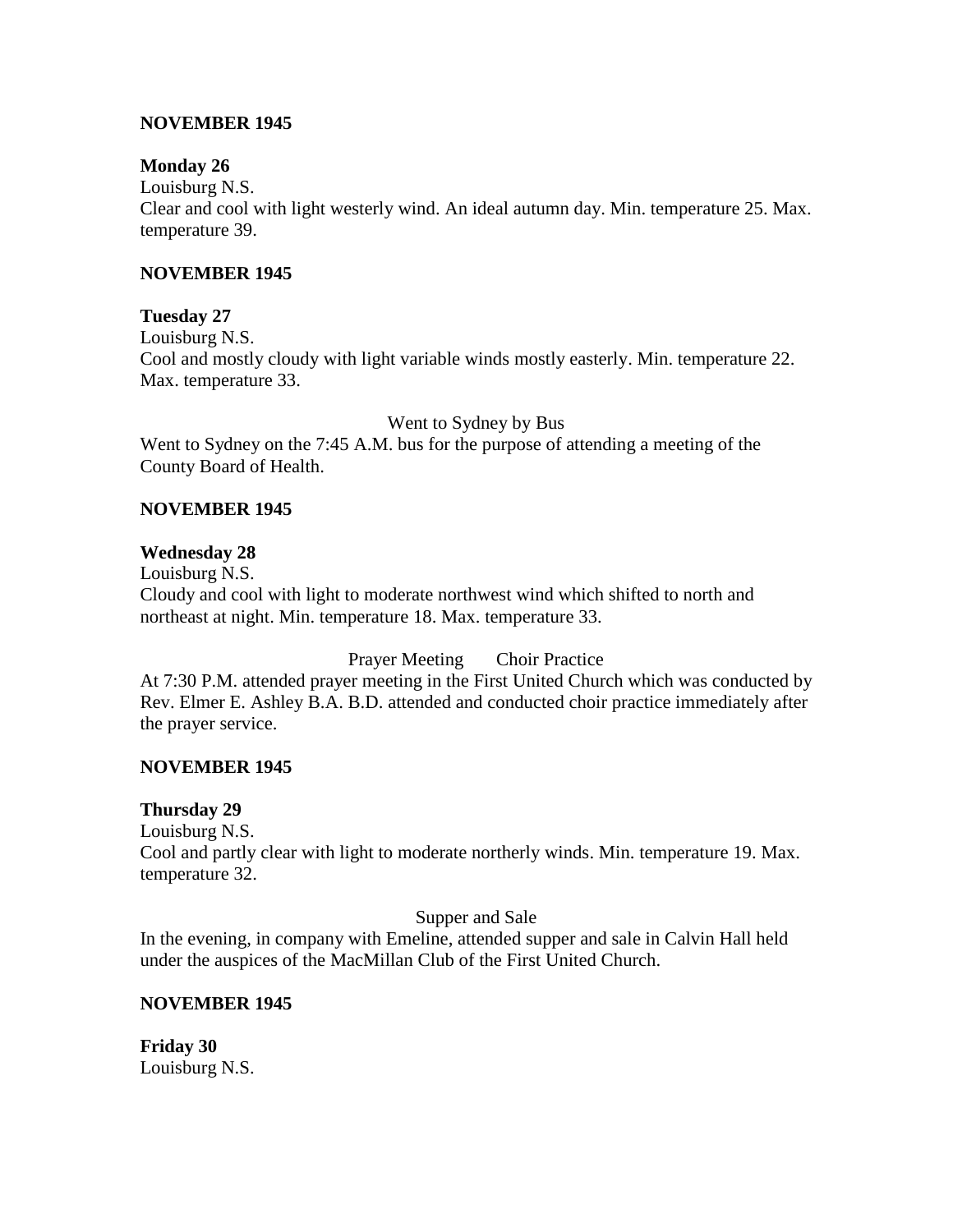Cloudy and very chilly with strong easterly wind. Min. temperature 25. Max. temperature 34.

## "Tillie Goes to Town"

At 8 P.M. in company with Emeline, attended play entitled "Tillie Goes to Town" held in St. Bartholomew's Parish Hall, which was staged by a group from Christ Church (Anglican) Sydney N.S.

## **DECEMBER 1945**

## **Saturday 1**

Louisburg N.S. Cloudy and very chilly with strong northeast wind. Min. temperature 25. Max. temperature 36.

## Athletic Field

From 1:45 to 4:45 P.M. was assisting and directing Thomas Kennedy, who with horse and stone boat was hauling stone off the Athletic Field on Wolfe Street.

## **DECEMBER 1945**

## **Sunday 2**

Louisburg N.S. Cool and mostly cloudy with moderate to light northerly winds. Min. temperature 26. Max. temperature 34.

## Church Services

At 11 A.M. and 7 P.M. in company with Emeline, attended services in the First United Church where Rev. Elmer E. Ashley B.A. B.D. was the preacher. Choir attendance: A.M. 13, P.M. 16.

## **DECEMBER 1945**

## **Monday 3**

Louisburg N.S. Clear and cool with light variable winds mostly northwest. Min. temperature 21. Max. temperature 38.

## **DECEMBER 1945**

## **Tuesday 4**

Louisburg N.S. Cloudy and mild with light south and southwest winds. Rained moderately during the night beginning at about 8 P.M. Min. temperature 28. Max. temperature 44.

## **DECEMBER 1945**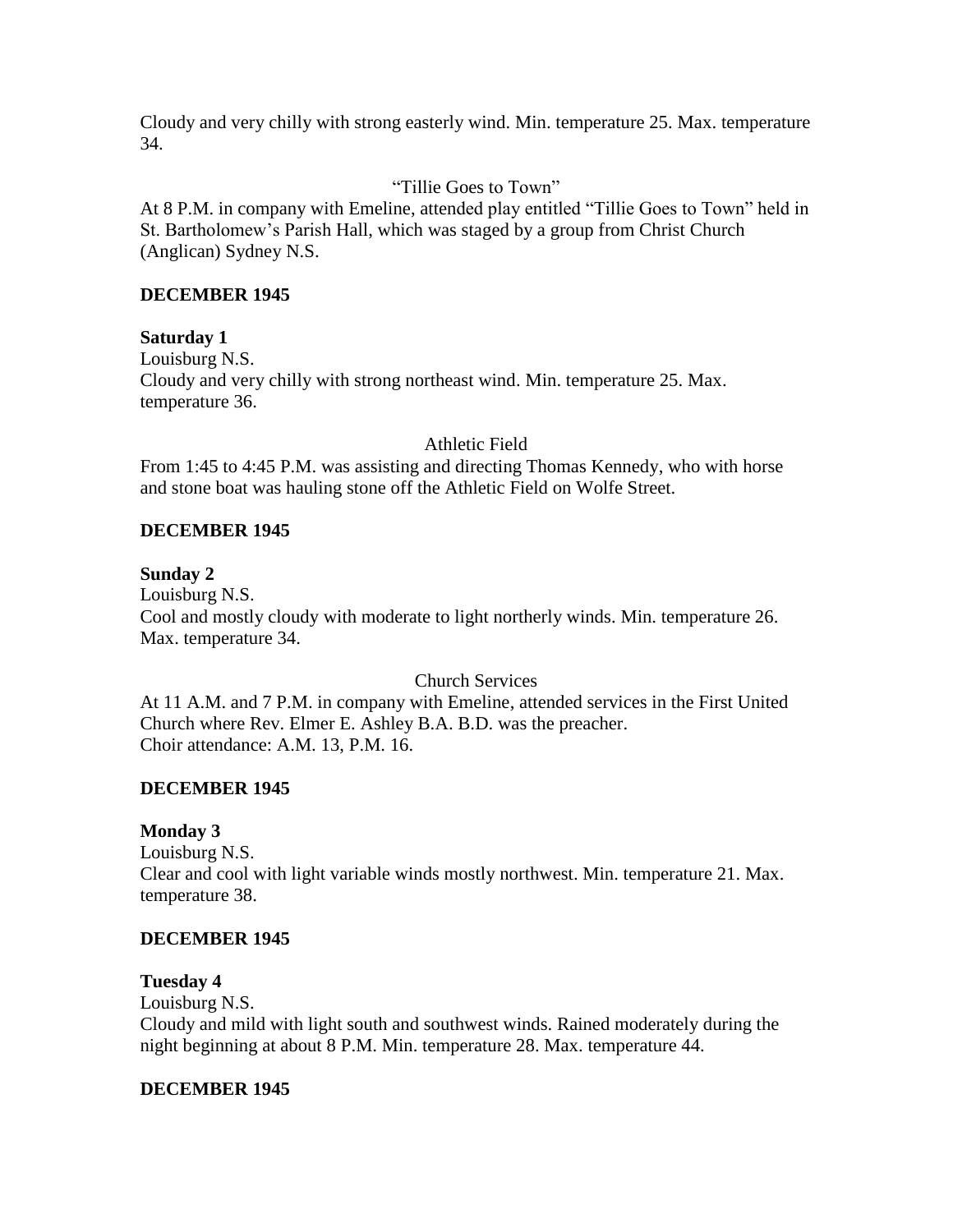## **Wednesday 5**

Louisburg N.S. Cool and mostly cloudy with light west and northwest winds. Min. temperature 24. Max. temperature 38.

## Fred Huntington arrives

Fred Huntington arrived at about noon from Salmon River, with our winter's produce consisting of 6 bags of potatoes at \$2.00 = 12.00. 5 bushels turnips at  $1.00 = 5.00$  and 1 Bushels of carrots @ 1.50=3.00. He left to return at about 3 P.M.

## Choir Practice

At 8 P.M. in company with Emeline, attended and conducted choir practice in the First United Church.

# **DECEMBER 1945**

## **Thursday 6**

Louisburg N.S. Clear and cool, becoming cloudy at noon. Light variable winds. Min. temperature 19. Max. temperature 38.

## **DECEMBER 1945**

# **Friday 7**

Louisburg N.S. Cloudy and cool moderating during the day. Moderate to strong southeast and south winds, a few showers in the early part of the night. Min. temperature 23. Max. temperature 43.

# **DECEMBER 1945**

## **Saturday 8**

Louisburg N.S.

Cloudy and mild. Heavy wind of last night moderated in the morning. Light south and southwest winds during the day misty in the evening. Considerable fog. Min. temperature 26. Max. temperature 47.

Meeting of Rehabilitation Committee

At 8 P.M. attended a meeting of the Citizens Rehabilitation Committee, held in the town office with Charles Dickson presiding. Those present were: Charles Dickson (president), Alistor MacDonald (vice-president), D.F. Nicholson (secretary), Rev. Father D.H. Doyle (Treasurer), Charles Bagnall, George Lewis, L.H. Cann and M.S. Huntington.

Athletic Field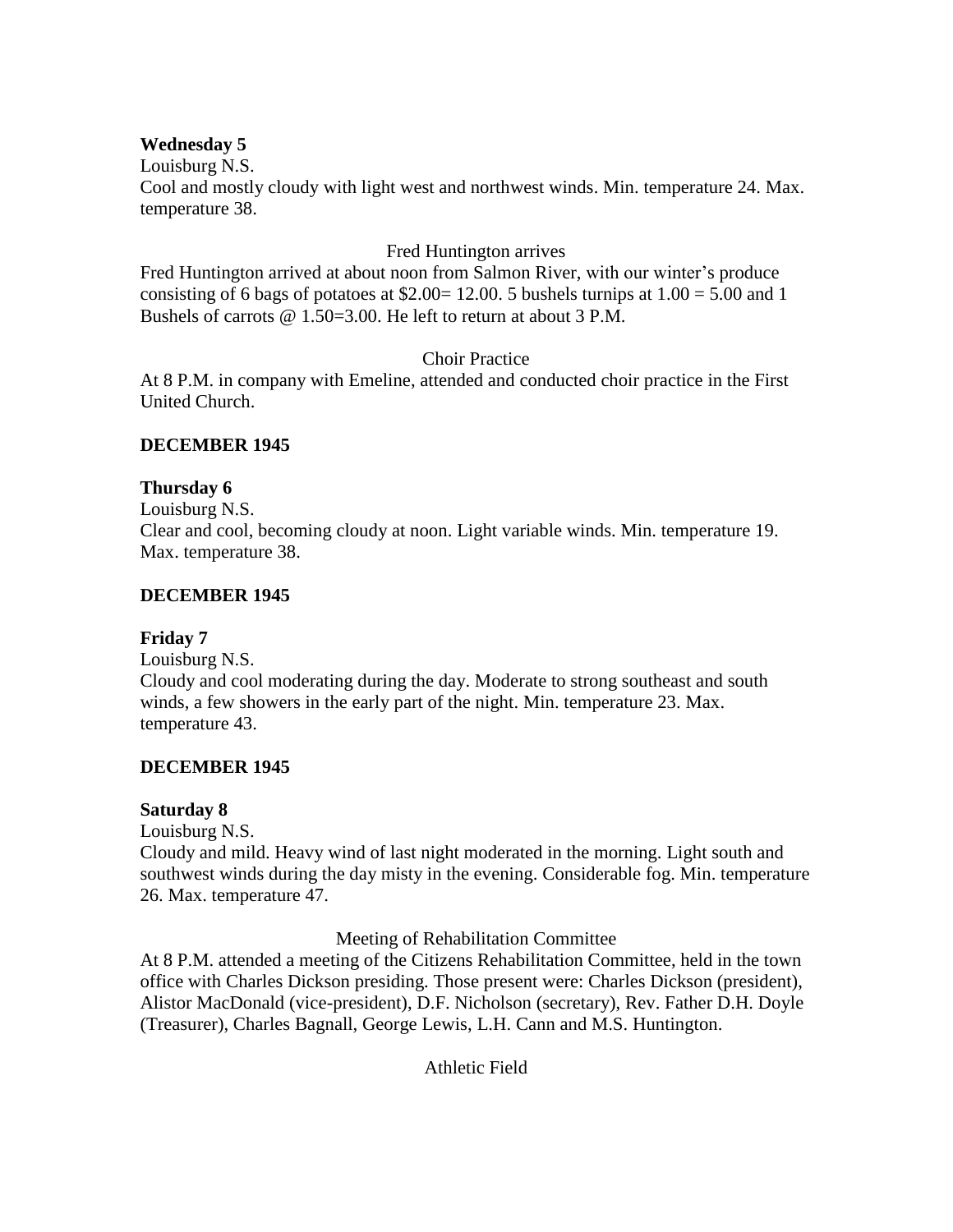In the afternoon, was directing and assisting Thomas Kennedy, in removing stone off the athletic field, with horse and stone boat

## **DECEMBER 1945**

## **Sunday 9**

Louisburg N.S. Mostly cloudy with light to moderate west and northwest winds. Min. temperature 31. Max. temperature 38.

Church Services

At 11 A.M. and 7 P.M. in company with Emeline, attended services in the First United Church where Rev. Elmer E. Ashley B.A. B.D. was the preacher. Choir attendance: A.M. 10, P.M. 14

# **DECEMBER 1945**

## **Monday 10**

Louisburg N.S.

Cloudy and mild. Partly clear for a while during mid-day. Light to moderate southwest wind. Rain began to fall at about 9 P.M. and continued during the night. Min. temperature 29. Max. temperature 45.

## Motored to Sydney

In company with Emeline, went to Sydney on the 7:45 A.M. bus. Spent the day shopping. Had lunch at the Isle Royale hotel. Left Sydney on the 4:30 P.M. bus, which owing to delays did not reach Louisburg until 6 P.M.

# **DECEMBER 1945**

## **Tuesday 11**

Louisburg N.S.

Rain which began in the early part of last night continued moderately until the middle of the forenoon. Light showers in the afternoon followed snow squalls at about 3:30, snowfall about 1 inch. Light to moderate southeast wind shifting to west and northwest and increasing to gale force in the late afternoon. Frost during the night. Min. temperature 26. Max. temperature 48.

#### FIRE

At 2:05 A.M. with other members of the Brigade, responded to an alarm for a fire in a dwelling off Pepperell Street, owned by Ivan Fleet and occupied by Hector Smith and family. After a hard two hour battle with the flames the fire was extinguished but not before the building was badly damaged. There being no hydrants or water connections for fire have on Pepperell St. we fought the blaze with 2 fire packs and stirrup pumps which proved to be very effective as fire fighting equipment. Mr. and Mrs. Hector Smith and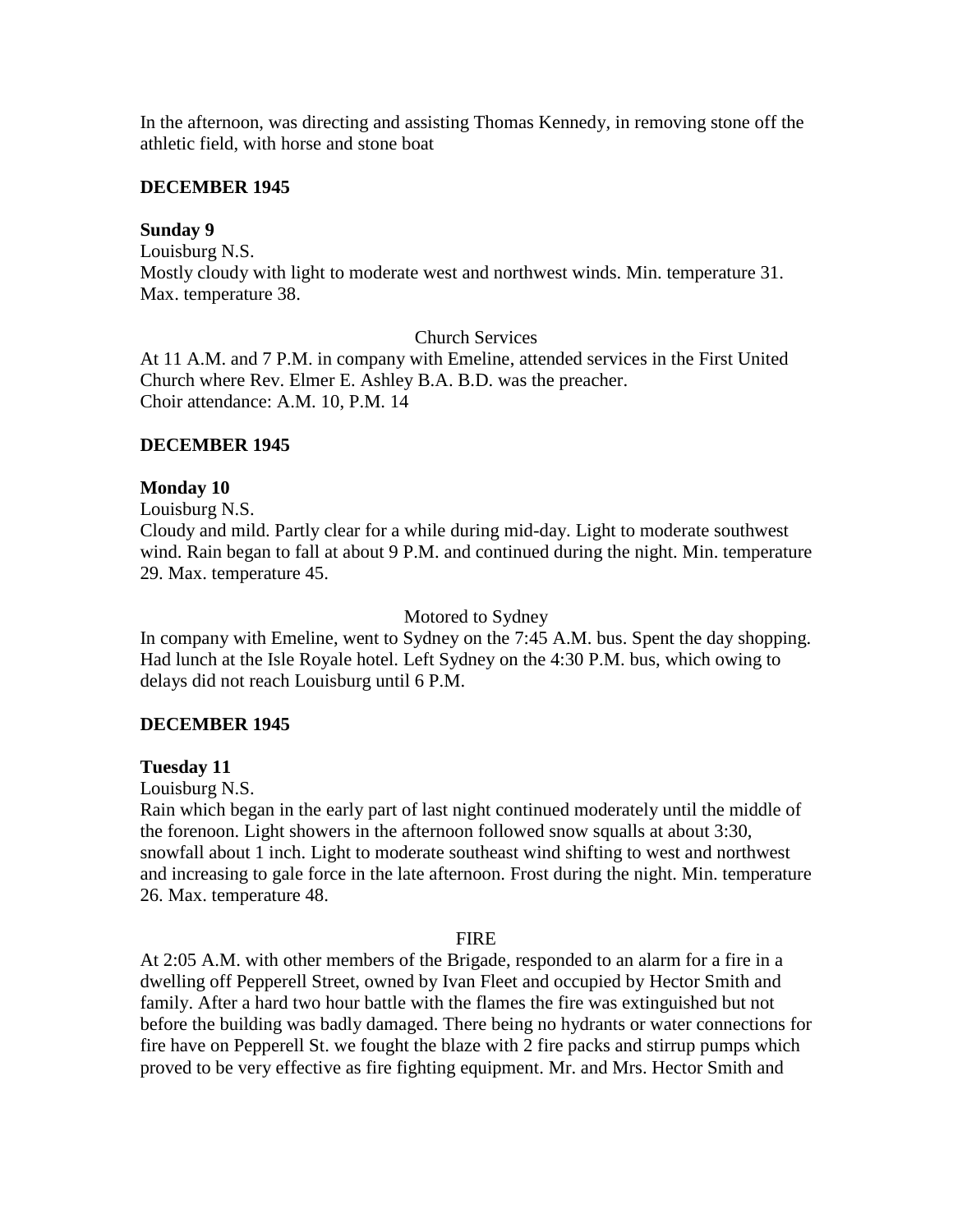little child narrowly escaped with their lives.

### **DECEMBER 1945**

#### **Wednesday 12**

Louisburg N.S.

Strong to fresh northwest wind which moderated in the evening snow squalls during the forenoon. Ground covered by about 1 inch of frozen snow. Min. temperature 10. Max. temperature 26.

## Athletic Field

Spent three hours of the afternoon in directing and assisting Thomas Kennedy in hauling stone off the athletic field, on Wolfe Street.

### **DECEMBER 1945**

### **Thursday 13**

Louisburg N.S.

Cold, and mostly clear with moderate to fresh northwest wind. A real winter day. Vapour rising off the harbor in the morning. Snow squalls in the early morning. Snowfall about ½ inch. Min. temperature 4. Max. temperature 14.

## Brotherhood Meeting

Went to Calvin Hall for the purpose of attending a meeting of the Men's Brotherhood of the First United Church. As there were only 6 present no regular meeting was held. Those present were: William Stewart, President Harold Wilson, Treasurer Duncan MacKay, John H. Skinner, William Hilchey, and M.S. Huntington.

## **DECEMBER 1945**

**Friday 14** Louisburg N.S. Clear and cold with light northwest wind. Min. temperature 6. Max. temperature 21.

## **DECEMBER 1945**

#### **Saturday 15**

Louisburg N.S. Clear and moderately cold with light northwest wind. Min. temperature 5. Max. temperature 25.

#### Rehabilitation Committee

At 7 P.M. attended a meeting of the Rehabilitation Committee held in the town office with vice-president Alistor MacDonald presiding. Those present were: Alistor MacDonald, D.F. Nicholson, Rev. Father Doyle, councilors Charles Bagnall and M.S.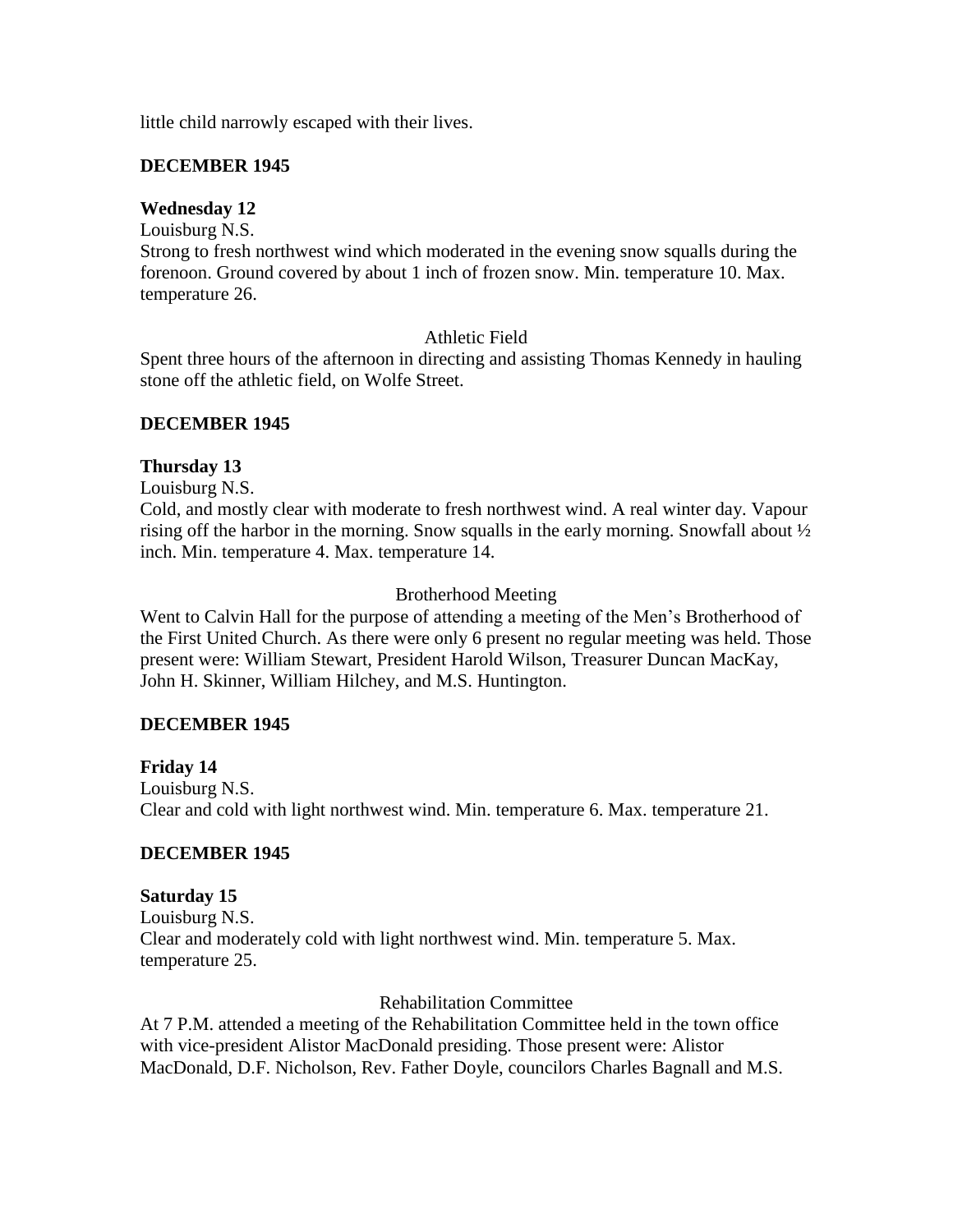Huntington.

## **DECEMBER 1945**

## **Sunday 16**

Louisburg N.S.

Snow began to fall at about 9:30 A.M. and continued moderately until late in the afternoon. Light southeast wind shifting to northerly in the late afternoon. Snowfall about 5 inches. Min. temperature 10. Max. temperature 28.

## Church Services

At 11 A.M. and 7 P.M. in company with Emeline, attended services in the First United Church, where Rev. Elmer E. Ashley B.A. B.D. was the preacher. Choir attendance: A.M. 13, P.M. 18.

## **DECEMBER 1945**

## **Monday 17**

Louisburg N.S. Cloudy in the morning, but clearing in the forenoon. Light variable winds. Min. temperature 7. Max. temperature 25.

## Sleighing

Fairly good sleighing on the streets and highways, as a result of yesterday's snow storm. Sleighs appeared on the streets for the first time this season.

# TUG ASQUPART

Coal company's tug "Asqupart" which arrived here on last Saturday evening with a barge in tow sailed for Halifax this morning, leaving the barge here.

## **DECEMBER 1945**

**Tuesday 18**

Louisburg N.S. Clear and cold with light northwest wind. Min. temperature 6. Max. temperature 20.

# S.S. LADY LAURIER

Canadian Government steamer "Lady Laurier" arrived in the afternoon with about 20 passengers on board enroute to Sable Island.

## **DECEMBER 1945**

**Wednesday 19** Louisburg N.S.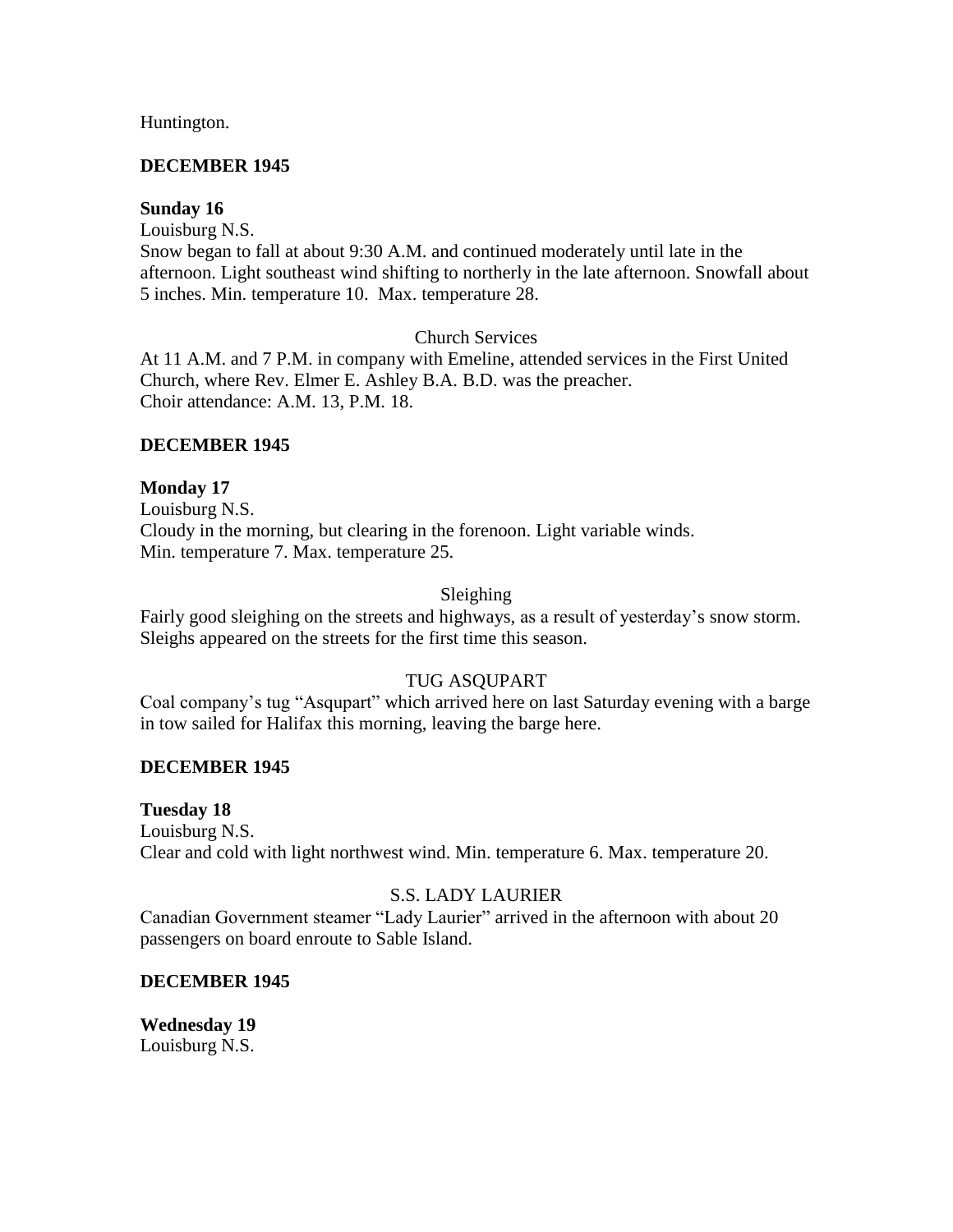Clear and cold with light west and northwest wind. Min. temperature 8. Max. temperature 18.

# S.S. LADY LAURIER

Canadian Government steamer "Lady Laurier" arrived back in port during the afternoon.

Tug and Scow Arrive Naval Tug and Derrick Scow arrived in the afternoon.

## **DECEMBER 1945**

## **Thursday 20**

Louisburg N.S.

Snow began to fall in the early morning and continued moderately until the afternoon. Fresh to strong east to northeast winds shifting to north in the late afternoon and moderating to light in the first half of the night. Min. temperature 12. Max. temperature 24. Snowfall about [blank].

## **DECEMBER 1945**

## **Friday 21**

Louisburg N.S. Cold and mostly clear with light to moderate northwest wind.Min. temperature 8. Max. temperature 18.

Death of Thomas Cameron

The death of Thomas Cameron, occurred at an early hour this morning at the home of his son, A.W. Cameron, Main Street. Mr. Cameron was in the 90th year of his age.

## **DECEMBER 1945**

## **Saturday 22**

Louisburg N.S. Cold and mostly clear with light to moderate west and northwest winds. Min. temperature [blank]. Max. temperature [blank].

Canadian Legion Banquet

[blank]

## **DECEMBER 1945**

## **Sunday 23**

Louisburg N.S. Moderately cold and mostly cloudy with light westerly winds. Min. temperature 10. Max. temperature 24.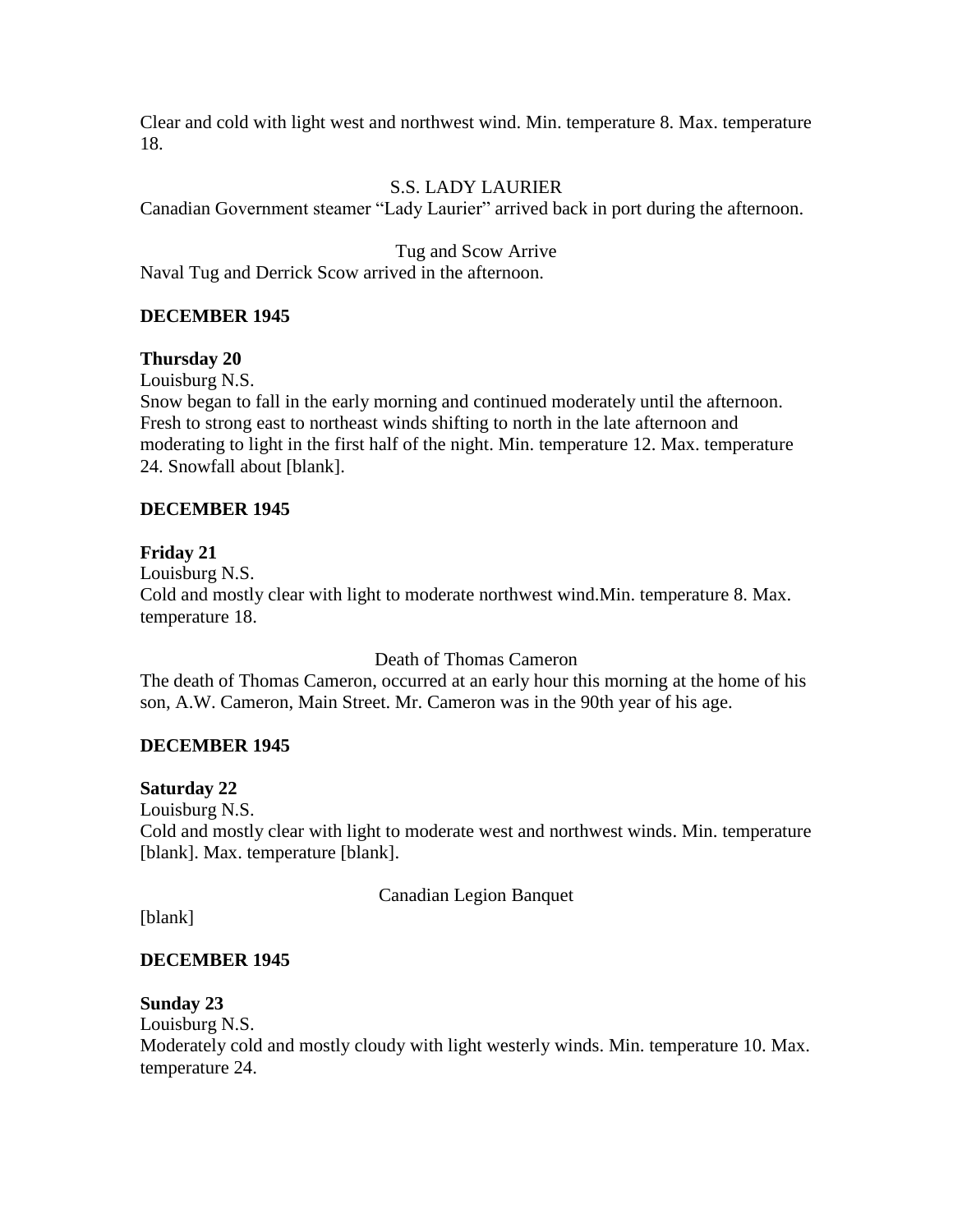### Church Services

At 11 A.M. and 7 P.M. in company with Emeline, attended services in the First United Church, where Rev. Elmer E. Ashley B.A. B.D. was the preacher. Christmas special music at both services Choir attendance A.M. 14, P.M. 16.

On the invitation of Mr. and Mrs. William Stewart, we spent the evening after the church service at their home with a number of other members of the united church congregation. Had a very pleasant evening.

## **DECEMBER 1945**

### **Monday 24**

Louisburg N.S.

Mostly cloudy, mild with light to moderate northerly wind. Light drizzle of snow and sleet for a while in the afternoon. Cleared during the early part of the night. Min. temperature 20. Max. temperature 32

#### Funeral

At 1:30 P.M. attended the funeral of the late Thomas Cameron. Services at the house, St. Bartholomew's Anglican Church, and at the grave were conducted by Rev. Joseph Abbott. Burial took place in the Anglican Cemetery on Clarke's Road. Funeral in charge of D.M. Johnston, Funeral Director of this town.

#### **DECEMBER 1945**

#### **Tuesday 25**

Louisburg N.S. Cloudy and mild with light variable winds, mostly northerly. Min. temperature 26. Max. temperature 32.

#### No mail service

There was no mail service to Louisburg today. The post office and other public offices were closed all day. No places of business open.

#### Christmas Guests

Our Christmas guests for dinner outside of our own household, which consists of Mrs. Heber Huntington, my sister in law and daughter Jane, Margaret Mackay our maid, Emeline and myself were: Mrs. Fletcher Townsend, Emeline's sister in law, Mrs. Jeanette Spencer widow of my late uncle, John N. Spencer, and John Johnson. Also Betty MacMillan a playmate of my niece Jane.

Dinner being over Mrs. Townsend stripped the Christmas tree and distributed the presents to all who were present much to the delight of Jane and Betty, the junior members of the party both in their 8th year.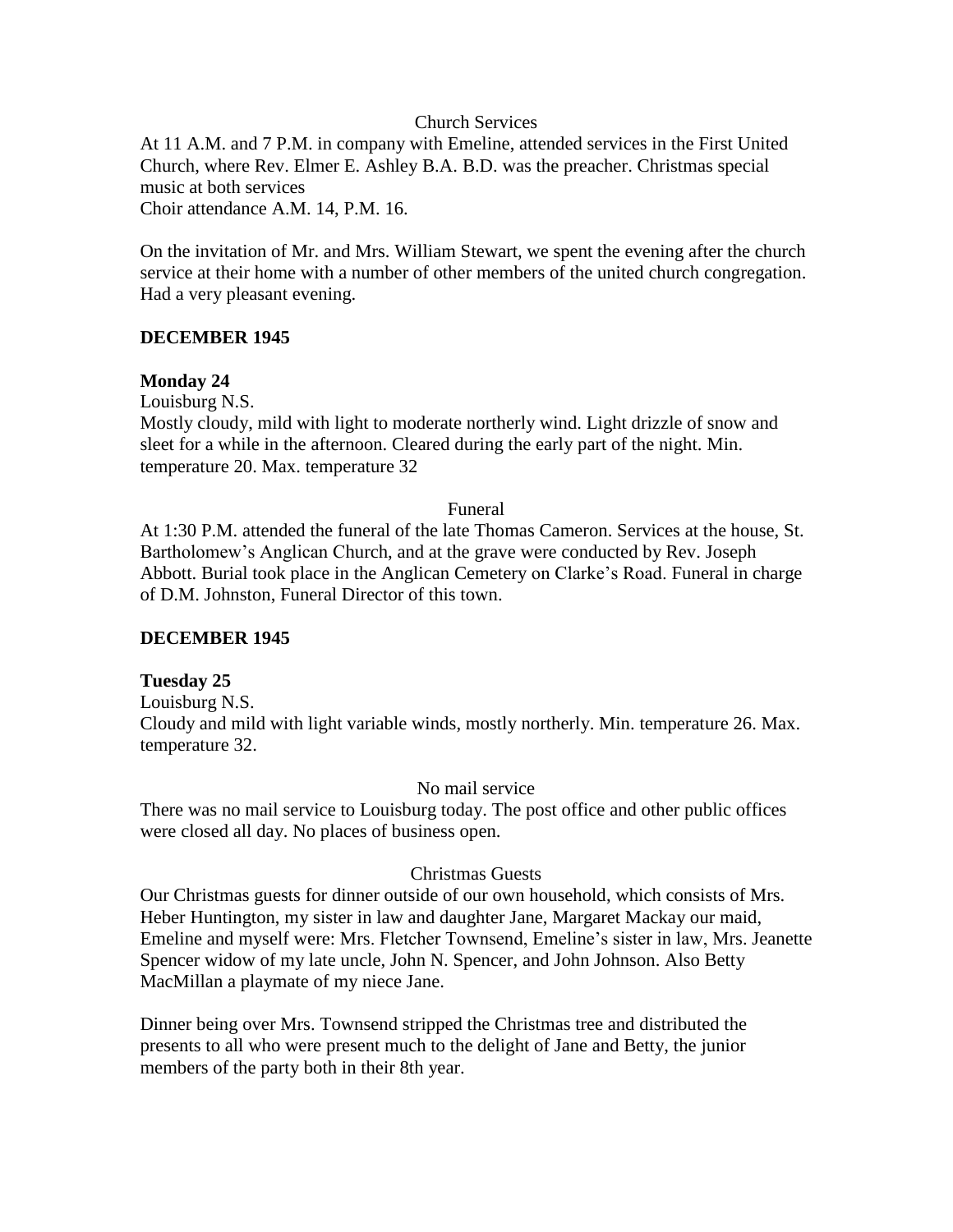## **DECEMBER 1945**

### **Wednesday 26**

Louisburg N.S.

Cloudy and mild. Rain began to fall at about 2 P.M. and continued during the afternoon and evening. Light easterly wind shifting to south and southwest increasing to strong in the early afternoon and to gale force from the southwest in the early part of the night. Streets slushy and snow melting fast. Min. temperature 22. Max. temperature 40.

## **DECEMBER 1945**

### **Thursday 27**

Louisburg N.S.

Mild and mostly cloudy with a few short periods of sunshine. Light southwest wind, and some fog. Min. temperature 32. Max. temperature 42.

Streets and highways mostly bare as a result of yesterdays and last nights thaw

Banquet for War Veterans

[blank]

## **DECEMBER 1945**

### **Friday, December 28**

Louisburg N.S. Moderately cold and mostly clear with moderate to fresh west and northwest winds. Min. temperature 16. Max. temperature 34.

## **DECEMBER 1945**

#### **Saturday 29**

Louisburg N.S. Partly clear in the forenoon cloudy during the afternoon and evening. Light to fresh snow began to fall at about 11 P.M. Min. temperature 9. Max. temperature 30.

## Council meeting

At 7:30 P.M. attended and presided at a regular meeting of the town council. Those present were: councilors: Edison Skinner, Earl Lewis, Alistor MacDonald, Edward Levy, Lauchlin MacIntyre and Charles Bagnall. Clerk: D.F. Nicholson. Mayor M.S. Huntington, Gordon Bussey and George Lewis.

#### **DECEMBER 1945**

**Sunday 30** Louisburg N.S.